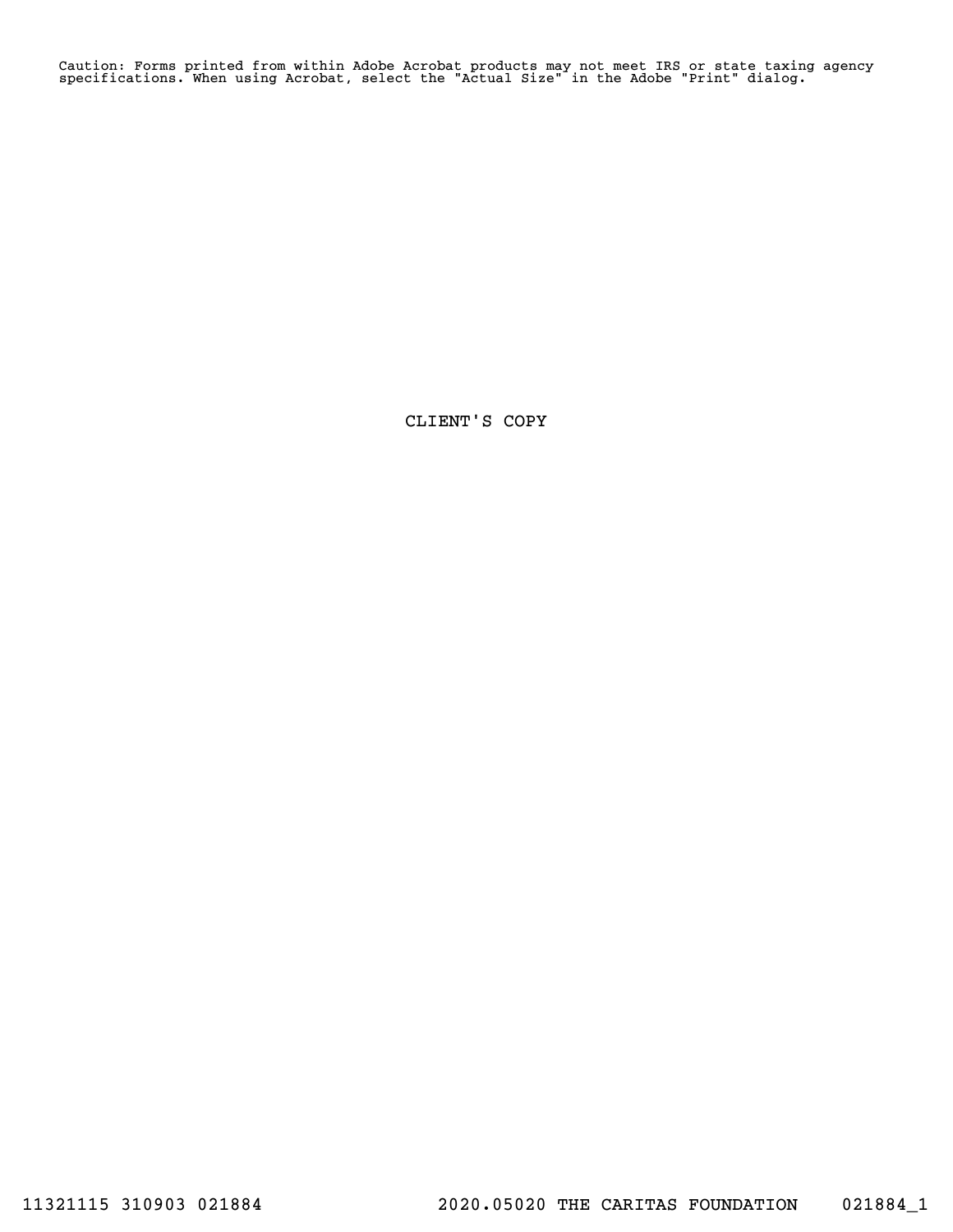

NOVEMBER 12, 2021

THE CARITAS FOUNDATION 3 PARK PLAZA, SUITE 1700 IRVINE, CA 92614

THE CARITAS FOUNDATION:

ENCLOSED ARE THE ORIGINAL AND ONE COPY OF THE 2020 EXEMPT ORGANIZATION RETURNS, AS FOLLOWS...

2020 FORM 990

2020 CALIFORNIA FORM 199

2020 CALIFORNIA FORM RRF-1

EACH ORIGINAL SHOULD BE DATED, SIGNED AND FILED IN ACCORDANCE WITH THE FILING INSTRUCTIONS. THE COPY SHOULD BE RETAINED FOR YOUR FILES.

VERY TRULY YOURS,

ROBERT R. REDWITZ, CPA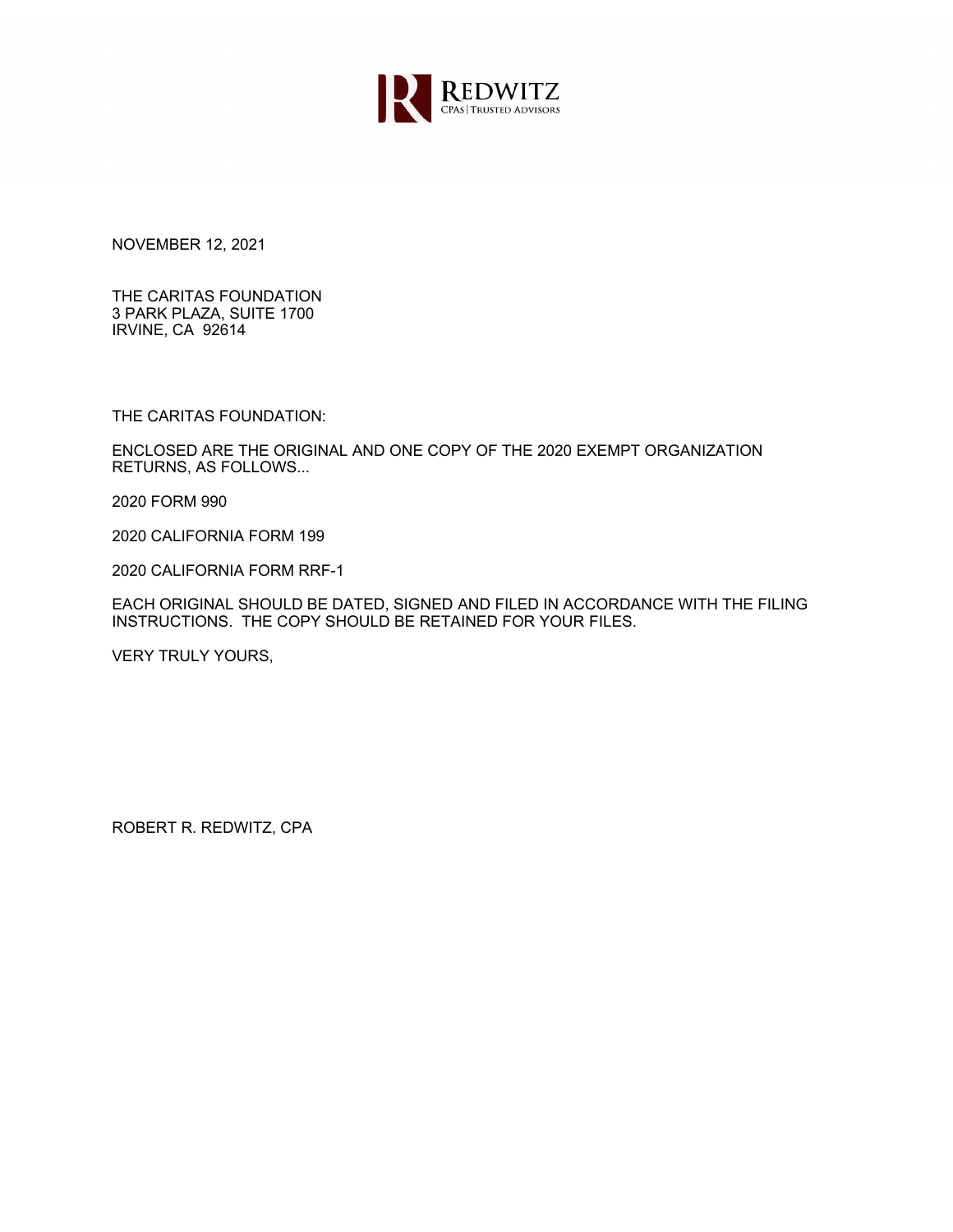# **TAX RETURN FILING INSTRUCTIONS**

FORM 990

# **FOR THE YEAR ENDING**

DECEMBER 31, 2020

#### **PREPARED FOR:**

THE CARITAS FOUNDATION 3 PARK PLAZA, SUITE 1700 IRVINE, CA 92614

#### **PREPARED BY:**

REDWITZ, INC 3 PARK PLAZA, SUITE 1700 IRVINE, CA 92614

### **AMOUNT DUE OR REFUND:**

NOT APPLICABLE

#### **MAKE CHECK PAYABLE TO:**

NOT APPLICABLE

# **MAIL TAX RETURN AND CHECK (IF APPLICABLE) TO:**

NOT APPLICABLE

# **RETURN MUST BE MAILED ON OR BEFORE:**

NOT APPLICABLE

# **SPECIAL INSTRUCTIONS:**

THIS RETURN HAS BEEN PREPARED FOR ELECTRONIC FILING. IF YOU WISH TO HAVE IT TRANSMITTED ELECTRONICALLY TO THE IRS, PLEASE SIGN, DATE, AND RETURN FORM 8879-EO TO OUR OFFICE. WE WILL THEN SUBMIT THE ELECTRONIC RETURN TO THE IRS. DO NOT MAIL A PAPER COPY OF THE RETURN TO THE IRS. RETURN FORM 8879-EO TO US BY NOVEMBER 15, 2021.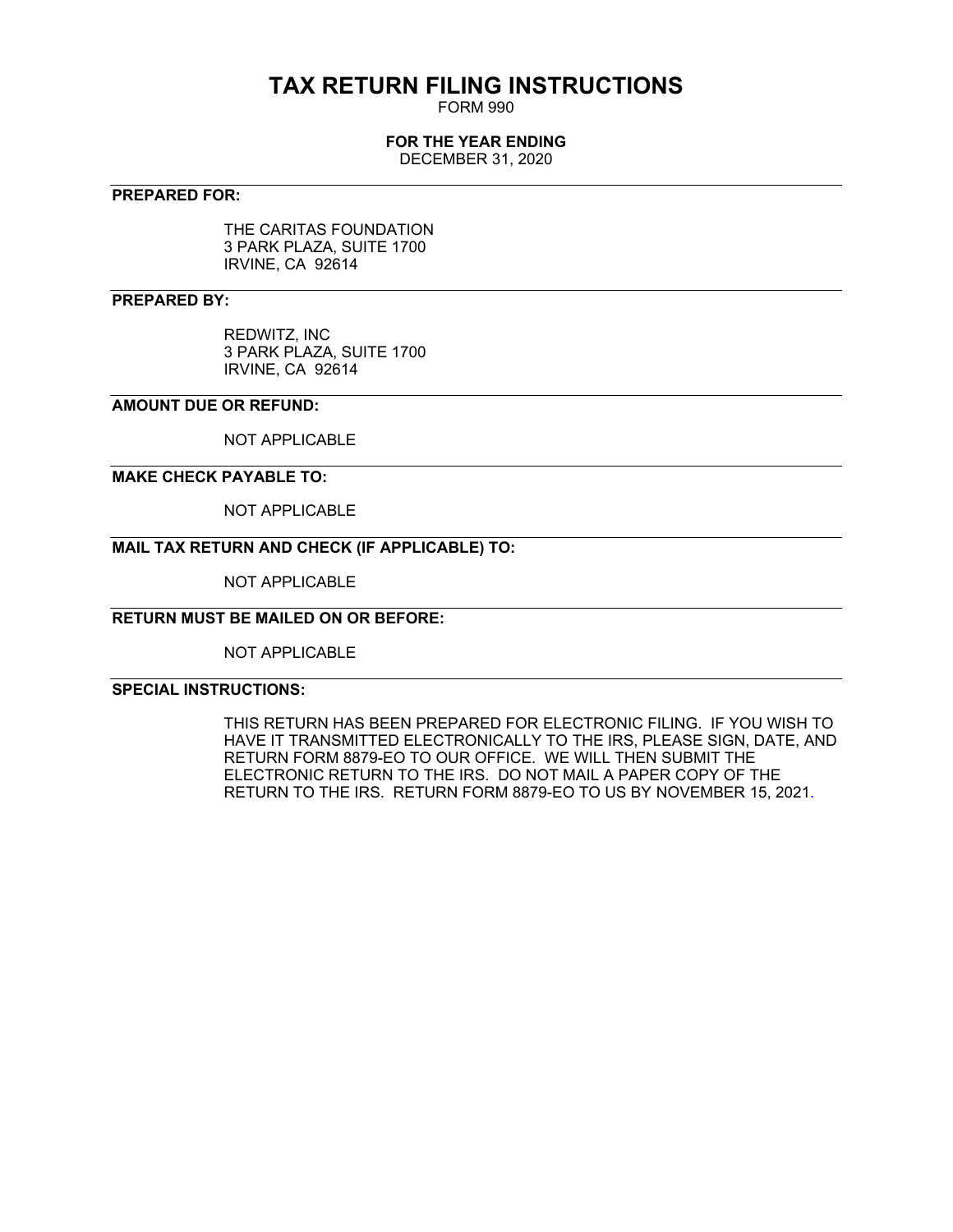|      | 8879-E |  |
|------|--------|--|
| Form |        |  |

# **IRS e-file Signature Authorization for an Exempt Organization**

Department of the Treasury Internal Revenue Service

For calendar year 2020, or fiscal year beginning and the state of the state of the state of the state of the state of the state of the state of the state of the state of the state of the state of the state of the state of

**| Do not send to the IRS. Keep for your records.**

**| Go to www.irs.gov/Form8879EO for the latest information.**

**2020**

Name of exempt organization or person subject to tax

| $\overline{\phantom{a}}$ | . |  |
|--------------------------|---|--|

**Taxpayer identification number**

| THE CARITAS FOUNDATION                                                                                                                                                                                                                                                                                                                                                                                                                                                                                                                                                                                                                                                                                                                                                                                                                                                                                                                                                                                                                                                                                                                                               | 47-4047515                                        |
|----------------------------------------------------------------------------------------------------------------------------------------------------------------------------------------------------------------------------------------------------------------------------------------------------------------------------------------------------------------------------------------------------------------------------------------------------------------------------------------------------------------------------------------------------------------------------------------------------------------------------------------------------------------------------------------------------------------------------------------------------------------------------------------------------------------------------------------------------------------------------------------------------------------------------------------------------------------------------------------------------------------------------------------------------------------------------------------------------------------------------------------------------------------------|---------------------------------------------------|
| Name and title of officer or person subject to tax<br>ROBERT R REDWITZ<br>CEO                                                                                                                                                                                                                                                                                                                                                                                                                                                                                                                                                                                                                                                                                                                                                                                                                                                                                                                                                                                                                                                                                        |                                                   |
| Type of Return and Return Information (Whole Dollars Only)<br><b>Part I</b>                                                                                                                                                                                                                                                                                                                                                                                                                                                                                                                                                                                                                                                                                                                                                                                                                                                                                                                                                                                                                                                                                          |                                                   |
| Check the box for the return for which you are using this Form 8879-EO and enter the applicable amount, if any, from the return. If you<br>check the box on line 1a, 2a, 3a, 4a, 5a, 6a, or 7a below, and the amount on that line for the return being filed with this form was<br>blank, then leave line 1b, 2b, 3b, 4b, 5b, 6b, or 7b, whichever is applicable, blank (do not enter -0-). But, if you entered -0- on the<br>return, then enter -0- on the applicable line below. Do not complete more than one line in Part I.                                                                                                                                                                                                                                                                                                                                                                                                                                                                                                                                                                                                                                     |                                                   |
|                                                                                                                                                                                                                                                                                                                                                                                                                                                                                                                                                                                                                                                                                                                                                                                                                                                                                                                                                                                                                                                                                                                                                                      |                                                   |
| 2a Form 990-EZ check here $\blacktriangleright$                                                                                                                                                                                                                                                                                                                                                                                                                                                                                                                                                                                                                                                                                                                                                                                                                                                                                                                                                                                                                                                                                                                      |                                                   |
| 3a Form 1120-POL check here<br>▶                                                                                                                                                                                                                                                                                                                                                                                                                                                                                                                                                                                                                                                                                                                                                                                                                                                                                                                                                                                                                                                                                                                                     |                                                   |
| 4a Form 990-PF check here<br>▶                                                                                                                                                                                                                                                                                                                                                                                                                                                                                                                                                                                                                                                                                                                                                                                                                                                                                                                                                                                                                                                                                                                                       |                                                   |
| 5a Form 8868 check here                                                                                                                                                                                                                                                                                                                                                                                                                                                                                                                                                                                                                                                                                                                                                                                                                                                                                                                                                                                                                                                                                                                                              |                                                   |
| 6a Form 990-T check here<br>▶∣                                                                                                                                                                                                                                                                                                                                                                                                                                                                                                                                                                                                                                                                                                                                                                                                                                                                                                                                                                                                                                                                                                                                       |                                                   |
| 7a Form 4720 check here                                                                                                                                                                                                                                                                                                                                                                                                                                                                                                                                                                                                                                                                                                                                                                                                                                                                                                                                                                                                                                                                                                                                              |                                                   |
| Declaration and Signature Authorization of Officer or Person Subject to Tax<br>Part II                                                                                                                                                                                                                                                                                                                                                                                                                                                                                                                                                                                                                                                                                                                                                                                                                                                                                                                                                                                                                                                                               |                                                   |
| Under penalties of perjury, I declare that $\boxed{\mathbf{X}}$ I am an officer of the above organization or $\boxed{\phantom{\mathbf{X}}}$ I am a person subject to tax with respect to<br>(name of organization) <b>Contract of the COVID-2008</b> (FIN) (FIN) (FIN) and that I have examined a copy<br>of the 2020 electronic return and accompanying schedules and statements, and, to the best of my knowledge and belief, they are                                                                                                                                                                                                                                                                                                                                                                                                                                                                                                                                                                                                                                                                                                                             |                                                   |
| to receive from the IRS (a) an acknowledgement of receipt or reason for rejection of the transmission. (b) the reason for any delay in<br>processing the return or refund, and (c) the date of any refund. If applicable, I authorize the U.S. Treasury and its designated Financial<br>Agent to initiate an electronic funds withdrawal (direct debit) entry to the financial institution account indicated in the tax preparation<br>software for payment of the federal taxes owed on this return, and the financial institution to debit the entry to this account. To revoke<br>a payment, I must contact the U.S. Treasury Financial Agent at 1-888-353-4537 no later than 2 business days prior to the payment<br>(settlement) date. I also authorize the financial institutions involved in the processing of the electronic payment of taxes to receive<br>confidential information necessary to answer inquiries and resolve issues related to the payment. I have selected a personal<br>identification number (PIN) as my signature for the electronic return and, if applicable, the consent to electronic funds withdrawal.<br>PIN: check one box only |                                                   |
| $\boxed{\text{X}}$   authorize REDWITZ, INC                                                                                                                                                                                                                                                                                                                                                                                                                                                                                                                                                                                                                                                                                                                                                                                                                                                                                                                                                                                                                                                                                                                          | 92630<br>to enter my PIN                          |
| <b>ERO</b> firm name                                                                                                                                                                                                                                                                                                                                                                                                                                                                                                                                                                                                                                                                                                                                                                                                                                                                                                                                                                                                                                                                                                                                                 | Enter five numbers, but<br>do not enter all zeros |
| as my signature on the tax year 2020 electronically filed return. If I have indicated within this return that a copy of the return is being filed with<br>a state agency(ies) regulating charities as part of the IRS Fed/State program, I also authorize the aforementioned ERO to enter my<br>PIN on the return's disclosure consent screen.                                                                                                                                                                                                                                                                                                                                                                                                                                                                                                                                                                                                                                                                                                                                                                                                                       |                                                   |
| As an officer or person subject to tax with respect to the organization, I will enter my PIN as my signature on the tax year 2020<br>electronically filed return. If I have indicated within this return that a copy of the return is being filed with a state agency(ies)<br>regulating charities as part of the IRS Fed/State program, I will enter my PIN on the return's disclosure consent screen.                                                                                                                                                                                                                                                                                                                                                                                                                                                                                                                                                                                                                                                                                                                                                              |                                                   |
| Signature of officer or person subject to tax<br><b>Part III</b><br><b>Certification and Authentication</b>                                                                                                                                                                                                                                                                                                                                                                                                                                                                                                                                                                                                                                                                                                                                                                                                                                                                                                                                                                                                                                                          | Date $\blacktriangleright$                        |
|                                                                                                                                                                                                                                                                                                                                                                                                                                                                                                                                                                                                                                                                                                                                                                                                                                                                                                                                                                                                                                                                                                                                                                      |                                                   |
| <b>ERO's EFIN/PIN.</b> Enter your six-digit electronic filing identification<br>number (EFIN) followed by your five-digit self-selected PIN.                                                                                                                                                                                                                                                                                                                                                                                                                                                                                                                                                                                                                                                                                                                                                                                                                                                                                                                                                                                                                         | 33558795113<br>Do not enter all zeros             |
| I certify that the above numeric entry is my PIN, which is my signature on the 2020 electronically filed return indicated above. I confirm<br>that I am submitting this return in accordance with the requirements of Pub. 4163, Modernized e-File (MeF) Information for Authorized<br>IRS e-file Providers for Business Returns.                                                                                                                                                                                                                                                                                                                                                                                                                                                                                                                                                                                                                                                                                                                                                                                                                                    |                                                   |
| ERO's signature $\blacktriangleright$                                                                                                                                                                                                                                                                                                                                                                                                                                                                                                                                                                                                                                                                                                                                                                                                                                                                                                                                                                                                                                                                                                                                | Date $\blacktriangleright$ 11/12/21               |
| <b>ERO Must Retain This Form - See Instructions</b>                                                                                                                                                                                                                                                                                                                                                                                                                                                                                                                                                                                                                                                                                                                                                                                                                                                                                                                                                                                                                                                                                                                  |                                                   |
| Do Not Submit This Form to the IRS Unless Requested To Do So                                                                                                                                                                                                                                                                                                                                                                                                                                                                                                                                                                                                                                                                                                                                                                                                                                                                                                                                                                                                                                                                                                         |                                                   |
| LHA For Paperwork Reduction Act Notice, see instructions.                                                                                                                                                                                                                                                                                                                                                                                                                                                                                                                                                                                                                                                                                                                                                                                                                                                                                                                                                                                                                                                                                                            | Form 8879-EO (2020)                               |

023051 11-03-20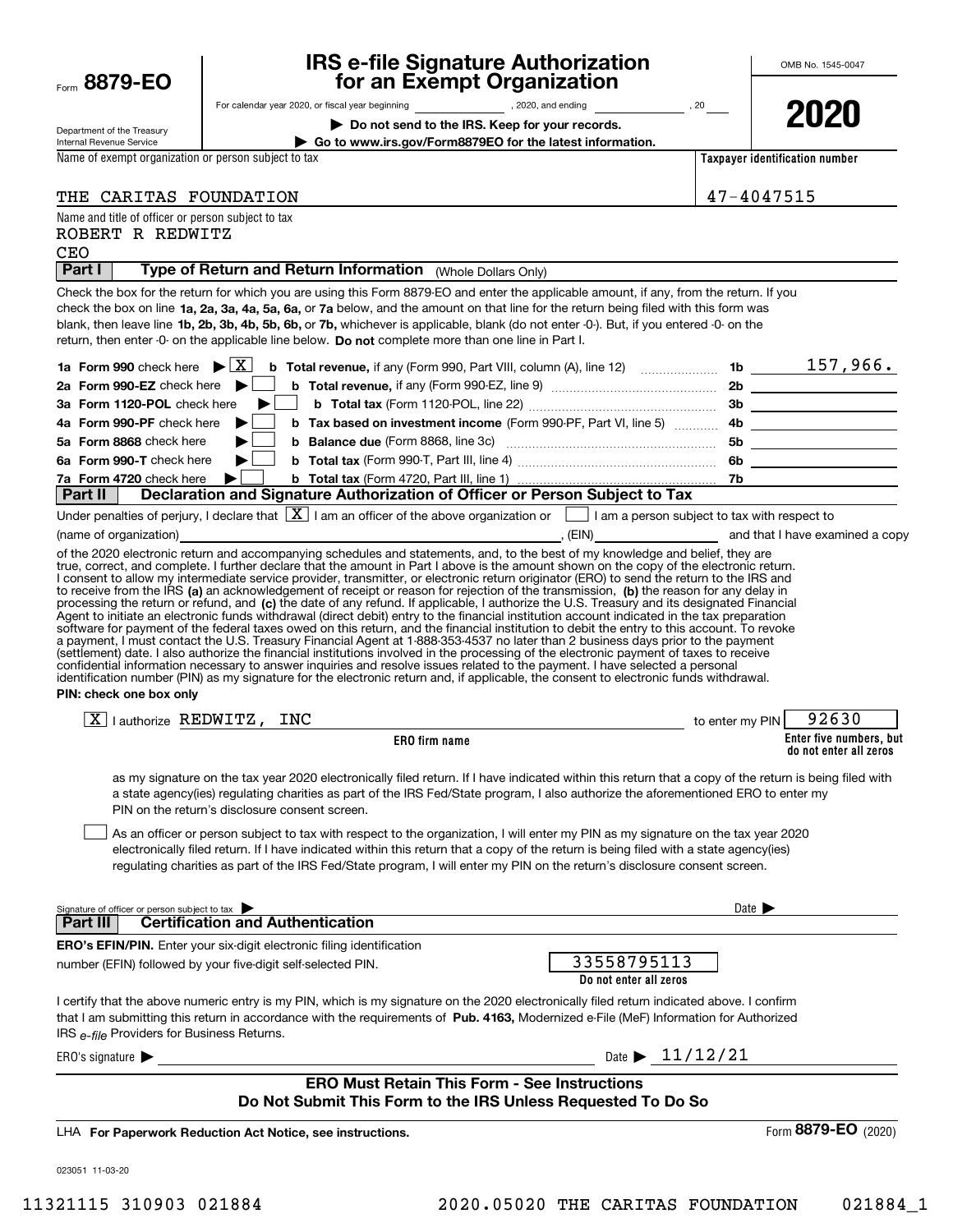(Rev. January 2020)

# **Application for Automatic Extension of Time To File an Exempt Organization Return**

Department of the Treasury Internal Revenue Service

**| File a separate application for each return.**

**| Go to www.irs.gov/Form8868 for the latest information.**

| Electronic filing (e-file). You can electronically file Form 8868 to request a 6-month automatic extension of time to file any of the    |
|------------------------------------------------------------------------------------------------------------------------------------------|
| forms listed below with the exception of Form 8870, Information Return for Transfers Associated With Certain Personal Benefit            |
| Contracts, for which an extension request must be sent to the IRS in paper format (see instructions). For more details on the electronic |
| filing of this form, visit www.irs.gov/e-file-providers/e-file-for-charities-and-non-profits.                                            |

#### **Automatic 6-Month Extension of Time.** Only submit original (no copies needed).

All corporations required to file an income tax return other than Form 990-T (including 1120-C filers), partnerships, REMICs, and trusts must use Form 7004 to request an extension of time to file income tax returns.

| Type or                                                                                                                       | Name of exempt organization or other filer, see instructions.                                                                                      |        |                                                                                |                |    | Taxpayer identification number (TIN) |
|-------------------------------------------------------------------------------------------------------------------------------|----------------------------------------------------------------------------------------------------------------------------------------------------|--------|--------------------------------------------------------------------------------|----------------|----|--------------------------------------|
| print                                                                                                                         | THE CARITAS FOUNDATION                                                                                                                             |        |                                                                                | 47-4047515     |    |                                      |
| File by the<br>filing your                                                                                                    | Number, street, and room or suite no. If a P.O. box, see instructions.<br>due date for<br>3 PARK PLAZA, SUITE 1700<br>return. See                  |        |                                                                                |                |    |                                      |
| City, town or post office, state, and ZIP code. For a foreign address, see instructions.<br>instructions.<br>IRVINE, CA 92614 |                                                                                                                                                    |        |                                                                                |                |    |                                      |
|                                                                                                                               | Enter the Return Code for the return that this application is for (file a separate application for each return)                                    |        |                                                                                |                |    | $\mathbf 0$<br>1                     |
| <b>Application</b>                                                                                                            |                                                                                                                                                    | Return | Application                                                                    |                |    | Return                               |
| Is For                                                                                                                        |                                                                                                                                                    | Code   | Is For                                                                         |                |    | Code                                 |
|                                                                                                                               | Form 990 or Form 990-EZ                                                                                                                            | 01     | Form 990-T (corporation)                                                       |                |    | 07                                   |
| Form 990-BL                                                                                                                   |                                                                                                                                                    | 02     | Form 1041-A                                                                    |                |    | 08                                   |
|                                                                                                                               | Form 4720 (individual)                                                                                                                             | 03     | Form 4720 (other than individual)                                              |                |    | 09                                   |
| Form 990-PF                                                                                                                   |                                                                                                                                                    | 04     | Form 5227                                                                      |                |    | 10                                   |
|                                                                                                                               | Form 990-T (sec. 401(a) or 408(a) trust)                                                                                                           | 05     | Form 6069                                                                      |                |    | 11                                   |
|                                                                                                                               | Form 990-T (trust other than above)                                                                                                                | 06     | Form 8870                                                                      |                |    | 12                                   |
|                                                                                                                               | PENNY SERNA                                                                                                                                        |        |                                                                                |                |    |                                      |
|                                                                                                                               | • The books are in the care of > 3 PARK PLAZA, SUITE 1700 - IRVINE, CA 92614                                                                       |        |                                                                                |                |    |                                      |
|                                                                                                                               | Telephone No. ▶ 949-727-0568                                                                                                                       |        | Fax No. $\triangleright$ 949-753-1535                                          |                |    |                                      |
|                                                                                                                               |                                                                                                                                                    |        |                                                                                |                |    |                                      |
|                                                                                                                               | If this is for a Group Return, enter the organization's four digit Group Exemption Number (GEN) [f this is for the whole group, check this         |        |                                                                                |                |    |                                      |
| $box \blacktriangleright$                                                                                                     | . If it is for part of the group, check this box $\blacktriangleright$                                                                             |        | and attach a list with the names and TINs of all members the extension is for. |                |    |                                      |
|                                                                                                                               |                                                                                                                                                    |        |                                                                                |                |    |                                      |
| 1                                                                                                                             | I request an automatic 6-month extension of time until                                                                                             |        | NOVEMBER 15, 2021, to file the exempt organization return for                  |                |    |                                      |
|                                                                                                                               | the organization named above. The extension is for the organization's return for:                                                                  |        |                                                                                |                |    |                                      |
|                                                                                                                               | $\blacktriangleright$ $\boxed{\text{X}}$ calendar year 2020 or                                                                                     |        |                                                                                |                |    |                                      |
|                                                                                                                               | tax year beginning tax year beginning                                                                                                              |        |                                                                                |                |    |                                      |
|                                                                                                                               |                                                                                                                                                    |        |                                                                                |                |    |                                      |
| 2                                                                                                                             | If the tax year entered in line 1 is for less than 12 months, check reason:<br>Change in accounting period                                         |        | Initial return                                                                 | Final return   |    |                                      |
|                                                                                                                               |                                                                                                                                                    |        |                                                                                |                |    |                                      |
| За                                                                                                                            | If this application is for Forms 990-BL, 990-PF, 990-T, 4720, or 6069, enter the tentative tax, less                                               |        |                                                                                |                |    |                                      |
|                                                                                                                               | any nonrefundable credits. See instructions.                                                                                                       |        |                                                                                | За             | \$ | 0.                                   |
| b                                                                                                                             | If this application is for Forms 990-PF, 990-T, 4720, or 6069, enter any refundable credits and                                                    |        |                                                                                |                |    |                                      |
|                                                                                                                               | estimated tax payments made. Include any prior year overpayment allowed as a credit.                                                               |        |                                                                                | 3b             | \$ | $0$ .                                |
| c                                                                                                                             | <b>Balance due.</b> Subtract line 3b from line 3a. Include your payment with this form, if required, by                                            |        |                                                                                |                |    |                                      |
|                                                                                                                               | using EFTPS (Electronic Federal Tax Payment System). See instructions.                                                                             |        |                                                                                | 3 <sub>c</sub> | \$ | $0$ .                                |
| instructions.                                                                                                                 | Caution: If you are going to make an electronic funds withdrawal (direct debit) with this Form 8868, see Form 8453-EO and Form 8879-EO for payment |        |                                                                                |                |    |                                      |
| LHA                                                                                                                           | For Privacy Act and Paperwork Reduction Act Notice, see instructions.                                                                              |        |                                                                                |                |    | Form 8868 (Rev. 1-2020)              |

023841 04-01-20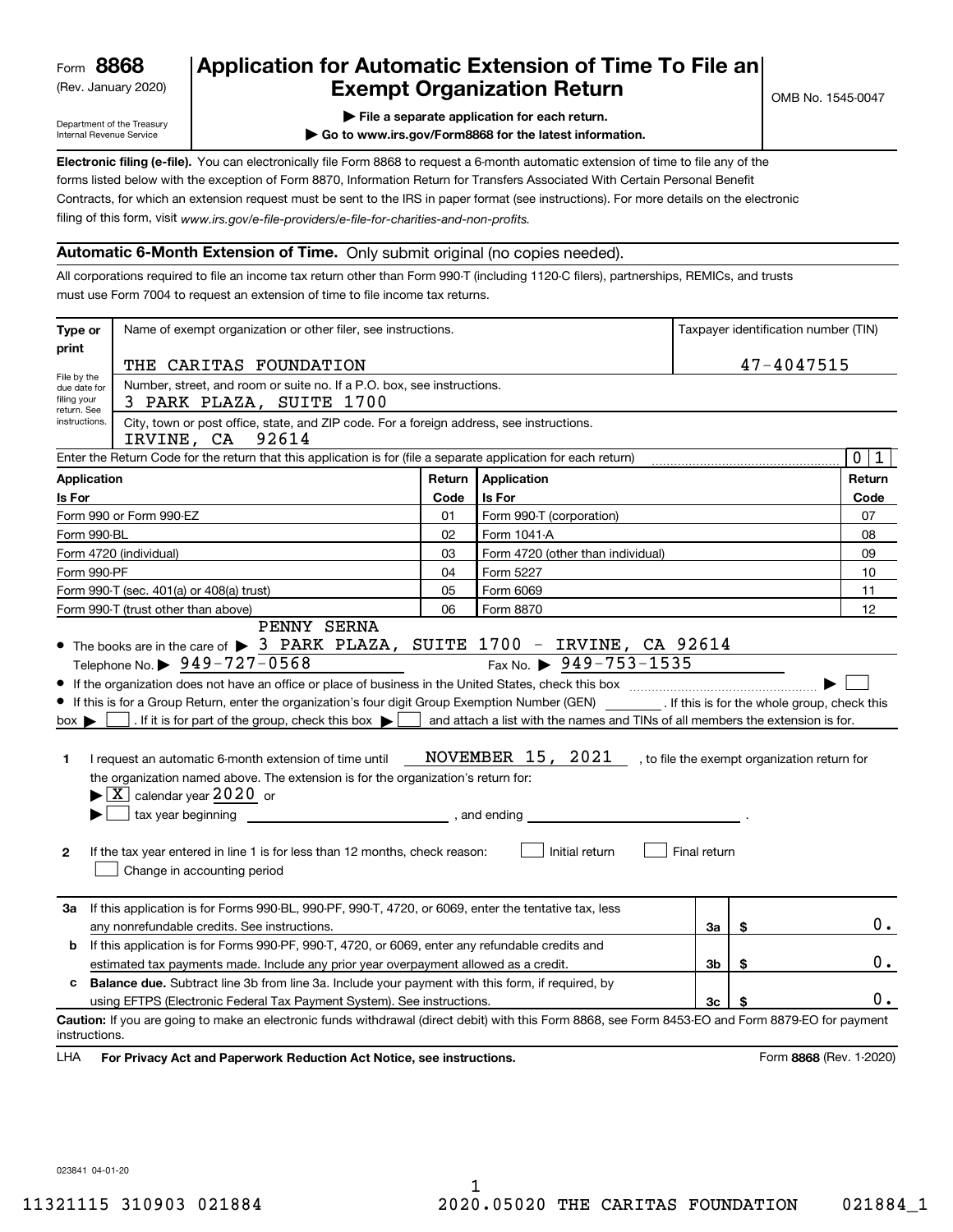| Form |  |
|------|--|

# **Return of Organization Exempt From Income Tax** EXTENDED TO NOVEMBER 15, 2021

**Under section 501(c), 527, or 4947(a)(1) of the Internal Revenue Code (except private foundations) 2020**

**| Do not enter social security numbers on this form as it may be made public.**

**| Go to www.irs.gov/Form990 for instructions and the latest information. Inspection**



Department of the Treasury Internal Revenue Service

|                         | <b>B</b> Check if<br>applicable: | <b>C</b> Name of organization                                                                                                                                                                                                  |            | D Employer identification number                                                                                 |                                                 |
|-------------------------|----------------------------------|--------------------------------------------------------------------------------------------------------------------------------------------------------------------------------------------------------------------------------|------------|------------------------------------------------------------------------------------------------------------------|-------------------------------------------------|
|                         | Address<br>change                | THE CARITAS FOUNDATION                                                                                                                                                                                                         |            |                                                                                                                  |                                                 |
|                         | Name<br>change                   | Doing business as                                                                                                                                                                                                              |            | 47-4047515                                                                                                       |                                                 |
|                         | Initial<br>return                | Number and street (or P.O. box if mail is not delivered to street address)                                                                                                                                                     | Room/suite | E Telephone number                                                                                               |                                                 |
|                         | Final                            | 3 PARK PLAZA, SUITE 1700                                                                                                                                                                                                       |            | $949 - 753 - 1514$                                                                                               |                                                 |
|                         | return/<br>termin-<br>ated       | City or town, state or province, country, and ZIP or foreign postal code                                                                                                                                                       |            | G Gross receipts \$                                                                                              | 157,966.                                        |
|                         | Amended<br>return                | 92614<br>IRVINE, CA                                                                                                                                                                                                            |            | H(a) Is this a group return                                                                                      |                                                 |
|                         | Applica-                         | F Name and address of principal officer: ROBERT R. REDWITZ                                                                                                                                                                     |            | for subordinates? $\Box$                                                                                         | $\overline{\ }$ Yes $\overline{\phantom{X}}$ No |
|                         | tion<br>pending                  | 3 PARK PLAZA, SUITE 1700, IRVINE, CA                                                                                                                                                                                           | 92614      | H(b) Are all subordinates included? Ves                                                                          | No                                              |
|                         |                                  | Tax-exempt status: $\boxed{\mathbf{X}}$ 501(c)(3) [<br>$501(c)$ (<br>$\sim$ (insert no.)<br>4947(a)(1) or                                                                                                                      | 527        |                                                                                                                  | If "No," attach a list. See instructions        |
|                         |                                  | J Website: WWW.CARITASFOUNDATIONCA.ORG                                                                                                                                                                                         |            |                                                                                                                  |                                                 |
|                         |                                  | K Form of organization: X Corporation<br>Other $\blacktriangleright$<br>Trust<br>Association                                                                                                                                   |            | $H(c)$ Group exemption number $\blacktriangleright$<br>L Year of formation: $2015$ M State of legal domicile: CA |                                                 |
|                         | Part I                           | <b>Summary</b>                                                                                                                                                                                                                 |            |                                                                                                                  |                                                 |
|                         |                                  |                                                                                                                                                                                                                                |            |                                                                                                                  |                                                 |
|                         | 1.                               | Briefly describe the organization's mission or most significant activities: THE CARITAS FOUNDATION WILL<br>PROVIDE PROGRAMS AND SERVICES TO THE AFFORDABLE HOUSING COMMUNITIES                                                 |            |                                                                                                                  |                                                 |
|                         |                                  |                                                                                                                                                                                                                                |            |                                                                                                                  |                                                 |
|                         | $\mathbf{2}$                     | Check this box $\blacktriangleright$ $\parallel$<br>if the organization discontinued its operations or disposed of more than 25% of its net assets.                                                                            |            |                                                                                                                  |                                                 |
| Governance              | з                                | Number of voting members of the governing body (Part VI, line 1a)                                                                                                                                                              |            | $\overline{\mathbf{3}}$                                                                                          | $\overline{6}$                                  |
|                         | 4                                |                                                                                                                                                                                                                                |            | 4                                                                                                                |                                                 |
|                         | 5                                |                                                                                                                                                                                                                                |            | $\overline{5}$                                                                                                   | $\mathbf 0$                                     |
|                         | 6                                | Total number of volunteers (estimate if necessary) manufactured content content of the manufactured manufactured manufactured manufactured manufactured manufactured manufactured manufactured manufactured manufactured manuf |            | 6                                                                                                                | 7                                               |
|                         |                                  |                                                                                                                                                                                                                                |            | 7a                                                                                                               | 0.                                              |
| <b>Activities &amp;</b> |                                  |                                                                                                                                                                                                                                |            | 7b                                                                                                               | 0.                                              |
|                         |                                  |                                                                                                                                                                                                                                |            | <b>Prior Year</b>                                                                                                | <b>Current Year</b>                             |
|                         | 8                                | Contributions and grants (Part VIII, line 1h)                                                                                                                                                                                  |            | 307,467.                                                                                                         | 157,966.                                        |
| Revenue                 | 9                                | Program service revenue (Part VIII, line 2g)                                                                                                                                                                                   |            | 0.                                                                                                               | $0$ .                                           |
|                         | 10                               |                                                                                                                                                                                                                                |            | 0.                                                                                                               | $0$ .                                           |
|                         | 11                               | Other revenue (Part VIII, column (A), lines 5, 6d, 8c, 9c, 10c, and 11e)                                                                                                                                                       |            | 0.                                                                                                               | 0.                                              |
|                         | 12                               | Total revenue - add lines 8 through 11 (must equal Part VIII, column (A), line 12)                                                                                                                                             |            | 307,467.                                                                                                         | 157,966.                                        |
|                         | 13                               | Grants and similar amounts paid (Part IX, column (A), lines 1-3)                                                                                                                                                               |            | 281,564.                                                                                                         | 149,837.                                        |
|                         | 14                               | Benefits paid to or for members (Part IX, column (A), line 4)                                                                                                                                                                  |            | 0.                                                                                                               | 0.                                              |
|                         | 15                               | Salaries, other compensation, employee benefits (Part IX, column (A), lines 5-10)                                                                                                                                              |            | 0.                                                                                                               | 0.                                              |
| Expenses                |                                  |                                                                                                                                                                                                                                |            | 0.                                                                                                               | 0.                                              |
|                         |                                  | <b>b</b> Total fundraising expenses (Part IX, column (D), line 25)<br>$\blacktriangleright$ and $\blacktriangleright$ and $\blacktriangleright$                                                                                | υ.         |                                                                                                                  |                                                 |
|                         | 17                               |                                                                                                                                                                                                                                |            | 18,448.                                                                                                          | 12,350.                                         |
|                         | 18                               | Total expenses. Add lines 13-17 (must equal Part IX, column (A), line 25)                                                                                                                                                      |            | 300,012.                                                                                                         | 162, 187.                                       |
|                         |                                  | 19 Revenue less expenses. Subtract line 18 from line 12                                                                                                                                                                        |            | 7,455.                                                                                                           | $-4,221.$                                       |
|                         |                                  |                                                                                                                                                                                                                                |            | <b>Beginning of Current Year</b>                                                                                 | <b>End of Year</b>                              |
|                         | 20                               | Total assets (Part X, line 16)                                                                                                                                                                                                 |            | 8,091.                                                                                                           | 5,488.                                          |
| Assets or<br>1Balances  | 21                               | Total liabilities (Part X, line 26)                                                                                                                                                                                            |            | 3,556.                                                                                                           | 5,174.                                          |
|                         | 22                               |                                                                                                                                                                                                                                |            | 4,535.                                                                                                           | 314.                                            |
|                         | Part II                          | <b>Signature Block</b>                                                                                                                                                                                                         |            |                                                                                                                  |                                                 |

true, correct, and complete. Declaration of preparer (other than officer) is based on all information of which preparer has any knowledge.

| Sign            | Signature of officer                                                            |                      | Date                                      |
|-----------------|---------------------------------------------------------------------------------|----------------------|-------------------------------------------|
| Here            | ROBERT R. REDWITZ,<br>CEO                                                       |                      |                                           |
|                 | Type or print name and title                                                    |                      |                                           |
|                 | Print/Type preparer's name                                                      | Preparer's signature | Date<br><b>PTIN</b><br>Check              |
| Paid            | ROBERT R. REDWITZ, CPA                                                          | ROBERT R. REDWITZ,   | P01447663<br>C 11/12/21 <br>self-emploved |
| Preparer        | Firm's name REDWITZ, INC                                                        |                      | Firm's EIN $\geq 33 - 0850406$            |
| Use Only        | Firm's address > 3 PARK PLAZA, SUITE 1700                                       |                      |                                           |
|                 | IRVINE, CA 92614                                                                |                      | Phone no. 949 - 753 - 1514                |
|                 | May the IRS discuss this return with the preparer shown above? See instructions |                      | $X \vert Y$ es<br>No                      |
| 032001 12-23-20 | LHA For Paperwork Reduction Act Notice, see the separate instructions.          |                      | Form 990 (2020)                           |

SEE SCHEDULE O FOR ORGANIZATION MISSION STATEMENT CONTINUATION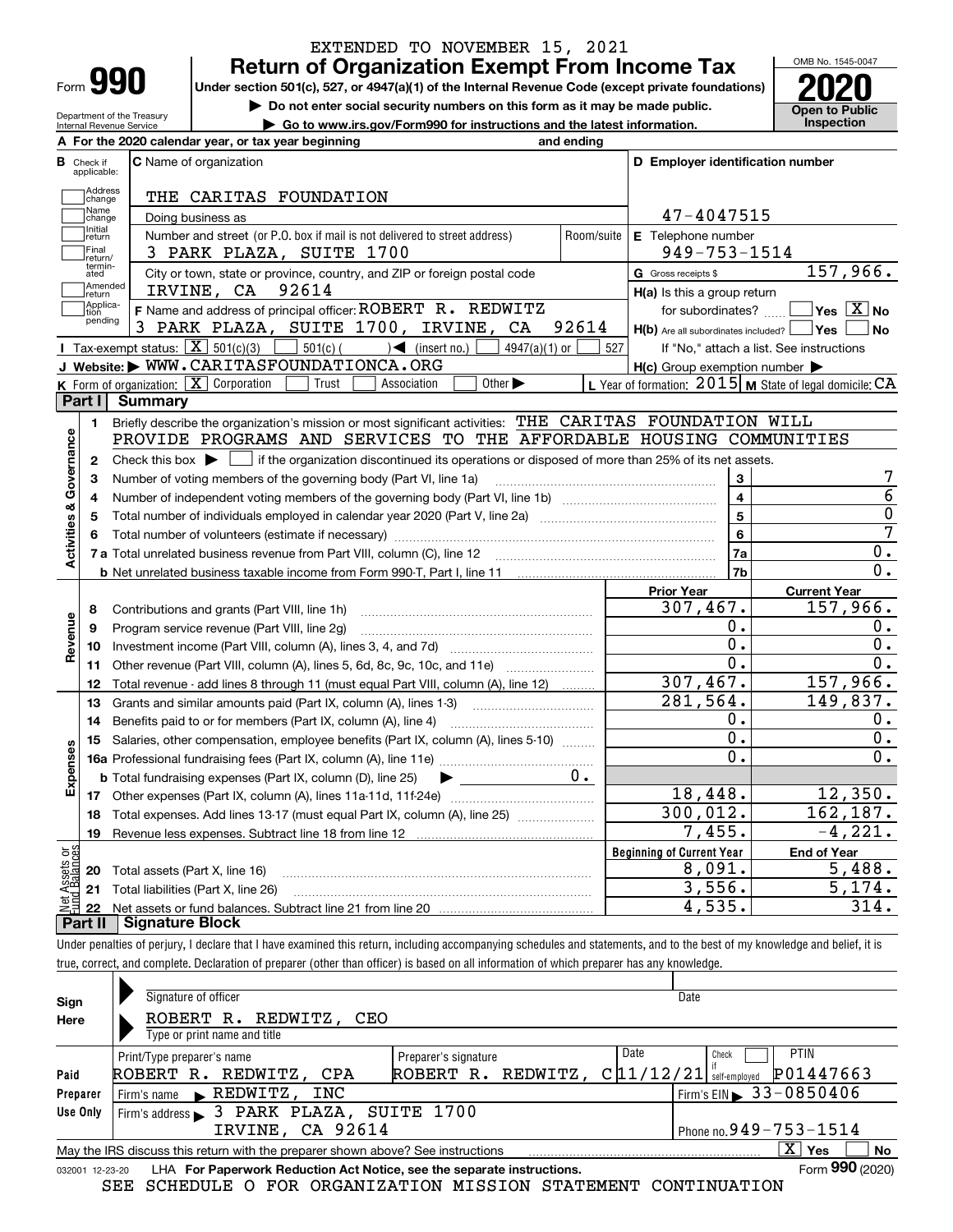|              | 47-4047515<br>THE CARITAS FOUNDATION<br>Page 2<br>Form 990 (2020)                                                                                                                                                                                                                    |
|--------------|--------------------------------------------------------------------------------------------------------------------------------------------------------------------------------------------------------------------------------------------------------------------------------------|
| Part III     | <b>Statement of Program Service Accomplishments</b>                                                                                                                                                                                                                                  |
|              | $\overline{\mathtt{x}}$<br>Check if Schedule O contains a response or note to any line in this Part III                                                                                                                                                                              |
| 1            | Briefly describe the organization's mission:                                                                                                                                                                                                                                         |
|              | THE CARITAS FOUNDATION IS A 501(C)(3) NON-PROFIT ORGANIZATION CREATED<br>TO BRING VITAL SERVICES AND PROGRAMS TO THE UNDERSERVED MEMBERS OF OUR                                                                                                                                      |
|              | GLOBAL COMMUNITIES THROUGH EDUCATION, ACHIEVEMENT, EMPOWERMENT,<br>AND                                                                                                                                                                                                               |
|              | INVOLVEMENT.                                                                                                                                                                                                                                                                         |
| $\mathbf{2}$ | Did the organization undertake any significant program services during the year which were not listed on the                                                                                                                                                                         |
|              | $\overline{\mathsf{Yes} \ \mathbb{X}}$ No<br>prior Form 990 or 990-EZ?                                                                                                                                                                                                               |
|              | If "Yes," describe these new services on Schedule O.                                                                                                                                                                                                                                 |
| 3            | $\sqrt{}$ Yes $\sqrt{}$ X $\sqrt{}$ No<br>Did the organization cease conducting, or make significant changes in how it conducts, any program services?                                                                                                                               |
|              | If "Yes," describe these changes on Schedule O.                                                                                                                                                                                                                                      |
| 4            | Describe the organization's program service accomplishments for each of its three largest program services, as measured by expenses.<br>Section 501(c)(3) and 501(c)(4) organizations are required to report the amount of grants and allocations to others, the total expenses, and |
|              | revenue, if any, for each program service reported.                                                                                                                                                                                                                                  |
| 4a           | $\overline{24}$ , $635$ . ) (Revenue \$<br>24, 635. including grants of \$<br>) (Expenses \$<br>(Code:                                                                                                                                                                               |
|              | THE RENTAL ASSISTANCE PROGRAM PROVIDES TEMPORARY FINANCIAL AID TO HELP                                                                                                                                                                                                               |
|              | DURING 2020, 13 FAMILIES WERE PROVIDED<br>FAMILIES THROUGH A ROUGH TIME.                                                                                                                                                                                                             |
|              | SUPPORT.                                                                                                                                                                                                                                                                             |
|              |                                                                                                                                                                                                                                                                                      |
|              |                                                                                                                                                                                                                                                                                      |
|              |                                                                                                                                                                                                                                                                                      |
|              |                                                                                                                                                                                                                                                                                      |
|              |                                                                                                                                                                                                                                                                                      |
|              |                                                                                                                                                                                                                                                                                      |
|              |                                                                                                                                                                                                                                                                                      |
|              |                                                                                                                                                                                                                                                                                      |
| 4b           | 80, 459. including grants of \$ 80, 459. ) (Revenue \$<br>) (Expenses \$<br>(Code:                                                                                                                                                                                                   |
|              | PROMOTION AND SUPPORT OF COMMUNITY BUILDING ACTIVITIES TO CONTRIBUTE<br>TО                                                                                                                                                                                                           |
|              | AN ENHANCED QUALITY OF LIFE FOR LOW INCOME FAMILIES IN THE CARITAS                                                                                                                                                                                                                   |
|              | CORPORATION COMMUNITIES.<br>THE CARITAS COMMUNITIES HOUSE APPROXIMATELY<br>13,120 INDIVIDUALS WHO BENEFIT FROM THESE ACTIVITIES.                                                                                                                                                     |
|              |                                                                                                                                                                                                                                                                                      |
|              |                                                                                                                                                                                                                                                                                      |
|              |                                                                                                                                                                                                                                                                                      |
|              |                                                                                                                                                                                                                                                                                      |
|              |                                                                                                                                                                                                                                                                                      |
|              |                                                                                                                                                                                                                                                                                      |
|              |                                                                                                                                                                                                                                                                                      |
|              |                                                                                                                                                                                                                                                                                      |
| 4с           | 19,950. including grants of \$ 19,950. (Revenue \$<br>) (Expenses \$<br>SCHOLARSHIPS TO 27 RESIDENTS OF THE CARITAS COMMUNITIES DURING 2020.                                                                                                                                         |
|              |                                                                                                                                                                                                                                                                                      |
|              |                                                                                                                                                                                                                                                                                      |
|              |                                                                                                                                                                                                                                                                                      |
|              |                                                                                                                                                                                                                                                                                      |
|              |                                                                                                                                                                                                                                                                                      |
|              |                                                                                                                                                                                                                                                                                      |
|              |                                                                                                                                                                                                                                                                                      |
|              |                                                                                                                                                                                                                                                                                      |
|              |                                                                                                                                                                                                                                                                                      |
|              |                                                                                                                                                                                                                                                                                      |
|              | 4d Other program services (Describe on Schedule O.)                                                                                                                                                                                                                                  |
|              | 24,793. including grants of \$24,793.) (Revenue \$<br>(Expenses \$                                                                                                                                                                                                                   |
| 4е           | 149,837.<br>Total program service expenses                                                                                                                                                                                                                                           |
|              | Form 990 (2020)                                                                                                                                                                                                                                                                      |
|              | 032002 12-23-20                                                                                                                                                                                                                                                                      |
|              |                                                                                                                                                                                                                                                                                      |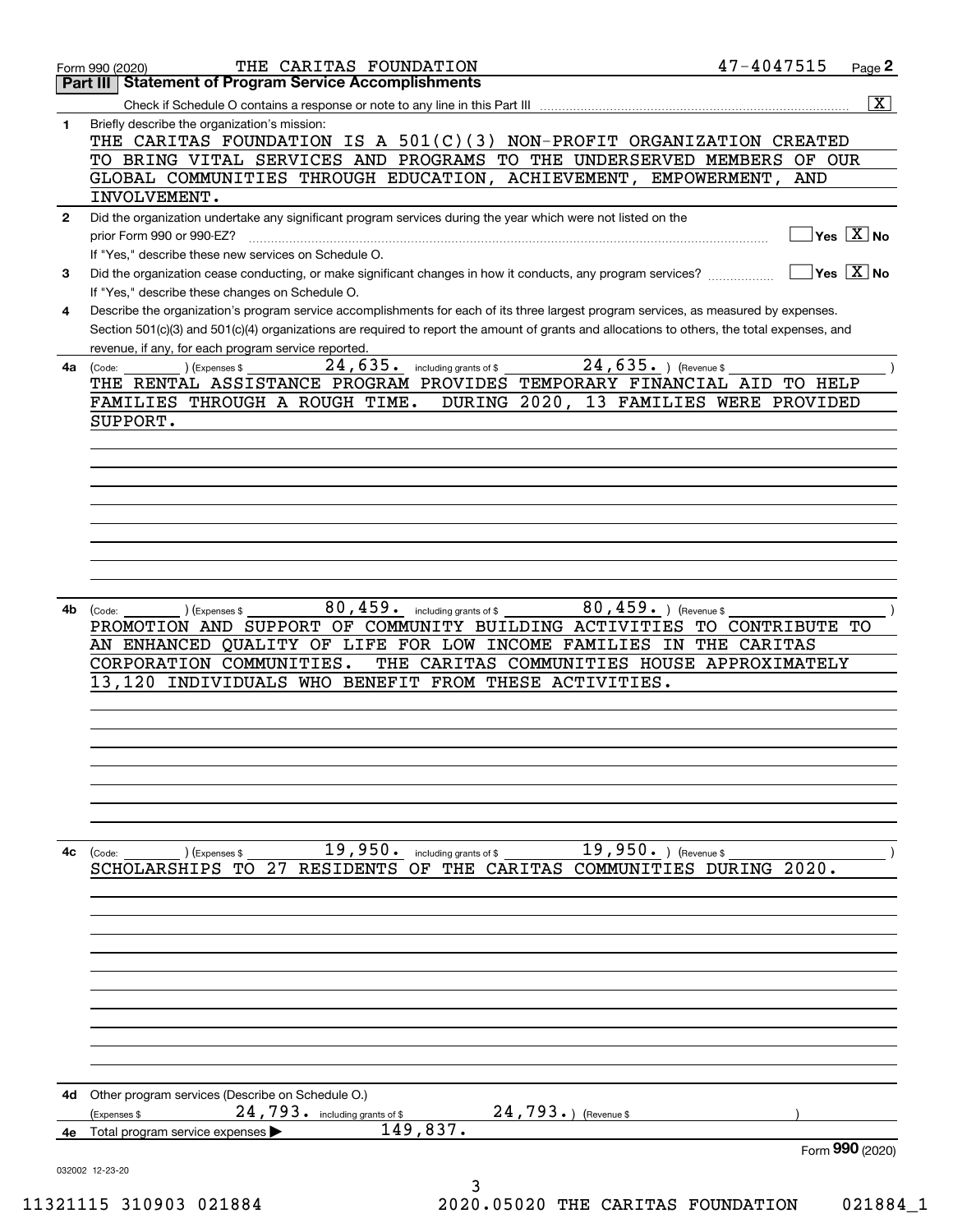|     |                                                                                                                                       |                 | Yes                     | No                      |
|-----|---------------------------------------------------------------------------------------------------------------------------------------|-----------------|-------------------------|-------------------------|
| 1.  | Is the organization described in section $501(c)(3)$ or $4947(a)(1)$ (other than a private foundation)?                               |                 |                         |                         |
|     |                                                                                                                                       | 1               | X                       |                         |
| 2   |                                                                                                                                       | $\overline{2}$  | $\overline{\mathbf{x}}$ |                         |
| 3   | Did the organization engage in direct or indirect political campaign activities on behalf of or in opposition to candidates for       |                 |                         |                         |
|     |                                                                                                                                       | 3               |                         | x                       |
| 4   | Section 501(c)(3) organizations. Did the organization engage in lobbying activities, or have a section 501(h) election in effect      |                 |                         |                         |
|     |                                                                                                                                       | 4               |                         | x                       |
| 5   | Is the organization a section 501(c)(4), 501(c)(5), or 501(c)(6) organization that receives membership dues, assessments, or          |                 |                         |                         |
|     |                                                                                                                                       | 5               |                         | x                       |
| 6   | Did the organization maintain any donor advised funds or any similar funds or accounts for which donors have the right to             |                 |                         | x                       |
|     | provide advice on the distribution or investment of amounts in such funds or accounts? If "Yes," complete Schedule D, Part I          | 6               |                         |                         |
| 7   | Did the organization receive or hold a conservation easement, including easements to preserve open space,                             | $\overline{7}$  |                         | x                       |
|     | Did the organization maintain collections of works of art, historical treasures, or other similar assets? If "Yes," complete          |                 |                         |                         |
| 8   |                                                                                                                                       | 8               |                         | x                       |
| 9   | Did the organization report an amount in Part X, line 21, for escrow or custodial account liability, serve as a custodian for         |                 |                         |                         |
|     | amounts not listed in Part X; or provide credit counseling, debt management, credit repair, or debt negotiation services?             |                 |                         |                         |
|     |                                                                                                                                       | 9               |                         | x                       |
| 10  | Did the organization, directly or through a related organization, hold assets in donor-restricted endowments                          |                 |                         |                         |
|     |                                                                                                                                       | 10              |                         | x                       |
| 11  | If the organization's answer to any of the following questions is "Yes," then complete Schedule D, Parts VI, VIII, VIII, IX, or X     |                 |                         |                         |
|     | as applicable.                                                                                                                        |                 |                         |                         |
|     | a Did the organization report an amount for land, buildings, and equipment in Part X, line 10? If "Yes." complete Schedule D.         |                 |                         |                         |
|     |                                                                                                                                       | 11a             |                         | x                       |
|     | <b>b</b> Did the organization report an amount for investments - other securities in Part X, line 12, that is 5% or more of its total |                 |                         |                         |
|     |                                                                                                                                       | 11 <sub>b</sub> |                         | x                       |
|     | c Did the organization report an amount for investments - program related in Part X, line 13, that is 5% or more of its total         |                 |                         |                         |
|     |                                                                                                                                       | 11c             |                         | x                       |
|     | d Did the organization report an amount for other assets in Part X, line 15, that is 5% or more of its total assets reported in       |                 |                         |                         |
|     |                                                                                                                                       | 11d             |                         | x                       |
|     | e Did the organization report an amount for other liabilities in Part X, line 25? If "Yes," complete Schedule D, Part X               | 11e             |                         | $\overline{\mathbf{x}}$ |
| f   | Did the organization's separate or consolidated financial statements for the tax year include a footnote that addresses               |                 |                         |                         |
|     | the organization's liability for uncertain tax positions under FIN 48 (ASC 740)? If "Yes," complete Schedule D, Part X                | 11f             | х                       |                         |
|     | 12a Did the organization obtain separate, independent audited financial statements for the tax year? If "Yes," complete               |                 |                         |                         |
|     |                                                                                                                                       | 12a             |                         | x                       |
|     | <b>b</b> Was the organization included in consolidated, independent audited financial statements for the tax year?                    |                 |                         |                         |
|     | If "Yes," and if the organization answered "No" to line 12a, then completing Schedule D, Parts XI and XII is optional                 | 12 <sub>b</sub> | v<br>▵                  |                         |
| 13  |                                                                                                                                       | 13              |                         | X                       |
| 14a | Did the organization maintain an office, employees, or agents outside of the United States?                                           | 14a             |                         | $\mathbf X$             |
|     | <b>b</b> Did the organization have aggregate revenues or expenses of more than \$10,000 from grantmaking, fundraising, business,      |                 |                         |                         |
|     | investment, and program service activities outside the United States, or aggregate foreign investments valued at \$100,000            |                 |                         |                         |
|     |                                                                                                                                       | 14b             |                         | x                       |
| 15  | Did the organization report on Part IX, column (A), line 3, more than \$5,000 of grants or other assistance to or for any             |                 |                         |                         |
|     |                                                                                                                                       | 15              |                         | X                       |
| 16  | Did the organization report on Part IX, column (A), line 3, more than \$5,000 of aggregate grants or other assistance to              |                 |                         |                         |
|     |                                                                                                                                       | 16              |                         | X                       |
| 17  | Did the organization report a total of more than \$15,000 of expenses for professional fundraising services on Part IX,               |                 |                         |                         |
|     |                                                                                                                                       | 17              |                         | X                       |
| 18  | Did the organization report more than \$15,000 total of fundraising event gross income and contributions on Part VIII, lines          |                 |                         | x                       |
|     |                                                                                                                                       | 18              |                         |                         |
| 19  | Did the organization report more than \$15,000 of gross income from gaming activities on Part VIII, line 9a? If "Yes."                |                 |                         | X                       |
|     |                                                                                                                                       | 19<br>20a       |                         | $\mathbf X$             |
|     | b If "Yes" to line 20a, did the organization attach a copy of its audited financial statements to this return?                        | 20 <sub>b</sub> |                         |                         |
| 21  | Did the organization report more than \$5,000 of grants or other assistance to any domestic organization or                           |                 |                         |                         |
|     |                                                                                                                                       | 21              | X                       |                         |
|     | 032003 12-23-20                                                                                                                       |                 |                         | Form 990 (2020)         |

4

032003 12-23-20

11321115 310903 021884 2020.05020 THE CARITAS FOUNDATION 021884\_1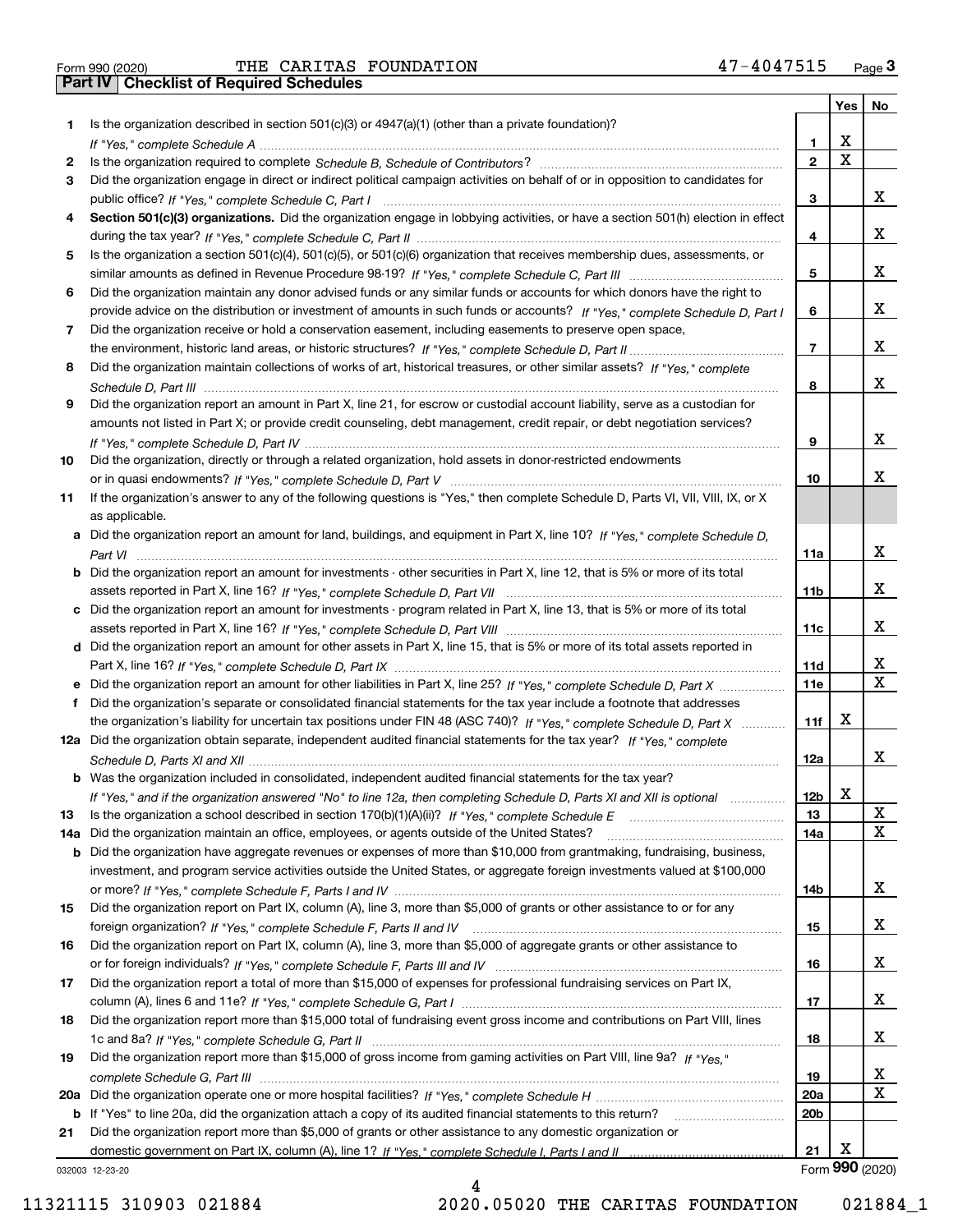*(continued)*

|               |                                                                                                                                    |                 | Yes | ∣ No            |
|---------------|------------------------------------------------------------------------------------------------------------------------------------|-----------------|-----|-----------------|
| 22            | Did the organization report more than \$5,000 of grants or other assistance to or for domestic individuals on                      |                 |     |                 |
|               |                                                                                                                                    | 22              | X   |                 |
| 23            | Did the organization answer "Yes" to Part VII, Section A, line 3, 4, or 5 about compensation of the organization's current         |                 |     |                 |
|               | and former officers, directors, trustees, key employees, and highest compensated employees? If "Yes," complete                     |                 |     |                 |
|               | Schedule J                                                                                                                         | 23              | х   |                 |
|               | 24a Did the organization have a tax-exempt bond issue with an outstanding principal amount of more than \$100,000 as of the        |                 |     |                 |
|               | last day of the year, that was issued after December 31, 2002? If "Yes," answer lines 24b through 24d and complete                 |                 |     |                 |
|               |                                                                                                                                    | 24a             |     | x               |
|               | <b>b</b> Did the organization invest any proceeds of tax-exempt bonds beyond a temporary period exception?                         | 24b             |     |                 |
|               | c Did the organization maintain an escrow account other than a refunding escrow at any time during the year to defease             |                 |     |                 |
|               |                                                                                                                                    | 24c             |     |                 |
|               |                                                                                                                                    | 24d             |     |                 |
|               | 25a Section 501(c)(3), 501(c)(4), and 501(c)(29) organizations. Did the organization engage in an excess benefit                   |                 |     |                 |
|               |                                                                                                                                    | 25a             |     | x               |
|               | b Is the organization aware that it engaged in an excess benefit transaction with a disqualified person in a prior year, and       |                 |     |                 |
|               | that the transaction has not been reported on any of the organization's prior Forms 990 or 990-EZ? If "Yes," complete              |                 |     |                 |
|               | Schedule L. Part I                                                                                                                 | 25b             |     | x               |
| 26            | Did the organization report any amount on Part X, line 5 or 22, for receivables from or payables to any current                    |                 |     |                 |
|               | or former officer, director, trustee, key employee, creator or founder, substantial contributor, or 35%                            |                 |     |                 |
|               |                                                                                                                                    | 26              |     | x               |
| 27            | Did the organization provide a grant or other assistance to any current or former officer, director, trustee, key employee,        |                 |     |                 |
|               | creator or founder, substantial contributor or employee thereof, a grant selection committee member, or to a 35% controlled        |                 |     |                 |
|               | entity (including an employee thereof) or family member of any of these persons? If "Yes," complete Schedule L, Part III           | 27              |     | х               |
| 28            | Was the organization a party to a business transaction with one of the following parties (see Schedule L, Part IV                  |                 |     |                 |
|               | instructions, for applicable filing thresholds, conditions, and exceptions):                                                       |                 |     |                 |
|               | a A current or former officer, director, trustee, key employee, creator or founder, or substantial contributor? If                 |                 |     |                 |
|               |                                                                                                                                    | 28a             |     | x               |
|               |                                                                                                                                    | 28 <sub>b</sub> |     | $\mathbf X$     |
|               | c A 35% controlled entity of one or more individuals and/or organizations described in lines 28a or 28b? If                        |                 |     |                 |
|               |                                                                                                                                    | 28c             | х   |                 |
| 29            |                                                                                                                                    | 29              |     | X               |
| 30            | Did the organization receive contributions of art, historical treasures, or other similar assets, or qualified conservation        |                 |     |                 |
|               |                                                                                                                                    | 30              |     | x               |
| 31            | Did the organization liquidate, terminate, or dissolve and cease operations? If "Yes," complete Schedule N, Part I                 | 31              |     | $\mathbf x$     |
| 32            | Did the organization sell, exchange, dispose of, or transfer more than 25% of its net assets? If "Yes," complete                   |                 |     |                 |
|               |                                                                                                                                    | 32              |     | х               |
| 33            | Did the organization own 100% of an entity disregarded as separate from the organization under Regulations                         |                 |     |                 |
|               |                                                                                                                                    | 33              |     | х               |
| 34            | Was the organization related to any tax-exempt or taxable entity? If "Yes," complete Schedule R, Part II, III, or IV, and          |                 |     |                 |
|               |                                                                                                                                    | 34              | X   |                 |
|               | 35a Did the organization have a controlled entity within the meaning of section 512(b)(13)?                                        | <b>35a</b>      |     | X               |
|               | <b>b</b> If "Yes" to line 35a, did the organization receive any payment from or engage in any transaction with a controlled entity |                 |     |                 |
|               |                                                                                                                                    | 35b             |     |                 |
| 36            | Section 501(c)(3) organizations. Did the organization make any transfers to an exempt non-charitable related organization?         |                 |     |                 |
|               |                                                                                                                                    | 36              | х   |                 |
| 37            | Did the organization conduct more than 5% of its activities through an entity that is not a related organization                   |                 |     |                 |
|               |                                                                                                                                    | 37              |     | X.              |
| 38            | Did the organization complete Schedule O and provide explanations in Schedule O for Part VI, lines 11b and 19?                     |                 |     |                 |
|               | Note: All Form 990 filers are required to complete Schedule O                                                                      | 38              | х   |                 |
| <b>Part V</b> | <b>Statements Regarding Other IRS Filings and Tax Compliance</b>                                                                   |                 |     |                 |
|               | Check if Schedule O contains a response or note to any line in this Part V                                                         |                 |     |                 |
|               |                                                                                                                                    |                 | Yes | No              |
|               | 6<br><b>1a</b> Enter the number reported in Box 3 of Form 1096. Enter -0- if not applicable <i>manumumumum</i><br>1a               |                 |     |                 |
|               | 0<br><b>b</b> Enter the number of Forms W-2G included in line 1a. Enter -0- if not applicable<br>1b                                |                 |     |                 |
|               | c Did the organization comply with backup withholding rules for reportable payments to vendors and reportable gaming               |                 |     |                 |
|               | (gambling) winnings to prize winners?                                                                                              | 1c              |     |                 |
|               | 032004 12-23-20                                                                                                                    |                 |     | Form 990 (2020) |
|               | 5                                                                                                                                  |                 |     |                 |

11321115 310903 021884 2020.05020 THE CARITAS FOUNDATION 021884\_1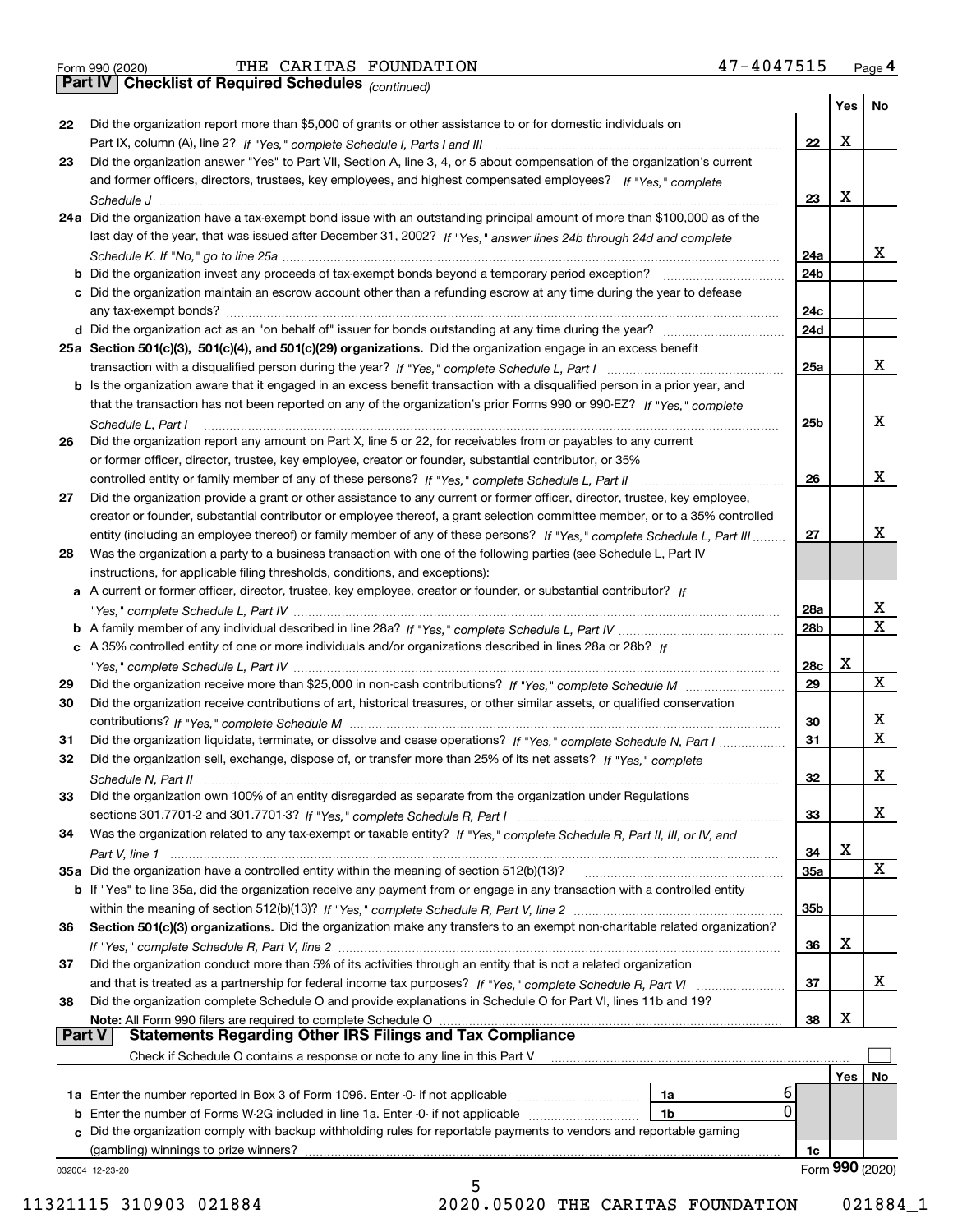|               | 47-4047515<br>THE CARITAS FOUNDATION<br>Form 990 (2020)                                                                                                                                                                              |                |                   | <u>Page</u> 5 |
|---------------|--------------------------------------------------------------------------------------------------------------------------------------------------------------------------------------------------------------------------------------|----------------|-------------------|---------------|
| <b>Part V</b> | Statements Regarding Other IRS Filings and Tax Compliance (continued)                                                                                                                                                                |                |                   |               |
|               |                                                                                                                                                                                                                                      |                | Yes               | No            |
|               | 2a Enter the number of employees reported on Form W-3, Transmittal of Wage and Tax Statements,                                                                                                                                       |                |                   |               |
|               | 0 <br>filed for the calendar year ending with or within the year covered by this return [[[[[[[[[[[[[[[[[[[[[[[[[[[<br>2a                                                                                                            |                |                   |               |
|               |                                                                                                                                                                                                                                      | 2 <sub>b</sub> |                   |               |
|               |                                                                                                                                                                                                                                      |                |                   |               |
| За            | Did the organization have unrelated business gross income of \$1,000 or more during the year?                                                                                                                                        | 3a             |                   | х             |
|               |                                                                                                                                                                                                                                      | 3b             |                   |               |
|               | 4a At any time during the calendar year, did the organization have an interest in, or a signature or other authority over, a                                                                                                         |                |                   |               |
|               |                                                                                                                                                                                                                                      | 4a             |                   | х             |
|               | <b>b</b> If "Yes," enter the name of the foreign country $\blacktriangleright$                                                                                                                                                       |                |                   |               |
|               | See instructions for filing requirements for FinCEN Form 114, Report of Foreign Bank and Financial Accounts (FBAR).                                                                                                                  |                |                   |               |
|               |                                                                                                                                                                                                                                      | 5a             |                   | X             |
| b             |                                                                                                                                                                                                                                      | 5b             |                   | Χ             |
| c             |                                                                                                                                                                                                                                      | 5c             |                   |               |
|               | 6a Does the organization have annual gross receipts that are normally greater than \$100,000, and did the organization solicit                                                                                                       |                |                   |               |
|               | any contributions that were not tax deductible as charitable contributions?                                                                                                                                                          | 6a             |                   | х             |
|               | <b>b</b> If "Yes," did the organization include with every solicitation an express statement that such contributions or gifts                                                                                                        |                |                   |               |
|               | were not tax deductible?                                                                                                                                                                                                             | 6b             |                   |               |
| 7             | Organizations that may receive deductible contributions under section 170(c).                                                                                                                                                        |                |                   |               |
| a             | Did the organization receive a payment in excess of \$75 made partly as a contribution and partly for goods and services provided to the payor?                                                                                      | 7a             |                   | х             |
|               | <b>b</b> If "Yes," did the organization notify the donor of the value of the goods or services provided?                                                                                                                             | 7b             |                   |               |
|               | c Did the organization sell, exchange, or otherwise dispose of tangible personal property for which it was required                                                                                                                  |                |                   |               |
|               |                                                                                                                                                                                                                                      | 7с             |                   | x             |
|               | 7d<br>d If "Yes," indicate the number of Forms 8282 filed during the year [11] [11] The Section of Holden and The Year [11] In The Year [11] In The Year [11] In The Year [11] In The Year [11] In The Year [11] In The Year [11] In |                |                   |               |
| е             | Did the organization receive any funds, directly or indirectly, to pay premiums on a personal benefit contract?                                                                                                                      | 7e             |                   |               |
| f             | Did the organization, during the year, pay premiums, directly or indirectly, on a personal benefit contract?                                                                                                                         | 7f             |                   |               |
| g             | If the organization received a contribution of qualified intellectual property, did the organization file Form 8899 as required?                                                                                                     | 7g             |                   |               |
| h.            | If the organization received a contribution of cars, boats, airplanes, or other vehicles, did the organization file a Form 1098-C?                                                                                                   | 7h             |                   |               |
| 8             | Sponsoring organizations maintaining donor advised funds. Did a donor advised fund maintained by the                                                                                                                                 |                |                   |               |
|               | sponsoring organization have excess business holdings at any time during the year?                                                                                                                                                   | 8              |                   |               |
| 9             | Sponsoring organizations maintaining donor advised funds.                                                                                                                                                                            |                |                   |               |
| а             | Did the sponsoring organization make any taxable distributions under section 4966?                                                                                                                                                   | 9а             |                   |               |
| b             | Did the sponsoring organization make a distribution to a donor, donor advisor, or related person?                                                                                                                                    | 9b             |                   |               |
| 10            | Section 501(c)(7) organizations. Enter:                                                                                                                                                                                              |                |                   |               |
|               | 10a<br>a Initiation fees and capital contributions included on Part VIII, line 12 [111] [11] [11] Initiation fees and capital contributions included on Part VIII, line 12                                                           |                |                   |               |
|               | 10b <br>Gross receipts, included on Form 990, Part VIII, line 12, for public use of club facilities                                                                                                                                  |                |                   |               |
| 11            | Section 501(c)(12) organizations. Enter:                                                                                                                                                                                             |                |                   |               |
| a             | Gross income from members or shareholders<br>11a                                                                                                                                                                                     |                |                   |               |
|               | b Gross income from other sources (Do not net amounts due or paid to other sources against                                                                                                                                           |                |                   |               |
|               | 11b                                                                                                                                                                                                                                  |                |                   |               |
|               | 12a Section 4947(a)(1) non-exempt charitable trusts. Is the organization filing Form 990 in lieu of Form 1041?                                                                                                                       | 12a            |                   |               |
|               | 12b<br><b>b</b> If "Yes," enter the amount of tax-exempt interest received or accrued during the year                                                                                                                                |                |                   |               |
| 13            | Section 501(c)(29) qualified nonprofit health insurance issuers.                                                                                                                                                                     |                |                   |               |
|               | a Is the organization licensed to issue qualified health plans in more than one state?                                                                                                                                               | 13а            |                   |               |
|               | Note: See the instructions for additional information the organization must report on Schedule O.                                                                                                                                    |                |                   |               |
|               | <b>b</b> Enter the amount of reserves the organization is required to maintain by the states in which the                                                                                                                            |                |                   |               |
|               | 13 <sub>b</sub>                                                                                                                                                                                                                      |                |                   |               |
|               | 13с                                                                                                                                                                                                                                  |                |                   |               |
| 14a           | Did the organization receive any payments for indoor tanning services during the tax year?                                                                                                                                           | 14a            |                   | x             |
|               | <b>b</b> If "Yes," has it filed a Form 720 to report these payments? If "No," provide an explanation on Schedule O                                                                                                                   | 14b            |                   |               |
| 15            | Is the organization subject to the section 4960 tax on payment(s) of more than \$1,000,000 in remuneration or                                                                                                                        |                |                   |               |
|               |                                                                                                                                                                                                                                      | 15             |                   | X.            |
|               | If "Yes," see instructions and file Form 4720, Schedule N.                                                                                                                                                                           |                |                   |               |
| 16            | Is the organization an educational institution subject to the section 4968 excise tax on net investment income?                                                                                                                      | 16             |                   | х             |
|               | If "Yes," complete Form 4720, Schedule O.                                                                                                                                                                                            |                |                   |               |
|               |                                                                                                                                                                                                                                      |                | $000 \; \text{m}$ |               |

Form (2020) **990**

032005 12-23-20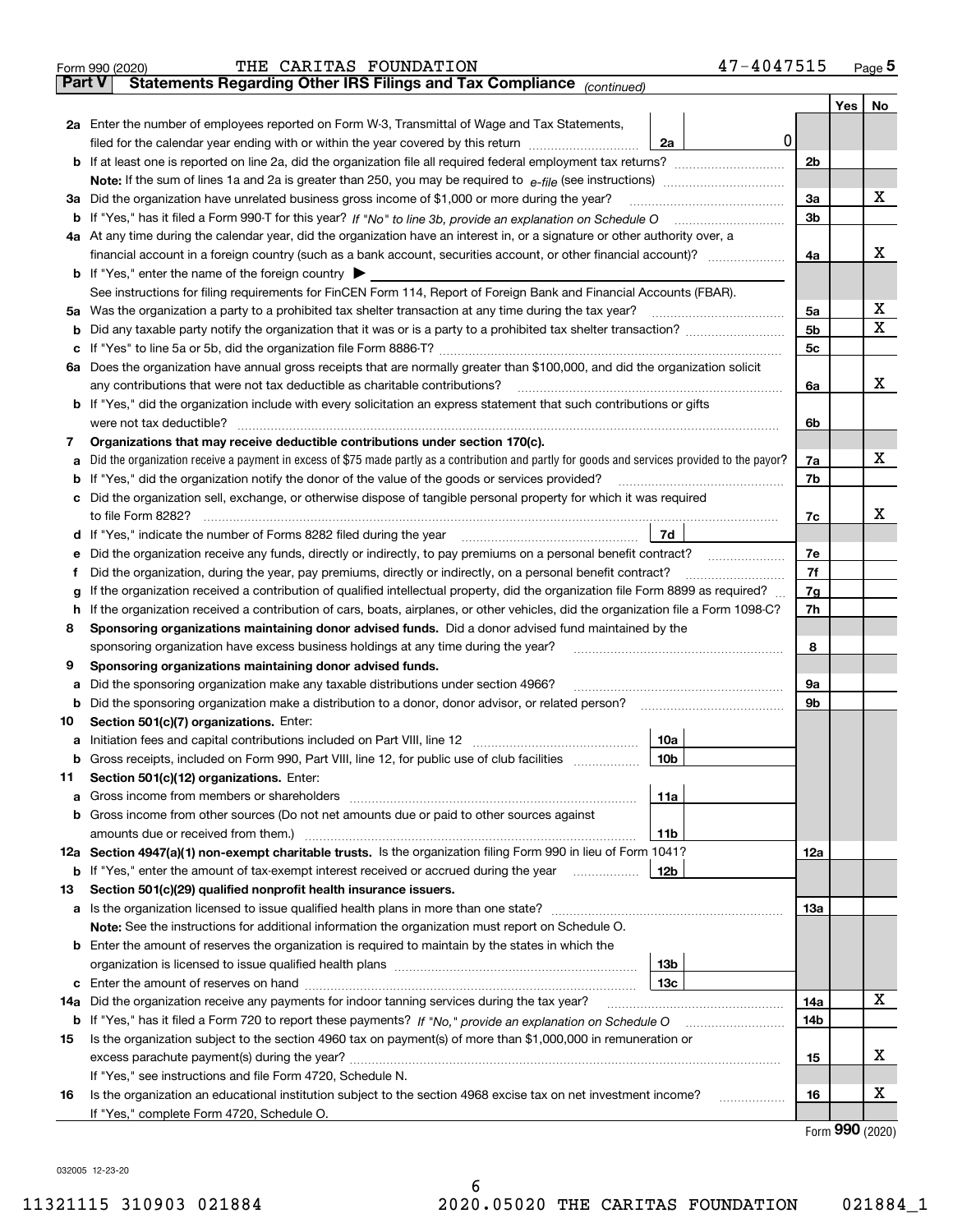|  | Form 990 (2020) |
|--|-----------------|
|  |                 |

#### THE CARITAS FOUNDATION 44

| 17-4047515 | Page l |
|------------|--------|
|------------|--------|

*For each "Yes" response to lines 2 through 7b below, and for a "No" response to line 8a, 8b, or 10b below, describe the circumstances, processes, or changes on Schedule O. See instructions.* Form 990 (2020) **CONNET CARITAS FOUNDATION** 47-4047515 Page 6<br>**Part VI Governance, Management, and Disclosure** For each "Yes" response to lines 2 through 7b below, and for a "No" response

|    |                                                                                                                                                                                                                                |                 | Yes   No        |                         |
|----|--------------------------------------------------------------------------------------------------------------------------------------------------------------------------------------------------------------------------------|-----------------|-----------------|-------------------------|
|    | <b>1a</b> Enter the number of voting members of the governing body at the end of the tax year<br>1a                                                                                                                            |                 |                 |                         |
|    | If there are material differences in voting rights among members of the governing body, or if the governing                                                                                                                    |                 |                 |                         |
|    | body delegated broad authority to an executive committee or similar committee, explain on Schedule O.                                                                                                                          |                 |                 |                         |
| b  | Enter the number of voting members included on line 1a, above, who are independent<br>1b                                                                                                                                       | 6               |                 |                         |
| 2  | Did any officer, director, trustee, or key employee have a family relationship or a business relationship with any other                                                                                                       |                 |                 |                         |
|    | officer, director, trustee, or key employee?                                                                                                                                                                                   | $\mathbf{2}$    | X               |                         |
| 3  | Did the organization delegate control over management duties customarily performed by or under the direct supervision                                                                                                          |                 |                 |                         |
|    |                                                                                                                                                                                                                                | 3               |                 | X                       |
| 4  | Did the organization make any significant changes to its governing documents since the prior Form 990 was filed?                                                                                                               | 4               |                 | $\overline{\mathtt{x}}$ |
| 5  | Did the organization become aware during the year of a significant diversion of the organization's assets?                                                                                                                     | 5               |                 | $\overline{\mathbf{x}}$ |
| 6  | Did the organization have members or stockholders?                                                                                                                                                                             | 6               |                 | $\overline{\mathbf{x}}$ |
| 7a | Did the organization have members, stockholders, or other persons who had the power to elect or appoint one or                                                                                                                 |                 |                 |                         |
|    |                                                                                                                                                                                                                                | 7a              |                 | X                       |
|    | <b>b</b> Are any governance decisions of the organization reserved to (or subject to approval by) members, stockholders, or                                                                                                    |                 |                 |                         |
|    | persons other than the governing body?                                                                                                                                                                                         | 7b              |                 | X                       |
| 8  | Did the organization contemporaneously document the meetings held or written actions undertaken during the year by the following:                                                                                              |                 |                 |                         |
| a  |                                                                                                                                                                                                                                | 8а              | X               |                         |
|    |                                                                                                                                                                                                                                | 8b              | X               |                         |
| 9  | Is there any officer, director, trustee, or key employee listed in Part VII, Section A, who cannot be reached at the                                                                                                           |                 |                 |                         |
|    |                                                                                                                                                                                                                                | 9               |                 | X                       |
|    | Section B. Policies <sub>(This</sub> Section B requests information about policies not required by the Internal Revenue Code.)                                                                                                 |                 |                 |                         |
|    |                                                                                                                                                                                                                                |                 | Yes             | No                      |
|    |                                                                                                                                                                                                                                | 10a             |                 | X                       |
|    | <b>b</b> If "Yes," did the organization have written policies and procedures governing the activities of such chapters, affiliates,                                                                                            |                 |                 |                         |
|    |                                                                                                                                                                                                                                | 10 <sub>b</sub> |                 |                         |
|    | 11a Has the organization provided a complete copy of this Form 990 to all members of its governing body before filing the form?                                                                                                | 11a             | X               |                         |
|    | <b>b</b> Describe in Schedule O the process, if any, used by the organization to review this Form 990.                                                                                                                         |                 |                 |                         |
|    |                                                                                                                                                                                                                                | 12a             | X               |                         |
| b  |                                                                                                                                                                                                                                | 12 <sub>b</sub> | X               |                         |
|    | c Did the organization regularly and consistently monitor and enforce compliance with the policy? If "Yes," describe                                                                                                           |                 |                 |                         |
|    | in Schedule O how this was done measured and the control of the control of the state of the control of the control of the control of the control of the control of the control of the control of the control of the control of | 12c             | X               |                         |
| 13 |                                                                                                                                                                                                                                | 13              | $\mathbf x$     |                         |
| 14 |                                                                                                                                                                                                                                | 14              |                 | $\mathbf X$             |
| 15 | Did the process for determining compensation of the following persons include a review and approval by independent                                                                                                             |                 |                 |                         |
|    | persons, comparability data, and contemporaneous substantiation of the deliberation and decision?                                                                                                                              |                 |                 |                         |
|    |                                                                                                                                                                                                                                | 15a             | X               |                         |
|    |                                                                                                                                                                                                                                | 15b             |                 | $\mathbf X$             |
|    | If "Yes" to line 15a or 15b, describe the process in Schedule O (see instructions).                                                                                                                                            |                 |                 |                         |
|    | 16a Did the organization invest in, contribute assets to, or participate in a joint venture or similar arrangement with a                                                                                                      |                 |                 |                         |
|    | taxable entity during the year?                                                                                                                                                                                                | 16a             |                 | X                       |
|    | b If "Yes," did the organization follow a written policy or procedure requiring the organization to evaluate its participation                                                                                                 |                 |                 |                         |
|    | in joint venture arrangements under applicable federal tax law, and take steps to safeguard the organization's                                                                                                                 |                 |                 |                         |
|    |                                                                                                                                                                                                                                | 16b             |                 |                         |
|    | <b>Section C. Disclosure</b>                                                                                                                                                                                                   |                 |                 |                         |
| 17 | List the states with which a copy of this Form 990 is required to be filed $\blacktriangleright$ CA                                                                                                                            |                 |                 |                         |
| 18 | Section 6104 requires an organization to make its Forms 1023 (1024 or 1024-A, if applicable), 990, and 990-T (Section 501(c)(3)s only) available                                                                               |                 |                 |                         |
|    | for public inspection. Indicate how you made these available. Check all that apply.                                                                                                                                            |                 |                 |                         |
|    | $X$ Upon request<br>$X$ Own website<br>Another's website<br>Other (explain on Schedule O)                                                                                                                                      |                 |                 |                         |
| 19 | Describe on Schedule O whether (and if so, how) the organization made its governing documents, conflict of interest policy, and financial                                                                                      |                 |                 |                         |
|    | statements available to the public during the tax year.                                                                                                                                                                        |                 |                 |                         |
|    | State the name, address, and telephone number of the person who possesses the organization's books and records                                                                                                                 |                 |                 |                         |
| 20 | PENNY SERNA - 949-727-0568                                                                                                                                                                                                     |                 |                 |                         |
|    | 92614<br>SUITE 1700, IRVINE,<br>3 PARK PLAZA,<br>CA                                                                                                                                                                            |                 |                 |                         |
|    |                                                                                                                                                                                                                                |                 | Form 990 (2020) |                         |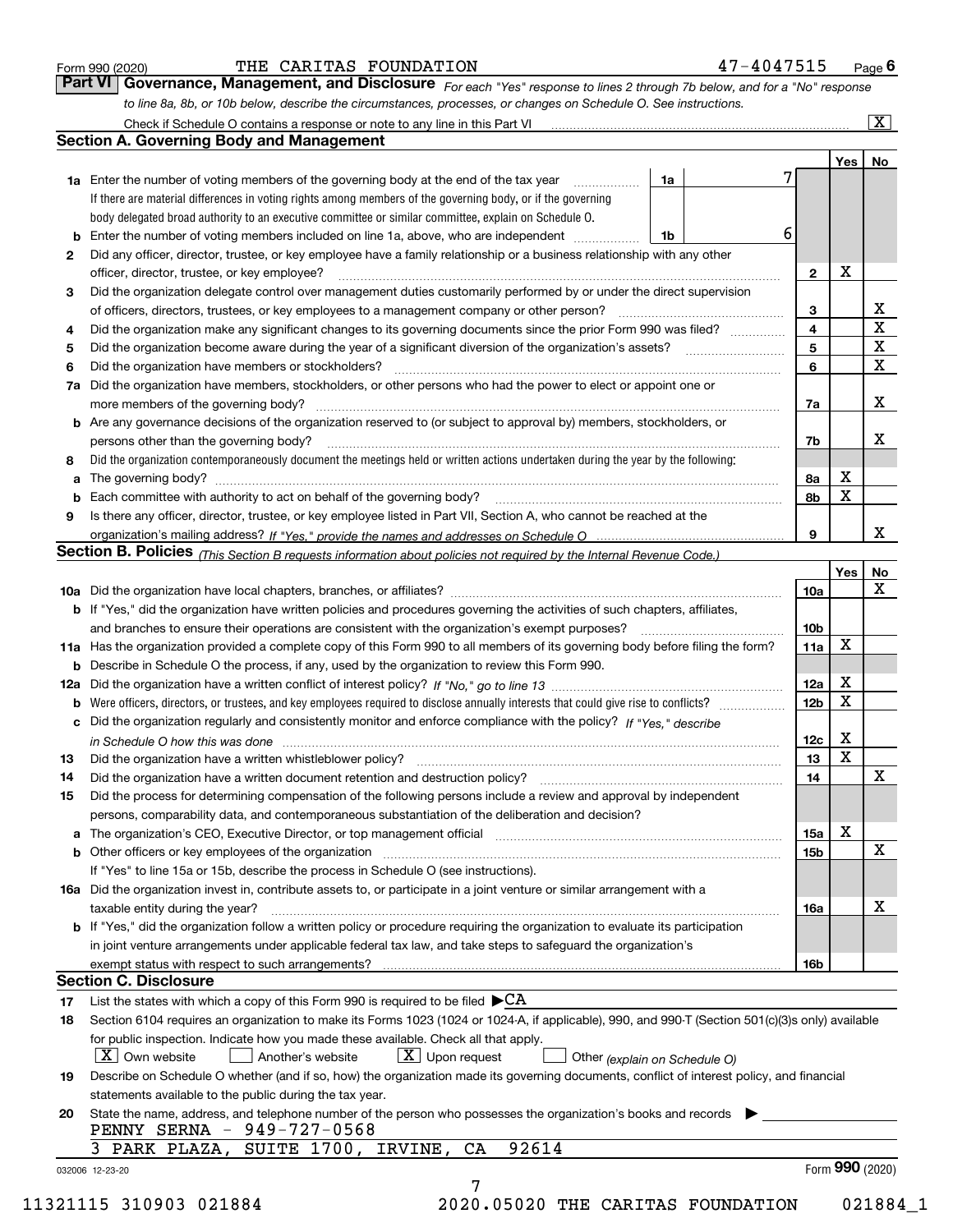$\mathcal{L}^{\text{max}}$ 

| Form 990 (2020) |                                               | THE CARITAS FOUNDATION | 47-4047515                                                                                 | Page 7 |
|-----------------|-----------------------------------------------|------------------------|--------------------------------------------------------------------------------------------|--------|
|                 |                                               |                        | Part VII Compensation of Officers, Directors, Trustees, Key Employees, Highest Compensated |        |
|                 | <b>Employees, and Independent Contractors</b> |                        |                                                                                            |        |

Check if Schedule O contains a response or note to any line in this Part VII

**Section A. Officers, Directors, Trustees, Key Employees, and Highest Compensated Employees**

**1a**  Complete this table for all persons required to be listed. Report compensation for the calendar year ending with or within the organization's tax year. **•** List all of the organization's current officers, directors, trustees (whether individuals or organizations), regardless of amount of compensation.

Enter -0- in columns (D), (E), and (F) if no compensation was paid.

 $\bullet$  List all of the organization's  $\,$ current key employees, if any. See instructions for definition of "key employee."

**•** List the organization's five current highest compensated employees (other than an officer, director, trustee, or key employee) who received reportable compensation (Box 5 of Form W-2 and/or Box 7 of Form 1099-MISC) of more than \$100,000 from the organization and any related organizations.

**•** List all of the organization's former officers, key employees, and highest compensated employees who received more than \$100,000 of reportable compensation from the organization and any related organizations.

**former directors or trustees**  ¥ List all of the organization's that received, in the capacity as a former director or trustee of the organization, more than \$10,000 of reportable compensation from the organization and any related organizations.

See instructions for the order in which to list the persons above.

Check this box if neither the organization nor any related organization compensated any current officer, director, or trustee.  $\mathcal{L}^{\text{max}}$ 

| (A)                            | (B)                      |                                |                      |         | (C)                                     |                                                                  |        | (D)             | (E)             | (F)                         |
|--------------------------------|--------------------------|--------------------------------|----------------------|---------|-----------------------------------------|------------------------------------------------------------------|--------|-----------------|-----------------|-----------------------------|
| Name and title                 | Average                  |                                |                      |         | Position<br>(do not check more than one |                                                                  |        | Reportable      | Reportable      | Estimated                   |
|                                | hours per                |                                |                      |         |                                         | box, unless person is both an<br>officer and a director/trustee) |        | compensation    | compensation    | amount of                   |
|                                | week                     |                                |                      |         |                                         |                                                                  |        | from            | from related    | other                       |
|                                | (list any                |                                |                      |         |                                         |                                                                  |        | the             | organizations   | compensation                |
|                                | hours for                |                                |                      |         |                                         |                                                                  |        | organization    | (W-2/1099-MISC) | from the                    |
|                                | related<br>organizations |                                |                      |         |                                         |                                                                  |        | (W-2/1099-MISC) |                 | organization<br>and related |
|                                | below                    |                                |                      |         |                                         |                                                                  |        |                 |                 | organizations               |
|                                | line)                    | Individual trustee or director | nstitutional trustee | Officer | key employee                            | Highest compensated<br> employee                                 | Former |                 |                 |                             |
| THERESE BEJOTTE<br>(1)         | 1.00                     |                                |                      |         |                                         |                                                                  |        |                 |                 |                             |
| CHIEF OPERATING OFFICER        | 40.00                    |                                |                      | X       |                                         |                                                                  |        | 0.              | 204,102.        | 1,448.                      |
| JOHN WOOLLEY<br>(2)            | 1.00                     |                                |                      |         |                                         |                                                                  |        |                 |                 |                             |
| CHIEF INVESTING OFFICER        | 40.00                    |                                |                      | Χ       |                                         |                                                                  |        | $0$ .           | 172,683.        | 0.                          |
| PENNY SERNA<br>(3)             | 1.00                     |                                |                      |         |                                         |                                                                  |        |                 |                 |                             |
| CHIEF FINANCIAL OFFICER        | 40.00                    |                                |                      | X       |                                         |                                                                  |        | 0.              | 148,608.        | 1,463.                      |
| THOMAS MAURO<br>(4)            | 40.00                    |                                |                      |         |                                         |                                                                  |        |                 |                 |                             |
| CHIEF MISSION OFFICER          |                          |                                |                      | X       |                                         |                                                                  |        | 0.              | 142,916.        | 1,754.                      |
| CHUCK PACKARD<br>(5)           | 0.00                     |                                |                      |         |                                         |                                                                  |        |                 |                 |                             |
| BOARD MEMBER                   |                          | $\mathbf x$                    |                      |         |                                         |                                                                  |        | $0$ .           | 0.              | 0.                          |
| <b>BOB THIERGARTNER</b><br>(6) | 0.00                     |                                |                      |         |                                         |                                                                  |        |                 |                 |                             |
| <b>BOARD MEMBER</b>            |                          | $\mathbf X$                    |                      |         |                                         |                                                                  |        | 0.              | 0.              | $\mathbf 0$ .               |
| TOM REDWITZ<br>(7)             | 0.00                     |                                |                      |         |                                         |                                                                  |        |                 |                 |                             |
| BOARD MEMBER                   |                          | $\mathbf x$                    |                      |         |                                         |                                                                  |        | $\mathbf 0$ .   | 0.              | $\mathbf 0$ .               |
| CAROL MCDERMOTT<br>(8)         | 0.00                     |                                |                      |         |                                         |                                                                  |        |                 |                 |                             |
| <b>BOARD MEMBER</b>            |                          | $\mathbf X$                    |                      |         |                                         |                                                                  |        | 0.              | $0$ .           | $0_{.}$                     |
| CHRISTINE DUNFEY<br>(9)        | 0.00                     |                                |                      |         |                                         |                                                                  |        |                 |                 |                             |
| <b>BOARD MEMBER</b>            |                          | $\mathbf X$                    |                      |         |                                         |                                                                  |        | 0.              | 0.              | 0.                          |
| (10) TIM CANNON                | 0.00                     |                                |                      |         |                                         |                                                                  |        |                 |                 |                             |
| <b>BOARD MEMBER</b>            |                          | $\mathbf X$                    |                      |         |                                         |                                                                  |        | 0.              | 0.              | $0_{.}$                     |
| (11) ROBERT R. REDWITZ         | 0.00                     |                                |                      |         |                                         |                                                                  |        |                 |                 |                             |
| CEO & CHAIRMAN OF THE BOAR     | 8.00                     | $\mathbf X$                    |                      | X       |                                         |                                                                  |        | $0$ .           | 0.              | 0.                          |
| (12) JENNIFER E. RIVA          | 0.00                     |                                |                      |         |                                         |                                                                  |        |                 |                 |                             |
| VP OF FINANCE                  | $\overline{2.00}$        |                                |                      | X       |                                         |                                                                  |        | 0.              | 0.              | 0.                          |
|                                |                          |                                |                      |         |                                         |                                                                  |        |                 |                 |                             |
|                                |                          |                                |                      |         |                                         |                                                                  |        |                 |                 |                             |
|                                |                          |                                |                      |         |                                         |                                                                  |        |                 |                 |                             |
|                                |                          |                                |                      |         |                                         |                                                                  |        |                 |                 |                             |
|                                |                          |                                |                      |         |                                         |                                                                  |        |                 |                 |                             |
|                                |                          |                                |                      |         |                                         |                                                                  |        |                 |                 |                             |
|                                |                          |                                |                      |         |                                         |                                                                  |        |                 |                 |                             |
|                                |                          |                                |                      |         |                                         |                                                                  |        |                 |                 |                             |
|                                |                          |                                |                      |         |                                         |                                                                  |        |                 |                 | $\overline{0}$              |

8

032007 12-23-20

Form (2020) **990**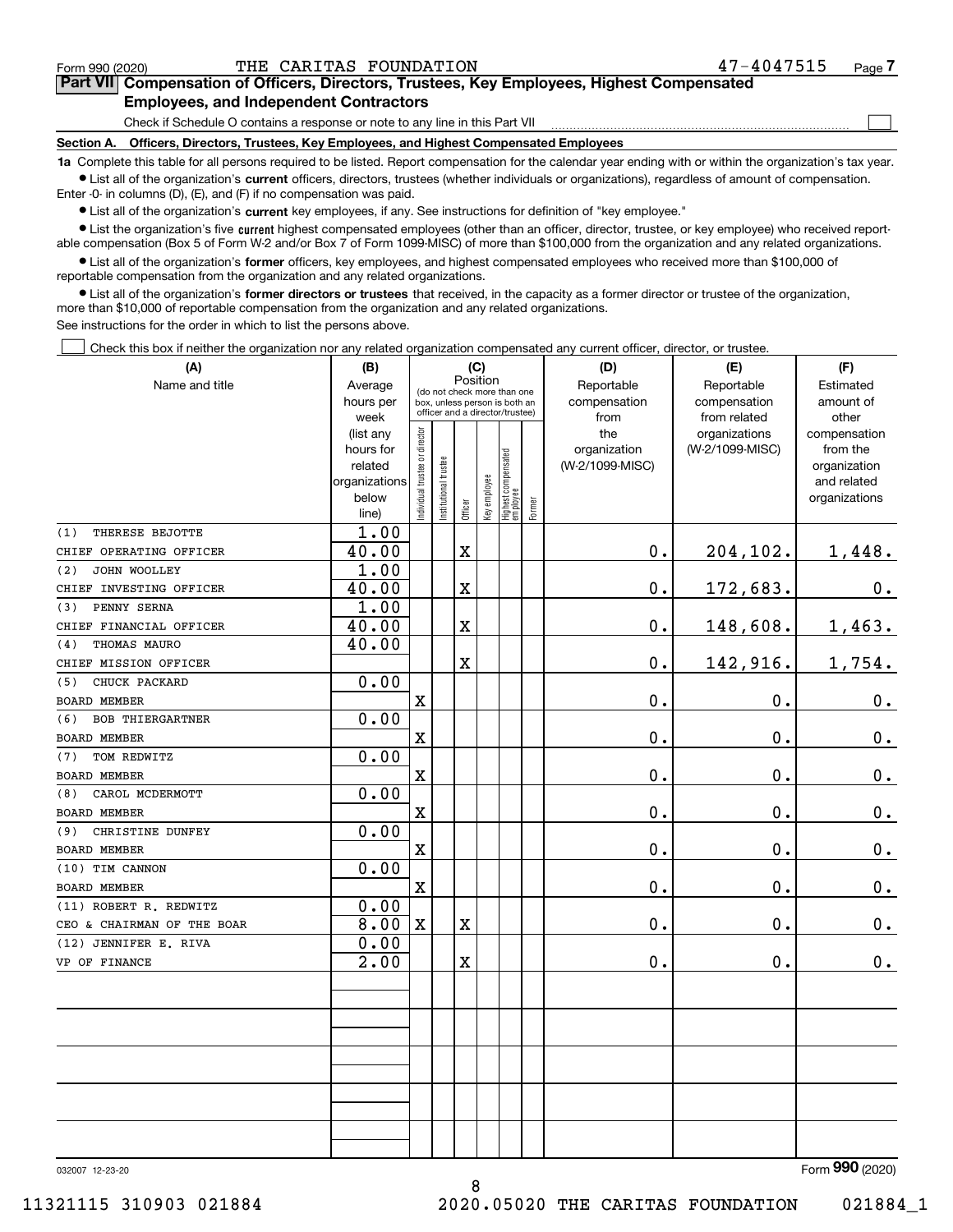|   | THE CARITAS FOUNDATION<br>Form 990 (2020)                                                                                                                                                                                                                              |                                                                      |                                |                       |                 |              |                                                                                                 |        |                                           | $47 - 4047515$                                    |    |     |                                                                          | Page 8  |
|---|------------------------------------------------------------------------------------------------------------------------------------------------------------------------------------------------------------------------------------------------------------------------|----------------------------------------------------------------------|--------------------------------|-----------------------|-----------------|--------------|-------------------------------------------------------------------------------------------------|--------|-------------------------------------------|---------------------------------------------------|----|-----|--------------------------------------------------------------------------|---------|
|   | <b>Part VII</b><br>Section A. Officers, Directors, Trustees, Key Employees, and Highest Compensated Employees (continued)                                                                                                                                              |                                                                      |                                |                       |                 |              |                                                                                                 |        |                                           |                                                   |    |     |                                                                          |         |
|   | (A)<br>Name and title                                                                                                                                                                                                                                                  | (B)<br>Average<br>hours per<br>week                                  |                                |                       | (C)<br>Position |              | (do not check more than one<br>box, unless person is both an<br>officer and a director/trustee) |        | (D)<br>Reportable<br>compensation<br>from | (E)<br>Reportable<br>compensation<br>from related |    |     | (F)<br>Estimated<br>amount of<br>other                                   |         |
|   |                                                                                                                                                                                                                                                                        | (list any<br>hours for<br>related<br>organizations<br>below<br>line) | Individual trustee or director | Institutional trustee | Officer         | key employee | Highest compensated<br>  employee                                                               | Former | the<br>organization<br>(W-2/1099-MISC)    | organizations<br>(W-2/1099-MISC)                  |    |     | compensation<br>from the<br>organization<br>and related<br>organizations |         |
|   |                                                                                                                                                                                                                                                                        |                                                                      |                                |                       |                 |              |                                                                                                 |        |                                           |                                                   |    |     |                                                                          |         |
|   |                                                                                                                                                                                                                                                                        |                                                                      |                                |                       |                 |              |                                                                                                 |        |                                           |                                                   |    |     |                                                                          |         |
|   |                                                                                                                                                                                                                                                                        |                                                                      |                                |                       |                 |              |                                                                                                 |        |                                           |                                                   |    |     |                                                                          |         |
|   |                                                                                                                                                                                                                                                                        |                                                                      |                                |                       |                 |              |                                                                                                 |        |                                           |                                                   |    |     |                                                                          |         |
|   |                                                                                                                                                                                                                                                                        |                                                                      |                                |                       |                 |              |                                                                                                 |        |                                           |                                                   |    |     |                                                                          |         |
|   |                                                                                                                                                                                                                                                                        |                                                                      |                                |                       |                 |              |                                                                                                 |        |                                           |                                                   |    |     |                                                                          |         |
|   |                                                                                                                                                                                                                                                                        |                                                                      |                                |                       |                 |              |                                                                                                 |        |                                           |                                                   |    |     |                                                                          |         |
|   |                                                                                                                                                                                                                                                                        |                                                                      |                                |                       |                 |              |                                                                                                 |        |                                           |                                                   |    |     |                                                                          |         |
|   |                                                                                                                                                                                                                                                                        |                                                                      |                                |                       |                 |              |                                                                                                 |        |                                           |                                                   |    |     | 4,665.                                                                   |         |
|   | 1b Subtotal<br>c Total from continuation sheets to Part VII, Section A                                                                                                                                                                                                 |                                                                      |                                |                       |                 |              |                                                                                                 |        | 0.<br>$\overline{0}$ .                    | 668,309.                                          | 0. |     |                                                                          | 0.      |
| 2 | Total number of individuals (including but not limited to those listed above) who received more than \$100,000 of reportable                                                                                                                                           |                                                                      |                                |                       |                 |              |                                                                                                 |        | $\overline{\mathfrak{o}}$ .               | 668,309.                                          |    |     | 4,665.                                                                   |         |
|   | compensation from the organization $\blacktriangleright$                                                                                                                                                                                                               |                                                                      |                                |                       |                 |              |                                                                                                 |        |                                           |                                                   |    |     | Yes                                                                      | 0<br>No |
| з | Did the organization list any former officer, director, trustee, key employee, or highest compensated employee on                                                                                                                                                      |                                                                      |                                |                       |                 |              |                                                                                                 |        |                                           |                                                   |    | 3   |                                                                          | х       |
| 4 | line 1a? If "Yes," complete Schedule J for such individual matches contained and the 1a? If "Yes," complete Schedule J for such individual<br>For any individual listed on line 1a, is the sum of reportable compensation and other compensation from the organization |                                                                      |                                |                       |                 |              |                                                                                                 |        |                                           |                                                   |    |     | X                                                                        |         |
| 5 | Did any person listed on line 1a receive or accrue compensation from any unrelated organization or individual for services                                                                                                                                             |                                                                      |                                |                       |                 |              |                                                                                                 |        |                                           |                                                   |    | 4   |                                                                          |         |
|   | <b>Section B. Independent Contractors</b>                                                                                                                                                                                                                              |                                                                      |                                |                       |                 |              |                                                                                                 |        |                                           |                                                   |    | 5   |                                                                          | X       |
| 1 | Complete this table for your five highest compensated independent contractors that received more than \$100,000 of compensation from<br>the organization. Report compensation for the calendar year ending with or within the organization's tax year.                 |                                                                      |                                |                       |                 |              |                                                                                                 |        |                                           |                                                   |    |     |                                                                          |         |
|   | (A)<br>Name and business address                                                                                                                                                                                                                                       |                                                                      |                                | <b>NONE</b>           |                 |              |                                                                                                 |        | (B)<br>Description of services            |                                                   |    | (C) | Compensation                                                             |         |
|   |                                                                                                                                                                                                                                                                        |                                                                      |                                |                       |                 |              |                                                                                                 |        |                                           |                                                   |    |     |                                                                          |         |
|   |                                                                                                                                                                                                                                                                        |                                                                      |                                |                       |                 |              |                                                                                                 |        |                                           |                                                   |    |     |                                                                          |         |
|   |                                                                                                                                                                                                                                                                        |                                                                      |                                |                       |                 |              |                                                                                                 |        |                                           |                                                   |    |     |                                                                          |         |
|   |                                                                                                                                                                                                                                                                        |                                                                      |                                |                       |                 |              |                                                                                                 |        |                                           |                                                   |    |     |                                                                          |         |
|   |                                                                                                                                                                                                                                                                        |                                                                      |                                |                       |                 |              |                                                                                                 |        |                                           |                                                   |    |     |                                                                          |         |
| 2 | Total number of independent contractors (including but not limited to those listed above) who received more than<br>\$100,000 of compensation from the organization                                                                                                    |                                                                      |                                |                       |                 | 0            |                                                                                                 |        |                                           |                                                   |    |     |                                                                          |         |
|   |                                                                                                                                                                                                                                                                        |                                                                      |                                |                       |                 |              |                                                                                                 |        |                                           |                                                   |    |     | Form 990 (2020)                                                          |         |

032008 12-23-20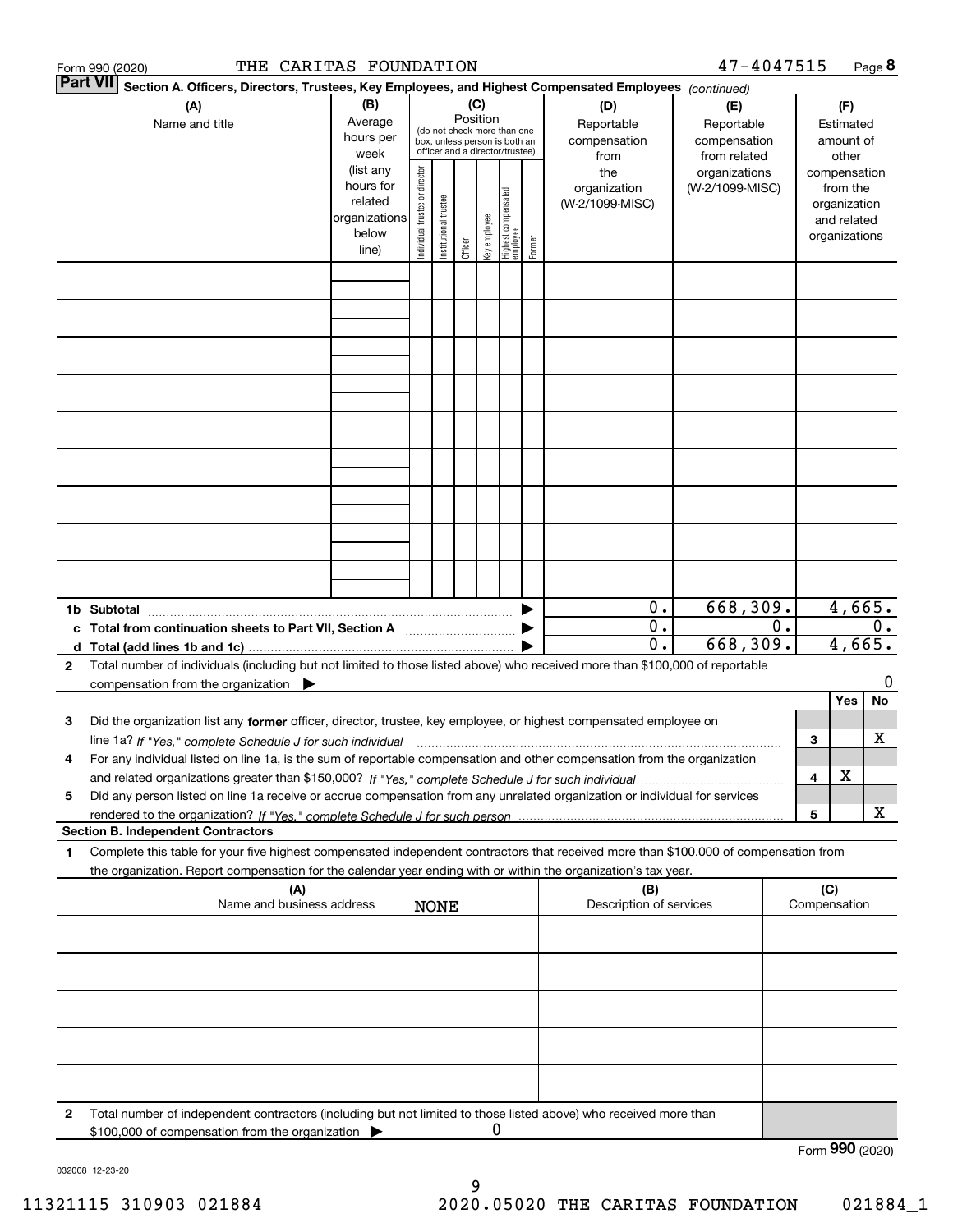| <b>Part VIII</b><br><b>Statement of Revenue</b><br>Check if Schedule O contains a response or note to any line in this Part VIII<br>(B)<br>$\overline{(C)}$<br>(D)<br>(A)<br>Related or exempt<br>Unrelated<br>Total revenue<br>function revenue<br>business revenue<br>1a<br>1 a Federated campaigns<br>Contributions, Gifts, Grants<br>and Other Similar Amounts<br>1 <sub>b</sub><br><b>b</b> Membership dues<br>1 <sub>c</sub><br>c Fundraising events<br>145,000.<br>1 <sub>d</sub><br>d Related organizations<br>Government grants (contributions)<br>1e<br>е<br>f All other contributions, gifts, grants, and<br>12,966.<br>similar amounts not included above<br>1f<br>$1g$ \$<br>Noncash contributions included in lines 1a-1f<br>g<br>157,966.<br><b>Business Code</b><br>2 a<br>Program Service<br>Revenue<br><u> 1980 - Jan Sterling, mars and de la provincia de la provincia de la provincia de la provincia de la provincia</u><br>b<br><u> 1989 - Johann Stein, mars an deutscher Stein († 1958)</u><br>evenue<br>c<br>the control of the control of the control of the control of the control of the control of<br>d<br><u> 1989 - Andrea State Barbara, amerikan personal (</u><br>е<br>a<br>Investment income (including dividends, interest, and<br>3<br>▶<br>Income from investment of tax-exempt bond proceeds<br>4<br>5<br>(i) Real<br>(ii) Personal<br>6а<br>Gross rents<br>6а<br>.<br>6b<br>Less: rental expenses<br>b<br>6c<br>Rental income or (loss)<br>с<br>d Net rental income or (loss)<br>(i) Securities<br>(ii) Other<br>7 a Gross amount from sales of<br>assets other than inventory<br>7a<br><b>b</b> Less: cost or other basis<br>wenue<br>and sales expenses<br>7b<br>7c<br>c Gain or (loss)<br>Other R<br>8 a Gross income from fundraising events (not<br>contributions reported on line 1c). See<br>  8b  <br>c Net income or (loss) from fundraising events<br>9 a Gross income from gaming activities. See<br> 9a  <br> 9b <br><b>b</b> Less: direct expenses <i>manually contained</i><br>c Net income or (loss) from gaming activities<br>10 a Gross sales of inventory, less returns<br>10a<br>10 <sub>b</sub><br>c Net income or (loss) from sales of inventory<br><b>Business Code</b><br>Miscellaneous<br>Revenue<br>11 a<br><u> 1980 - Jan Sterling von Berger (* 1980)</u><br>b<br>с<br>▶<br>157,966.<br>0.<br>0.<br>12 | Form 990 (2020) |  | THE CARITAS FOUNDATION |  | 47-4047515 | Page 9                                                   |
|----------------------------------------------------------------------------------------------------------------------------------------------------------------------------------------------------------------------------------------------------------------------------------------------------------------------------------------------------------------------------------------------------------------------------------------------------------------------------------------------------------------------------------------------------------------------------------------------------------------------------------------------------------------------------------------------------------------------------------------------------------------------------------------------------------------------------------------------------------------------------------------------------------------------------------------------------------------------------------------------------------------------------------------------------------------------------------------------------------------------------------------------------------------------------------------------------------------------------------------------------------------------------------------------------------------------------------------------------------------------------------------------------------------------------------------------------------------------------------------------------------------------------------------------------------------------------------------------------------------------------------------------------------------------------------------------------------------------------------------------------------------------------------------------------------------------------------------------------------------------------------------------------------------------------------------------------------------------------------------------------------------------------------------------------------------------------------------------------------------------------------------------------------------------------------------------------------------------------------------------------------------------------------------------------------------------------------------------------------------------------|-----------------|--|------------------------|--|------------|----------------------------------------------------------|
|                                                                                                                                                                                                                                                                                                                                                                                                                                                                                                                                                                                                                                                                                                                                                                                                                                                                                                                                                                                                                                                                                                                                                                                                                                                                                                                                                                                                                                                                                                                                                                                                                                                                                                                                                                                                                                                                                                                                                                                                                                                                                                                                                                                                                                                                                                                                                                            |                 |  |                        |  |            |                                                          |
|                                                                                                                                                                                                                                                                                                                                                                                                                                                                                                                                                                                                                                                                                                                                                                                                                                                                                                                                                                                                                                                                                                                                                                                                                                                                                                                                                                                                                                                                                                                                                                                                                                                                                                                                                                                                                                                                                                                                                                                                                                                                                                                                                                                                                                                                                                                                                                            |                 |  |                        |  |            |                                                          |
|                                                                                                                                                                                                                                                                                                                                                                                                                                                                                                                                                                                                                                                                                                                                                                                                                                                                                                                                                                                                                                                                                                                                                                                                                                                                                                                                                                                                                                                                                                                                                                                                                                                                                                                                                                                                                                                                                                                                                                                                                                                                                                                                                                                                                                                                                                                                                                            |                 |  |                        |  |            | Revenue excluded<br>from tax under<br>sections 512 - 514 |
|                                                                                                                                                                                                                                                                                                                                                                                                                                                                                                                                                                                                                                                                                                                                                                                                                                                                                                                                                                                                                                                                                                                                                                                                                                                                                                                                                                                                                                                                                                                                                                                                                                                                                                                                                                                                                                                                                                                                                                                                                                                                                                                                                                                                                                                                                                                                                                            |                 |  |                        |  |            |                                                          |
|                                                                                                                                                                                                                                                                                                                                                                                                                                                                                                                                                                                                                                                                                                                                                                                                                                                                                                                                                                                                                                                                                                                                                                                                                                                                                                                                                                                                                                                                                                                                                                                                                                                                                                                                                                                                                                                                                                                                                                                                                                                                                                                                                                                                                                                                                                                                                                            |                 |  |                        |  |            |                                                          |
|                                                                                                                                                                                                                                                                                                                                                                                                                                                                                                                                                                                                                                                                                                                                                                                                                                                                                                                                                                                                                                                                                                                                                                                                                                                                                                                                                                                                                                                                                                                                                                                                                                                                                                                                                                                                                                                                                                                                                                                                                                                                                                                                                                                                                                                                                                                                                                            |                 |  |                        |  |            |                                                          |
|                                                                                                                                                                                                                                                                                                                                                                                                                                                                                                                                                                                                                                                                                                                                                                                                                                                                                                                                                                                                                                                                                                                                                                                                                                                                                                                                                                                                                                                                                                                                                                                                                                                                                                                                                                                                                                                                                                                                                                                                                                                                                                                                                                                                                                                                                                                                                                            |                 |  |                        |  |            |                                                          |
|                                                                                                                                                                                                                                                                                                                                                                                                                                                                                                                                                                                                                                                                                                                                                                                                                                                                                                                                                                                                                                                                                                                                                                                                                                                                                                                                                                                                                                                                                                                                                                                                                                                                                                                                                                                                                                                                                                                                                                                                                                                                                                                                                                                                                                                                                                                                                                            |                 |  |                        |  |            |                                                          |
|                                                                                                                                                                                                                                                                                                                                                                                                                                                                                                                                                                                                                                                                                                                                                                                                                                                                                                                                                                                                                                                                                                                                                                                                                                                                                                                                                                                                                                                                                                                                                                                                                                                                                                                                                                                                                                                                                                                                                                                                                                                                                                                                                                                                                                                                                                                                                                            |                 |  |                        |  |            |                                                          |
|                                                                                                                                                                                                                                                                                                                                                                                                                                                                                                                                                                                                                                                                                                                                                                                                                                                                                                                                                                                                                                                                                                                                                                                                                                                                                                                                                                                                                                                                                                                                                                                                                                                                                                                                                                                                                                                                                                                                                                                                                                                                                                                                                                                                                                                                                                                                                                            |                 |  |                        |  |            |                                                          |
|                                                                                                                                                                                                                                                                                                                                                                                                                                                                                                                                                                                                                                                                                                                                                                                                                                                                                                                                                                                                                                                                                                                                                                                                                                                                                                                                                                                                                                                                                                                                                                                                                                                                                                                                                                                                                                                                                                                                                                                                                                                                                                                                                                                                                                                                                                                                                                            |                 |  |                        |  |            |                                                          |
|                                                                                                                                                                                                                                                                                                                                                                                                                                                                                                                                                                                                                                                                                                                                                                                                                                                                                                                                                                                                                                                                                                                                                                                                                                                                                                                                                                                                                                                                                                                                                                                                                                                                                                                                                                                                                                                                                                                                                                                                                                                                                                                                                                                                                                                                                                                                                                            |                 |  |                        |  |            |                                                          |
|                                                                                                                                                                                                                                                                                                                                                                                                                                                                                                                                                                                                                                                                                                                                                                                                                                                                                                                                                                                                                                                                                                                                                                                                                                                                                                                                                                                                                                                                                                                                                                                                                                                                                                                                                                                                                                                                                                                                                                                                                                                                                                                                                                                                                                                                                                                                                                            |                 |  |                        |  |            |                                                          |
|                                                                                                                                                                                                                                                                                                                                                                                                                                                                                                                                                                                                                                                                                                                                                                                                                                                                                                                                                                                                                                                                                                                                                                                                                                                                                                                                                                                                                                                                                                                                                                                                                                                                                                                                                                                                                                                                                                                                                                                                                                                                                                                                                                                                                                                                                                                                                                            |                 |  |                        |  |            |                                                          |
|                                                                                                                                                                                                                                                                                                                                                                                                                                                                                                                                                                                                                                                                                                                                                                                                                                                                                                                                                                                                                                                                                                                                                                                                                                                                                                                                                                                                                                                                                                                                                                                                                                                                                                                                                                                                                                                                                                                                                                                                                                                                                                                                                                                                                                                                                                                                                                            |                 |  |                        |  |            |                                                          |
|                                                                                                                                                                                                                                                                                                                                                                                                                                                                                                                                                                                                                                                                                                                                                                                                                                                                                                                                                                                                                                                                                                                                                                                                                                                                                                                                                                                                                                                                                                                                                                                                                                                                                                                                                                                                                                                                                                                                                                                                                                                                                                                                                                                                                                                                                                                                                                            |                 |  |                        |  |            |                                                          |
|                                                                                                                                                                                                                                                                                                                                                                                                                                                                                                                                                                                                                                                                                                                                                                                                                                                                                                                                                                                                                                                                                                                                                                                                                                                                                                                                                                                                                                                                                                                                                                                                                                                                                                                                                                                                                                                                                                                                                                                                                                                                                                                                                                                                                                                                                                                                                                            |                 |  |                        |  |            |                                                          |
|                                                                                                                                                                                                                                                                                                                                                                                                                                                                                                                                                                                                                                                                                                                                                                                                                                                                                                                                                                                                                                                                                                                                                                                                                                                                                                                                                                                                                                                                                                                                                                                                                                                                                                                                                                                                                                                                                                                                                                                                                                                                                                                                                                                                                                                                                                                                                                            |                 |  |                        |  |            |                                                          |
|                                                                                                                                                                                                                                                                                                                                                                                                                                                                                                                                                                                                                                                                                                                                                                                                                                                                                                                                                                                                                                                                                                                                                                                                                                                                                                                                                                                                                                                                                                                                                                                                                                                                                                                                                                                                                                                                                                                                                                                                                                                                                                                                                                                                                                                                                                                                                                            |                 |  |                        |  |            |                                                          |
|                                                                                                                                                                                                                                                                                                                                                                                                                                                                                                                                                                                                                                                                                                                                                                                                                                                                                                                                                                                                                                                                                                                                                                                                                                                                                                                                                                                                                                                                                                                                                                                                                                                                                                                                                                                                                                                                                                                                                                                                                                                                                                                                                                                                                                                                                                                                                                            |                 |  |                        |  |            |                                                          |
|                                                                                                                                                                                                                                                                                                                                                                                                                                                                                                                                                                                                                                                                                                                                                                                                                                                                                                                                                                                                                                                                                                                                                                                                                                                                                                                                                                                                                                                                                                                                                                                                                                                                                                                                                                                                                                                                                                                                                                                                                                                                                                                                                                                                                                                                                                                                                                            |                 |  |                        |  |            |                                                          |
|                                                                                                                                                                                                                                                                                                                                                                                                                                                                                                                                                                                                                                                                                                                                                                                                                                                                                                                                                                                                                                                                                                                                                                                                                                                                                                                                                                                                                                                                                                                                                                                                                                                                                                                                                                                                                                                                                                                                                                                                                                                                                                                                                                                                                                                                                                                                                                            |                 |  |                        |  |            |                                                          |
|                                                                                                                                                                                                                                                                                                                                                                                                                                                                                                                                                                                                                                                                                                                                                                                                                                                                                                                                                                                                                                                                                                                                                                                                                                                                                                                                                                                                                                                                                                                                                                                                                                                                                                                                                                                                                                                                                                                                                                                                                                                                                                                                                                                                                                                                                                                                                                            |                 |  |                        |  |            |                                                          |
|                                                                                                                                                                                                                                                                                                                                                                                                                                                                                                                                                                                                                                                                                                                                                                                                                                                                                                                                                                                                                                                                                                                                                                                                                                                                                                                                                                                                                                                                                                                                                                                                                                                                                                                                                                                                                                                                                                                                                                                                                                                                                                                                                                                                                                                                                                                                                                            |                 |  |                        |  |            |                                                          |
|                                                                                                                                                                                                                                                                                                                                                                                                                                                                                                                                                                                                                                                                                                                                                                                                                                                                                                                                                                                                                                                                                                                                                                                                                                                                                                                                                                                                                                                                                                                                                                                                                                                                                                                                                                                                                                                                                                                                                                                                                                                                                                                                                                                                                                                                                                                                                                            |                 |  |                        |  |            |                                                          |
|                                                                                                                                                                                                                                                                                                                                                                                                                                                                                                                                                                                                                                                                                                                                                                                                                                                                                                                                                                                                                                                                                                                                                                                                                                                                                                                                                                                                                                                                                                                                                                                                                                                                                                                                                                                                                                                                                                                                                                                                                                                                                                                                                                                                                                                                                                                                                                            |                 |  |                        |  |            |                                                          |
|                                                                                                                                                                                                                                                                                                                                                                                                                                                                                                                                                                                                                                                                                                                                                                                                                                                                                                                                                                                                                                                                                                                                                                                                                                                                                                                                                                                                                                                                                                                                                                                                                                                                                                                                                                                                                                                                                                                                                                                                                                                                                                                                                                                                                                                                                                                                                                            |                 |  |                        |  |            |                                                          |
|                                                                                                                                                                                                                                                                                                                                                                                                                                                                                                                                                                                                                                                                                                                                                                                                                                                                                                                                                                                                                                                                                                                                                                                                                                                                                                                                                                                                                                                                                                                                                                                                                                                                                                                                                                                                                                                                                                                                                                                                                                                                                                                                                                                                                                                                                                                                                                            |                 |  |                        |  |            |                                                          |
|                                                                                                                                                                                                                                                                                                                                                                                                                                                                                                                                                                                                                                                                                                                                                                                                                                                                                                                                                                                                                                                                                                                                                                                                                                                                                                                                                                                                                                                                                                                                                                                                                                                                                                                                                                                                                                                                                                                                                                                                                                                                                                                                                                                                                                                                                                                                                                            |                 |  |                        |  |            |                                                          |
|                                                                                                                                                                                                                                                                                                                                                                                                                                                                                                                                                                                                                                                                                                                                                                                                                                                                                                                                                                                                                                                                                                                                                                                                                                                                                                                                                                                                                                                                                                                                                                                                                                                                                                                                                                                                                                                                                                                                                                                                                                                                                                                                                                                                                                                                                                                                                                            |                 |  |                        |  |            |                                                          |
|                                                                                                                                                                                                                                                                                                                                                                                                                                                                                                                                                                                                                                                                                                                                                                                                                                                                                                                                                                                                                                                                                                                                                                                                                                                                                                                                                                                                                                                                                                                                                                                                                                                                                                                                                                                                                                                                                                                                                                                                                                                                                                                                                                                                                                                                                                                                                                            |                 |  |                        |  |            |                                                          |
|                                                                                                                                                                                                                                                                                                                                                                                                                                                                                                                                                                                                                                                                                                                                                                                                                                                                                                                                                                                                                                                                                                                                                                                                                                                                                                                                                                                                                                                                                                                                                                                                                                                                                                                                                                                                                                                                                                                                                                                                                                                                                                                                                                                                                                                                                                                                                                            |                 |  |                        |  |            |                                                          |
|                                                                                                                                                                                                                                                                                                                                                                                                                                                                                                                                                                                                                                                                                                                                                                                                                                                                                                                                                                                                                                                                                                                                                                                                                                                                                                                                                                                                                                                                                                                                                                                                                                                                                                                                                                                                                                                                                                                                                                                                                                                                                                                                                                                                                                                                                                                                                                            |                 |  |                        |  |            |                                                          |
|                                                                                                                                                                                                                                                                                                                                                                                                                                                                                                                                                                                                                                                                                                                                                                                                                                                                                                                                                                                                                                                                                                                                                                                                                                                                                                                                                                                                                                                                                                                                                                                                                                                                                                                                                                                                                                                                                                                                                                                                                                                                                                                                                                                                                                                                                                                                                                            |                 |  |                        |  |            |                                                          |
|                                                                                                                                                                                                                                                                                                                                                                                                                                                                                                                                                                                                                                                                                                                                                                                                                                                                                                                                                                                                                                                                                                                                                                                                                                                                                                                                                                                                                                                                                                                                                                                                                                                                                                                                                                                                                                                                                                                                                                                                                                                                                                                                                                                                                                                                                                                                                                            |                 |  |                        |  |            |                                                          |
|                                                                                                                                                                                                                                                                                                                                                                                                                                                                                                                                                                                                                                                                                                                                                                                                                                                                                                                                                                                                                                                                                                                                                                                                                                                                                                                                                                                                                                                                                                                                                                                                                                                                                                                                                                                                                                                                                                                                                                                                                                                                                                                                                                                                                                                                                                                                                                            |                 |  |                        |  |            |                                                          |
|                                                                                                                                                                                                                                                                                                                                                                                                                                                                                                                                                                                                                                                                                                                                                                                                                                                                                                                                                                                                                                                                                                                                                                                                                                                                                                                                                                                                                                                                                                                                                                                                                                                                                                                                                                                                                                                                                                                                                                                                                                                                                                                                                                                                                                                                                                                                                                            |                 |  |                        |  |            |                                                          |
|                                                                                                                                                                                                                                                                                                                                                                                                                                                                                                                                                                                                                                                                                                                                                                                                                                                                                                                                                                                                                                                                                                                                                                                                                                                                                                                                                                                                                                                                                                                                                                                                                                                                                                                                                                                                                                                                                                                                                                                                                                                                                                                                                                                                                                                                                                                                                                            |                 |  |                        |  |            |                                                          |
|                                                                                                                                                                                                                                                                                                                                                                                                                                                                                                                                                                                                                                                                                                                                                                                                                                                                                                                                                                                                                                                                                                                                                                                                                                                                                                                                                                                                                                                                                                                                                                                                                                                                                                                                                                                                                                                                                                                                                                                                                                                                                                                                                                                                                                                                                                                                                                            |                 |  |                        |  |            |                                                          |
|                                                                                                                                                                                                                                                                                                                                                                                                                                                                                                                                                                                                                                                                                                                                                                                                                                                                                                                                                                                                                                                                                                                                                                                                                                                                                                                                                                                                                                                                                                                                                                                                                                                                                                                                                                                                                                                                                                                                                                                                                                                                                                                                                                                                                                                                                                                                                                            |                 |  |                        |  |            |                                                          |
|                                                                                                                                                                                                                                                                                                                                                                                                                                                                                                                                                                                                                                                                                                                                                                                                                                                                                                                                                                                                                                                                                                                                                                                                                                                                                                                                                                                                                                                                                                                                                                                                                                                                                                                                                                                                                                                                                                                                                                                                                                                                                                                                                                                                                                                                                                                                                                            |                 |  |                        |  |            |                                                          |
|                                                                                                                                                                                                                                                                                                                                                                                                                                                                                                                                                                                                                                                                                                                                                                                                                                                                                                                                                                                                                                                                                                                                                                                                                                                                                                                                                                                                                                                                                                                                                                                                                                                                                                                                                                                                                                                                                                                                                                                                                                                                                                                                                                                                                                                                                                                                                                            |                 |  |                        |  |            |                                                          |
|                                                                                                                                                                                                                                                                                                                                                                                                                                                                                                                                                                                                                                                                                                                                                                                                                                                                                                                                                                                                                                                                                                                                                                                                                                                                                                                                                                                                                                                                                                                                                                                                                                                                                                                                                                                                                                                                                                                                                                                                                                                                                                                                                                                                                                                                                                                                                                            |                 |  |                        |  |            |                                                          |
|                                                                                                                                                                                                                                                                                                                                                                                                                                                                                                                                                                                                                                                                                                                                                                                                                                                                                                                                                                                                                                                                                                                                                                                                                                                                                                                                                                                                                                                                                                                                                                                                                                                                                                                                                                                                                                                                                                                                                                                                                                                                                                                                                                                                                                                                                                                                                                            |                 |  |                        |  |            |                                                          |
|                                                                                                                                                                                                                                                                                                                                                                                                                                                                                                                                                                                                                                                                                                                                                                                                                                                                                                                                                                                                                                                                                                                                                                                                                                                                                                                                                                                                                                                                                                                                                                                                                                                                                                                                                                                                                                                                                                                                                                                                                                                                                                                                                                                                                                                                                                                                                                            |                 |  |                        |  |            |                                                          |
|                                                                                                                                                                                                                                                                                                                                                                                                                                                                                                                                                                                                                                                                                                                                                                                                                                                                                                                                                                                                                                                                                                                                                                                                                                                                                                                                                                                                                                                                                                                                                                                                                                                                                                                                                                                                                                                                                                                                                                                                                                                                                                                                                                                                                                                                                                                                                                            |                 |  |                        |  |            |                                                          |
|                                                                                                                                                                                                                                                                                                                                                                                                                                                                                                                                                                                                                                                                                                                                                                                                                                                                                                                                                                                                                                                                                                                                                                                                                                                                                                                                                                                                                                                                                                                                                                                                                                                                                                                                                                                                                                                                                                                                                                                                                                                                                                                                                                                                                                                                                                                                                                            |                 |  |                        |  |            |                                                          |
|                                                                                                                                                                                                                                                                                                                                                                                                                                                                                                                                                                                                                                                                                                                                                                                                                                                                                                                                                                                                                                                                                                                                                                                                                                                                                                                                                                                                                                                                                                                                                                                                                                                                                                                                                                                                                                                                                                                                                                                                                                                                                                                                                                                                                                                                                                                                                                            |                 |  |                        |  |            |                                                          |
|                                                                                                                                                                                                                                                                                                                                                                                                                                                                                                                                                                                                                                                                                                                                                                                                                                                                                                                                                                                                                                                                                                                                                                                                                                                                                                                                                                                                                                                                                                                                                                                                                                                                                                                                                                                                                                                                                                                                                                                                                                                                                                                                                                                                                                                                                                                                                                            |                 |  |                        |  |            |                                                          |
|                                                                                                                                                                                                                                                                                                                                                                                                                                                                                                                                                                                                                                                                                                                                                                                                                                                                                                                                                                                                                                                                                                                                                                                                                                                                                                                                                                                                                                                                                                                                                                                                                                                                                                                                                                                                                                                                                                                                                                                                                                                                                                                                                                                                                                                                                                                                                                            |                 |  |                        |  |            |                                                          |
|                                                                                                                                                                                                                                                                                                                                                                                                                                                                                                                                                                                                                                                                                                                                                                                                                                                                                                                                                                                                                                                                                                                                                                                                                                                                                                                                                                                                                                                                                                                                                                                                                                                                                                                                                                                                                                                                                                                                                                                                                                                                                                                                                                                                                                                                                                                                                                            |                 |  |                        |  |            |                                                          |
|                                                                                                                                                                                                                                                                                                                                                                                                                                                                                                                                                                                                                                                                                                                                                                                                                                                                                                                                                                                                                                                                                                                                                                                                                                                                                                                                                                                                                                                                                                                                                                                                                                                                                                                                                                                                                                                                                                                                                                                                                                                                                                                                                                                                                                                                                                                                                                            |                 |  |                        |  |            |                                                          |
|                                                                                                                                                                                                                                                                                                                                                                                                                                                                                                                                                                                                                                                                                                                                                                                                                                                                                                                                                                                                                                                                                                                                                                                                                                                                                                                                                                                                                                                                                                                                                                                                                                                                                                                                                                                                                                                                                                                                                                                                                                                                                                                                                                                                                                                                                                                                                                            |                 |  |                        |  |            |                                                          |
|                                                                                                                                                                                                                                                                                                                                                                                                                                                                                                                                                                                                                                                                                                                                                                                                                                                                                                                                                                                                                                                                                                                                                                                                                                                                                                                                                                                                                                                                                                                                                                                                                                                                                                                                                                                                                                                                                                                                                                                                                                                                                                                                                                                                                                                                                                                                                                            |                 |  |                        |  |            | $0$ .<br>Form 990 (2020)                                 |

032009 12-23-20

11321115 310903 021884 2020.05020 THE CARITAS FOUNDATION 021884\_1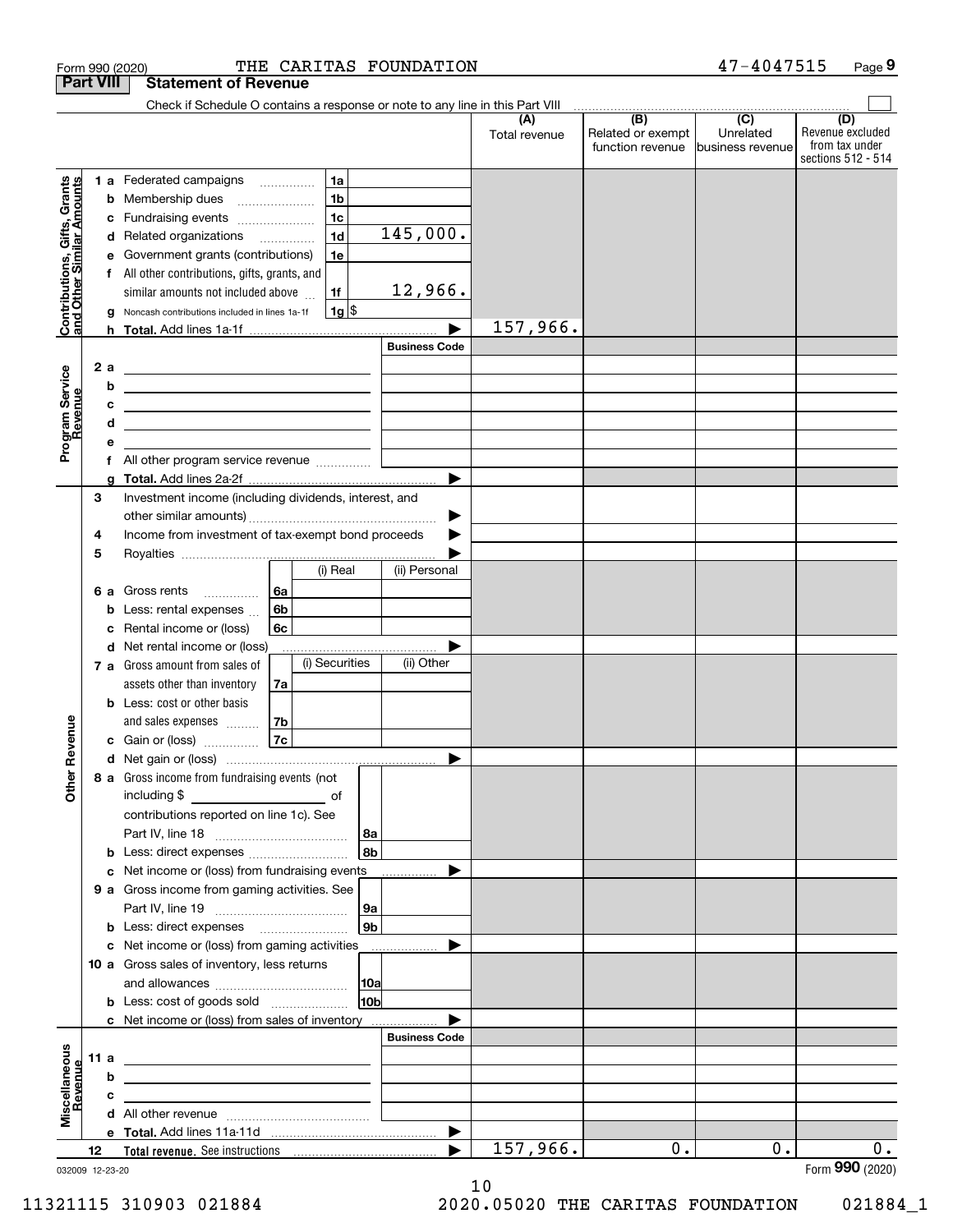*Section 501(c)(3) and 501(c)(4) organizations must complete all columns. All other organizations must complete column (A).*

|              | Do not include amounts reported on lines 6b,<br>7b, 8b, 9b, and 10b of Part VIII.                    | (A)<br>Total expenses | (B)<br>Program service<br>expenses | $\overline{C}$<br>Management and<br>general expenses | (D)<br>Fundraising<br>expenses |
|--------------|------------------------------------------------------------------------------------------------------|-----------------------|------------------------------------|------------------------------------------------------|--------------------------------|
| 1.           | Grants and other assistance to domestic organizations                                                |                       |                                    |                                                      |                                |
|              | and domestic governments. See Part IV, line 21                                                       | 105,094.              | 105,094.                           |                                                      |                                |
| $\mathbf{2}$ | Grants and other assistance to domestic                                                              |                       |                                    |                                                      |                                |
|              | individuals. See Part IV, line 22                                                                    | 44,743.               | 44,743.                            |                                                      |                                |
| 3            | Grants and other assistance to foreign                                                               |                       |                                    |                                                      |                                |
|              | organizations, foreign governments, and foreign                                                      |                       |                                    |                                                      |                                |
|              | individuals. See Part IV, lines 15 and 16                                                            |                       |                                    |                                                      |                                |
| 4            | Benefits paid to or for members                                                                      |                       |                                    |                                                      |                                |
| 5            | Compensation of current officers, directors,                                                         |                       |                                    |                                                      |                                |
|              | trustees, and key employees                                                                          |                       |                                    |                                                      |                                |
| 6            | Compensation not included above to disqualified                                                      |                       |                                    |                                                      |                                |
|              | persons (as defined under section $4958(f)(1)$ ) and                                                 |                       |                                    |                                                      |                                |
|              | persons described in section 4958(c)(3)(B)                                                           |                       |                                    |                                                      |                                |
| 7            |                                                                                                      |                       |                                    |                                                      |                                |
| 8            | Pension plan accruals and contributions (include                                                     |                       |                                    |                                                      |                                |
|              | section 401(k) and 403(b) employer contributions)                                                    |                       |                                    |                                                      |                                |
| 9            |                                                                                                      |                       |                                    |                                                      |                                |
| 10           |                                                                                                      |                       |                                    |                                                      |                                |
| 11           | Fees for services (nonemployees):                                                                    |                       |                                    |                                                      |                                |
| a            |                                                                                                      |                       |                                    |                                                      |                                |
| b            |                                                                                                      |                       |                                    |                                                      |                                |
| c            |                                                                                                      | 7,292.                |                                    | 7,292.                                               |                                |
| d            |                                                                                                      |                       |                                    |                                                      |                                |
| e            | Professional fundraising services. See Part IV, line 17                                              |                       |                                    |                                                      |                                |
| f            | Investment management fees                                                                           |                       |                                    |                                                      |                                |
| $\mathbf{q}$ | Other. (If line 11g amount exceeds 10% of line 25,                                                   |                       |                                    |                                                      |                                |
|              | column (A) amount, list line 11g expenses on Sch 0.)                                                 |                       |                                    |                                                      |                                |
| 12<br>13     |                                                                                                      | 4,219.                |                                    | 4,219.                                               |                                |
| 14           |                                                                                                      | $\overline{514}$ .    |                                    | $\overline{514}$ .                                   |                                |
| 15           |                                                                                                      |                       |                                    |                                                      |                                |
| 16           |                                                                                                      |                       |                                    |                                                      |                                |
| 17           | Travel                                                                                               | 10.                   |                                    | 10.                                                  |                                |
| 18           | Payments of travel or entertainment expenses                                                         |                       |                                    |                                                      |                                |
|              | for any federal, state, or local public officials                                                    |                       |                                    |                                                      |                                |
| 19           | Conferences, conventions, and meetings                                                               |                       |                                    |                                                      |                                |
| 20           | Interest                                                                                             |                       |                                    |                                                      |                                |
| 21           |                                                                                                      |                       |                                    |                                                      |                                |
| 22           | Depreciation, depletion, and amortization                                                            |                       |                                    |                                                      |                                |
| 23           | Insurance                                                                                            |                       |                                    |                                                      |                                |
| 24           | Other expenses. Itemize expenses not covered<br>above (List miscellaneous expenses on line 24e. If   |                       |                                    |                                                      |                                |
|              | line 24e amount exceeds 10% of line 25, column (A)<br>amount, list line 24e expenses on Schedule O.) |                       |                                    |                                                      |                                |
|              | a DUES AND SUBSCRIPTIONS                                                                             | 149.                  |                                    | 149.                                                 |                                |
|              | <b>b BANK CHARGES</b>                                                                                | 95.                   |                                    | 95.                                                  |                                |
|              | c MEALS                                                                                              | 45.                   |                                    | 45.                                                  |                                |
| d            | FEES AND LICENSES                                                                                    | 26.                   |                                    | 26.                                                  |                                |
|              | e All other expenses                                                                                 |                       |                                    |                                                      |                                |
| 25           | Total functional expenses. Add lines 1 through 24e                                                   | 162,187.              | 149,837.                           | 12,350.                                              | $\overline{0}$ .               |
| 26           | <b>Joint costs.</b> Complete this line only if the organization                                      |                       |                                    |                                                      |                                |
|              | reported in column (B) joint costs from a combined                                                   |                       |                                    |                                                      |                                |
|              | educational campaign and fundraising solicitation.                                                   |                       |                                    |                                                      |                                |
|              | Check here $\blacktriangleright$<br>if following SOP 98-2 (ASC 958-720)                              |                       |                                    |                                                      |                                |

032010 12-23-20

Form (2020) **990**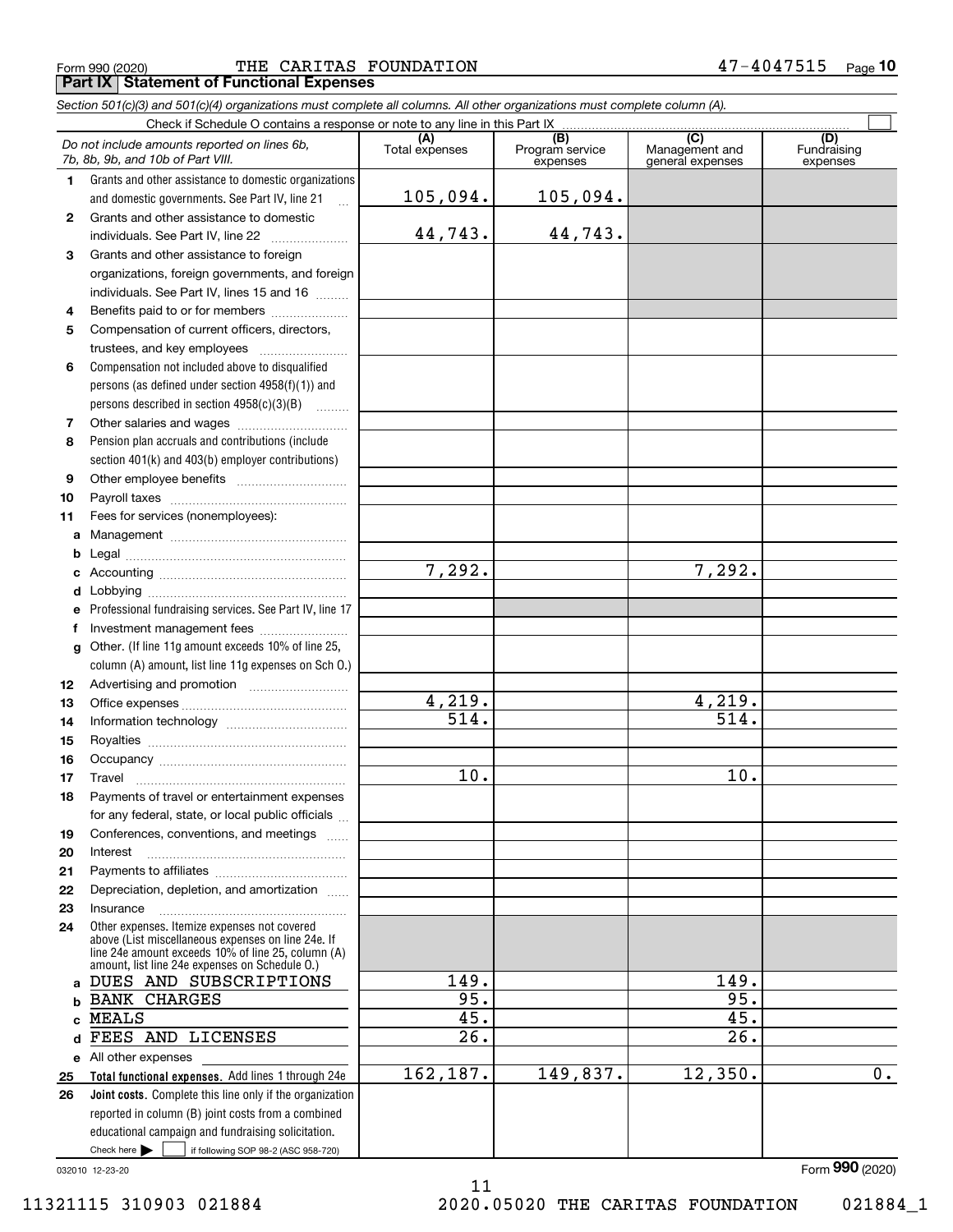#### Form 990 (2020) Page THE CARITAS FOUNDATION 47-4047515 **Part X Balance Sheet**

|                             |    |                                                                                                                                                                                                                                |                                                                         | (A)<br>Beginning of year |                 | (B)<br>End of year   |  |  |
|-----------------------------|----|--------------------------------------------------------------------------------------------------------------------------------------------------------------------------------------------------------------------------------|-------------------------------------------------------------------------|--------------------------|-----------------|----------------------|--|--|
|                             | 1  | Cash - non-interest-bearing                                                                                                                                                                                                    |                                                                         | 8,091.                   | $\mathbf{1}$    | 5,488.               |  |  |
|                             | 2  |                                                                                                                                                                                                                                |                                                                         |                          | $\mathbf{2}$    |                      |  |  |
|                             | 3  |                                                                                                                                                                                                                                |                                                                         |                          | 3               |                      |  |  |
|                             | 4  |                                                                                                                                                                                                                                |                                                                         |                          | 4               |                      |  |  |
|                             | 5  | Loans and other receivables from any current or former officer, director,                                                                                                                                                      |                                                                         |                          |                 |                      |  |  |
|                             |    | trustee, key employee, creator or founder, substantial contributor, or 35%                                                                                                                                                     |                                                                         |                          |                 |                      |  |  |
|                             |    | controlled entity or family member of any of these persons                                                                                                                                                                     |                                                                         |                          | 5               |                      |  |  |
|                             | 6  |                                                                                                                                                                                                                                | Loans and other receivables from other disqualified persons (as defined |                          |                 |                      |  |  |
|                             |    | under section 4958(f)(1)), and persons described in section 4958(c)(3)(B)                                                                                                                                                      |                                                                         | 6                        |                 |                      |  |  |
|                             | 7  |                                                                                                                                                                                                                                | $\ldots$                                                                |                          | $\overline{7}$  |                      |  |  |
| Assets                      | 8  |                                                                                                                                                                                                                                |                                                                         |                          | 8               |                      |  |  |
|                             | 9  | Prepaid expenses and deferred charges                                                                                                                                                                                          |                                                                         |                          | 9               |                      |  |  |
|                             |    | <b>10a</b> Land, buildings, and equipment: cost or other                                                                                                                                                                       |                                                                         |                          |                 |                      |  |  |
|                             |    | basis. Complete Part VI of Schedule D  10a                                                                                                                                                                                     |                                                                         |                          |                 |                      |  |  |
|                             | b  | Less: accumulated depreciation<br>.                                                                                                                                                                                            | 10b                                                                     |                          | 10 <sub>c</sub> |                      |  |  |
|                             | 11 |                                                                                                                                                                                                                                |                                                                         |                          | 11              |                      |  |  |
|                             | 12 |                                                                                                                                                                                                                                |                                                                         |                          | 12              |                      |  |  |
|                             | 13 |                                                                                                                                                                                                                                |                                                                         |                          | 13              |                      |  |  |
|                             | 14 | Intangible assets www.communication.com/www.communication.com/www.com/www.com/www.com/www.com/www.com/www.com/                                                                                                                 |                                                                         |                          | 14              |                      |  |  |
|                             | 15 |                                                                                                                                                                                                                                |                                                                         |                          | 15              |                      |  |  |
|                             | 16 |                                                                                                                                                                                                                                |                                                                         | 8,091.                   | 16              | 5,488.               |  |  |
|                             | 17 |                                                                                                                                                                                                                                |                                                                         | 3,556.                   | 17              | $\overline{5,174}$ . |  |  |
|                             | 18 |                                                                                                                                                                                                                                |                                                                         |                          | 18              |                      |  |  |
|                             | 19 | Deferred revenue manual contracts and contracts are contracted and contract and contract are contracted and contract are contracted and contract are contracted and contract are contracted and contract are contracted and co |                                                                         |                          | 19              |                      |  |  |
|                             | 20 |                                                                                                                                                                                                                                |                                                                         |                          | 20              |                      |  |  |
|                             | 21 | Escrow or custodial account liability. Complete Part IV of Schedule D                                                                                                                                                          | 1.1.1.1.1.1.1.1.1.1                                                     |                          | 21              |                      |  |  |
|                             | 22 | Loans and other payables to any current or former officer, director,                                                                                                                                                           |                                                                         |                          |                 |                      |  |  |
| abilities                   |    | trustee, key employee, creator or founder, substantial contributor, or 35%                                                                                                                                                     |                                                                         |                          |                 |                      |  |  |
|                             |    | controlled entity or family member of any of these persons                                                                                                                                                                     |                                                                         |                          | 22              |                      |  |  |
|                             | 23 | Secured mortgages and notes payable to unrelated third parties                                                                                                                                                                 |                                                                         |                          | 23              |                      |  |  |
|                             | 24 | Unsecured notes and loans payable to unrelated third parties                                                                                                                                                                   |                                                                         |                          | 24              |                      |  |  |
|                             | 25 | Other liabilities (including federal income tax, payables to related third                                                                                                                                                     |                                                                         |                          |                 |                      |  |  |
|                             |    | parties, and other liabilities not included on lines 17-24). Complete Part X                                                                                                                                                   |                                                                         |                          |                 |                      |  |  |
|                             |    | of Schedule D                                                                                                                                                                                                                  |                                                                         |                          | 25              |                      |  |  |
|                             | 26 |                                                                                                                                                                                                                                |                                                                         | 3,556.                   | 26              | 5,174.               |  |  |
|                             |    | Organizations that follow FASB ASC 958, check here >                                                                                                                                                                           |                                                                         |                          |                 |                      |  |  |
|                             |    | and complete lines 27, 28, 32, and 33.                                                                                                                                                                                         |                                                                         |                          |                 |                      |  |  |
|                             | 27 |                                                                                                                                                                                                                                |                                                                         |                          | 27              |                      |  |  |
|                             | 28 |                                                                                                                                                                                                                                |                                                                         |                          | 28              |                      |  |  |
|                             |    | Organizations that do not follow FASB ASC 958, check here $\triangleright \lfloor X \rfloor$                                                                                                                                   |                                                                         |                          |                 |                      |  |  |
|                             |    | and complete lines 29 through 33.                                                                                                                                                                                              |                                                                         |                          |                 |                      |  |  |
|                             | 29 |                                                                                                                                                                                                                                |                                                                         | 0.                       | 29              | 0.                   |  |  |
| Net Assets or Fund Balances | 30 | Paid-in or capital surplus, or land, building, or equipment fund                                                                                                                                                               |                                                                         | 0.                       | 30              | 0.                   |  |  |
|                             | 31 | Retained earnings, endowment, accumulated income, or other funds                                                                                                                                                               |                                                                         | 4,535.                   | 31              | 314.                 |  |  |
|                             | 32 |                                                                                                                                                                                                                                |                                                                         | 4,535.                   | 32              | 314.                 |  |  |
|                             | 33 |                                                                                                                                                                                                                                |                                                                         | 8,091.                   | 33              | 5,488.               |  |  |

Form (2020) **990**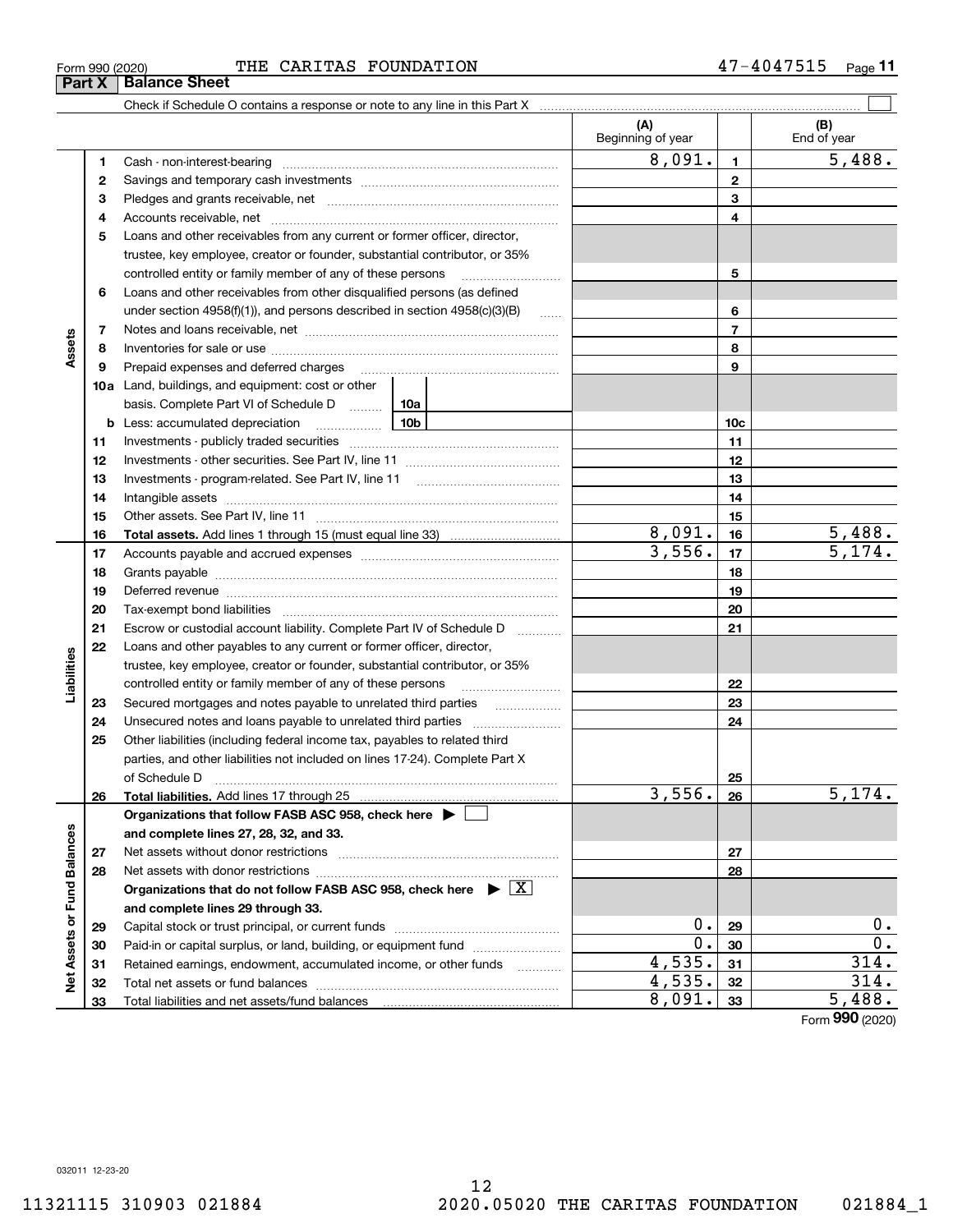|    | THE CARITAS FOUNDATION<br>Form 990 (2020)                                                                                                                                                                                      | 47-4047515              |                |                  | Page 12          |
|----|--------------------------------------------------------------------------------------------------------------------------------------------------------------------------------------------------------------------------------|-------------------------|----------------|------------------|------------------|
|    | Part XI<br><b>Reconciliation of Net Assets</b>                                                                                                                                                                                 |                         |                |                  |                  |
|    |                                                                                                                                                                                                                                |                         |                |                  |                  |
|    |                                                                                                                                                                                                                                |                         |                |                  |                  |
| 1  |                                                                                                                                                                                                                                | 1                       |                | 157,966.         |                  |
| 2  |                                                                                                                                                                                                                                | $\mathbf{2}$            |                | 162,187.         |                  |
| з  | Revenue less expenses. Subtract line 2 from line 1                                                                                                                                                                             | 3                       |                | $-4,221.$        |                  |
| 4  |                                                                                                                                                                                                                                | $\overline{\mathbf{4}}$ |                | 4,535.           |                  |
| 5  | Net unrealized gains (losses) on investments [11] matter contracts and the state of the state of the state of the state of the state of the state of the state of the state of the state of the state of the state of the stat | 5                       |                |                  |                  |
| 6  | Donated services and use of facilities [111] Donated and the service of facilities [11] Donated services and use of facilities [11] Donated and the service of the service of the service of the service of the service of the | 6                       |                |                  |                  |
| 7  |                                                                                                                                                                                                                                | $\overline{7}$          |                |                  |                  |
| 8  |                                                                                                                                                                                                                                | 8                       |                |                  |                  |
| 9  | Other changes in net assets or fund balances (explain on Schedule O)                                                                                                                                                           | 9                       |                |                  | $\overline{0}$ . |
| 10 | Net assets or fund balances at end of year. Combine lines 3 through 9 (must equal Part X, line 32,                                                                                                                             |                         |                |                  |                  |
|    |                                                                                                                                                                                                                                | 10                      |                |                  | 314.             |
|    | Part XII Financial Statements and Reporting                                                                                                                                                                                    |                         |                |                  |                  |
|    |                                                                                                                                                                                                                                |                         |                |                  |                  |
|    |                                                                                                                                                                                                                                |                         |                | Yes              | No               |
| 1. | $\boxed{\text{X}}$ Accrual<br>Accounting method used to prepare the Form 990: <u>[</u> Cash<br>Other                                                                                                                           |                         |                |                  |                  |
|    | If the organization changed its method of accounting from a prior year or checked "Other," explain in Schedule O.                                                                                                              |                         |                |                  |                  |
|    | 2a Were the organization's financial statements compiled or reviewed by an independent accountant?                                                                                                                             |                         | 2a             |                  | x                |
|    | If "Yes," check a box below to indicate whether the financial statements for the year were compiled or reviewed on a                                                                                                           |                         |                |                  |                  |
|    | separate basis, consolidated basis, or both:                                                                                                                                                                                   |                         |                |                  |                  |
|    | Separate basis<br>Consolidated basis<br>Both consolidated and separate basis                                                                                                                                                   |                         |                |                  |                  |
|    | <b>b</b> Were the organization's financial statements audited by an independent accountant?                                                                                                                                    |                         | 2 <sub>b</sub> | x                |                  |
|    | If "Yes," check a box below to indicate whether the financial statements for the year were audited on a separate basis,                                                                                                        |                         |                |                  |                  |
|    | consolidated basis, or both:                                                                                                                                                                                                   |                         |                |                  |                  |
|    | $\boxed{\textbf{X}}$ Consolidated basis<br>Separate basis<br>Both consolidated and separate basis                                                                                                                              |                         |                |                  |                  |
|    | c If "Yes" to line 2a or 2b, does the organization have a committee that assumes responsibility for oversight of the audit,                                                                                                    |                         |                |                  |                  |
|    |                                                                                                                                                                                                                                |                         | 2c             | Х                |                  |
|    | If the organization changed either its oversight process or selection process during the tax year, explain on Schedule O.                                                                                                      |                         |                |                  |                  |
|    | 3a As a result of a federal award, was the organization required to undergo an audit or audits as set forth in the Single Audit                                                                                                |                         |                |                  |                  |
|    |                                                                                                                                                                                                                                |                         | За             |                  | x.               |
|    | b If "Yes," did the organization undergo the required audit or audits? If the organization did not undergo the required audit                                                                                                  |                         |                |                  |                  |
|    |                                                                                                                                                                                                                                |                         | Зb             | $000 \text{ cm}$ |                  |

Form (2020) **990**

032012 12-23-20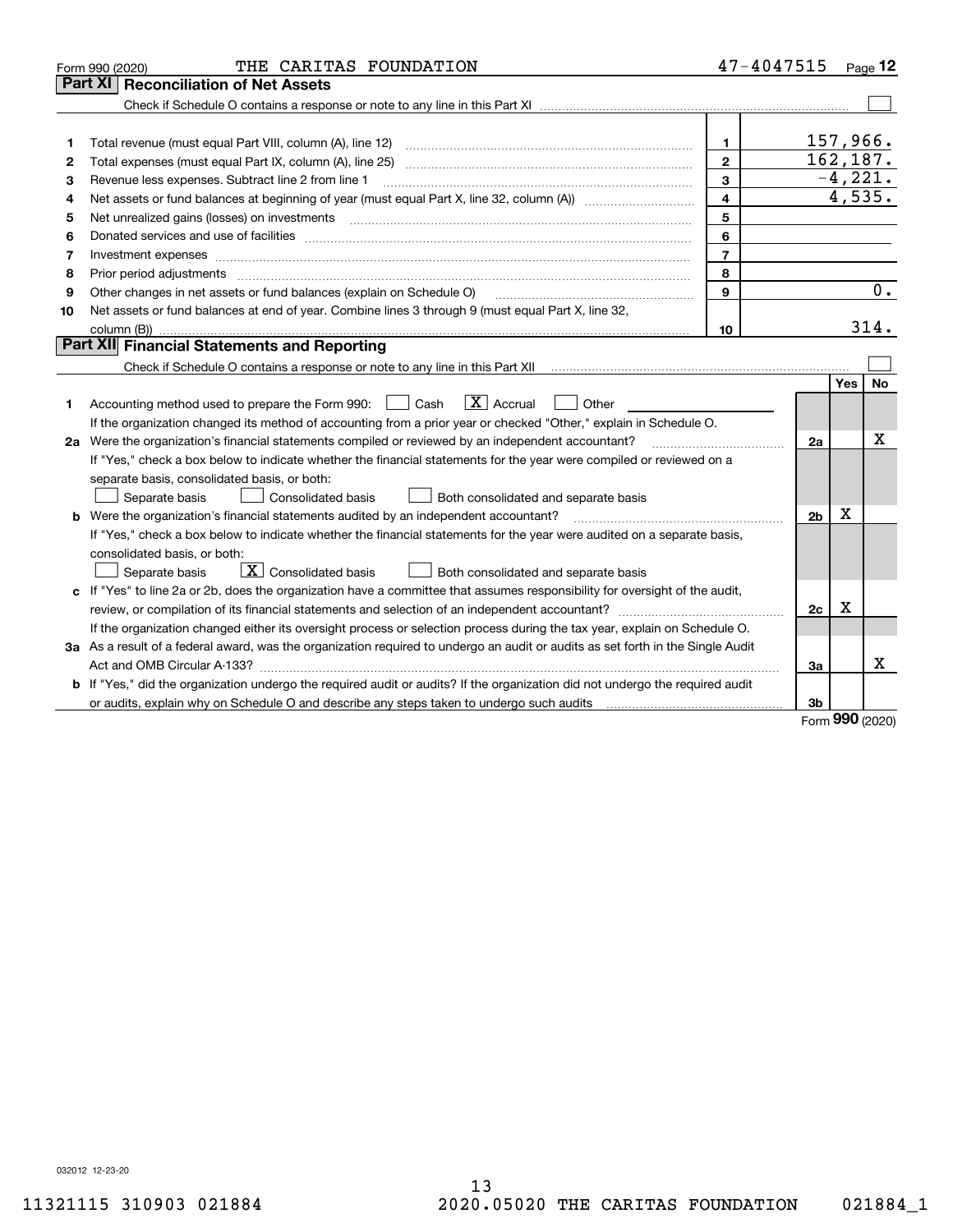| <b>SCHEDULE A</b> |
|-------------------|
|-------------------|

Department of the Treasury Internal Revenue Service

**(Form 990 or 990-EZ)**

# **Public Charity Status and Public Support**

**Complete if the organization is a section 501(c)(3) organization or a section 4947(a)(1) nonexempt charitable trust.**

**| Attach to Form 990 or Form 990-EZ.** 

**| Go to www.irs.gov/Form990 for instructions and the latest information.**

| OMB No. 1545-0047                   |
|-------------------------------------|
|                                     |
| <b>Open to Public</b><br>Inspection |

 $\blacksquare$ 

|                      | Name of the organization                                                                                                                     |                        |                            |                                    |    |                            | <b>Employer identification number</b> |  |
|----------------------|----------------------------------------------------------------------------------------------------------------------------------------------|------------------------|----------------------------|------------------------------------|----|----------------------------|---------------------------------------|--|
| Part I               |                                                                                                                                              | THE CARITAS FOUNDATION |                            |                                    |    |                            | 47-4047515                            |  |
|                      | Reason for Public Charity Status. (All organizations must complete this part.) See instructions.                                             |                        |                            |                                    |    |                            |                                       |  |
|                      | The organization is not a private foundation because it is: (For lines 1 through 12, check only one box.)                                    |                        |                            |                                    |    |                            |                                       |  |
| 1                    | A church, convention of churches, or association of churches described in section 170(b)(1)(A)(i).                                           |                        |                            |                                    |    |                            |                                       |  |
| 2                    | A school described in section 170(b)(1)(A)(ii). (Attach Schedule E (Form 990 or 990-EZ).)                                                    |                        |                            |                                    |    |                            |                                       |  |
| з                    | A hospital or a cooperative hospital service organization described in section 170(b)(1)(A)(iii).                                            |                        |                            |                                    |    |                            |                                       |  |
| 4                    | A medical research organization operated in conjunction with a hospital described in section 170(b)(1)(A)(iii). Enter the hospital's name,   |                        |                            |                                    |    |                            |                                       |  |
|                      | city, and state:                                                                                                                             |                        |                            |                                    |    |                            |                                       |  |
| 5                    | An organization operated for the benefit of a college or university owned or operated by a governmental unit described in                    |                        |                            |                                    |    |                            |                                       |  |
|                      | section 170(b)(1)(A)(iv). (Complete Part II.)                                                                                                |                        |                            |                                    |    |                            |                                       |  |
| 6                    | A federal, state, or local government or governmental unit described in section 170(b)(1)(A)(v).                                             |                        |                            |                                    |    |                            |                                       |  |
| 7                    | An organization that normally receives a substantial part of its support from a governmental unit or from the general public described in    |                        |                            |                                    |    |                            |                                       |  |
|                      | section 170(b)(1)(A)(vi). (Complete Part II.)                                                                                                |                        |                            |                                    |    |                            |                                       |  |
| 8                    | A community trust described in section 170(b)(1)(A)(vi). (Complete Part II.)                                                                 |                        |                            |                                    |    |                            |                                       |  |
| 9                    | An agricultural research organization described in section 170(b)(1)(A)(ix) operated in conjunction with a land-grant college                |                        |                            |                                    |    |                            |                                       |  |
|                      | or university or a non-land-grant college of agriculture (see instructions). Enter the name, city, and state of the college or               |                        |                            |                                    |    |                            |                                       |  |
|                      | university:                                                                                                                                  |                        |                            |                                    |    |                            |                                       |  |
| $10 \quad \boxed{X}$ | An organization that normally receives (1) more than 33 1/3% of its support from contributions, membership fees, and gross receipts from     |                        |                            |                                    |    |                            |                                       |  |
|                      | activities related to its exempt functions, subject to certain exceptions; and (2) no more than 33 1/3% of its support from gross investment |                        |                            |                                    |    |                            |                                       |  |
|                      | income and unrelated business taxable income (less section 511 tax) from businesses acquired by the organization after June 30, 1975.        |                        |                            |                                    |    |                            |                                       |  |
|                      | See section 509(a)(2). (Complete Part III.)                                                                                                  |                        |                            |                                    |    |                            |                                       |  |
| 11                   | An organization organized and operated exclusively to test for public safety. See section 509(a)(4).                                         |                        |                            |                                    |    |                            |                                       |  |
| 12                   | An organization organized and operated exclusively for the benefit of, to perform the functions of, or to carry out the purposes of one or   |                        |                            |                                    |    |                            |                                       |  |
|                      | more publicly supported organizations described in section 509(a)(1) or section 509(a)(2). See section 509(a)(3). Check the box in           |                        |                            |                                    |    |                            |                                       |  |
|                      | lines 12a through 12d that describes the type of supporting organization and complete lines 12e, 12f, and 12g.                               |                        |                            |                                    |    |                            |                                       |  |
| а                    | Type I. A supporting organization operated, supervised, or controlled by its supported organization(s), typically by giving                  |                        |                            |                                    |    |                            |                                       |  |
|                      | the supported organization(s) the power to regularly appoint or elect a majority of the directors or trustees of the supporting              |                        |                            |                                    |    |                            |                                       |  |
|                      | organization. You must complete Part IV, Sections A and B.                                                                                   |                        |                            |                                    |    |                            |                                       |  |
| b                    | Type II. A supporting organization supervised or controlled in connection with its supported organization(s), by having                      |                        |                            |                                    |    |                            |                                       |  |
|                      | control or management of the supporting organization vested in the same persons that control or manage the supported                         |                        |                            |                                    |    |                            |                                       |  |
|                      | organization(s). You must complete Part IV, Sections A and C.                                                                                |                        |                            |                                    |    |                            |                                       |  |
| с                    | Type III functionally integrated. A supporting organization operated in connection with, and functionally integrated with,                   |                        |                            |                                    |    |                            |                                       |  |
|                      | its supported organization(s) (see instructions). You must complete Part IV, Sections A, D, and E.                                           |                        |                            |                                    |    |                            |                                       |  |
|                      | Type III non-functionally integrated. A supporting organization operated in connection with its supported organization(s)                    |                        |                            |                                    |    |                            |                                       |  |
| d                    |                                                                                                                                              |                        |                            |                                    |    |                            |                                       |  |
|                      | that is not functionally integrated. The organization generally must satisfy a distribution requirement and an attentiveness                 |                        |                            |                                    |    |                            |                                       |  |
|                      | requirement (see instructions). You must complete Part IV, Sections A and D, and Part V.                                                     |                        |                            |                                    |    |                            |                                       |  |
|                      | Check this box if the organization received a written determination from the IRS that it is a Type I, Type II, Type III                      |                        |                            |                                    |    |                            |                                       |  |
|                      | functionally integrated, or Type III non-functionally integrated supporting organization.                                                    |                        |                            |                                    |    |                            |                                       |  |
|                      | f Enter the number of supported organizations                                                                                                |                        |                            |                                    |    |                            |                                       |  |
|                      | g Provide the following information about the supported organization(s).<br>(i) Name of supported                                            | (ii) $EIN$             | (iii) Type of organization | (iv) Is the organization listed    |    | (v) Amount of monetary     | (vi) Amount of other                  |  |
|                      | organization                                                                                                                                 |                        | (described on lines 1-10   | in your governing document?<br>Yes | No | support (see instructions) | support (see instructions)            |  |
|                      |                                                                                                                                              |                        | above (see instructions))  |                                    |    |                            |                                       |  |
|                      |                                                                                                                                              |                        |                            |                                    |    |                            |                                       |  |
|                      |                                                                                                                                              |                        |                            |                                    |    |                            |                                       |  |
|                      |                                                                                                                                              |                        |                            |                                    |    |                            |                                       |  |
|                      |                                                                                                                                              |                        |                            |                                    |    |                            |                                       |  |
|                      |                                                                                                                                              |                        |                            |                                    |    |                            |                                       |  |
|                      |                                                                                                                                              |                        |                            |                                    |    |                            |                                       |  |
|                      |                                                                                                                                              |                        |                            |                                    |    |                            |                                       |  |
|                      |                                                                                                                                              |                        |                            |                                    |    |                            |                                       |  |
|                      |                                                                                                                                              |                        |                            |                                    |    |                            |                                       |  |
|                      |                                                                                                                                              |                        |                            |                                    |    |                            |                                       |  |
| Total                |                                                                                                                                              |                        |                            |                                    |    |                            |                                       |  |

LHA For Paperwork Reduction Act Notice, see the Instructions for Form 990 or 990-EZ. <sub>032021</sub> o1-25-21 Schedule A (Form 990 or 990-EZ) 2020 14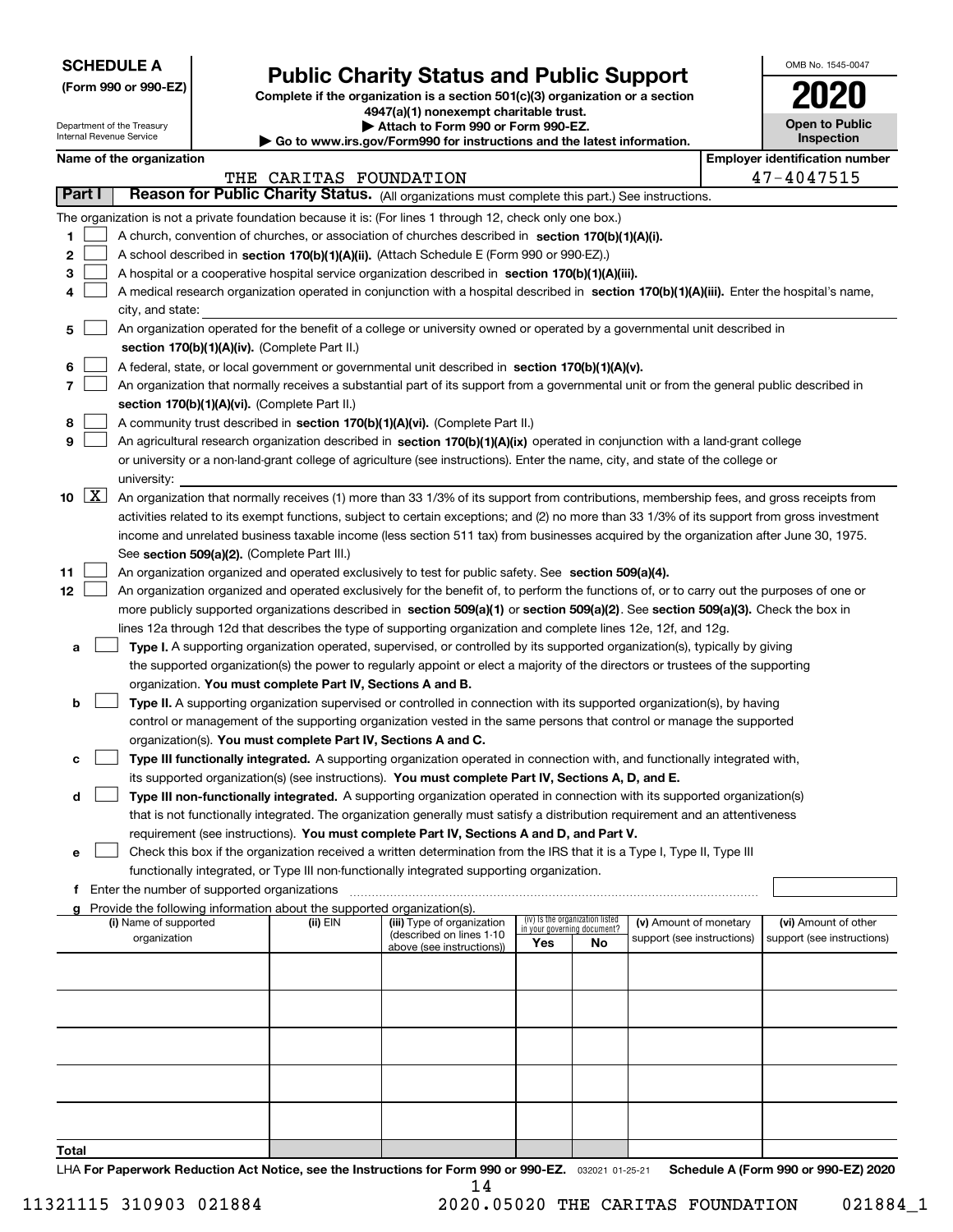$47 - 4047515$  Page 2

(Complete only if you checked the box on line 5, 7, or 8 of Part I or if the organization failed to qualify under Part III. If the organization fails to qualify under the tests listed below, please complete Part III.) **Part II** Support Schedule for Organizations Described in Sections 170(b)(1)(A)(iv) and 170(b)(1)(A)(vi)

|    | <b>Section A. Public Support</b>                                                                                                               |          |          |            |            |          |                                      |
|----|------------------------------------------------------------------------------------------------------------------------------------------------|----------|----------|------------|------------|----------|--------------------------------------|
|    | Calendar year (or fiscal year beginning in) $\blacktriangleright$                                                                              | (a) 2016 | (b) 2017 | $(c)$ 2018 | $(d)$ 2019 | (e) 2020 | (f) Total                            |
|    | <b>1</b> Gifts, grants, contributions, and                                                                                                     |          |          |            |            |          |                                      |
|    | membership fees received. (Do not                                                                                                              |          |          |            |            |          |                                      |
|    | include any "unusual grants.")                                                                                                                 |          |          |            |            |          |                                      |
|    | <b>2</b> Tax revenues levied for the organ-                                                                                                    |          |          |            |            |          |                                      |
|    | ization's benefit and either paid to                                                                                                           |          |          |            |            |          |                                      |
|    | or expended on its behalf                                                                                                                      |          |          |            |            |          |                                      |
|    | 3 The value of services or facilities                                                                                                          |          |          |            |            |          |                                      |
|    | furnished by a governmental unit to                                                                                                            |          |          |            |            |          |                                      |
|    | the organization without charge                                                                                                                |          |          |            |            |          |                                      |
|    | 4 Total. Add lines 1 through 3                                                                                                                 |          |          |            |            |          |                                      |
| 5. | The portion of total contributions                                                                                                             |          |          |            |            |          |                                      |
|    | by each person (other than a                                                                                                                   |          |          |            |            |          |                                      |
|    | governmental unit or publicly                                                                                                                  |          |          |            |            |          |                                      |
|    | supported organization) included                                                                                                               |          |          |            |            |          |                                      |
|    | on line 1 that exceeds 2% of the                                                                                                               |          |          |            |            |          |                                      |
|    | amount shown on line 11,                                                                                                                       |          |          |            |            |          |                                      |
|    | column (f)                                                                                                                                     |          |          |            |            |          |                                      |
|    | 6 Public support. Subtract line 5 from line 4.                                                                                                 |          |          |            |            |          |                                      |
|    | <b>Section B. Total Support</b>                                                                                                                |          |          |            |            |          |                                      |
|    | Calendar year (or fiscal year beginning in)                                                                                                    | (a) 2016 | (b) 2017 | $(c)$ 2018 | $(d)$ 2019 | (e) 2020 | (f) Total                            |
|    | 7 Amounts from line 4                                                                                                                          |          |          |            |            |          |                                      |
|    | 8 Gross income from interest,                                                                                                                  |          |          |            |            |          |                                      |
|    | dividends, payments received on                                                                                                                |          |          |            |            |          |                                      |
|    | securities loans, rents, royalties,                                                                                                            |          |          |            |            |          |                                      |
|    | and income from similar sources                                                                                                                |          |          |            |            |          |                                      |
| 9. | Net income from unrelated business                                                                                                             |          |          |            |            |          |                                      |
|    | activities, whether or not the                                                                                                                 |          |          |            |            |          |                                      |
|    | business is regularly carried on                                                                                                               |          |          |            |            |          |                                      |
|    | <b>10</b> Other income. Do not include gain                                                                                                    |          |          |            |            |          |                                      |
|    | or loss from the sale of capital                                                                                                               |          |          |            |            |          |                                      |
|    | assets (Explain in Part VI.)                                                                                                                   |          |          |            |            |          |                                      |
|    | <b>11 Total support.</b> Add lines 7 through 10                                                                                                |          |          |            |            |          |                                      |
|    | <b>12</b> Gross receipts from related activities, etc. (see instructions)                                                                      |          |          |            |            | 12       |                                      |
|    | 13 First 5 years. If the Form 990 is for the organization's first, second, third, fourth, or fifth tax year as a section 501(c)(3)             |          |          |            |            |          |                                      |
|    | organization, check this box and <b>stop here</b> www.communication.communication.communication.communication.communic                         |          |          |            |            |          |                                      |
|    | <b>Section C. Computation of Public Support Percentage</b>                                                                                     |          |          |            |            |          |                                      |
|    |                                                                                                                                                |          |          |            |            | 14       | %                                    |
|    |                                                                                                                                                |          |          |            |            | 15       | $\%$                                 |
|    | 16a 33 1/3% support test - 2020. If the organization did not check the box on line 13, and line 14 is 33 1/3% or more, check this box and      |          |          |            |            |          |                                      |
|    | stop here. The organization qualifies as a publicly supported organization                                                                     |          |          |            |            |          |                                      |
|    | b 33 1/3% support test - 2019. If the organization did not check a box on line 13 or 16a, and line 15 is 33 1/3% or more, check this box       |          |          |            |            |          |                                      |
|    | and stop here. The organization qualifies as a publicly supported organization                                                                 |          |          |            |            |          |                                      |
|    | 17a 10% -facts-and-circumstances test - 2020. If the organization did not check a box on line 13, 16a, or 16b, and line 14 is 10% or more,     |          |          |            |            |          |                                      |
|    | and if the organization meets the facts-and-circumstances test, check this box and stop here. Explain in Part VI how the organization          |          |          |            |            |          |                                      |
|    | meets the facts-and-circumstances test. The organization qualifies as a publicly supported organization                                        |          |          |            |            |          |                                      |
|    | <b>b 10% -facts-and-circumstances test - 2019.</b> If the organization did not check a box on line 13, 16a, 16b, or 17a, and line 15 is 10% or |          |          |            |            |          |                                      |
|    | more, and if the organization meets the facts-and-circumstances test, check this box and stop here. Explain in Part VI how the                 |          |          |            |            |          |                                      |
|    | organization meets the facts-and-circumstances test. The organization qualifies as a publicly supported organization                           |          |          |            |            |          |                                      |
|    | 18 Private foundation. If the organization did not check a box on line 13, 16a, 16b, 17a, or 17b, check this box and see instructions          |          |          |            |            |          |                                      |
|    |                                                                                                                                                |          |          |            |            |          | Schedule A (Form 990 or 990-F7) 2020 |

**Schedule A (Form 990 or 990-EZ) 2020**

032022 01-25-21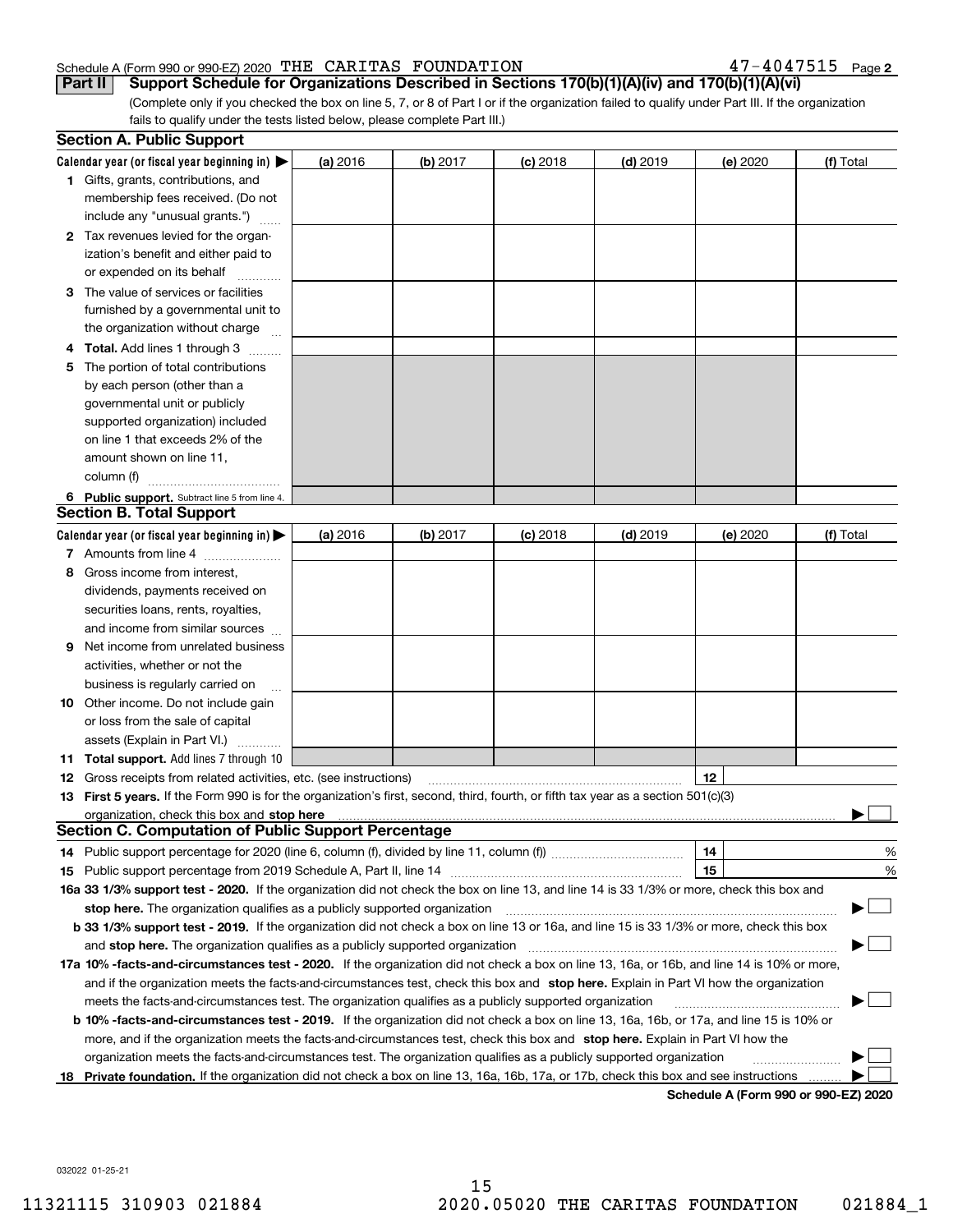# **Part III Support Schedule for Organizations Described in Section 509(a)(2)**

**3**

(Complete only if you checked the box on line 10 of Part I or if the organization failed to qualify under Part II. If the organization fails to qualify under the tests listed below, please complete Part II.)

|    | <b>Section A. Public Support</b>                                                                                                                                                                                              |           |           |                       |            |                                      |                                                        |
|----|-------------------------------------------------------------------------------------------------------------------------------------------------------------------------------------------------------------------------------|-----------|-----------|-----------------------|------------|--------------------------------------|--------------------------------------------------------|
|    | Calendar year (or fiscal year beginning in)                                                                                                                                                                                   | (a) 2016  | (b) 2017  | $(c)$ 2018            | $(d)$ 2019 | (e) 2020                             | (f) Total                                              |
|    | 1 Gifts, grants, contributions, and                                                                                                                                                                                           |           |           |                       |            |                                      |                                                        |
|    | membership fees received. (Do not                                                                                                                                                                                             |           |           |                       |            |                                      |                                                        |
|    | include any "unusual grants.")                                                                                                                                                                                                | 355, 551. |           | $101, 352.$ 237, 396. | 307, 467.  | 157,966.                             | 1159732.                                               |
|    | 2 Gross receipts from admissions,<br>merchandise sold or services per-<br>formed, or facilities furnished in<br>any activity that is related to the<br>organization's tax-exempt purpose                                      |           |           |                       |            |                                      |                                                        |
|    | 3 Gross receipts from activities that<br>are not an unrelated trade or bus-                                                                                                                                                   |           |           |                       |            |                                      |                                                        |
|    | iness under section 513                                                                                                                                                                                                       |           |           |                       |            |                                      |                                                        |
|    | 4 Tax revenues levied for the organ-<br>ization's benefit and either paid to<br>or expended on its behalf                                                                                                                     |           |           |                       |            |                                      |                                                        |
|    | 5 The value of services or facilities<br>furnished by a governmental unit to                                                                                                                                                  |           |           |                       |            |                                      |                                                        |
|    | the organization without charge                                                                                                                                                                                               |           |           |                       |            |                                      |                                                        |
|    | <b>6 Total.</b> Add lines 1 through 5                                                                                                                                                                                         | 355, 551. | 101, 352. | 237,396.              | 307,467.   | 157,966.                             | 1159732.                                               |
|    | 7a Amounts included on lines 1, 2, and<br>3 received from disqualified persons                                                                                                                                                |           |           |                       |            |                                      | 0.                                                     |
|    | <b>b</b> Amounts included on lines 2 and 3 received<br>from other than disqualified persons that<br>exceed the greater of \$5,000 or 1% of the<br>amount on line 13 for the year                                              |           |           |                       |            |                                      | 0.                                                     |
|    | c Add lines 7a and 7b                                                                                                                                                                                                         |           |           |                       |            |                                      | 0.                                                     |
|    | 8 Public support. (Subtract line 7c from line 6.)                                                                                                                                                                             |           |           |                       |            |                                      | $1159\overline{732}$ .                                 |
|    | <b>Section B. Total Support</b>                                                                                                                                                                                               |           |           |                       |            |                                      |                                                        |
|    | Calendar year (or fiscal year beginning in)                                                                                                                                                                                   | (a) 2016  | (b) 2017  | $(c)$ 2018            | $(d)$ 2019 | (e) 2020                             | (f) Total                                              |
|    | <b>9</b> Amounts from line 6                                                                                                                                                                                                  | 355,551.  | 101, 352. | 237,396.              | 307,467.   | 157,966.                             | 1159732.                                               |
|    | 10a Gross income from interest,<br>dividends, payments received on<br>securities loans, rents, royalties,<br>and income from similar sources                                                                                  |           |           |                       |            |                                      |                                                        |
|    | <b>b</b> Unrelated business taxable income                                                                                                                                                                                    |           |           |                       |            |                                      |                                                        |
|    | (less section 511 taxes) from businesses<br>acquired after June 30, 1975<br>$\mathcal{L}$ . The contract of $\mathcal{L}$                                                                                                     |           |           |                       |            |                                      |                                                        |
|    | c Add lines 10a and 10b                                                                                                                                                                                                       |           |           |                       |            |                                      |                                                        |
|    | <b>11</b> Net income from unrelated business<br>activities not included in line 10b,<br>whether or not the business is<br>regularly carried on                                                                                |           |           |                       |            |                                      |                                                        |
|    | <b>12</b> Other income. Do not include gain<br>or loss from the sale of capital<br>assets (Explain in Part VI.)                                                                                                               |           |           |                       |            |                                      |                                                        |
|    | 13 Total support. (Add lines 9, 10c, 11, and 12.)                                                                                                                                                                             | 355, 551. | 101, 352. | 237, 396.             |            | $307,467.$ 157,966.                  | 1159732.                                               |
|    | 14 First 5 years. If the Form 990 is for the organization's first, second, third, fourth, or fifth tax year as a section 501(c)(3) organization,                                                                              |           |           |                       |            |                                      |                                                        |
|    | check this box and stop here measurements and the control of the state of the control of the state of the control of the control of the control of the control of the control of the control of the control of the control of |           |           |                       |            |                                      |                                                        |
|    | <b>Section C. Computation of Public Support Percentage</b>                                                                                                                                                                    |           |           |                       |            |                                      |                                                        |
|    | 15 Public support percentage for 2020 (line 8, column (f), divided by line 13, column (f))                                                                                                                                    |           |           |                       |            | 15                                   | 100.00<br>$\%$                                         |
|    | 16 Public support percentage from 2019 Schedule A, Part III, line 15                                                                                                                                                          |           |           |                       |            | 16                                   | 100.00<br>$\%$                                         |
|    | Section D. Computation of Investment Income Percentage                                                                                                                                                                        |           |           |                       |            |                                      |                                                        |
|    | 17 Investment income percentage for 2020 (line 10c, column (f), divided by line 13, column (f))                                                                                                                               |           |           |                       |            | 17                                   | .00<br>%                                               |
|    | 18 Investment income percentage from 2019 Schedule A, Part III, line 17                                                                                                                                                       |           |           |                       |            | 18                                   | %                                                      |
|    | 19a 33 1/3% support tests - 2020. If the organization did not check the box on line 14, and line 15 is more than 33 1/3%, and line 17 is not                                                                                  |           |           |                       |            |                                      |                                                        |
|    | more than 33 1/3%, check this box and stop here. The organization qualifies as a publicly supported organization                                                                                                              |           |           |                       |            |                                      | $\blacktriangleright$ $\lfloor$ $\mathbf{X}$ $\rfloor$ |
|    | <b>b 33 1/3% support tests - 2019.</b> If the organization did not check a box on line 14 or line 19a, and line 16 is more than 33 1/3%, and                                                                                  |           |           |                       |            |                                      |                                                        |
|    | line 18 is not more than 33 1/3%, check this box and stop here. The organization qualifies as a publicly supported organization <i>machi</i> on                                                                               |           |           |                       |            |                                      |                                                        |
| 20 | Private foundation. If the organization did not check a box on line 14, 19a, or 19b, check this box and see instructions                                                                                                      |           |           |                       |            | Schedule A (Form 990 or 990-EZ) 2020 |                                                        |
|    | 032023 01-25-21                                                                                                                                                                                                               |           | 10        |                       |            |                                      |                                                        |

16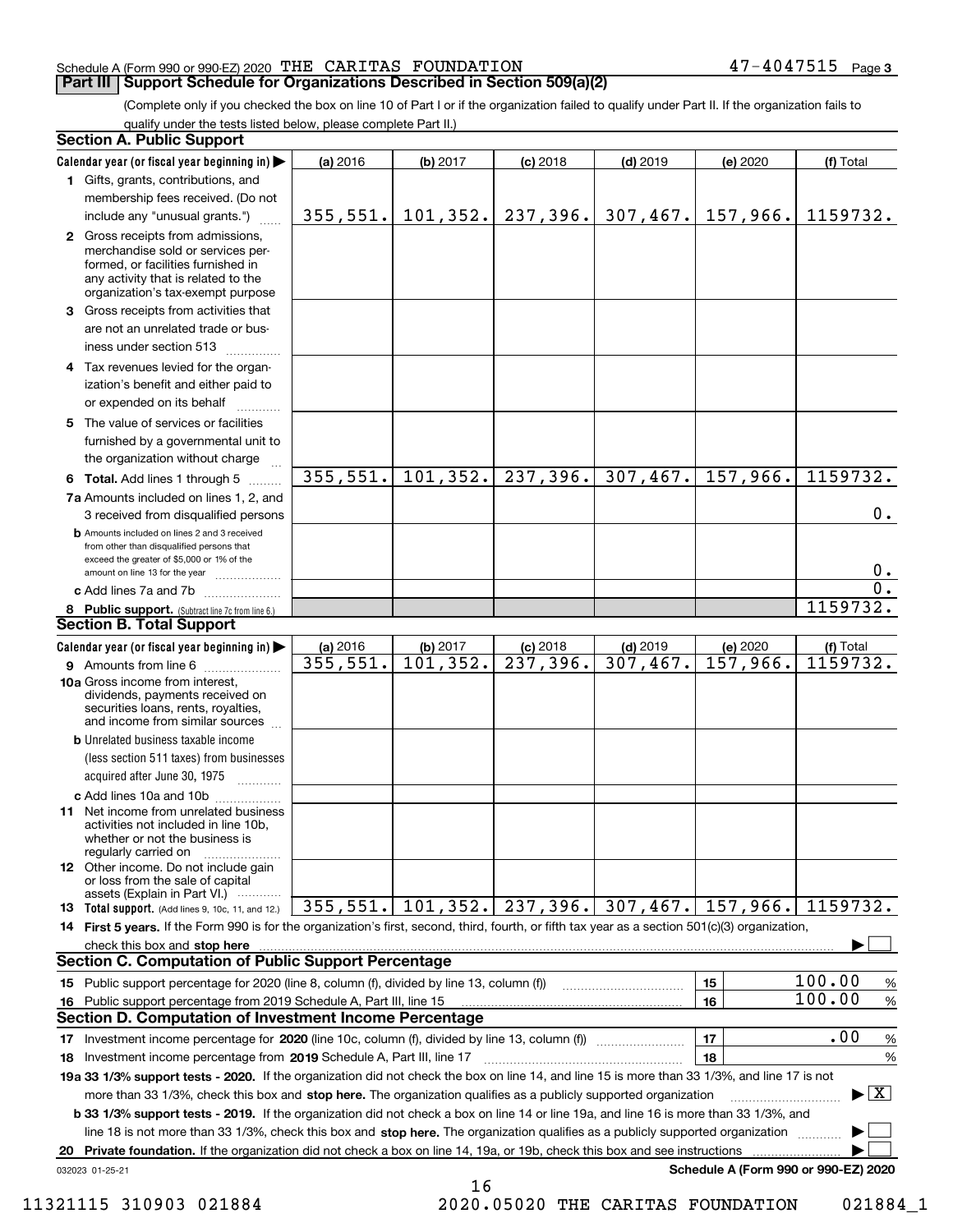#### $47 - 4047515$  Page 4

**1**

**2**

**YesNo**

# **Part IV Supporting Organizations**

(Complete only if you checked a box in line 12 on Part I. If you checked box 12a, Part I, complete Sections A and B. If you checked box 12b, Part I, complete Sections A and C. If you checked box 12c, Part I, complete Sections A, D, and E. If you checked box 12d, Part I, complete Sections A and D, and complete Part V.)

#### **Section A. All Supporting Organizations**

- **1** Are all of the organization's supported organizations listed by name in the organization's governing documents? If "No," describe in **Part VI** how the supported organizations are designated. If designated by *class or purpose, describe the designation. If historic and continuing relationship, explain.*
- **2** Did the organization have any supported organization that does not have an IRS determination of status under section 509(a)(1) or (2)? If "Yes," explain in Part VI how the organization determined that the supported *organization was described in section 509(a)(1) or (2).*
- **3a** Did the organization have a supported organization described in section 501(c)(4), (5), or (6)? If "Yes," answer *lines 3b and 3c below.*
- **b** Did the organization confirm that each supported organization qualified under section 501(c)(4), (5), or (6) and satisfied the public support tests under section 509(a)(2)? If "Yes," describe in **Part VI** when and how the *organization made the determination.*
- **c**Did the organization ensure that all support to such organizations was used exclusively for section 170(c)(2)(B) purposes? If "Yes," explain in **Part VI** what controls the organization put in place to ensure such use.
- **4a***If* Was any supported organization not organized in the United States ("foreign supported organization")? *"Yes," and if you checked box 12a or 12b in Part I, answer lines 4b and 4c below.*
- **b** Did the organization have ultimate control and discretion in deciding whether to make grants to the foreign supported organization? If "Yes," describe in **Part VI** how the organization had such control and discretion *despite being controlled or supervised by or in connection with its supported organizations.*
- **c** Did the organization support any foreign supported organization that does not have an IRS determination under sections 501(c)(3) and 509(a)(1) or (2)? If "Yes," explain in **Part VI** what controls the organization used *to ensure that all support to the foreign supported organization was used exclusively for section 170(c)(2)(B) purposes.*
- **5a** Did the organization add, substitute, or remove any supported organizations during the tax year? If "Yes," answer lines 5b and 5c below (if applicable). Also, provide detail in **Part VI,** including (i) the names and EIN *numbers of the supported organizations added, substituted, or removed; (ii) the reasons for each such action; (iii) the authority under the organization's organizing document authorizing such action; and (iv) how the action was accomplished (such as by amendment to the organizing document).*
- **b** Type I or Type II only. Was any added or substituted supported organization part of a class already designated in the organization's organizing document?
- **cSubstitutions only.**  Was the substitution the result of an event beyond the organization's control?
- **6** Did the organization provide support (whether in the form of grants or the provision of services or facilities) to **Part VI.** *If "Yes," provide detail in* support or benefit one or more of the filing organization's supported organizations? anyone other than (i) its supported organizations, (ii) individuals that are part of the charitable class benefited by one or more of its supported organizations, or (iii) other supporting organizations that also
- **7**Did the organization provide a grant, loan, compensation, or other similar payment to a substantial contributor *If "Yes," complete Part I of Schedule L (Form 990 or 990-EZ).* regard to a substantial contributor? (as defined in section 4958(c)(3)(C)), a family member of a substantial contributor, or a 35% controlled entity with
- **8** Did the organization make a loan to a disqualified person (as defined in section 4958) not described in line 7? *If "Yes," complete Part I of Schedule L (Form 990 or 990-EZ).*
- **9a** Was the organization controlled directly or indirectly at any time during the tax year by one or more in section 509(a)(1) or (2))? If "Yes," *provide detail in* <code>Part VI.</code> disqualified persons, as defined in section 4946 (other than foundation managers and organizations described
- **b** Did one or more disqualified persons (as defined in line 9a) hold a controlling interest in any entity in which the supporting organization had an interest? If "Yes," provide detail in P**art VI**.
- **c**Did a disqualified person (as defined in line 9a) have an ownership interest in, or derive any personal benefit from, assets in which the supporting organization also had an interest? If "Yes," provide detail in P**art VI.**
- **10a** Was the organization subject to the excess business holdings rules of section 4943 because of section supporting organizations)? If "Yes," answer line 10b below. 4943(f) (regarding certain Type II supporting organizations, and all Type III non-functionally integrated
- **b** Did the organization have any excess business holdings in the tax year? (Use Schedule C, Form 4720, to *determine whether the organization had excess business holdings.)*

17

032024 01-25-21



**Schedule A (Form 990 or 990-EZ) 2020**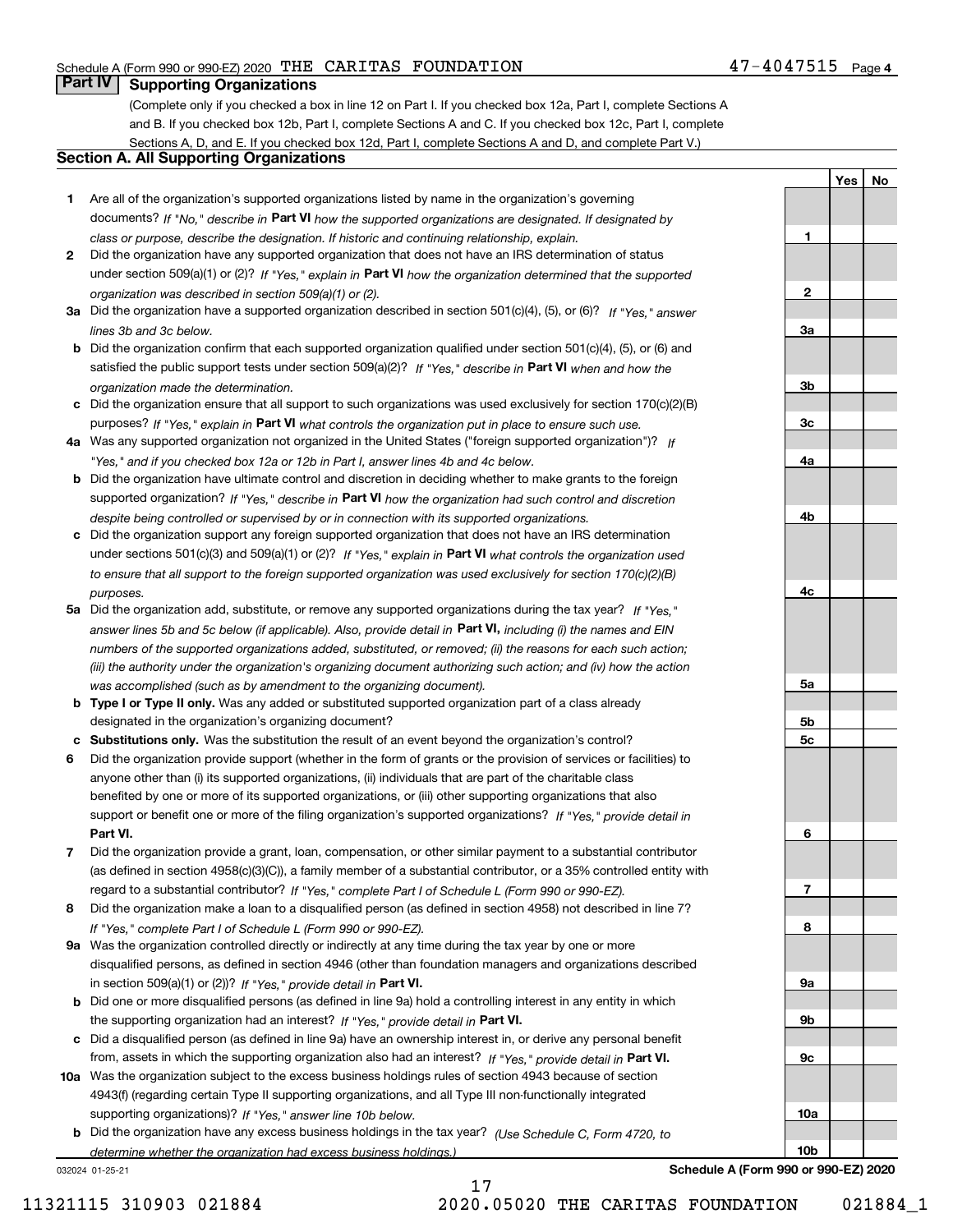|              | <b>Supporting Organizations (continued)</b><br><b>Part IV</b>                                                                                                                                                                                                                                                                                                                                                                                                                                                                                                                                                                                        |                 |            |    |
|--------------|------------------------------------------------------------------------------------------------------------------------------------------------------------------------------------------------------------------------------------------------------------------------------------------------------------------------------------------------------------------------------------------------------------------------------------------------------------------------------------------------------------------------------------------------------------------------------------------------------------------------------------------------------|-----------------|------------|----|
|              |                                                                                                                                                                                                                                                                                                                                                                                                                                                                                                                                                                                                                                                      |                 | Yes        | No |
| 11           | Has the organization accepted a gift or contribution from any of the following persons?                                                                                                                                                                                                                                                                                                                                                                                                                                                                                                                                                              |                 |            |    |
|              | a A person who directly or indirectly controls, either alone or together with persons described in lines 11b and                                                                                                                                                                                                                                                                                                                                                                                                                                                                                                                                     |                 |            |    |
|              | 11c below, the governing body of a supported organization?                                                                                                                                                                                                                                                                                                                                                                                                                                                                                                                                                                                           | 11a             |            |    |
|              | <b>b</b> A family member of a person described in line 11a above?                                                                                                                                                                                                                                                                                                                                                                                                                                                                                                                                                                                    | 11 <sub>b</sub> |            |    |
| c            | A 35% controlled entity of a person described in line 11a or 11b above? If "Yes" to line 11a, 11b, or 11c, provide                                                                                                                                                                                                                                                                                                                                                                                                                                                                                                                                   |                 |            |    |
|              | detail in Part VI.                                                                                                                                                                                                                                                                                                                                                                                                                                                                                                                                                                                                                                   | 11c             |            |    |
|              | <b>Section B. Type I Supporting Organizations</b>                                                                                                                                                                                                                                                                                                                                                                                                                                                                                                                                                                                                    |                 |            |    |
|              |                                                                                                                                                                                                                                                                                                                                                                                                                                                                                                                                                                                                                                                      |                 | <b>Yes</b> | No |
| 1            | Did the governing body, members of the governing body, officers acting in their official capacity, or membership of one or<br>more supported organizations have the power to regularly appoint or elect at least a majority of the organization's officers,<br>directors, or trustees at all times during the tax year? If "No," describe in Part VI how the supported organization(s)<br>effectively operated, supervised, or controlled the organization's activities. If the organization had more than one supported<br>organization, describe how the powers to appoint and/or remove officers, directors, or trustees were allocated among the | 1               |            |    |
| $\mathbf{2}$ | supported organizations and what conditions or restrictions, if any, applied to such powers during the tax year.<br>Did the organization operate for the benefit of any supported organization other than the supported                                                                                                                                                                                                                                                                                                                                                                                                                              |                 |            |    |
|              | organization(s) that operated, supervised, or controlled the supporting organization? If "Yes," explain in                                                                                                                                                                                                                                                                                                                                                                                                                                                                                                                                           |                 |            |    |
|              | Part VI how providing such benefit carried out the purposes of the supported organization(s) that operated,                                                                                                                                                                                                                                                                                                                                                                                                                                                                                                                                          |                 |            |    |
|              | supervised, or controlled the supporting organization.                                                                                                                                                                                                                                                                                                                                                                                                                                                                                                                                                                                               | $\mathbf{2}$    |            |    |
|              | Section C. Type II Supporting Organizations                                                                                                                                                                                                                                                                                                                                                                                                                                                                                                                                                                                                          |                 |            |    |
|              |                                                                                                                                                                                                                                                                                                                                                                                                                                                                                                                                                                                                                                                      |                 | Yes        | No |
| 1            | Were a majority of the organization's directors or trustees during the tax year also a majority of the directors                                                                                                                                                                                                                                                                                                                                                                                                                                                                                                                                     |                 |            |    |
|              | or trustees of each of the organization's supported organization(s)? If "No." describe in Part VI how control                                                                                                                                                                                                                                                                                                                                                                                                                                                                                                                                        |                 |            |    |
|              | or management of the supporting organization was vested in the same persons that controlled or managed                                                                                                                                                                                                                                                                                                                                                                                                                                                                                                                                               |                 |            |    |
|              | the supported organization(s).                                                                                                                                                                                                                                                                                                                                                                                                                                                                                                                                                                                                                       | 1               |            |    |
|              | Section D. All Type III Supporting Organizations                                                                                                                                                                                                                                                                                                                                                                                                                                                                                                                                                                                                     |                 |            |    |
|              |                                                                                                                                                                                                                                                                                                                                                                                                                                                                                                                                                                                                                                                      |                 | Yes        | No |
| 1            | Did the organization provide to each of its supported organizations, by the last day of the fifth month of the                                                                                                                                                                                                                                                                                                                                                                                                                                                                                                                                       |                 |            |    |
|              | organization's tax year, (i) a written notice describing the type and amount of support provided during the prior tax                                                                                                                                                                                                                                                                                                                                                                                                                                                                                                                                |                 |            |    |
|              | year, (ii) a copy of the Form 990 that was most recently filed as of the date of notification, and (iii) copies of the                                                                                                                                                                                                                                                                                                                                                                                                                                                                                                                               |                 |            |    |
|              | organization's governing documents in effect on the date of notification, to the extent not previously provided?                                                                                                                                                                                                                                                                                                                                                                                                                                                                                                                                     | 1               |            |    |
| 2            | Were any of the organization's officers, directors, or trustees either (i) appointed or elected by the supported                                                                                                                                                                                                                                                                                                                                                                                                                                                                                                                                     |                 |            |    |
|              | organization(s) or (ii) serving on the governing body of a supported organization? If "No," explain in Part VI how                                                                                                                                                                                                                                                                                                                                                                                                                                                                                                                                   |                 |            |    |
|              | the organization maintained a close and continuous working relationship with the supported organization(s).                                                                                                                                                                                                                                                                                                                                                                                                                                                                                                                                          | $\mathbf 2$     |            |    |
| 3            | By reason of the relationship described in line 2, above, did the organization's supported organizations have a                                                                                                                                                                                                                                                                                                                                                                                                                                                                                                                                      |                 |            |    |
|              | significant voice in the organization's investment policies and in directing the use of the organization's                                                                                                                                                                                                                                                                                                                                                                                                                                                                                                                                           |                 |            |    |
|              | income or assets at all times during the tax year? If "Yes," describe in Part VI the role the organization's                                                                                                                                                                                                                                                                                                                                                                                                                                                                                                                                         |                 |            |    |
|              | supported organizations played in this regard.                                                                                                                                                                                                                                                                                                                                                                                                                                                                                                                                                                                                       | 3               |            |    |
|              | Section E. Type III Functionally Integrated Supporting Organizations                                                                                                                                                                                                                                                                                                                                                                                                                                                                                                                                                                                 |                 |            |    |
| 1<br>a<br>b  | Check the box next to the method that the organization used to satisfy the Integral Part Test during the year (see instructions).<br>The organization satisfied the Activities Test. Complete line 2 below.<br>The organization is the parent of each of its supported organizations. Complete line 3 below.                                                                                                                                                                                                                                                                                                                                         |                 |            |    |

|  |  | The organization supported a governmental entity. Describe in Part VI how you supported a governmental entity (see instructions). |  |
|--|--|-----------------------------------------------------------------------------------------------------------------------------------|--|
|  |  |                                                                                                                                   |  |

**2Answer lines 2a and 2b below. Yes No** Activities Test. **a** Did substantially all of the organization's activities during the tax year directly further the exempt purposes of the supported organization(s) to which the organization was responsive? If "Yes," then in **Part VI identify** 

**those supported organizations and explain**  *how these activities directly furthered their exempt purposes, how the organization was responsive to those supported organizations, and how the organization determined that these activities constituted substantially all of its activities.*

- **b** Did the activities described in line 2a, above, constitute activities that, but for the organization's involvement, **Part VI**  *the reasons for the organization's position that its supported organization(s) would have engaged in* one or more of the organization's supported organization(s) would have been engaged in? If "Yes," e*xplain in these activities but for the organization's involvement.*
- **3** Parent of Supported Organizations. Answer lines 3a and 3b below.

**a** Did the organization have the power to regularly appoint or elect a majority of the officers, directors, or trustees of each of the supported organizations? If "Yes" or "No" provide details in **Part VI.** 

032025 01-25-21 **b** Did the organization exercise a substantial degree of direction over the policies, programs, and activities of each of its supported organizations? If "Yes," describe in Part VI the role played by the organization in this regard.

**Schedule A (Form 990 or 990-EZ) 2020**

**2a**

**2b**

**3a**

**3b**

18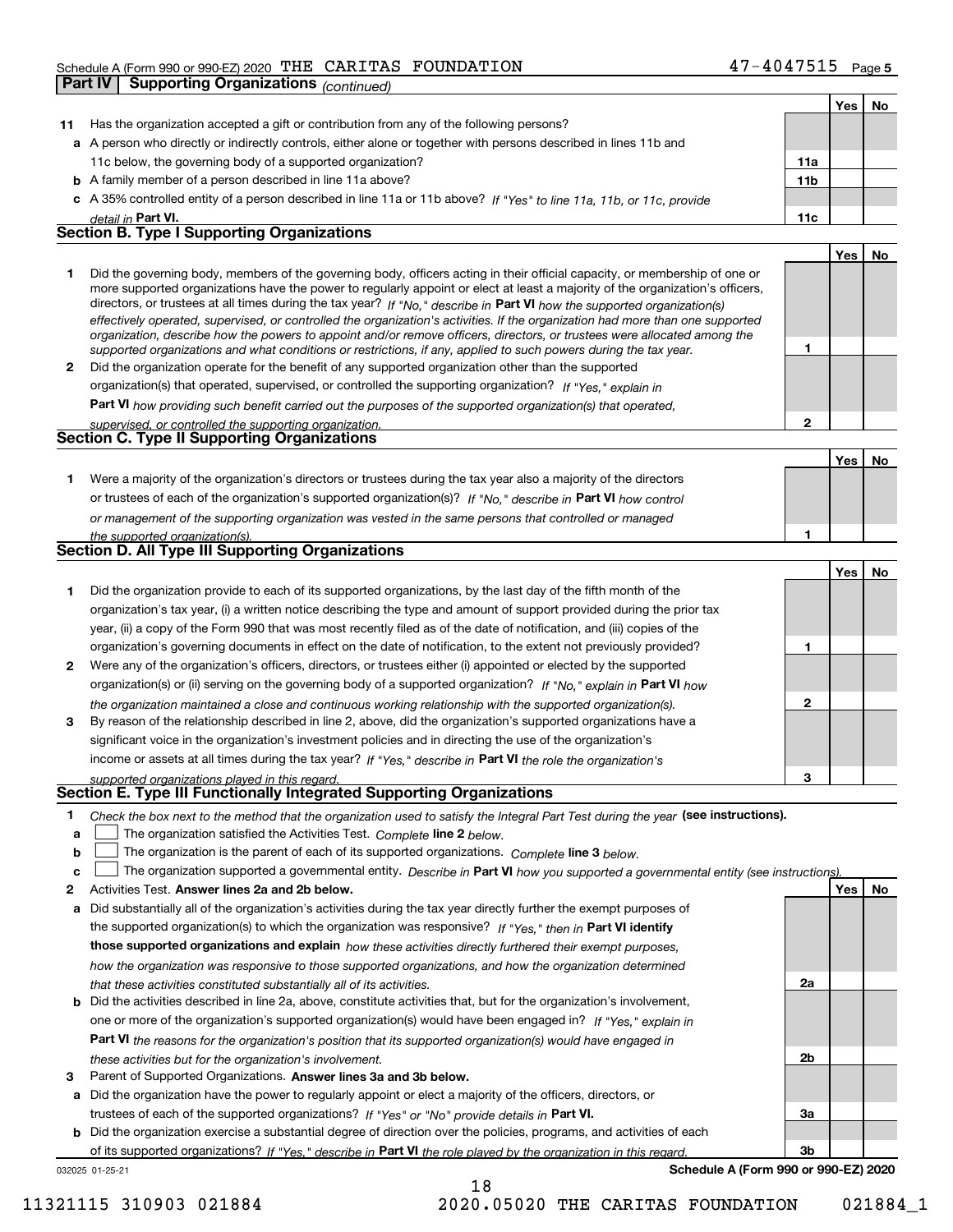#### Schedule A (Form 990 or 990-EZ) 2020 Page THE CARITAS FOUNDATION 47-4047515 **Part V Type III Non-Functionally Integrated 509(a)(3) Supporting Organizations**

**1**

1 Check here if the organization satisfied the Integral Part Test as a qualifying trust on Nov. 20, 1970 (explain in Part VI). See instructions. All other Type III non-functionally integrated supporting organizations must complete Sections A through E.

|              | Section A - Adjusted Net Income                                                                                                   | (A) Prior Year | (B) Current Year<br>(optional) |                                |
|--------------|-----------------------------------------------------------------------------------------------------------------------------------|----------------|--------------------------------|--------------------------------|
| 1.           | Net short-term capital gain                                                                                                       | 1              |                                |                                |
| 2            | Recoveries of prior-year distributions                                                                                            | $\overline{2}$ |                                |                                |
| з            | Other gross income (see instructions)                                                                                             | 3              |                                |                                |
| 4            | Add lines 1 through 3.                                                                                                            | 4              |                                |                                |
| 5            | Depreciation and depletion                                                                                                        | 5              |                                |                                |
| 6            | Portion of operating expenses paid or incurred for production or                                                                  |                |                                |                                |
|              | collection of gross income or for management, conservation, or                                                                    |                |                                |                                |
|              | maintenance of property held for production of income (see instructions)                                                          | 6              |                                |                                |
| 7            | Other expenses (see instructions)                                                                                                 | $\overline{7}$ |                                |                                |
| 8            | Adjusted Net Income (subtract lines 5, 6, and 7 from line 4)                                                                      | 8              |                                |                                |
|              | <b>Section B - Minimum Asset Amount</b>                                                                                           |                | (A) Prior Year                 | (B) Current Year<br>(optional) |
| 1.           | Aggregate fair market value of all non-exempt-use assets (see                                                                     |                |                                |                                |
|              | instructions for short tax year or assets held for part of year):                                                                 |                |                                |                                |
|              | a Average monthly value of securities                                                                                             | 1a             |                                |                                |
|              | <b>b</b> Average monthly cash balances                                                                                            | 1b             |                                |                                |
|              | c Fair market value of other non-exempt-use assets                                                                                | 1c             |                                |                                |
|              | d Total (add lines 1a, 1b, and 1c)                                                                                                | 1d             |                                |                                |
|              | e Discount claimed for blockage or other factors                                                                                  |                |                                |                                |
|              | (explain in detail in Part VI):                                                                                                   |                |                                |                                |
| $\mathbf{2}$ | Acquisition indebtedness applicable to non-exempt-use assets                                                                      | $\mathbf{2}$   |                                |                                |
| 3            | Subtract line 2 from line 1d.                                                                                                     | 3              |                                |                                |
| 4            | Cash deemed held for exempt use. Enter 0.015 of line 3 (for greater amount,                                                       |                |                                |                                |
|              | see instructions).                                                                                                                | 4              |                                |                                |
| 5            | Net value of non-exempt-use assets (subtract line 4 from line 3)                                                                  | 5              |                                |                                |
| 6            | Multiply line 5 by 0.035.                                                                                                         | 6              |                                |                                |
| 7            | Recoveries of prior-year distributions                                                                                            | $\overline{7}$ |                                |                                |
| 8            | Minimum Asset Amount (add line 7 to line 6)                                                                                       | 8              |                                |                                |
|              | <b>Section C - Distributable Amount</b>                                                                                           |                |                                | <b>Current Year</b>            |
| 1            | Adjusted net income for prior year (from Section A, line 8, column A)                                                             | 1              |                                |                                |
| 2            | Enter 0.85 of line 1.                                                                                                             | $\overline{2}$ |                                |                                |
| з            | Minimum asset amount for prior year (from Section B, line 8, column A)                                                            | 3              |                                |                                |
| 4            | Enter greater of line 2 or line 3.                                                                                                | 4              |                                |                                |
| 5            | Income tax imposed in prior year                                                                                                  | 5              |                                |                                |
| 6            | <b>Distributable Amount.</b> Subtract line 5 from line 4, unless subject to                                                       |                |                                |                                |
|              | emergency temporary reduction (see instructions).                                                                                 | 6              |                                |                                |
| 7            | Check here if the current year is the organization's first as a non-functionally integrated Type III supporting organization (see |                |                                |                                |

instructions).

**Schedule A (Form 990 or 990-EZ) 2020**

032026 01-25-21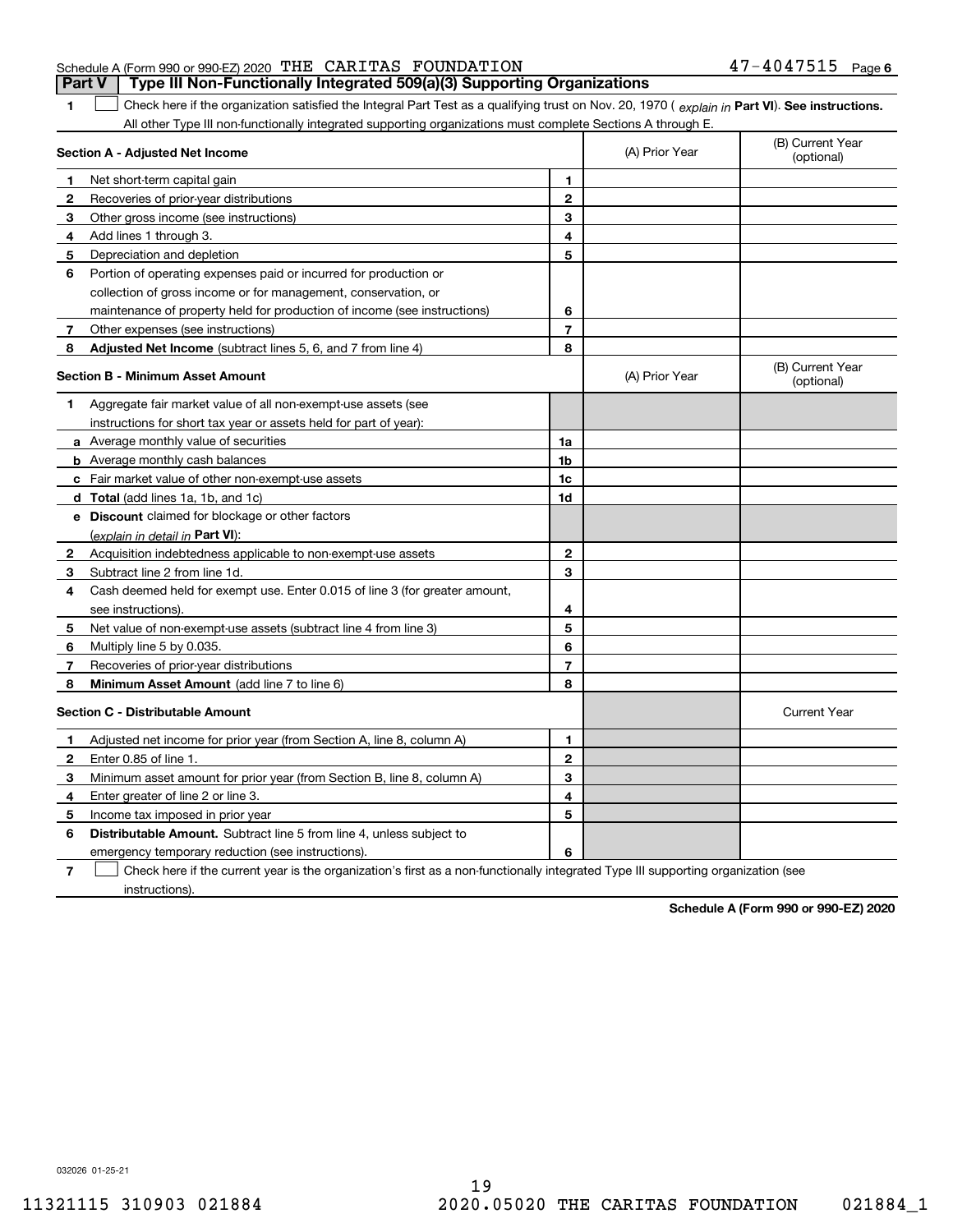|    | Type III Non-Functionally Integrated 509(a)(3) Supporting Organizations<br>Part V          |                             | (continued)                           |    |                                         |
|----|--------------------------------------------------------------------------------------------|-----------------------------|---------------------------------------|----|-----------------------------------------|
|    | <b>Section D - Distributions</b>                                                           |                             |                                       |    | <b>Current Year</b>                     |
|    | Amounts paid to supported organizations to accomplish exempt purposes                      |                             |                                       | 1  |                                         |
| 2  | Amounts paid to perform activity that directly furthers exempt purposes of supported       |                             |                                       |    |                                         |
|    | organizations, in excess of income from activity                                           |                             | 2                                     |    |                                         |
| 3  | Administrative expenses paid to accomplish exempt purposes of supported organizations      |                             |                                       | 3  |                                         |
| 4  | Amounts paid to acquire exempt-use assets                                                  |                             |                                       | 4  |                                         |
| 5  | Qualified set aside amounts (prior IRS approval required - provide details in Part VI)     |                             |                                       | 5  |                                         |
| 6  | Other distributions ( <i>describe in</i> Part VI). See instructions.                       |                             |                                       | 6  |                                         |
| 7  | Total annual distributions. Add lines 1 through 6.                                         |                             |                                       | 7  |                                         |
| 8  | Distributions to attentive supported organizations to which the organization is responsive |                             |                                       |    |                                         |
|    | (provide details in Part VI). See instructions.                                            |                             |                                       | 8  |                                         |
| 9  | Distributable amount for 2020 from Section C, line 6                                       |                             |                                       | 9  |                                         |
| 10 | Line 8 amount divided by line 9 amount                                                     |                             |                                       | 10 |                                         |
|    |                                                                                            | (i)                         | (ii)                                  |    | (iii)                                   |
|    | <b>Section E - Distribution Allocations</b> (see instructions)                             | <b>Excess Distributions</b> | <b>Underdistributions</b><br>Pre-2020 |    | <b>Distributable</b><br>Amount for 2020 |
| 1  | Distributable amount for 2020 from Section C, line 6                                       |                             |                                       |    |                                         |
| 2  | Underdistributions, if any, for years prior to 2020 (reason-                               |                             |                                       |    |                                         |
|    | able cause required - explain in Part VI). See instructions.                               |                             |                                       |    |                                         |
| 3  | Excess distributions carryover, if any, to 2020                                            |                             |                                       |    |                                         |
|    | a From 2015                                                                                |                             |                                       |    |                                         |
|    | $b$ From 2016                                                                              |                             |                                       |    |                                         |
|    | $c$ From 2017                                                                              |                             |                                       |    |                                         |
|    | <b>d</b> From 2018                                                                         |                             |                                       |    |                                         |
|    | e From 2019                                                                                |                             |                                       |    |                                         |
|    | f Total of lines 3a through 3e                                                             |                             |                                       |    |                                         |
|    | g Applied to underdistributions of prior years                                             |                             |                                       |    |                                         |
|    | <b>h</b> Applied to 2020 distributable amount                                              |                             |                                       |    |                                         |
|    | Carryover from 2015 not applied (see instructions)                                         |                             |                                       |    |                                         |
|    | Remainder. Subtract lines 3g, 3h, and 3i from line 3f.                                     |                             |                                       |    |                                         |
| 4  | Distributions for 2020 from Section D.                                                     |                             |                                       |    |                                         |
|    | line $7:$                                                                                  |                             |                                       |    |                                         |
|    | a Applied to underdistributions of prior years                                             |                             |                                       |    |                                         |
|    | <b>b</b> Applied to 2020 distributable amount                                              |                             |                                       |    |                                         |
|    | <b>c</b> Remainder. Subtract lines 4a and 4b from line 4.                                  |                             |                                       |    |                                         |
| 5  | Remaining underdistributions for years prior to 2020, if                                   |                             |                                       |    |                                         |
|    | any. Subtract lines 3g and 4a from line 2. For result greater                              |                             |                                       |    |                                         |
|    | than zero, explain in Part VI. See instructions.                                           |                             |                                       |    |                                         |
| 6  | Remaining underdistributions for 2020. Subtract lines 3h                                   |                             |                                       |    |                                         |
|    | and 4b from line 1. For result greater than zero, explain in                               |                             |                                       |    |                                         |
|    | <b>Part VI.</b> See instructions.                                                          |                             |                                       |    |                                         |
| 7  | Excess distributions carryover to 2021. Add lines 3j                                       |                             |                                       |    |                                         |
|    | and 4c.                                                                                    |                             |                                       |    |                                         |
| 8  | Breakdown of line 7:                                                                       |                             |                                       |    |                                         |
|    | a Excess from 2016                                                                         |                             |                                       |    |                                         |
|    | <b>b</b> Excess from 2017                                                                  |                             |                                       |    |                                         |
|    | c Excess from 2018                                                                         |                             |                                       |    |                                         |
|    | d Excess from 2019                                                                         |                             |                                       |    |                                         |
|    | e Excess from 2020                                                                         |                             |                                       |    |                                         |

**Schedule A (Form 990 or 990-EZ) 2020**

032027 01-25-21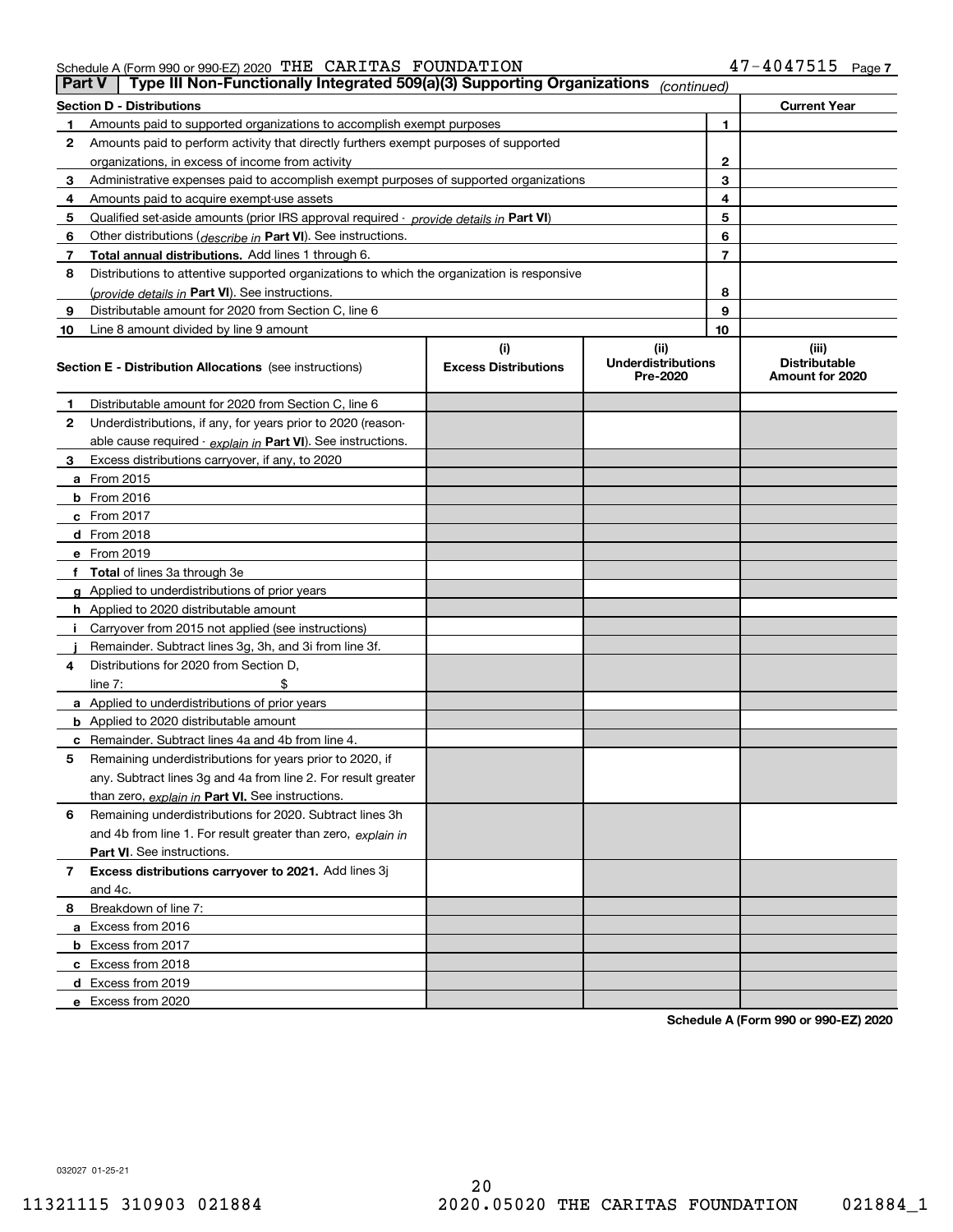| Schedule A (Form 990 or 990-EZ) 2020 $\,$ THE $\,$ CARITAS $\,$ FOUNDATION $\,$ |  | $47 - 4047515$ Page 8 |  |
|---------------------------------------------------------------------------------|--|-----------------------|--|
|                                                                                 |  |                       |  |

| <b>Part VI</b>  | Supplemental Information. Provide the explanations required by Part II, line 10; Part II, line 17a or 17b; Part III, line 12;<br>Part IV, Section A, lines 1, 2, 3b, 3c, 4b, 4c, 5a, 6, 9a, 9b, 9c, 11a, 11b, and 11c; Part IV, Section B, lines 1 and 2; Part IV, Section C,<br>line 1; Part IV, Section D, lines 2 and 3; Part IV, Section E, lines 1c, 2a, 2b, 3a, and 3b; Part V, line 1; Part V, Section B, line 1e; Part V,<br>Section D, lines 5, 6, and 8; and Part V, Section E, lines 2, 5, and 6. Also complete this part for any additional information. |                                      |
|-----------------|----------------------------------------------------------------------------------------------------------------------------------------------------------------------------------------------------------------------------------------------------------------------------------------------------------------------------------------------------------------------------------------------------------------------------------------------------------------------------------------------------------------------------------------------------------------------|--------------------------------------|
|                 | (See instructions.)                                                                                                                                                                                                                                                                                                                                                                                                                                                                                                                                                  |                                      |
|                 |                                                                                                                                                                                                                                                                                                                                                                                                                                                                                                                                                                      |                                      |
|                 |                                                                                                                                                                                                                                                                                                                                                                                                                                                                                                                                                                      |                                      |
|                 |                                                                                                                                                                                                                                                                                                                                                                                                                                                                                                                                                                      |                                      |
|                 |                                                                                                                                                                                                                                                                                                                                                                                                                                                                                                                                                                      |                                      |
|                 |                                                                                                                                                                                                                                                                                                                                                                                                                                                                                                                                                                      |                                      |
|                 |                                                                                                                                                                                                                                                                                                                                                                                                                                                                                                                                                                      |                                      |
|                 |                                                                                                                                                                                                                                                                                                                                                                                                                                                                                                                                                                      |                                      |
|                 |                                                                                                                                                                                                                                                                                                                                                                                                                                                                                                                                                                      |                                      |
|                 |                                                                                                                                                                                                                                                                                                                                                                                                                                                                                                                                                                      |                                      |
|                 |                                                                                                                                                                                                                                                                                                                                                                                                                                                                                                                                                                      |                                      |
|                 |                                                                                                                                                                                                                                                                                                                                                                                                                                                                                                                                                                      |                                      |
|                 |                                                                                                                                                                                                                                                                                                                                                                                                                                                                                                                                                                      |                                      |
|                 |                                                                                                                                                                                                                                                                                                                                                                                                                                                                                                                                                                      |                                      |
|                 |                                                                                                                                                                                                                                                                                                                                                                                                                                                                                                                                                                      |                                      |
|                 |                                                                                                                                                                                                                                                                                                                                                                                                                                                                                                                                                                      |                                      |
|                 |                                                                                                                                                                                                                                                                                                                                                                                                                                                                                                                                                                      |                                      |
|                 |                                                                                                                                                                                                                                                                                                                                                                                                                                                                                                                                                                      |                                      |
|                 |                                                                                                                                                                                                                                                                                                                                                                                                                                                                                                                                                                      |                                      |
|                 |                                                                                                                                                                                                                                                                                                                                                                                                                                                                                                                                                                      |                                      |
|                 |                                                                                                                                                                                                                                                                                                                                                                                                                                                                                                                                                                      |                                      |
|                 |                                                                                                                                                                                                                                                                                                                                                                                                                                                                                                                                                                      |                                      |
|                 |                                                                                                                                                                                                                                                                                                                                                                                                                                                                                                                                                                      |                                      |
|                 |                                                                                                                                                                                                                                                                                                                                                                                                                                                                                                                                                                      |                                      |
|                 |                                                                                                                                                                                                                                                                                                                                                                                                                                                                                                                                                                      |                                      |
|                 |                                                                                                                                                                                                                                                                                                                                                                                                                                                                                                                                                                      |                                      |
|                 |                                                                                                                                                                                                                                                                                                                                                                                                                                                                                                                                                                      |                                      |
|                 |                                                                                                                                                                                                                                                                                                                                                                                                                                                                                                                                                                      |                                      |
|                 |                                                                                                                                                                                                                                                                                                                                                                                                                                                                                                                                                                      |                                      |
|                 |                                                                                                                                                                                                                                                                                                                                                                                                                                                                                                                                                                      |                                      |
|                 |                                                                                                                                                                                                                                                                                                                                                                                                                                                                                                                                                                      |                                      |
|                 |                                                                                                                                                                                                                                                                                                                                                                                                                                                                                                                                                                      |                                      |
|                 |                                                                                                                                                                                                                                                                                                                                                                                                                                                                                                                                                                      |                                      |
|                 |                                                                                                                                                                                                                                                                                                                                                                                                                                                                                                                                                                      |                                      |
| 032028 01-25-21 |                                                                                                                                                                                                                                                                                                                                                                                                                                                                                                                                                                      | Schedule A (Form 990 or 990-EZ) 2020 |
|                 | 21                                                                                                                                                                                                                                                                                                                                                                                                                                                                                                                                                                   |                                      |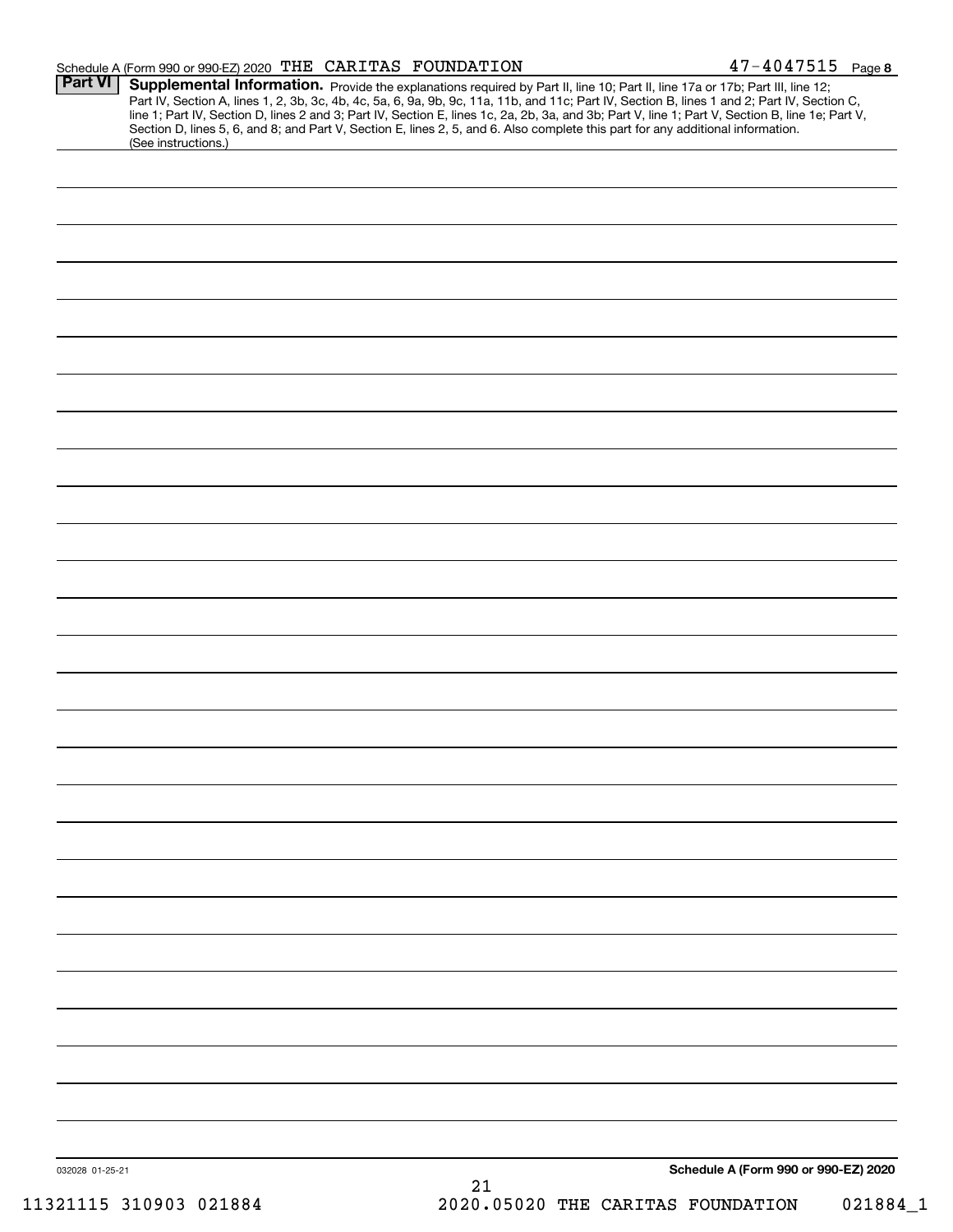Department of the Treasury Internal Revenue Service **(Form 990, 990-EZ, or 990-PF)**

Name of the organization

# **Schedule B Schedule of Contributors**

**| Attach to Form 990, Form 990-EZ, or Form 990-PF. | Go to www.irs.gov/Form990 for the latest information.** OMB No. 1545-0047

**2020**

**Employer identification number**

47-4047515

|  | THE CARITAS FOUNDATION |
|--|------------------------|

| <b>Organization type (check one):</b>                                              |  |  |  |  |  |
|------------------------------------------------------------------------------------|--|--|--|--|--|
| Section:                                                                           |  |  |  |  |  |
| $\boxed{\textbf{X}}$ 501(c)( 3) (enter number) organization                        |  |  |  |  |  |
| $4947(a)(1)$ nonexempt charitable trust <b>not</b> treated as a private foundation |  |  |  |  |  |
| 527 political organization                                                         |  |  |  |  |  |
| 501(c)(3) exempt private foundation                                                |  |  |  |  |  |
| 4947(a)(1) nonexempt charitable trust treated as a private foundation              |  |  |  |  |  |
| 501(c)(3) taxable private foundation                                               |  |  |  |  |  |
|                                                                                    |  |  |  |  |  |

Check if your organization is covered by the **General Rule** or a **Special Rule. Note:**  Only a section 501(c)(7), (8), or (10) organization can check boxes for both the General Rule and a Special Rule. See instructions.

#### **General Rule**

 $\boxed{\textbf{X}}$  For an organization filing Form 990, 990-EZ, or 990-PF that received, during the year, contributions totaling \$5,000 or more (in money or property) from any one contributor. Complete Parts I and II. See instructions for determining a contributor's total contributions.

#### **Special Rules**

| For an organization described in section 501(c)(3) filing Form 990 or 990-EZ that met the 33 1/3% support test of the regulations under               |
|-------------------------------------------------------------------------------------------------------------------------------------------------------|
| sections 509(a)(1) and 170(b)(1)(A)(vi), that checked Schedule A (Form 990 or 990-EZ), Part II, line 13, 16a, or 16b, and that received from          |
| any one contributor, during the year, total contributions of the greater of (1) \$5,000; or (2) 2% of the amount on (i) Form 990, Part VIII, line 1h; |
| or (ii) Form 990-EZ, line 1. Complete Parts I and II.                                                                                                 |

For an organization described in section 501(c)(7), (8), or (10) filing Form 990 or 990-EZ that received from any one contributor, during the year, total contributions of more than \$1,000 exclusively for religious, charitable, scientific, literary, or educational purposes, or for the prevention of cruelty to children or animals. Complete Parts I (entering "N/A" in column (b) instead of the contributor name and address), II, and III.  $\mathcal{L}^{\text{max}}$ 

purpose. Don't complete any of the parts unless the **General Rule** applies to this organization because it received *nonexclusively* year, contributions <sub>exclusively</sub> for religious, charitable, etc., purposes, but no such contributions totaled more than \$1,000. If this box is checked, enter here the total contributions that were received during the year for an  $\;$ exclusively religious, charitable, etc., For an organization described in section 501(c)(7), (8), or (10) filing Form 990 or 990-EZ that received from any one contributor, during the religious, charitable, etc., contributions totaling \$5,000 or more during the year  $\Box$ — $\Box$   $\Box$  $\mathcal{L}^{\text{max}}$ 

**Caution:**  An organization that isn't covered by the General Rule and/or the Special Rules doesn't file Schedule B (Form 990, 990-EZ, or 990-PF),  **must** but it answer "No" on Part IV, line 2, of its Form 990; or check the box on line H of its Form 990-EZ or on its Form 990-PF, Part I, line 2, to certify that it doesn't meet the filing requirements of Schedule B (Form 990, 990-EZ, or 990-PF).

**For Paperwork Reduction Act Notice, see the instructions for Form 990, 990-EZ, or 990-PF. Schedule B (Form 990, 990-EZ, or 990-PF) (2020)** LHA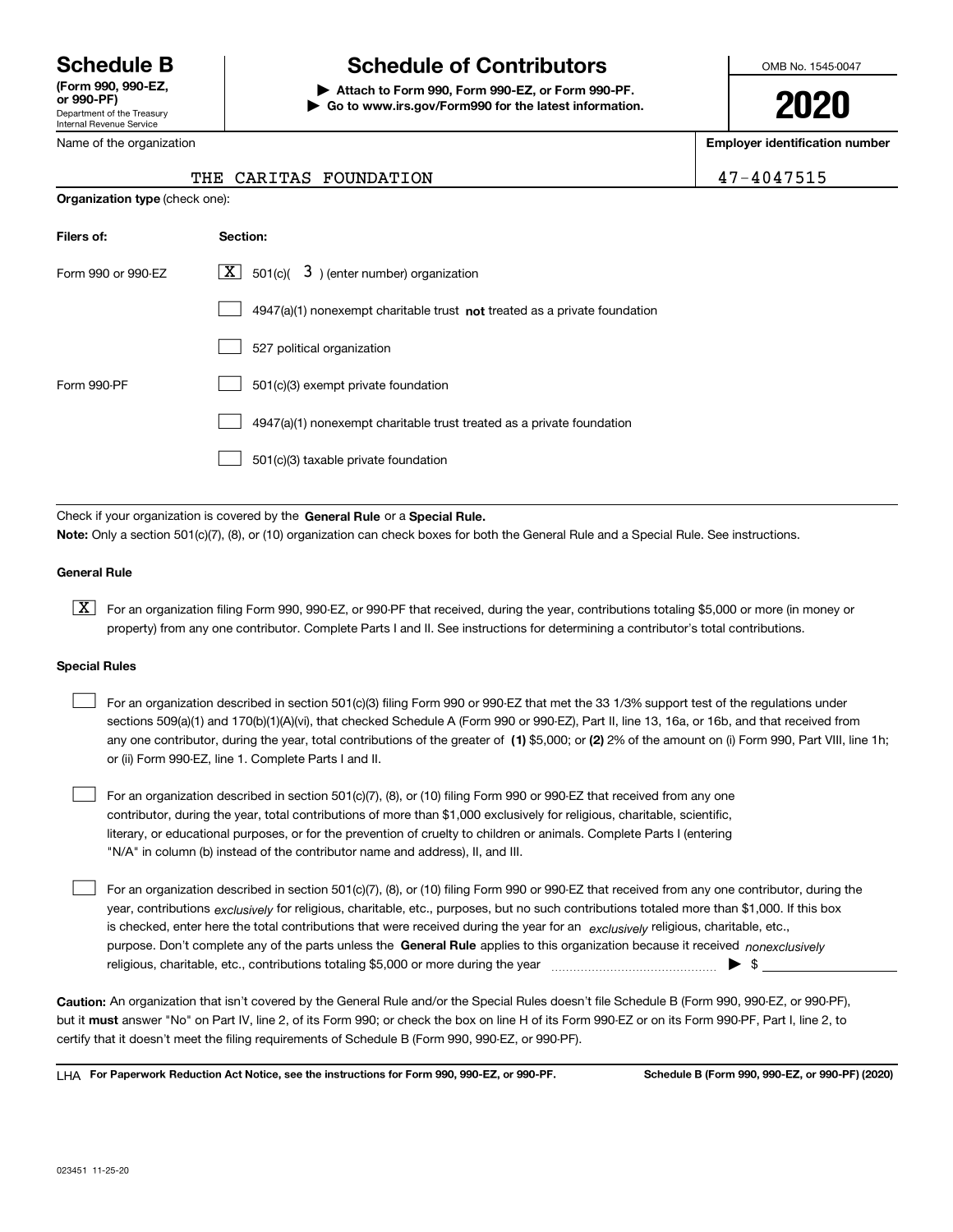#### Schedule B (Form 990, 990-EZ, or 990-PF) (2020) **Page 2** Page 2 and the state of the state of the state of the state of the state of the state of the state of the state of the state of the state of the state of the state o

Name of organization

**Employer identification number**

THE CARITAS FOUNDATION **1999 1999 12:00 12:00 12:00 12:00 12:00 12:00 12:00 12:00 12:00 12:00 12:00 12:00 12:00 12:00 12:00 12:00 12:00 12:00 12:00 12:00 12:00 12:00 12:00 12:00 12:00 12:00 12:00 12:00 12:00 12:00 12:00** 

#### 023452 11-25-20 **Schedule B (Form 990, 990-EZ, or 990-PF) (2020) (a)No.(b)Name, address, and ZIP + 4 (c)Total contributions (d)Type of contribution PersonPayrollNoncash (a)No.(b)Name, address, and ZIP + 4 (c)Total contributions (d)Type of contribution PersonPayrollNoncash (a)No.(b)Name, address, and ZIP + 4 (c)Total contributions (d)Type of contribution PersonPayrollNoncash (a) No.(b)Name, address, and ZIP + 4 (c) Total contributions (d) Type of contribution PersonPayrollNoncash(a) No.(b)Name, address, and ZIP + 4 (c) Total contributions (d)Type of contribution PersonPayrollNoncash(a) No.(b)Name, address, and ZIP + 4 (c)Total contributions (d)Type of contribution PersonPayrollNoncash Contributors** (see instructions). Use duplicate copies of Part I if additional space is needed. \$(Complete Part II for noncash contributions.) \$(Complete Part II for noncash contributions.) \$(Complete Part II for noncash contributions.) \$(Complete Part II for noncash contributions.) \$(Complete Part II for noncash contributions.) \$(Complete Part II for noncash contributions.) Employer identification Page 2<br>
Iame of organization<br> **2Part I** CARITAS FOUNDATION<br> **2Part I** Contributors (see instructions). Use duplicate copies of Part I if additional space is needed.  $\lceil \text{X} \rceil$  $\mathcal{L}^{\text{max}}$  $\mathcal{L}^{\text{max}}$  $\boxed{\text{X}}$  $\mathcal{L}^{\text{max}}$  $\mathcal{L}^{\text{max}}$  $\mathcal{L}^{\text{max}}$  $\mathcal{L}^{\text{max}}$  $\mathcal{L}^{\text{max}}$  $\mathcal{L}^{\text{max}}$  $\mathcal{L}^{\text{max}}$  $\mathcal{L}^{\text{max}}$  $\mathcal{L}^{\text{max}}$  $\mathcal{L}^{\text{max}}$  $\mathcal{L}^{\text{max}}$  $\mathcal{L}^{\text{max}}$  $\mathcal{L}^{\text{max}}$  $\mathcal{L}^{\text{max}}$ 1 THE CARITAS CORPORATION THE SERVICE OF STREET PERSON TO A RESONANCE THE CARITAS 145,000. 3 PARK PLAZA, SUITE 1700 IRVINE, CA 92614 2 SILICON VALLEY COMMUNITY FOUNDATION THE RESOLUTION Rerson TX 10,000. 2440 WEST EL CAMINO REAL, SUITE 300 MOUNTAIN VIEW, CA 94040

11321115 310903 021884 2020.05020 THE CARITAS FOUNDATION 021884\_1

23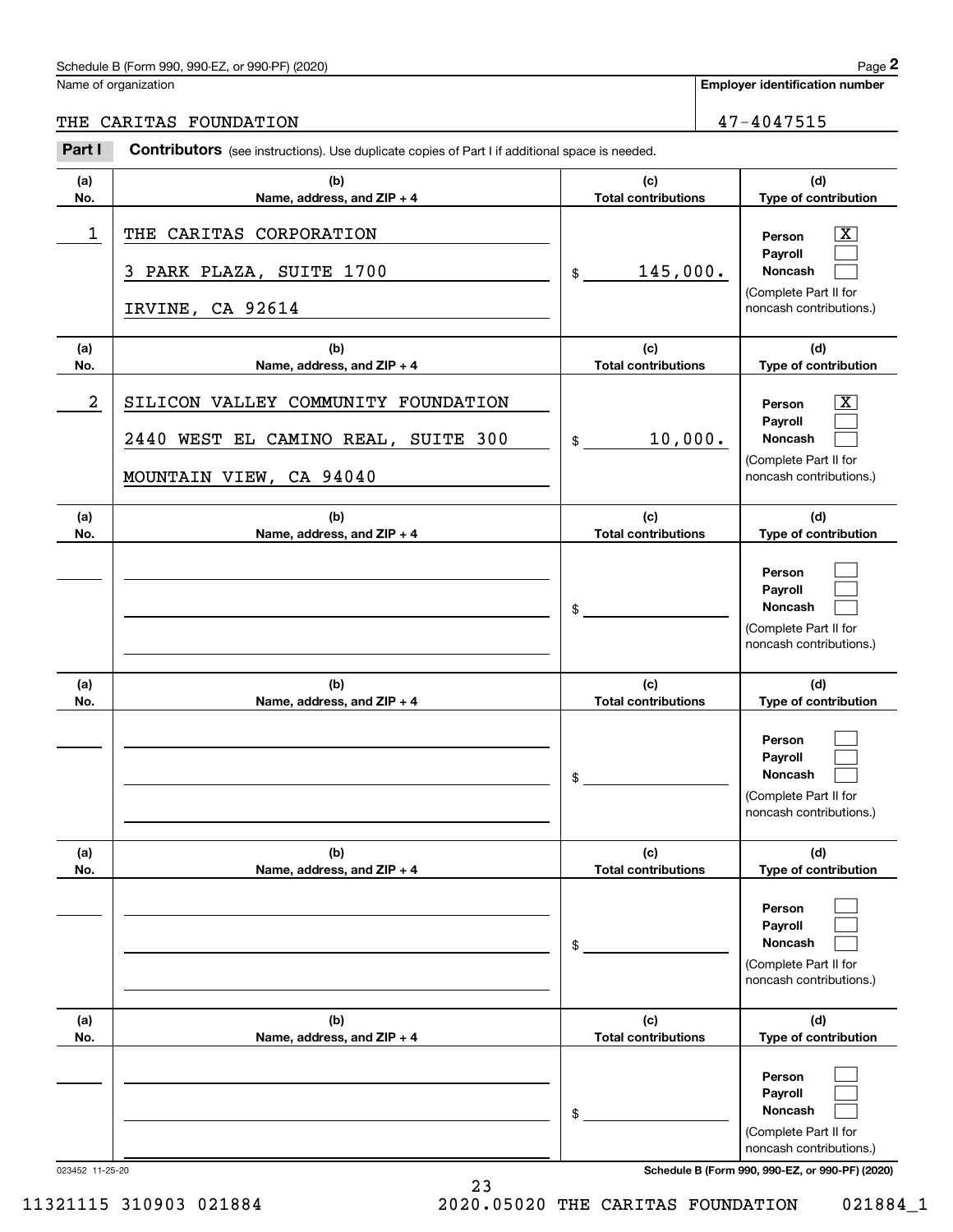Name of organization

**Employer identification number**

THE CARITAS FOUNDATION 47-4047515

Chedule B (Form 990, 990-EZ, or 990-PF) (2020)<br>
lame of organization<br> **3Part II CARITAS FOUNDATION**<br> **Part II Noncash Property** (see instructions). Use duplicate copies of Part II if additional space is needed.

| (a)<br>No.<br>from<br>Part I | (b)<br>Description of noncash property given | (c)<br>FMV (or estimate)<br>(See instructions.) | (d)<br>Date received                            |
|------------------------------|----------------------------------------------|-------------------------------------------------|-------------------------------------------------|
|                              |                                              | $\mathfrak s$                                   |                                                 |
| (a)<br>No.<br>from<br>Part I | (b)<br>Description of noncash property given | (c)<br>FMV (or estimate)<br>(See instructions.) | (d)<br>Date received                            |
|                              |                                              | $\mathfrak s$                                   |                                                 |
| (a)<br>No.<br>from<br>Part I | (b)<br>Description of noncash property given | (c)<br>FMV (or estimate)<br>(See instructions.) | (d)<br>Date received                            |
|                              |                                              | $\mathfrak s$                                   |                                                 |
| (a)<br>No.<br>from<br>Part I | (b)<br>Description of noncash property given | (c)<br>FMV (or estimate)<br>(See instructions.) | (d)<br>Date received                            |
|                              |                                              | \$                                              |                                                 |
| (a)<br>No.<br>from<br>Part I | (b)<br>Description of noncash property given | (c)<br>FMV (or estimate)<br>(See instructions.) | (d)<br>Date received                            |
|                              |                                              | \$                                              |                                                 |
| (a)<br>No.<br>from<br>Part I | (b)<br>Description of noncash property given | (c)<br>FMV (or estimate)<br>(See instructions.) | (d)<br>Date received                            |
|                              |                                              | \$                                              |                                                 |
| 023453 11-25-20              |                                              |                                                 | Schedule B (Form 990, 990-EZ, or 990-PF) (2020) |

24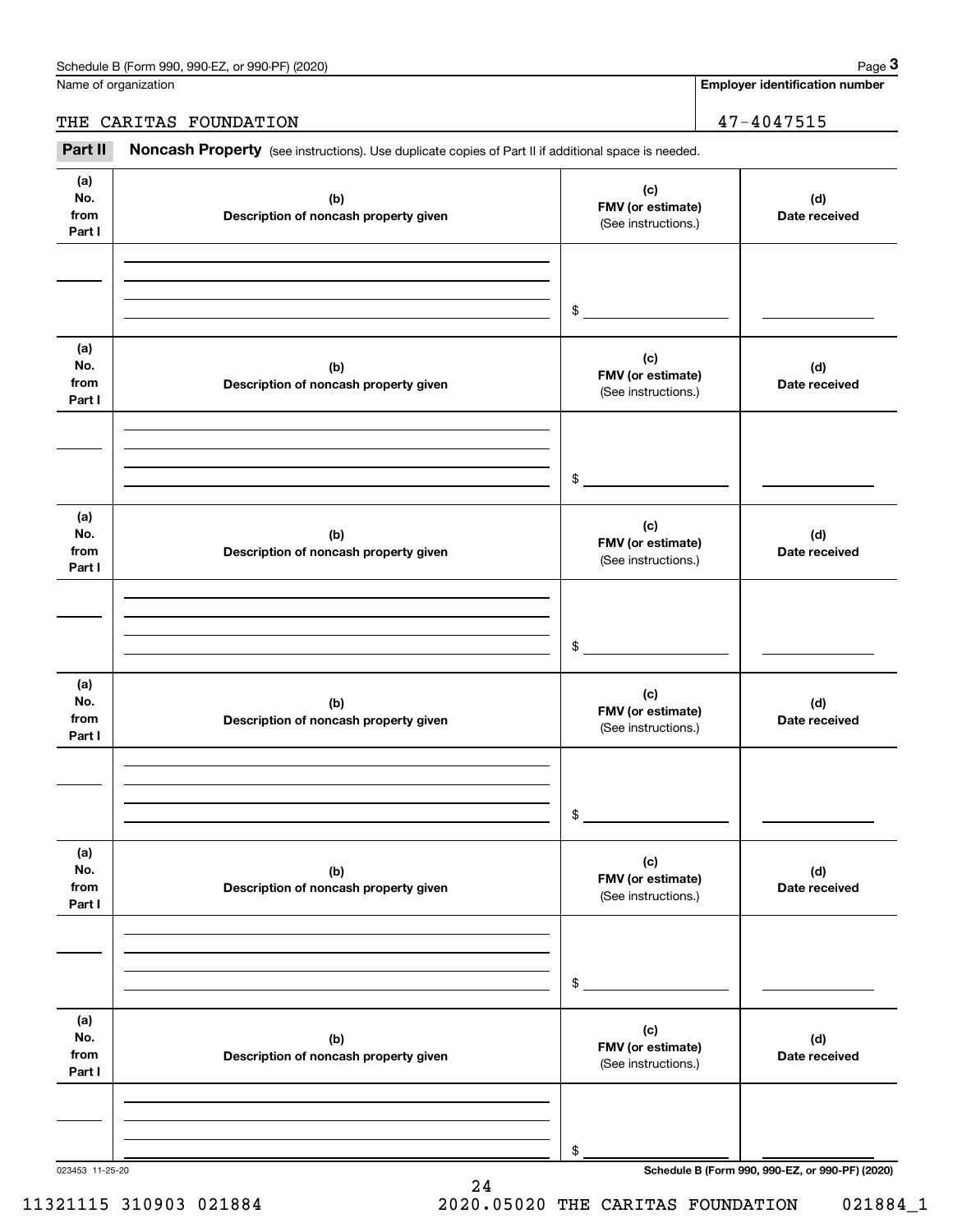|                           | Schedule B (Form 990, 990-EZ, or 990-PF) (2020)                                                                                                                                                                                                                              |                      |                                          | Page 4                                          |  |  |  |  |
|---------------------------|------------------------------------------------------------------------------------------------------------------------------------------------------------------------------------------------------------------------------------------------------------------------------|----------------------|------------------------------------------|-------------------------------------------------|--|--|--|--|
|                           | Name of organization                                                                                                                                                                                                                                                         |                      |                                          | <b>Employer identification number</b>           |  |  |  |  |
|                           | THE CARITAS FOUNDATION                                                                                                                                                                                                                                                       |                      |                                          | 47-4047515                                      |  |  |  |  |
| <b>Part III</b>           | Exclusively religious, charitable, etc., contributions to organizations described in section 501(c)(7), (8), or (10) that total more than \$1,000 for the year<br>from any one contributor. Complete columns (a) through (e) and the following line entry. For organizations |                      |                                          |                                                 |  |  |  |  |
|                           | completing Part III, enter the total of exclusively religious, charitable, etc., contributions of \$1,000 or less for the year. (Enter this info. once.) \\$                                                                                                                 |                      |                                          |                                                 |  |  |  |  |
|                           | Use duplicate copies of Part III if additional space is needed.                                                                                                                                                                                                              |                      |                                          |                                                 |  |  |  |  |
| (a) No.<br>from<br>Part I | (b) Purpose of gift                                                                                                                                                                                                                                                          | (c) Use of gift      |                                          | (d) Description of how gift is held             |  |  |  |  |
|                           |                                                                                                                                                                                                                                                                              |                      |                                          |                                                 |  |  |  |  |
|                           |                                                                                                                                                                                                                                                                              |                      |                                          |                                                 |  |  |  |  |
|                           | Transferee's name, address, and ZIP + 4                                                                                                                                                                                                                                      | (e) Transfer of gift |                                          | Relationship of transferor to transferee        |  |  |  |  |
|                           |                                                                                                                                                                                                                                                                              |                      |                                          |                                                 |  |  |  |  |
|                           |                                                                                                                                                                                                                                                                              |                      |                                          |                                                 |  |  |  |  |
| (a) No.<br>from<br>Part I | (b) Purpose of gift                                                                                                                                                                                                                                                          | (c) Use of gift      |                                          | (d) Description of how gift is held             |  |  |  |  |
|                           |                                                                                                                                                                                                                                                                              |                      |                                          |                                                 |  |  |  |  |
|                           |                                                                                                                                                                                                                                                                              | (e) Transfer of gift |                                          |                                                 |  |  |  |  |
|                           | Transferee's name, address, and ZIP + 4                                                                                                                                                                                                                                      |                      |                                          | Relationship of transferor to transferee        |  |  |  |  |
|                           |                                                                                                                                                                                                                                                                              |                      |                                          |                                                 |  |  |  |  |
|                           |                                                                                                                                                                                                                                                                              |                      |                                          |                                                 |  |  |  |  |
| (a) No.<br>from<br>Part I | (b) Purpose of gift                                                                                                                                                                                                                                                          | (c) Use of gift      |                                          | (d) Description of how gift is held             |  |  |  |  |
|                           |                                                                                                                                                                                                                                                                              |                      |                                          |                                                 |  |  |  |  |
|                           | (e) Transfer of gift                                                                                                                                                                                                                                                         |                      |                                          |                                                 |  |  |  |  |
|                           | Transferee's name, address, and ZIP + 4                                                                                                                                                                                                                                      |                      | Relationship of transferor to transferee |                                                 |  |  |  |  |
|                           |                                                                                                                                                                                                                                                                              |                      |                                          |                                                 |  |  |  |  |
|                           |                                                                                                                                                                                                                                                                              |                      |                                          |                                                 |  |  |  |  |
| (a) No.<br>from<br>Part I | (b) Purpose of gift                                                                                                                                                                                                                                                          | (c) Use of gift      |                                          | (d) Description of how gift is held             |  |  |  |  |
|                           |                                                                                                                                                                                                                                                                              |                      |                                          |                                                 |  |  |  |  |
|                           | (e) Transfer of gift                                                                                                                                                                                                                                                         |                      |                                          |                                                 |  |  |  |  |
|                           |                                                                                                                                                                                                                                                                              |                      |                                          |                                                 |  |  |  |  |
|                           | Transferee's name, address, and ZIP + 4                                                                                                                                                                                                                                      |                      |                                          | Relationship of transferor to transferee        |  |  |  |  |
|                           |                                                                                                                                                                                                                                                                              |                      |                                          |                                                 |  |  |  |  |
| 023454 11-25-20           |                                                                                                                                                                                                                                                                              |                      |                                          | Schedule B (Form 990, 990-EZ, or 990-PF) (2020) |  |  |  |  |

25

**Schedule B (Form 990, 990-EZ, or 990-PF) (2020)**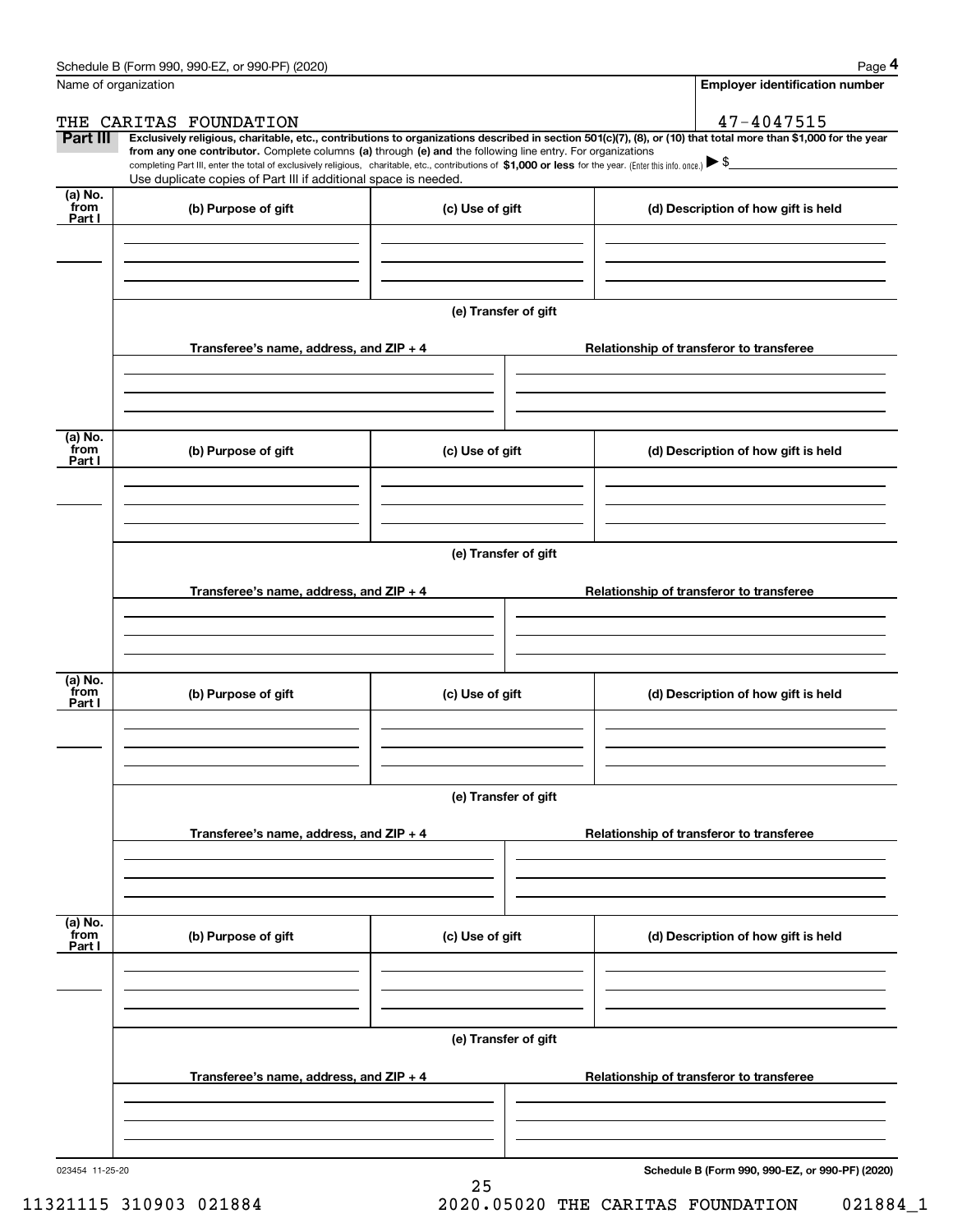| <b>SCHEDULE D</b><br>(Form 990)<br>Department of the Treasury<br><b>Internal Revenue Service</b> |                                                                                   | <b>Supplemental Financial Statements</b><br>Complete if the organization answered "Yes" on Form 990,<br>Part IV, line 6, 7, 8, 9, 10, 11a, 11b, 11c, 11d, 11e, 11f, 12a, or 12b.<br>Attach to Form 990.<br>Go to www.irs.gov/Form990 for instructions and the latest information. |  | OMB No. 1545<br>02<br>Open to F<br>Inspectio    |
|--------------------------------------------------------------------------------------------------|-----------------------------------------------------------------------------------|-----------------------------------------------------------------------------------------------------------------------------------------------------------------------------------------------------------------------------------------------------------------------------------|--|-------------------------------------------------|
| Name of the organization                                                                         | THE CARITAS FOUNDATION                                                            |                                                                                                                                                                                                                                                                                   |  | <b>Employer identification</b><br>$47 - 404751$ |
| Part I                                                                                           | Organizations Maintaining Donor Advised Funds or Other Similar Funds or Accounts. |                                                                                                                                                                                                                                                                                   |  | Complete if the                                 |
|                                                                                                  | organization answered "Yes" on Form 990, Part IV, line 6.                         |                                                                                                                                                                                                                                                                                   |  |                                                 |
|                                                                                                  |                                                                                   | (a) Donor advised funds                                                                                                                                                                                                                                                           |  | (b) Funds and other account                     |
| Total number at end of year                                                                      |                                                                                   |                                                                                                                                                                                                                                                                                   |  |                                                 |
|                                                                                                  | Aggregate value of contributions to (during year)<br>.                            |                                                                                                                                                                                                                                                                                   |  |                                                 |



**Name of the organization Employer identification number** 47-4047515

|         | organization answered "Yes" on Form 990, Part IV, line 6.                                                                                                                                                                     | (a) Donor advised funds                        |                          | (b) Funds and other accounts                       |
|---------|-------------------------------------------------------------------------------------------------------------------------------------------------------------------------------------------------------------------------------|------------------------------------------------|--------------------------|----------------------------------------------------|
| 1       |                                                                                                                                                                                                                               |                                                |                          |                                                    |
| 2       | Aggregate value of contributions to (during year)                                                                                                                                                                             |                                                |                          |                                                    |
| 3       | Aggregate value of grants from (during year)                                                                                                                                                                                  |                                                |                          |                                                    |
| 4       |                                                                                                                                                                                                                               |                                                |                          |                                                    |
| 5       | Did the organization inform all donors and donor advisors in writing that the assets held in donor advised funds                                                                                                              |                                                |                          |                                                    |
|         |                                                                                                                                                                                                                               |                                                |                          | Yes<br>No                                          |
| 6       | Did the organization inform all grantees, donors, and donor advisors in writing that grant funds can be used only                                                                                                             |                                                |                          |                                                    |
|         | for charitable purposes and not for the benefit of the donor or donor advisor, or for any other purpose conferring                                                                                                            |                                                |                          |                                                    |
|         | impermissible private benefit?                                                                                                                                                                                                |                                                |                          | Yes<br>No                                          |
| Part II | Conservation Easements. Complete if the organization answered "Yes" on Form 990, Part IV, line 7.                                                                                                                             |                                                |                          |                                                    |
| 1.      | Purpose(s) of conservation easements held by the organization (check all that apply).                                                                                                                                         |                                                |                          |                                                    |
|         | Preservation of land for public use (for example, recreation or education)                                                                                                                                                    |                                                |                          | Preservation of a historically important land area |
|         | Protection of natural habitat                                                                                                                                                                                                 | Preservation of a certified historic structure |                          |                                                    |
|         | Preservation of open space                                                                                                                                                                                                    |                                                |                          |                                                    |
| 2       | Complete lines 2a through 2d if the organization held a qualified conservation contribution in the form of a conservation easement on the last                                                                                |                                                |                          |                                                    |
|         | day of the tax year.                                                                                                                                                                                                          |                                                |                          | Held at the End of the Tax Year                    |
|         | Total number of conservation easements                                                                                                                                                                                        |                                                | 2a                       |                                                    |
| b       | Total acreage restricted by conservation easements                                                                                                                                                                            |                                                | 2 <sub>b</sub>           |                                                    |
| с       | Number of conservation easements on a certified historic structure included in (a) manufactured in (a)                                                                                                                        |                                                | 2c                       |                                                    |
|         | d Number of conservation easements included in (c) acquired after 7/25/06, and not on a historic structure                                                                                                                    |                                                |                          |                                                    |
|         | listed in the National Register [11, 1200] [12] The National Register [11, 1200] [12] The National Register [11, 1200] [12] The National Register [11, 1200] [12] The National Register [11, 1200] [12] The National Register |                                                | 2d                       |                                                    |
| 3       | Number of conservation easements modified, transferred, released, extinguished, or terminated by the organization during the tax                                                                                              |                                                |                          |                                                    |
|         | year                                                                                                                                                                                                                          |                                                |                          |                                                    |
| 4       | Number of states where property subject to conservation easement is located >                                                                                                                                                 |                                                |                          |                                                    |
| 5       | Does the organization have a written policy regarding the periodic monitoring, inspection, handling of                                                                                                                        |                                                |                          |                                                    |
|         | violations, and enforcement of the conservation easements it holds?                                                                                                                                                           |                                                |                          | Yes<br>No                                          |
| 6       | Staff and volunteer hours devoted to monitoring, inspecting, handling of violations, and enforcing conservation easements during the year                                                                                     |                                                |                          |                                                    |
|         |                                                                                                                                                                                                                               |                                                |                          |                                                    |
| 7       | Amount of expenses incurred in monitoring, inspecting, handling of violations, and enforcing conservation easements during the year                                                                                           |                                                |                          |                                                    |
|         | ▶ \$                                                                                                                                                                                                                          |                                                |                          |                                                    |
|         | Does each conservation easement reported on line 2(d) above satisfy the requirements of section 170(h)(4)(B)(i)                                                                                                               |                                                |                          |                                                    |
|         | and section $170(h)(4)(B)(ii)?$                                                                                                                                                                                               |                                                |                          | Yes<br>No                                          |
| 9       | In Part XIII, describe how the organization reports conservation easements in its revenue and expense statement and                                                                                                           |                                                |                          |                                                    |
|         | balance sheet, and include, if applicable, the text of the footnote to the organization's financial statements that describes the                                                                                             |                                                |                          |                                                    |
|         | organization's accounting for conservation easements.                                                                                                                                                                         |                                                |                          |                                                    |
|         | Organizations Maintaining Collections of Art, Historical Treasures, or Other Similar Assets.<br>Part III                                                                                                                      |                                                |                          |                                                    |
|         | Complete if the organization answered "Yes" on Form 990, Part IV, line 8.                                                                                                                                                     |                                                |                          |                                                    |
|         | 1a If the organization elected, as permitted under FASB ASC 958, not to report in its revenue statement and balance sheet works                                                                                               |                                                |                          |                                                    |
|         | of art, historical treasures, or other similar assets held for public exhibition, education, or research in furtherance of public                                                                                             |                                                |                          |                                                    |
|         | service, provide in Part XIII the text of the footnote to its financial statements that describes these items.                                                                                                                |                                                |                          |                                                    |
|         | <b>b</b> If the organization elected, as permitted under FASB ASC 958, to report in its revenue statement and balance sheet works of                                                                                          |                                                |                          |                                                    |
|         | art, historical treasures, or other similar assets held for public exhibition, education, or research in furtherance of public service,                                                                                       |                                                |                          |                                                    |
|         | provide the following amounts relating to these items:                                                                                                                                                                        |                                                |                          |                                                    |
|         | (i)                                                                                                                                                                                                                           |                                                |                          | $\triangleright$ \$                                |
|         | (ii) Assets included in Form 990, Part X [11] [2000] [2010] Assets included in Form 990, Part X [11] [11] [200                                                                                                                |                                                |                          | $\triangleright$ \$                                |
| 2       | If the organization received or held works of art, historical treasures, or other similar assets for financial gain, provide                                                                                                  |                                                |                          |                                                    |
|         | the following amounts required to be reported under FASB ASC 958 relating to these items:                                                                                                                                     |                                                |                          |                                                    |
|         |                                                                                                                                                                                                                               |                                                |                          |                                                    |
| а       |                                                                                                                                                                                                                               |                                                | $\blacktriangleright$ \$ | $\triangleright$ \$                                |
|         |                                                                                                                                                                                                                               |                                                |                          |                                                    |
|         | LHA For Paperwork Reduction Act Notice, see the Instructions for Form 990.                                                                                                                                                    |                                                |                          | Schedule D (Form 990) 2020                         |

|  |  | 26 |  |
|--|--|----|--|
|  |  |    |  |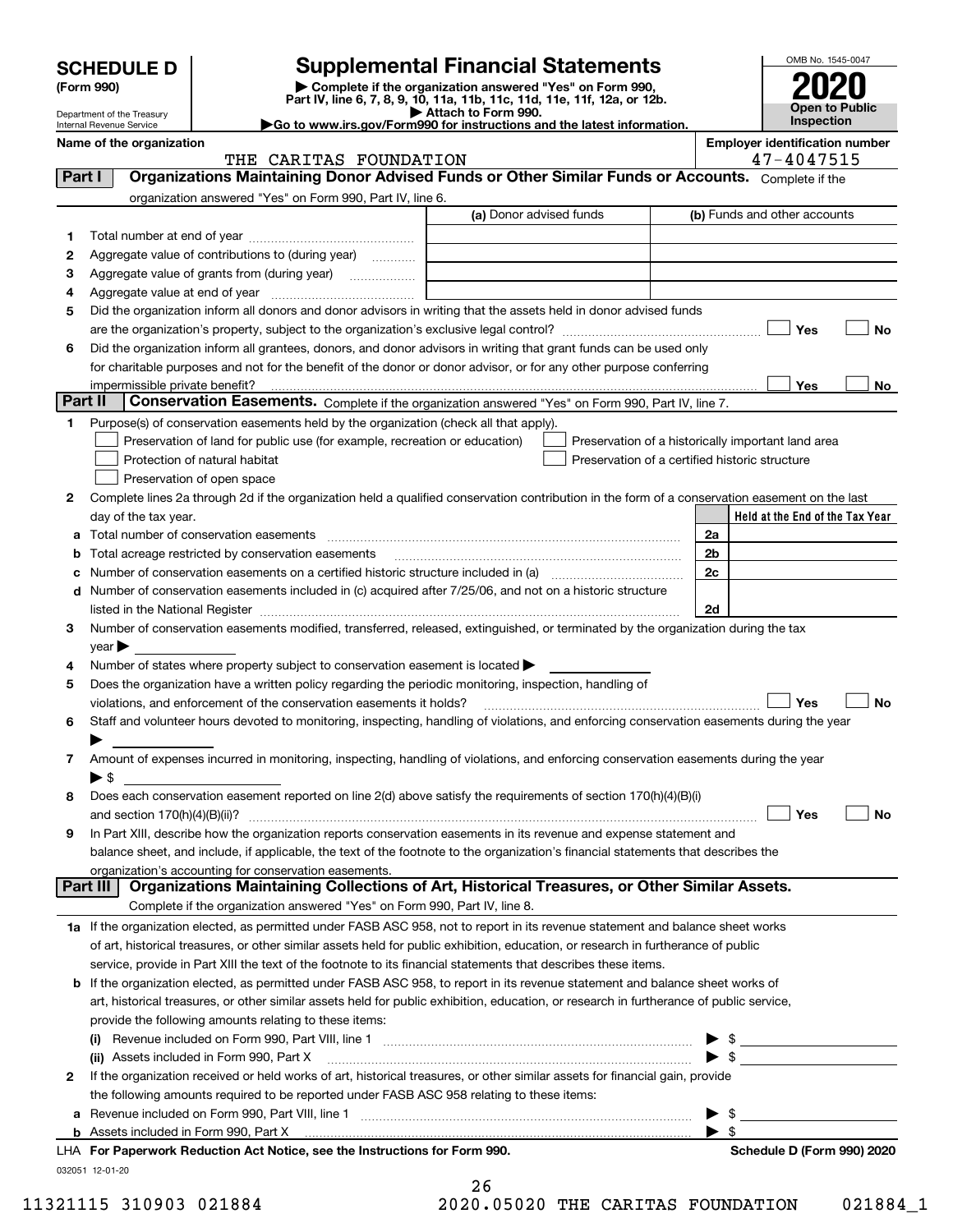|        | Schedule D (Form 990) 2020                                                                                                                                                                                                     | THE CARITAS FOUNDATION |   |                |                                                      |  |                 | 47-4047515                 |                     |     | Page $2$ |
|--------|--------------------------------------------------------------------------------------------------------------------------------------------------------------------------------------------------------------------------------|------------------------|---|----------------|------------------------------------------------------|--|-----------------|----------------------------|---------------------|-----|----------|
|        | Part III<br>Organizations Maintaining Collections of Art, Historical Treasures, or Other Similar Assets (continued)                                                                                                            |                        |   |                |                                                      |  |                 |                            |                     |     |          |
| 3      | Using the organization's acquisition, accession, and other records, check any of the following that make significant use of its                                                                                                |                        |   |                |                                                      |  |                 |                            |                     |     |          |
|        | collection items (check all that apply):                                                                                                                                                                                       |                        |   |                |                                                      |  |                 |                            |                     |     |          |
| a      | Public exhibition                                                                                                                                                                                                              |                        |   |                | Loan or exchange program                             |  |                 |                            |                     |     |          |
| b      | Scholarly research                                                                                                                                                                                                             |                        | е |                | Other <b>Committee Committee Committee Committee</b> |  |                 |                            |                     |     |          |
| с      | Preservation for future generations                                                                                                                                                                                            |                        |   |                |                                                      |  |                 |                            |                     |     |          |
| 4      | Provide a description of the organization's collections and explain how they further the organization's exempt purpose in Part XIII.                                                                                           |                        |   |                |                                                      |  |                 |                            |                     |     |          |
| 5      | During the year, did the organization solicit or receive donations of art, historical treasures, or other similar assets                                                                                                       |                        |   |                |                                                      |  |                 |                            |                     |     |          |
|        | to be sold to raise funds rather than to be maintained as part of the organization's collection?                                                                                                                               |                        |   |                |                                                      |  |                 |                            | Yes                 |     | No       |
|        | <b>Part IV</b><br>Escrow and Custodial Arrangements. Complete if the organization answered "Yes" on Form 990, Part IV, line 9, or                                                                                              |                        |   |                |                                                      |  |                 |                            |                     |     |          |
|        | reported an amount on Form 990, Part X, line 21.                                                                                                                                                                               |                        |   |                |                                                      |  |                 |                            |                     |     |          |
|        | 1a Is the organization an agent, trustee, custodian or other intermediary for contributions or other assets not included                                                                                                       |                        |   |                |                                                      |  |                 |                            |                     |     |          |
|        | on Form 990, Part X? [11] matter contracts and contracts and contracts are contracted as a form 990, Part X?                                                                                                                   |                        |   |                |                                                      |  |                 |                            | Yes                 |     | No       |
|        | b If "Yes," explain the arrangement in Part XIII and complete the following table:                                                                                                                                             |                        |   |                |                                                      |  |                 |                            |                     |     |          |
|        |                                                                                                                                                                                                                                |                        |   |                |                                                      |  |                 |                            | Amount              |     |          |
| c      | Beginning balance measurements and contain a series of the series of the series of the series of the series of                                                                                                                 |                        |   |                |                                                      |  | 1c              |                            |                     |     |          |
|        | Additions during the year manufactured and an account of the state of the state of the state of the state of the state of the state of the state of the state of the state of the state of the state of the state of the state |                        |   |                |                                                      |  | 1d              |                            |                     |     |          |
|        | Distributions during the year manufactured and continuum and continuum and continuum and continuum and continuum                                                                                                               |                        |   |                |                                                      |  | 1e              |                            |                     |     |          |
| Ť.     |                                                                                                                                                                                                                                |                        |   |                |                                                      |  | 1f              |                            |                     |     |          |
|        | 2a Did the organization include an amount on Form 990, Part X, line 21, for escrow or custodial account liability?                                                                                                             |                        |   |                |                                                      |  |                 | .                          | Yes                 |     | No       |
|        | <b>b</b> If "Yes," explain the arrangement in Part XIII. Check here if the explanation has been provided on Part XIII                                                                                                          |                        |   |                |                                                      |  |                 |                            |                     |     |          |
| Part V | Endowment Funds. Complete if the organization answered "Yes" on Form 990, Part IV, line 10.                                                                                                                                    |                        |   |                |                                                      |  |                 |                            |                     |     |          |
|        |                                                                                                                                                                                                                                | (a) Current year       |   | (b) Prior year | (c) Two years back                                   |  |                 | (d) Three years back       | (e) Four years back |     |          |
| 1a     | Beginning of year balance                                                                                                                                                                                                      |                        |   |                |                                                      |  |                 |                            |                     |     |          |
|        |                                                                                                                                                                                                                                |                        |   |                |                                                      |  |                 |                            |                     |     |          |
|        | Net investment earnings, gains, and losses                                                                                                                                                                                     |                        |   |                |                                                      |  |                 |                            |                     |     |          |
| d      |                                                                                                                                                                                                                                |                        |   |                |                                                      |  |                 |                            |                     |     |          |
|        | e Other expenditures for facilities                                                                                                                                                                                            |                        |   |                |                                                      |  |                 |                            |                     |     |          |
|        | and programs                                                                                                                                                                                                                   |                        |   |                |                                                      |  |                 |                            |                     |     |          |
|        |                                                                                                                                                                                                                                |                        |   |                |                                                      |  |                 |                            |                     |     |          |
| g      | End of year balance                                                                                                                                                                                                            |                        |   |                |                                                      |  |                 |                            |                     |     |          |
| 2      | Provide the estimated percentage of the current year end balance (line 1g, column (a)) held as:                                                                                                                                |                        |   |                |                                                      |  |                 |                            |                     |     |          |
| а      | Board designated or quasi-endowment                                                                                                                                                                                            |                        | ℅ |                |                                                      |  |                 |                            |                     |     |          |
|        | Permanent endowment > <u>example</u>                                                                                                                                                                                           | %                      |   |                |                                                      |  |                 |                            |                     |     |          |
|        | Term endowment $\blacktriangleright$                                                                                                                                                                                           | %                      |   |                |                                                      |  |                 |                            |                     |     |          |
|        | The percentages on lines 2a, 2b, and 2c should equal 100%.                                                                                                                                                                     |                        |   |                |                                                      |  |                 |                            |                     |     |          |
|        | 3a Are there endowment funds not in the possession of the organization that are held and administered for the organization                                                                                                     |                        |   |                |                                                      |  |                 |                            |                     |     |          |
|        | by:                                                                                                                                                                                                                            |                        |   |                |                                                      |  |                 |                            |                     | Yes | No       |
|        | (i)                                                                                                                                                                                                                            |                        |   |                |                                                      |  |                 |                            | 3a(i)               |     |          |
|        |                                                                                                                                                                                                                                |                        |   |                |                                                      |  |                 |                            | 3a(ii)              |     |          |
|        |                                                                                                                                                                                                                                |                        |   |                |                                                      |  |                 |                            | 3b                  |     |          |
| 4      | Describe in Part XIII the intended uses of the organization's endowment funds.                                                                                                                                                 |                        |   |                |                                                      |  |                 |                            |                     |     |          |
|        | Land, Buildings, and Equipment.<br>Part VI                                                                                                                                                                                     |                        |   |                |                                                      |  |                 |                            |                     |     |          |
|        | Complete if the organization answered "Yes" on Form 990, Part IV, line 11a. See Form 990, Part X, line 10.                                                                                                                     |                        |   |                |                                                      |  |                 |                            |                     |     |          |
|        | Description of property                                                                                                                                                                                                        | (a) Cost or other      |   |                | (b) Cost or other                                    |  | (c) Accumulated |                            | (d) Book value      |     |          |
|        |                                                                                                                                                                                                                                | basis (investment)     |   |                | basis (other)                                        |  | depreciation    |                            |                     |     |          |
|        |                                                                                                                                                                                                                                |                        |   |                |                                                      |  |                 |                            |                     |     |          |
| b      |                                                                                                                                                                                                                                |                        |   |                |                                                      |  |                 |                            |                     |     |          |
|        |                                                                                                                                                                                                                                |                        |   |                |                                                      |  |                 |                            |                     |     |          |
|        |                                                                                                                                                                                                                                |                        |   |                |                                                      |  |                 |                            |                     |     |          |
|        |                                                                                                                                                                                                                                |                        |   |                |                                                      |  |                 |                            |                     |     |          |
|        |                                                                                                                                                                                                                                |                        |   |                |                                                      |  |                 |                            |                     |     | 0.       |
|        |                                                                                                                                                                                                                                |                        |   |                |                                                      |  |                 | Schedule D (Form 990) 2020 |                     |     |          |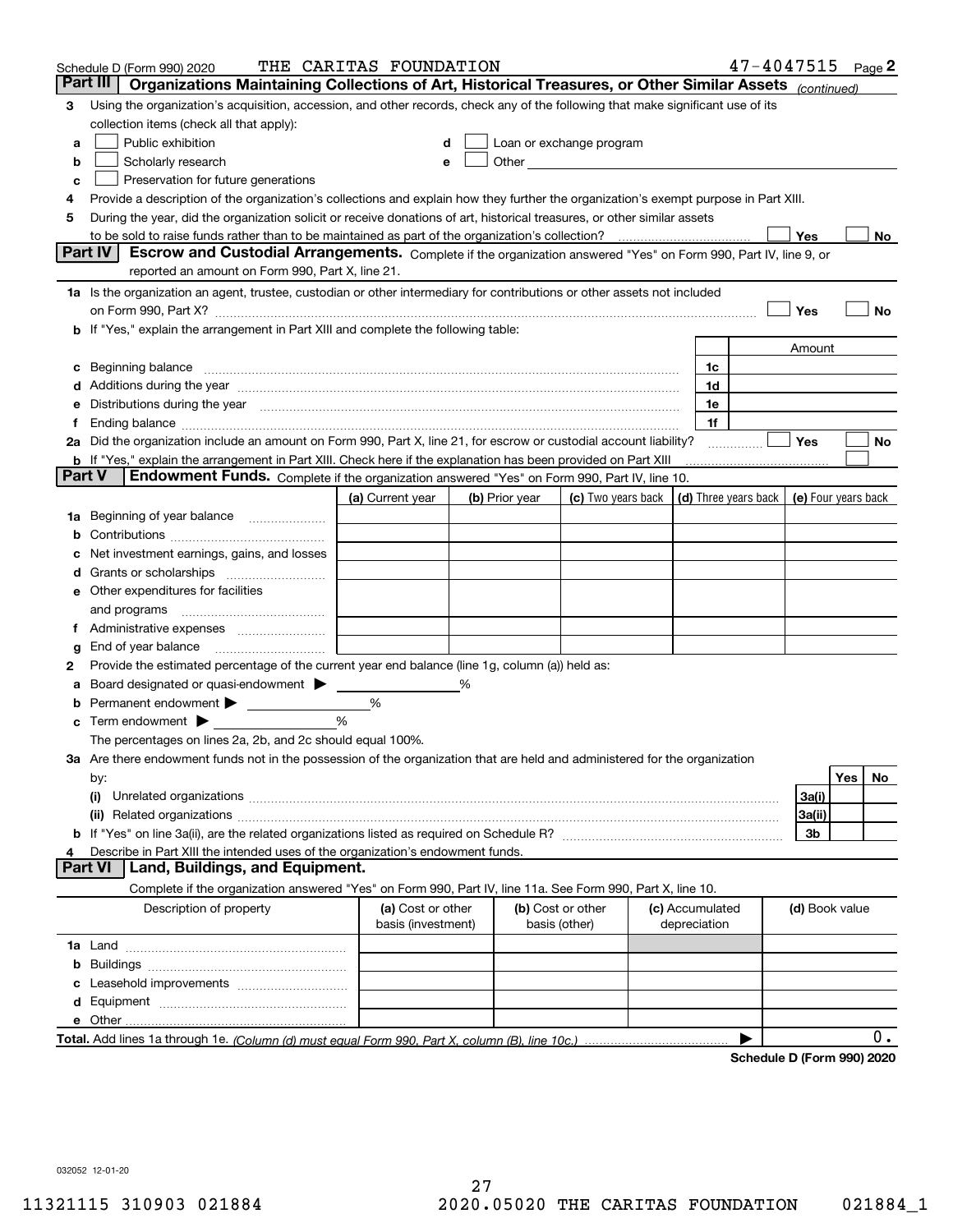| Schedule D (Form 990) 2020 | THE CARITAS FOUNDATION |
|----------------------------|------------------------|
|----------------------------|------------------------|

| THE CARITAS FOUNDATION<br>Schedule D (Form 990) 2020                                                                                                 |                 |                                                           | 47-4047515<br>Page $3$ |
|------------------------------------------------------------------------------------------------------------------------------------------------------|-----------------|-----------------------------------------------------------|------------------------|
| <b>Investments - Other Securities.</b><br>Part VII                                                                                                   |                 |                                                           |                        |
| Complete if the organization answered "Yes" on Form 990, Part IV, line 11b. See Form 990, Part X, line 12.                                           |                 |                                                           |                        |
| (a) Description of security or category (including name of security)                                                                                 | (b) Book value  | (c) Method of valuation: Cost or end-of-year market value |                        |
| (1) Financial derivatives                                                                                                                            |                 |                                                           |                        |
|                                                                                                                                                      |                 |                                                           |                        |
| (3) Other                                                                                                                                            |                 |                                                           |                        |
| (A)                                                                                                                                                  |                 |                                                           |                        |
| (B)                                                                                                                                                  |                 |                                                           |                        |
| (C)                                                                                                                                                  |                 |                                                           |                        |
| (D)                                                                                                                                                  |                 |                                                           |                        |
| (E)                                                                                                                                                  |                 |                                                           |                        |
| (F)                                                                                                                                                  |                 |                                                           |                        |
| (G)                                                                                                                                                  |                 |                                                           |                        |
| (H)                                                                                                                                                  |                 |                                                           |                        |
| Total. (Col. (b) must equal Form 990, Part X, col. (B) line 12.)                                                                                     |                 |                                                           |                        |
| Part VIII Investments - Program Related.                                                                                                             |                 |                                                           |                        |
| Complete if the organization answered "Yes" on Form 990, Part IV, line 11c. See Form 990, Part X, line 13.                                           |                 |                                                           |                        |
| (a) Description of investment                                                                                                                        | (b) Book value  | (c) Method of valuation: Cost or end-of-year market value |                        |
| (1)                                                                                                                                                  |                 |                                                           |                        |
| (2)                                                                                                                                                  |                 |                                                           |                        |
| (3)                                                                                                                                                  |                 |                                                           |                        |
| (4)                                                                                                                                                  |                 |                                                           |                        |
| (5)                                                                                                                                                  |                 |                                                           |                        |
| (6)                                                                                                                                                  |                 |                                                           |                        |
| (7)                                                                                                                                                  |                 |                                                           |                        |
| (8)                                                                                                                                                  |                 |                                                           |                        |
| (9)                                                                                                                                                  |                 |                                                           |                        |
| Total. (Col. (b) must equal Form 990, Part X, col. (B) line 13.)                                                                                     |                 |                                                           |                        |
| Part IX<br><b>Other Assets.</b>                                                                                                                      |                 |                                                           |                        |
| Complete if the organization answered "Yes" on Form 990, Part IV, line 11d. See Form 990, Part X, line 15.                                           |                 |                                                           |                        |
|                                                                                                                                                      | (a) Description |                                                           | (b) Book value         |
| (1)                                                                                                                                                  |                 |                                                           |                        |
| (2)                                                                                                                                                  |                 |                                                           |                        |
| (3)                                                                                                                                                  |                 |                                                           |                        |
| (4)                                                                                                                                                  |                 |                                                           |                        |
| (5)                                                                                                                                                  |                 |                                                           |                        |
| (6)                                                                                                                                                  |                 |                                                           |                        |
| (7)                                                                                                                                                  |                 |                                                           |                        |
| (8)                                                                                                                                                  |                 |                                                           |                        |
| (9)                                                                                                                                                  |                 |                                                           |                        |
| Total. (Column (b) must equal Form 990. Part X, col. (B) line 15.)                                                                                   |                 |                                                           |                        |
| Part X<br><b>Other Liabilities.</b>                                                                                                                  |                 |                                                           |                        |
| Complete if the organization answered "Yes" on Form 990, Part IV, line 11e or 11f. See Form 990, Part X, line 25.                                    |                 |                                                           |                        |
| (a) Description of liability<br>1.                                                                                                                   |                 |                                                           | (b) Book value         |
| (1)<br>Federal income taxes                                                                                                                          |                 |                                                           |                        |
| (2)                                                                                                                                                  |                 |                                                           |                        |
| (3)                                                                                                                                                  |                 |                                                           |                        |
| (4)                                                                                                                                                  |                 |                                                           |                        |
| (5)                                                                                                                                                  |                 |                                                           |                        |
|                                                                                                                                                      |                 |                                                           |                        |
| (6)                                                                                                                                                  |                 |                                                           |                        |
| (7)                                                                                                                                                  |                 |                                                           |                        |
| (8)                                                                                                                                                  |                 |                                                           |                        |
| (9)                                                                                                                                                  |                 |                                                           |                        |
| Total. (Column (b) must equal Form 990, Part X, col. (B) line 25.)                                                                                   |                 |                                                           |                        |
| 2. Liability for uncertain tax positions. In Part XIII, provide the text of the footnote to the organization's financial statements that reports the |                 |                                                           |                        |

organization's liability for uncertain tax positions under FASB ASC 740. Check here if the text of the footnote has been provided in Part XIII  $\,\ldots\,$   $\overline{\rm X}$ 

**Schedule D (Form 990) 2020**

032053 12-01-20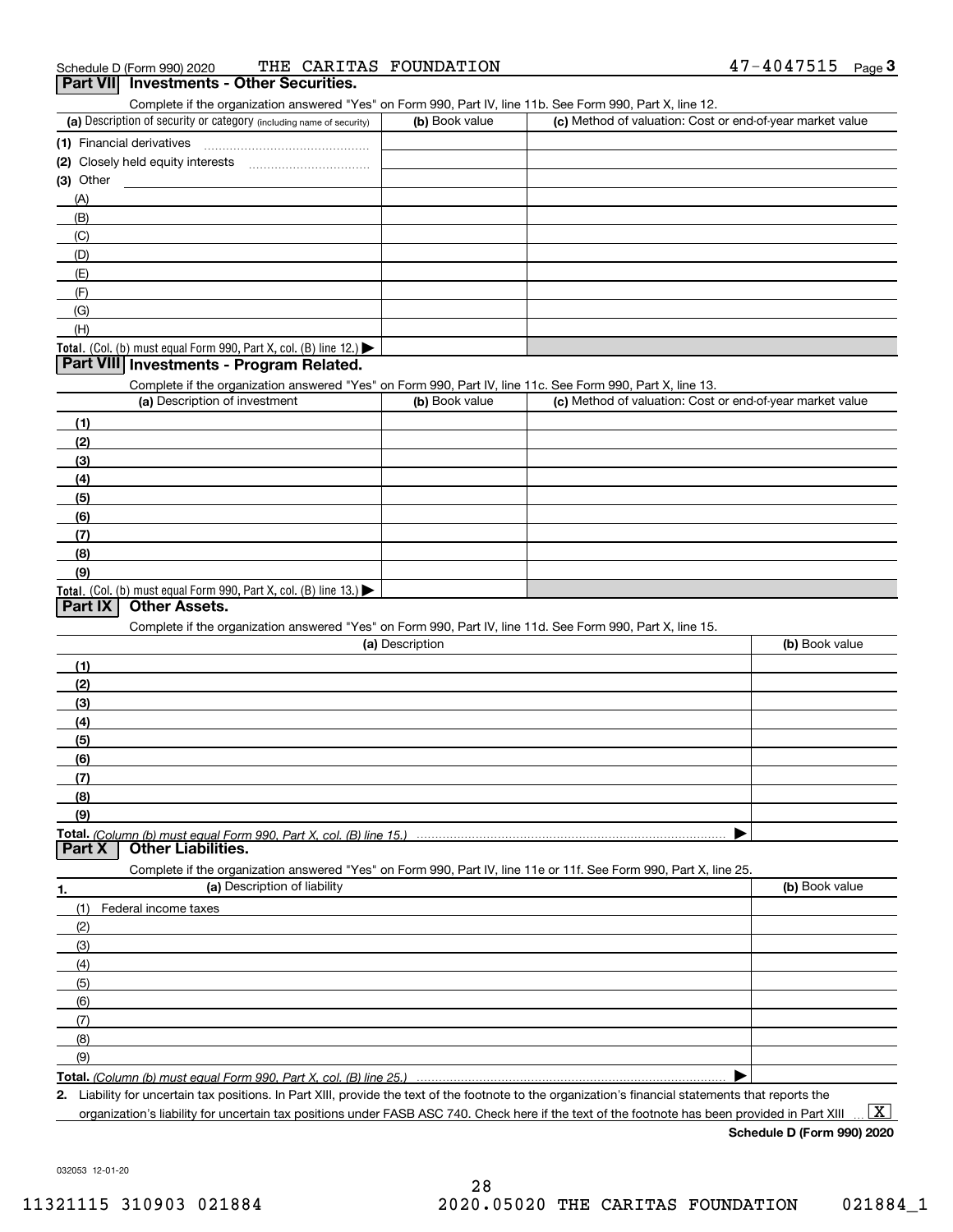|    | THE CARITAS FOUNDATION<br>Schedule D (Form 990) 2020                                                                                                                                                                                 |                | $47 - 4047515$ Page 4 |
|----|--------------------------------------------------------------------------------------------------------------------------------------------------------------------------------------------------------------------------------------|----------------|-----------------------|
|    | Reconciliation of Revenue per Audited Financial Statements With Revenue per Return.<br><b>Part XI</b>                                                                                                                                |                |                       |
|    | Complete if the organization answered "Yes" on Form 990, Part IV, line 12a.                                                                                                                                                          |                |                       |
| 1  | Total revenue, gains, and other support per audited financial statements                                                                                                                                                             |                | $\mathbf{1}$          |
| 2  | Amounts included on line 1 but not on Form 990, Part VIII, line 12:                                                                                                                                                                  |                |                       |
| a  | Net unrealized gains (losses) on investments                                                                                                                                                                                         | 2a             |                       |
|    |                                                                                                                                                                                                                                      | 2 <sub>b</sub> |                       |
| c  | Recoveries of prior year grants [11] matter contracts and prior year grants [11] matter contracts and prior year grants and prior year of the contracts and prior year of the contracts and prior year of the contracts and pr       | 2c             |                       |
| d  | Other (Describe in Part XIII.) <b>Construction Contract Construction</b> Chern Construction Construction Construction                                                                                                                | 2d             |                       |
| е  | Add lines 2a through 2d                                                                                                                                                                                                              |                | <b>2e</b>             |
| З  |                                                                                                                                                                                                                                      |                | 3                     |
| 4  | Amounts included on Form 990. Part VIII. line 12, but not on line 1:                                                                                                                                                                 |                |                       |
|    |                                                                                                                                                                                                                                      | 4a             |                       |
| b  | Other (Describe in Part XIII.) <b>Construction Contract Construction</b> Chern Construction Construction Construction                                                                                                                | 4 <sub>b</sub> |                       |
| c. | Add lines 4a and 4b                                                                                                                                                                                                                  |                | 4с                    |
|    |                                                                                                                                                                                                                                      |                | 5                     |
|    | Part XII   Reconciliation of Expenses per Audited Financial Statements With Expenses per Return.                                                                                                                                     |                |                       |
|    | Complete if the organization answered "Yes" on Form 990, Part IV, line 12a.                                                                                                                                                          |                |                       |
| 1  | Total expenses and losses per audited financial statements [11] [11] contain the control of the statements [11] [11] and the statements [11] and the statements [11] and the statements and the statements and the statements        |                | $\mathbf{1}$          |
| 2  | Amounts included on line 1 but not on Form 990, Part IX, line 25:                                                                                                                                                                    |                |                       |
| a  |                                                                                                                                                                                                                                      | 2a             |                       |
| b  |                                                                                                                                                                                                                                      | 2 <sub>b</sub> |                       |
|    | Other losses <b>with a contract the contract of the contract of the contract of the contract of the contract of the contract of the contract of the contract of the contract of the contract of the contract of the contract of </b> | 2 <sub>c</sub> |                       |
| d  |                                                                                                                                                                                                                                      | 2d             |                       |
| е  | Add lines 2a through 2d <b>must be a constructed as the constant of the S2a</b> through 2d mess construction of the construction of the construction of the construction of the construction of the construction of the constructio  |                | <b>2e</b>             |
| з  |                                                                                                                                                                                                                                      |                | 3                     |
| 4  | Amounts included on Form 990, Part IX, line 25, but not on line 1:                                                                                                                                                                   |                |                       |
| a  |                                                                                                                                                                                                                                      | 4a             |                       |
|    | Other (Describe in Part XIII.)                                                                                                                                                                                                       | 4 <sub>h</sub> |                       |
|    | Add lines 4a and 4b                                                                                                                                                                                                                  |                | 4с                    |
|    |                                                                                                                                                                                                                                      |                | 5                     |
|    | Part XIII Supplemental Information.                                                                                                                                                                                                  |                |                       |

Provide the descriptions required for Part II, lines 3, 5, and 9; Part III, lines 1a and 4; Part IV, lines 1b and 2b; Part V, line 4; Part X, line 2; Part XI, lines 2d and 4b; and Part XII, lines 2d and 4b. Also complete this part to provide any additional information.

#### PART X, LINE 2:

THE FOLLOWING IS DISCLOSED IN THE FOOTNOTES TO THE AUDITED FINANCIAL

STATEMENTS:

GENERALLY ACCEPTED ACCOUNTING PRINCIPLES PROVIDE ACCOUNTING AND DISCLOSURE

GUIDANCE ABOUT POSITIONS TAKEN BY AN ORGANIZATION IN ITS TAX RETURNS THAT

MIGHT BE UNCERTAIN. MANAGEMENT HAS CONSIDERED ITS POSITIONS AND BELIEVES

29

THAT ALL OF THE POSITIONS TAKEN BY THE CORPORATION IN ITS FEDERAL AND

# STATE TAX RETURNS ARE MORE LIKELY THAN NOT TO BE SUSTAINED UPON

EXAMINATION.

032054 12-01-20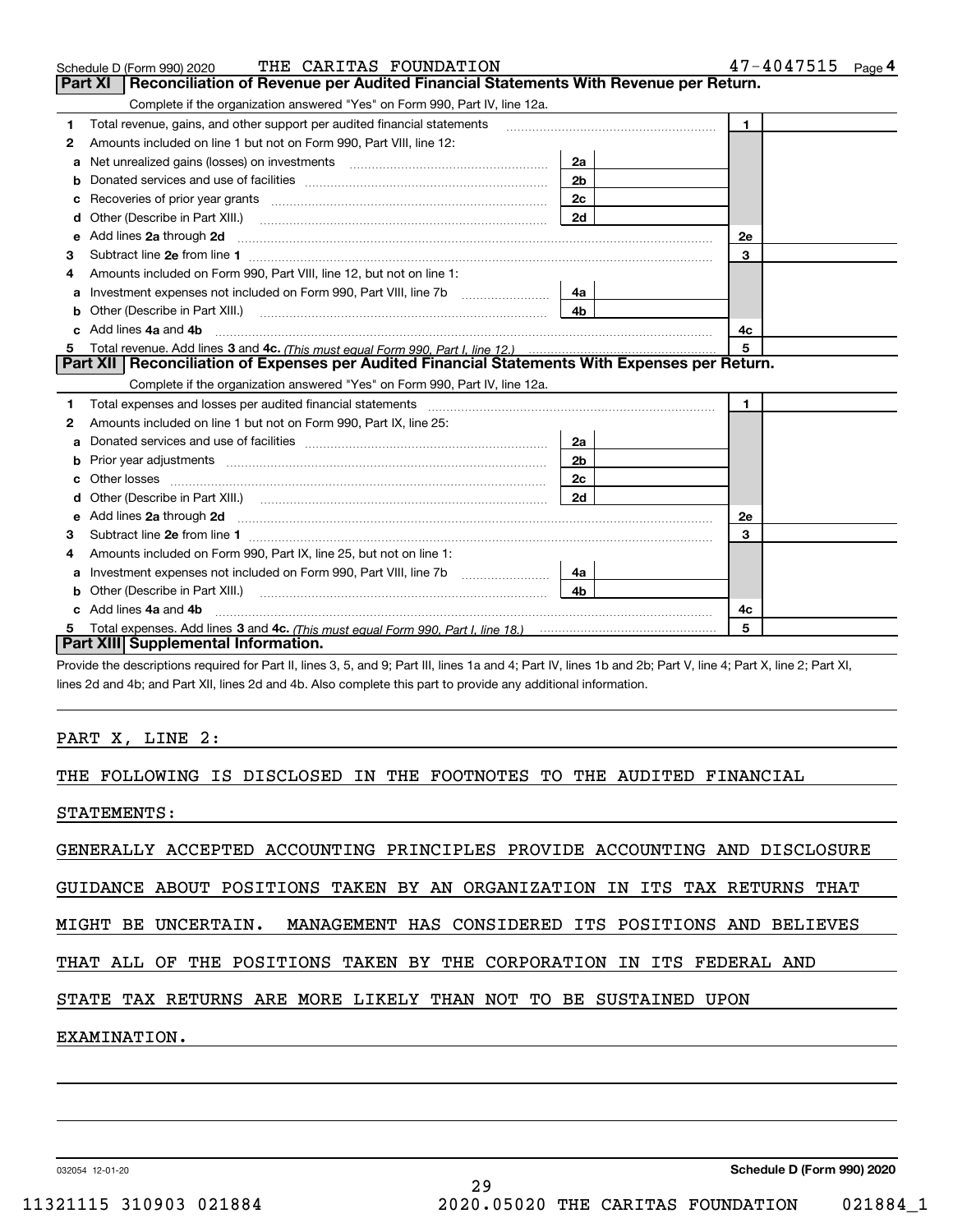| <b>Part XIII Supplemental Information</b> (continued) |  |                            |
|-------------------------------------------------------|--|----------------------------|
|                                                       |  |                            |
|                                                       |  |                            |
|                                                       |  |                            |
|                                                       |  |                            |
|                                                       |  |                            |
|                                                       |  |                            |
|                                                       |  |                            |
|                                                       |  |                            |
|                                                       |  |                            |
|                                                       |  |                            |
|                                                       |  |                            |
|                                                       |  |                            |
|                                                       |  |                            |
|                                                       |  |                            |
|                                                       |  |                            |
|                                                       |  |                            |
|                                                       |  |                            |
|                                                       |  |                            |
|                                                       |  |                            |
|                                                       |  |                            |
|                                                       |  |                            |
|                                                       |  |                            |
|                                                       |  |                            |
|                                                       |  |                            |
|                                                       |  |                            |
|                                                       |  |                            |
|                                                       |  |                            |
|                                                       |  |                            |
|                                                       |  |                            |
|                                                       |  | Schedule D (Form 990) 2020 |

032055 12-01-20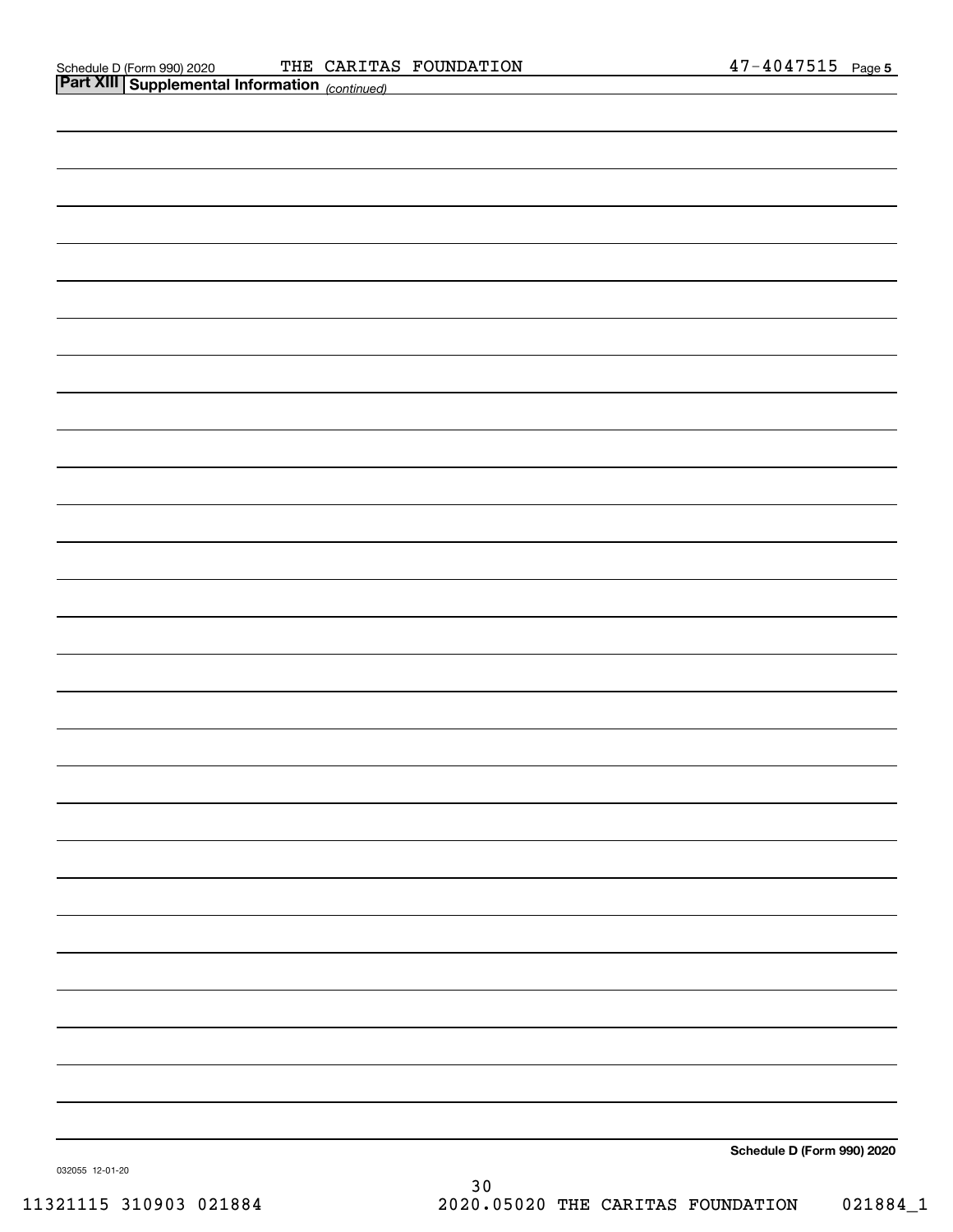| <b>SCHEDULE I</b><br>(Form 990)                                                                                                                                                          | <b>Grants and Other Assistance to Organizations,</b><br>Governments, and Individuals in the United States<br>Complete if the organization answered "Yes" on Form 990, Part IV, line 21 or 22. |                                    |                                                       |                                         |                                                                |                                          |                                                                                |  |  |  |
|------------------------------------------------------------------------------------------------------------------------------------------------------------------------------------------|-----------------------------------------------------------------------------------------------------------------------------------------------------------------------------------------------|------------------------------------|-------------------------------------------------------|-----------------------------------------|----------------------------------------------------------------|------------------------------------------|--------------------------------------------------------------------------------|--|--|--|
| Department of the Treasury                                                                                                                                                               |                                                                                                                                                                                               |                                    | Attach to Form 990.                                   |                                         |                                                                |                                          | <b>Open to Public</b>                                                          |  |  |  |
| Internal Revenue Service                                                                                                                                                                 |                                                                                                                                                                                               |                                    | Go to www.irs.gov/Form990 for the latest information. |                                         |                                                                |                                          | Inspection                                                                     |  |  |  |
| Name of the organization                                                                                                                                                                 | <b>Employer identification number</b><br>47-4047515<br>THE CARITAS FOUNDATION                                                                                                                 |                                    |                                                       |                                         |                                                                |                                          |                                                                                |  |  |  |
| Part I<br><b>General Information on Grants and Assistance</b>                                                                                                                            |                                                                                                                                                                                               |                                    |                                                       |                                         |                                                                |                                          |                                                                                |  |  |  |
| Does the organization maintain records to substantiate the amount of the grants or assistance, the grantees' eligibility for the grants or assistance, and the selection<br>$\mathbf{1}$ |                                                                                                                                                                                               |                                    |                                                       |                                         |                                                                |                                          |                                                                                |  |  |  |
|                                                                                                                                                                                          |                                                                                                                                                                                               |                                    |                                                       |                                         |                                                                |                                          | $\sqrt{X}$ Yes<br>∣ No                                                         |  |  |  |
| Describe in Part IV the organization's procedures for monitoring the use of grant funds in the United States.<br>$\mathbf{2}$                                                            |                                                                                                                                                                                               |                                    |                                                       |                                         |                                                                |                                          |                                                                                |  |  |  |
| Part II<br>Grants and Other Assistance to Domestic Organizations and Domestic Governments. Complete if the organization answered "Yes" on Form 990, Part IV, line 21, for any            |                                                                                                                                                                                               |                                    |                                                       |                                         |                                                                |                                          |                                                                                |  |  |  |
| recipient that received more than \$5,000. Part II can be duplicated if additional space is needed.                                                                                      |                                                                                                                                                                                               |                                    |                                                       |                                         |                                                                |                                          |                                                                                |  |  |  |
| 1 (a) Name and address of organization<br>or government                                                                                                                                  | $(b)$ EIN                                                                                                                                                                                     | (c) IRC section<br>(if applicable) | (d) Amount of<br>cash grant                           | (e) Amount of<br>non-cash<br>assistance | (f) Method of<br>valuation (book,<br>FMV, appraisal,<br>other) | (g) Description of<br>noncash assistance | (h) Purpose of grant<br>or assistance                                          |  |  |  |
| THE CARITAS CORPORATION                                                                                                                                                                  |                                                                                                                                                                                               |                                    |                                                       |                                         |                                                                |                                          |                                                                                |  |  |  |
| 3 PARK PLAZA SUITE 1700                                                                                                                                                                  |                                                                                                                                                                                               |                                    |                                                       |                                         |                                                                |                                          | PROVIDE RENTAL ASSISTANCE                                                      |  |  |  |
| IRVINE, CA 92614                                                                                                                                                                         | $33 - 0694603$ $501(C)(3)$                                                                                                                                                                    |                                    | 17,778.                                               | 0.                                      |                                                                |                                          | FOR PARK RESIDENTS                                                             |  |  |  |
| CARITAS AFFORDABLE HOUSING, INC.<br>3 PARK PLAZA SUITE 1700<br>IRVINE, CA 92614                                                                                                          | $33-0829212$ 501(C)(3)                                                                                                                                                                        |                                    | 6,856.                                                | $\mathbf{0}$ .                          |                                                                |                                          | PROVIDE RENTAL ASSISTANCE<br>FOR PARK RESIDENTS                                |  |  |  |
| THE CARITAS CORPORATION<br>3 PARK PLAZA SUITE 1700<br>IRVINE, CA 92614                                                                                                                   | $33 - 0694603$ $501(C)(3)$                                                                                                                                                                    |                                    | 27,179.                                               | 0.                                      |                                                                |                                          | PROVIDE ASSISTANCE FOR<br>PARK MAINTENANCE<br>EXPENSES.                        |  |  |  |
| CARITAS AFFORDABLE HOUSING, INC.<br>3 PARK PLAZA SUITE 1700<br>IRVINE, CA 92614                                                                                                          | $33-0829212$ 501(C)(3)                                                                                                                                                                        |                                    | 15,879                                                | 0.                                      |                                                                |                                          | PROVIDE ASSISTANCE FOR<br>PARK MAINTENANCE<br>EXPENSES.                        |  |  |  |
| THE CARITAS CORPORATION<br>3 PARK PLAZA SUITE 1700<br>IRVINE, CA 92614                                                                                                                   | $33 - 0694603$ 501(C)(3)                                                                                                                                                                      |                                    | 15, 135,                                              | 0.                                      |                                                                |                                          | PROVIDE RECREATIONAL<br><b>ACITIVITES FOR RESIDENTS</b><br>OF PARKS.           |  |  |  |
| THE CARITAS CORPORATION<br>3 PARK PLAZA SUITE 1700<br>IRVINE, CA 92614                                                                                                                   | $33-0694603$ $501(C)(3)$                                                                                                                                                                      |                                    | 10,813.                                               | $\mathbf{0}$ .                          |                                                                |                                          | PROVIDE ASSISTANCE TO<br><b>RESIDENTS FOR MAINTENANCE</b><br>OF THEIR COACHES. |  |  |  |
| 2 Enter total number of section 501(c)(3) and government organizations listed in the line 1 table                                                                                        |                                                                                                                                                                                               |                                    |                                                       |                                         |                                                                |                                          |                                                                                |  |  |  |
| Enter total number of other organizations listed in the line 1 table<br>3                                                                                                                |                                                                                                                                                                                               |                                    |                                                       |                                         |                                                                |                                          |                                                                                |  |  |  |

**For Paperwork Reduction Act Notice, see the Instructions for Form 990. Schedule I (Form 990) 2020** LHA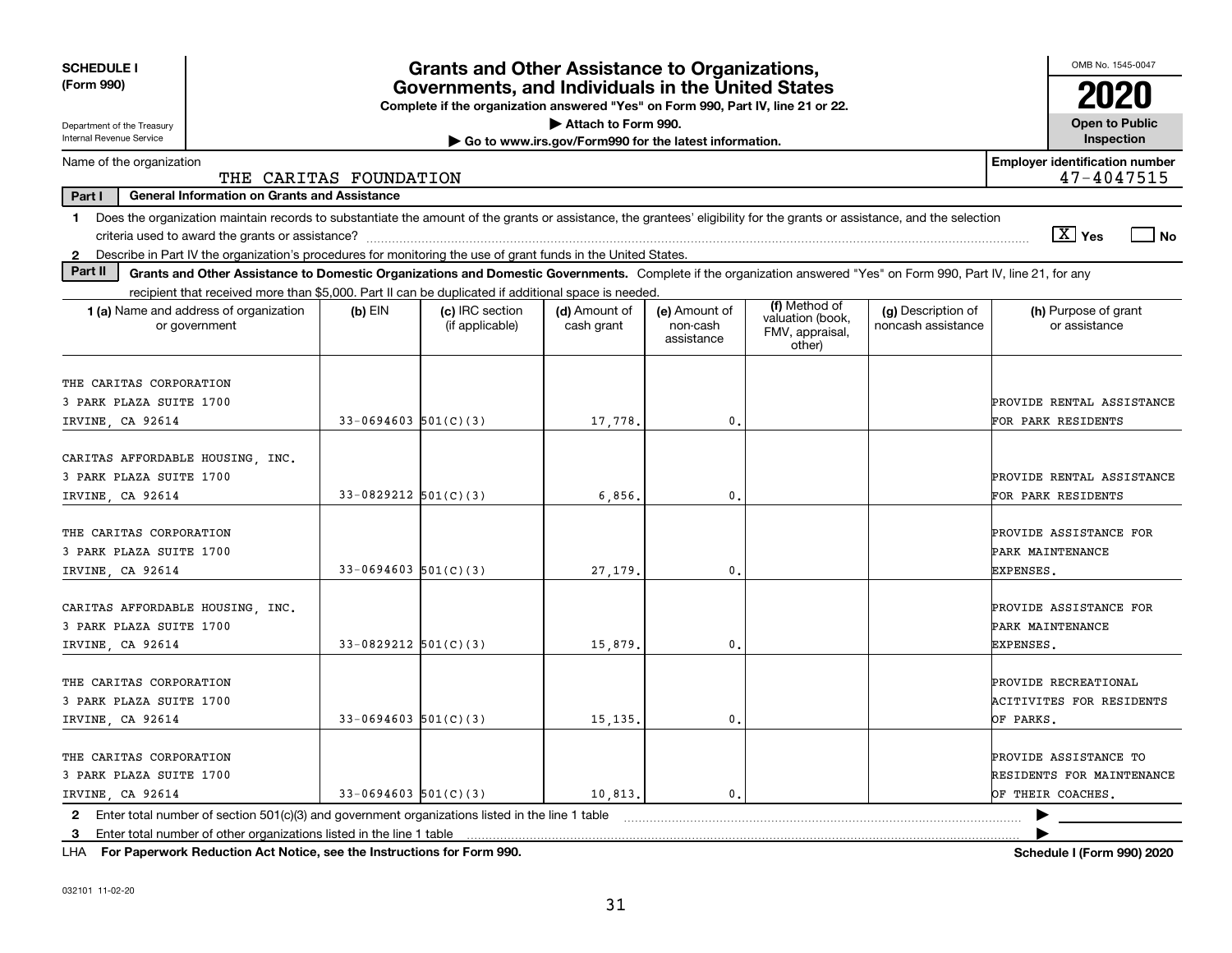#### Schedule I (Form 990) Page 1 THE CARITAS FOUNDATION

| Part II   Continuation of Grants and Other Assistance to Domestic Organizations and Domestic Governments (Schedule I (Form 990), Part II.) |                          |                                  |                             |                                         |                                                                |                                           |                                                    |
|--------------------------------------------------------------------------------------------------------------------------------------------|--------------------------|----------------------------------|-----------------------------|-----------------------------------------|----------------------------------------------------------------|-------------------------------------------|----------------------------------------------------|
| (a) Name and address of<br>organization or government                                                                                      | $(b)$ EIN                | (c) IRC section<br>if applicable | (d) Amount of<br>cash grant | (e) Amount of<br>non-cash<br>assistance | (f) Method of<br>valuation<br>(book, FMV,<br>appraisal, other) | (g) Description of<br>non-cash assistance | (h) Purpose of grant<br>or assistance              |
| CARITAS AFFORDABLE HOUSING, INC.<br>3 PARK PLAZA SUITE 1700                                                                                |                          |                                  |                             |                                         |                                                                |                                           | PROVIDE ASSISTANCE TO<br>RESIDENTS FOR MAINTENANCE |
| IRVINE, CA 92614                                                                                                                           | $33-0829212$ $501(C)(3)$ |                                  | 11,454.                     | $\mathfrak o$ .                         |                                                                |                                           | OF THEIR COACHES.                                  |
|                                                                                                                                            |                          |                                  |                             |                                         |                                                                |                                           |                                                    |
|                                                                                                                                            |                          |                                  |                             |                                         |                                                                |                                           |                                                    |
|                                                                                                                                            |                          |                                  |                             |                                         |                                                                |                                           |                                                    |
|                                                                                                                                            |                          |                                  |                             |                                         |                                                                |                                           |                                                    |
|                                                                                                                                            |                          |                                  |                             |                                         |                                                                |                                           |                                                    |
|                                                                                                                                            |                          |                                  |                             |                                         |                                                                |                                           |                                                    |
|                                                                                                                                            |                          |                                  |                             |                                         |                                                                |                                           |                                                    |
|                                                                                                                                            |                          |                                  |                             |                                         |                                                                |                                           |                                                    |
|                                                                                                                                            |                          |                                  |                             |                                         |                                                                |                                           |                                                    |

**Schedule I (Form 990)**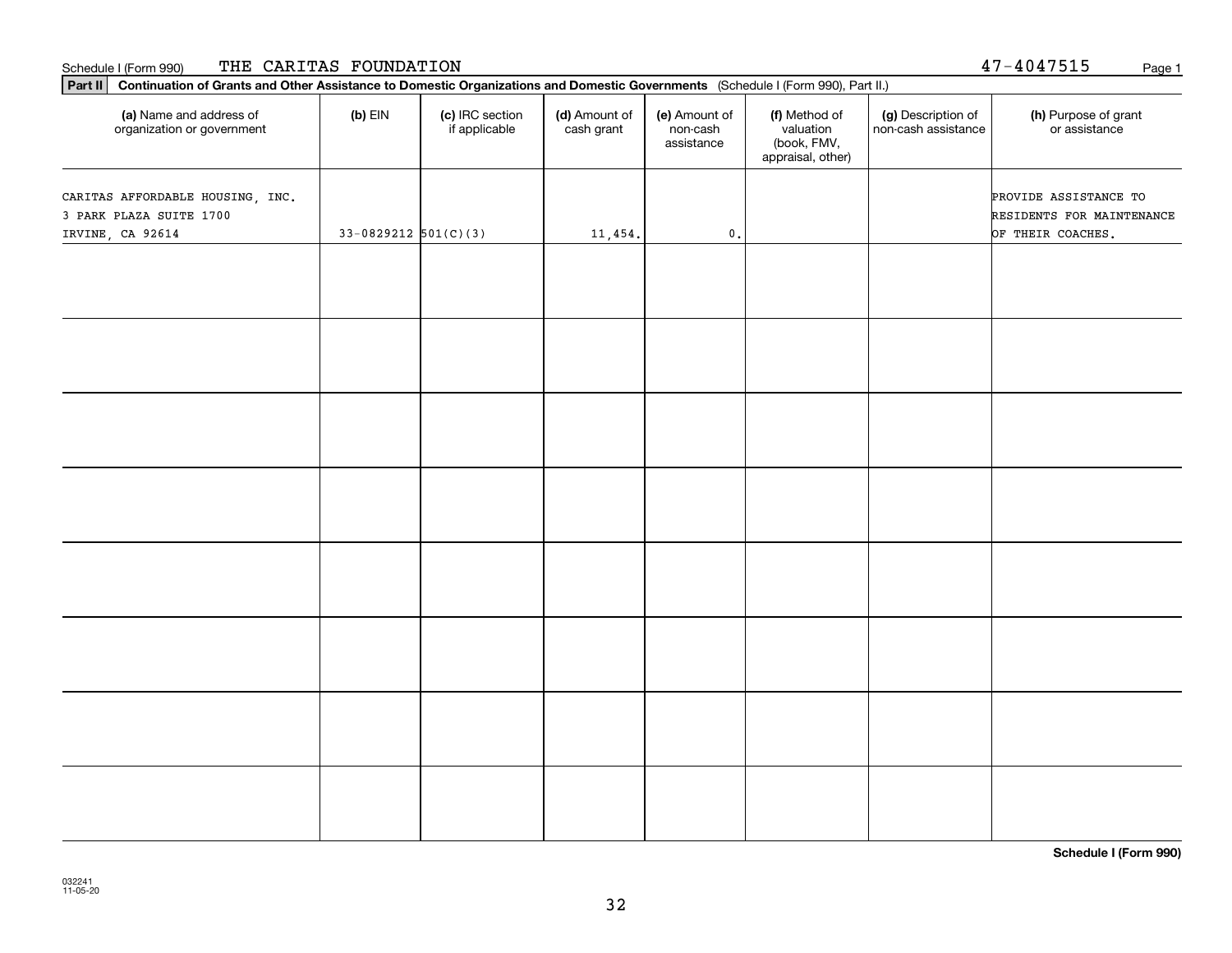032102 11-02-20

#### Schedule I (Form 990) 2020 Page THE CARITAS FOUNDATION 47-4047515

**Part III | Grants and Other Assistance to Domestic Individuals. Complete if the organization answered "Yes" on Form 990, Part IV, line 22.** Part III can be duplicated if additional space is needed.

| (a) Type of grant or assistance | (b) Number of<br>recipients | (c) Amount of<br>cash grant | (d) Amount of non-<br>cash assistance | (e) Method of valuation<br>(book, FMV, appraisal, other) | (f) Description of noncash assistance |
|---------------------------------|-----------------------------|-----------------------------|---------------------------------------|----------------------------------------------------------|---------------------------------------|
|                                 |                             |                             |                                       |                                                          |                                       |
| SCHOLARSHIPS                    | 27                          | 19,950.                     | $\mathbf{0}$ .                        |                                                          |                                       |
|                                 |                             |                             |                                       |                                                          |                                       |
| EDUCATIONAL                     | 244                         | 24,793.                     | $\,0$ .                               |                                                          |                                       |
|                                 |                             |                             |                                       |                                                          |                                       |
|                                 |                             |                             |                                       |                                                          |                                       |
|                                 |                             |                             |                                       |                                                          |                                       |
|                                 |                             |                             |                                       |                                                          |                                       |
|                                 |                             |                             |                                       |                                                          |                                       |
|                                 |                             |                             |                                       |                                                          |                                       |

Part IV | Supplemental Information. Provide the information required in Part I, line 2; Part III, column (b); and any other additional information.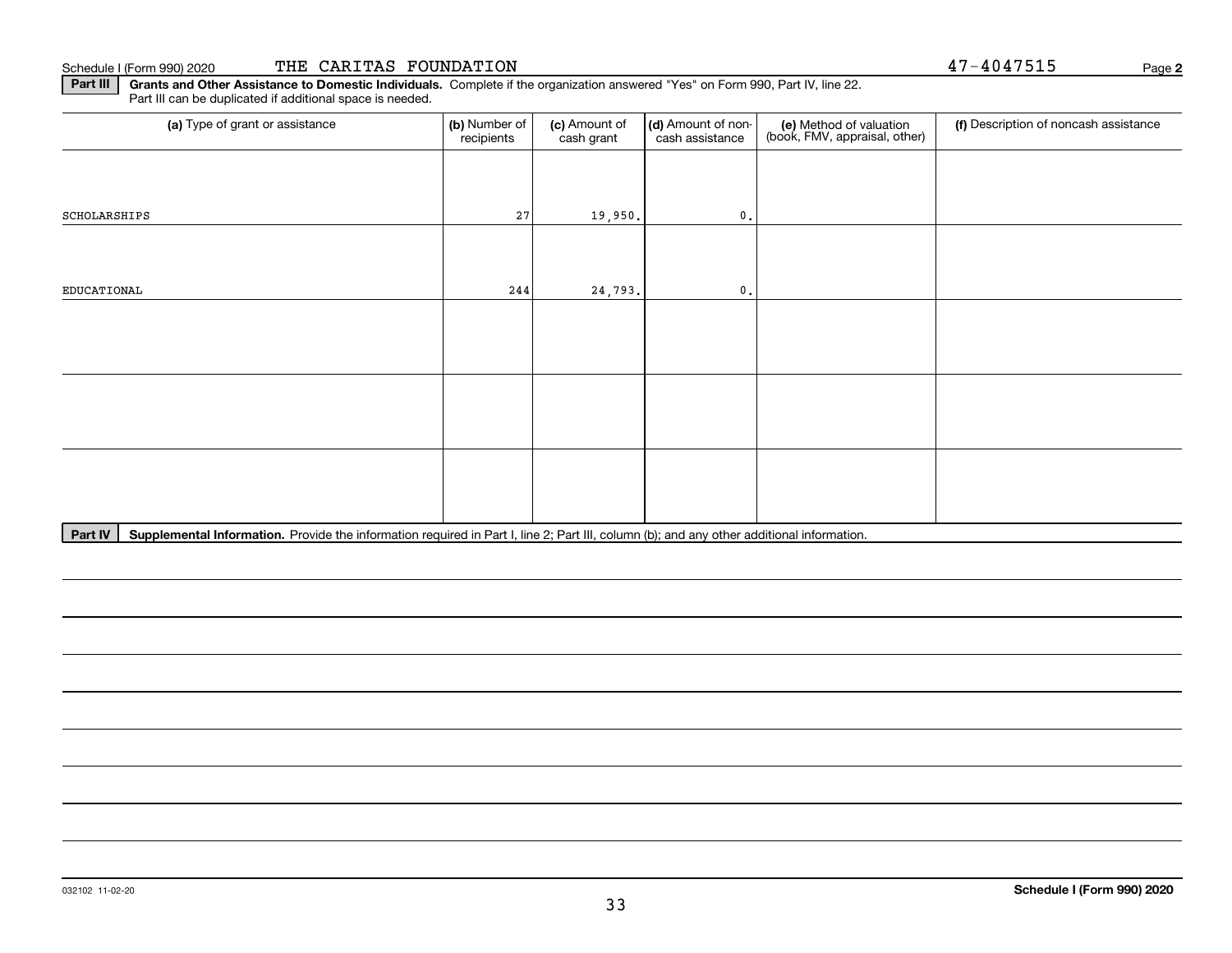|    | <b>SCHEDULE J</b>                                      | <b>Compensation Information</b>                                                                                                                                                                               |                                       | OMB No. 1545-0047          |     |              |
|----|--------------------------------------------------------|---------------------------------------------------------------------------------------------------------------------------------------------------------------------------------------------------------------|---------------------------------------|----------------------------|-----|--------------|
|    | (Form 990)                                             | For certain Officers, Directors, Trustees, Key Employees, and Highest                                                                                                                                         |                                       |                            |     |              |
|    |                                                        | <b>Compensated Employees</b>                                                                                                                                                                                  |                                       | 2020                       |     |              |
|    |                                                        | Complete if the organization answered "Yes" on Form 990, Part IV, line 23.<br>Attach to Form 990.                                                                                                             |                                       | <b>Open to Public</b>      |     |              |
|    | Department of the Treasury<br>Internal Revenue Service | Go to www.irs.gov/Form990 for instructions and the latest information.                                                                                                                                        |                                       | Inspection                 |     |              |
|    | Name of the organization                               |                                                                                                                                                                                                               | <b>Employer identification number</b> |                            |     |              |
|    |                                                        | THE CARITAS FOUNDATION                                                                                                                                                                                        |                                       | 47-4047515                 |     |              |
|    | Part I                                                 | <b>Questions Regarding Compensation</b>                                                                                                                                                                       |                                       |                            |     |              |
|    |                                                        |                                                                                                                                                                                                               |                                       |                            | Yes | No           |
|    |                                                        | Check the appropriate box(es) if the organization provided any of the following to or for a person listed on Form 990,                                                                                        |                                       |                            |     |              |
|    |                                                        | Part VII, Section A, line 1a. Complete Part III to provide any relevant information regarding these items.                                                                                                    |                                       |                            |     |              |
|    | First-class or charter travel                          | Housing allowance or residence for personal use                                                                                                                                                               |                                       |                            |     |              |
|    | Travel for companions                                  | Payments for business use of personal residence                                                                                                                                                               |                                       |                            |     |              |
|    |                                                        | Tax indemnification and gross-up payments<br>Health or social club dues or initiation fees                                                                                                                    |                                       |                            |     |              |
|    | Discretionary spending account                         | Personal services (such as maid, chauffeur, chef)                                                                                                                                                             |                                       |                            |     |              |
|    |                                                        |                                                                                                                                                                                                               |                                       |                            |     |              |
|    |                                                        | <b>b</b> If any of the boxes on line 1a are checked, did the organization follow a written policy regarding payment or                                                                                        |                                       |                            |     |              |
|    |                                                        | reimbursement or provision of all of the expenses described above? If "No," complete Part III to explain                                                                                                      |                                       | 1b                         |     |              |
| 2  |                                                        | Did the organization require substantiation prior to reimbursing or allowing expenses incurred by all directors,                                                                                              |                                       |                            |     |              |
|    |                                                        |                                                                                                                                                                                                               |                                       | $\mathbf{2}$               |     |              |
|    |                                                        |                                                                                                                                                                                                               |                                       |                            |     |              |
| з  |                                                        | Indicate which, if any, of the following the organization used to establish the compensation of the organization's                                                                                            |                                       |                            |     |              |
|    |                                                        | CEO/Executive Director. Check all that apply. Do not check any boxes for methods used by a related organization to                                                                                            |                                       |                            |     |              |
|    |                                                        | establish compensation of the CEO/Executive Director, but explain in Part III.                                                                                                                                |                                       |                            |     |              |
|    | Compensation committee                                 | Written employment contract                                                                                                                                                                                   |                                       |                            |     |              |
|    |                                                        | Compensation survey or study<br>Independent compensation consultant                                                                                                                                           |                                       |                            |     |              |
|    | Form 990 of other organizations                        | Approval by the board or compensation committee                                                                                                                                                               |                                       |                            |     |              |
|    |                                                        |                                                                                                                                                                                                               |                                       |                            |     |              |
| 4  |                                                        | During the year, did any person listed on Form 990, Part VII, Section A, line 1a, with respect to the filing                                                                                                  |                                       |                            |     |              |
|    | organization or a related organization:                |                                                                                                                                                                                                               |                                       |                            |     |              |
| а  |                                                        | Receive a severance payment or change-of-control payment?                                                                                                                                                     |                                       | 4a                         |     | х<br>X       |
| b  |                                                        | Participate in or receive payment from a supplemental nonqualified retirement plan?                                                                                                                           |                                       | 4b                         |     | $\mathbf x$  |
| c  |                                                        | Participate in or receive payment from an equity-based compensation arrangement?                                                                                                                              |                                       | 4c                         |     |              |
|    |                                                        | If "Yes" to any of lines 4a-c, list the persons and provide the applicable amounts for each item in Part III.                                                                                                 |                                       |                            |     |              |
|    |                                                        |                                                                                                                                                                                                               |                                       |                            |     |              |
|    |                                                        | Only section 501(c)(3), 501(c)(4), and 501(c)(29) organizations must complete lines 5-9.<br>For persons listed on Form 990, Part VII, Section A, line 1a, did the organization pay or accrue any compensation |                                       |                            |     |              |
|    | contingent on the revenues of:                         |                                                                                                                                                                                                               |                                       |                            |     |              |
| a  |                                                        |                                                                                                                                                                                                               |                                       | 5а                         |     | x            |
|    |                                                        |                                                                                                                                                                                                               |                                       | <b>5b</b>                  |     | X            |
|    | If "Yes" on line 5a or 5b, describe in Part III.       |                                                                                                                                                                                                               |                                       |                            |     |              |
| 6. |                                                        | For persons listed on Form 990, Part VII, Section A, line 1a, did the organization pay or accrue any compensation                                                                                             |                                       |                            |     |              |
|    | contingent on the net earnings of:                     |                                                                                                                                                                                                               |                                       |                            |     |              |
| a  |                                                        |                                                                                                                                                                                                               |                                       | 6a                         |     | х            |
|    |                                                        |                                                                                                                                                                                                               |                                       | 6b                         |     | $\mathbf{x}$ |
|    | If "Yes" on line 6a or 6b, describe in Part III.       |                                                                                                                                                                                                               |                                       |                            |     |              |
|    |                                                        | 7 For persons listed on Form 990, Part VII, Section A, line 1a, did the organization provide any nonfixed payments                                                                                            |                                       |                            |     |              |
|    |                                                        |                                                                                                                                                                                                               |                                       | 7                          |     | x            |
| 8  |                                                        | Were any amounts reported on Form 990, Part VII, paid or accrued pursuant to a contract that was subject to the                                                                                               |                                       |                            |     |              |
|    |                                                        | initial contract exception described in Regulations section 53.4958-4(a)(3)? If "Yes," describe in Part III                                                                                                   |                                       | 8                          |     | х            |
| 9  |                                                        | If "Yes" on line 8, did the organization also follow the rebuttable presumption procedure described in                                                                                                        |                                       |                            |     |              |
|    | Regulations section 53.4958-6(c)?                      |                                                                                                                                                                                                               |                                       | 9                          |     |              |
|    |                                                        | LHA For Paperwork Reduction Act Notice, see the Instructions for Form 990.                                                                                                                                    |                                       | Schedule J (Form 990) 2020 |     |              |

032111 12-07-20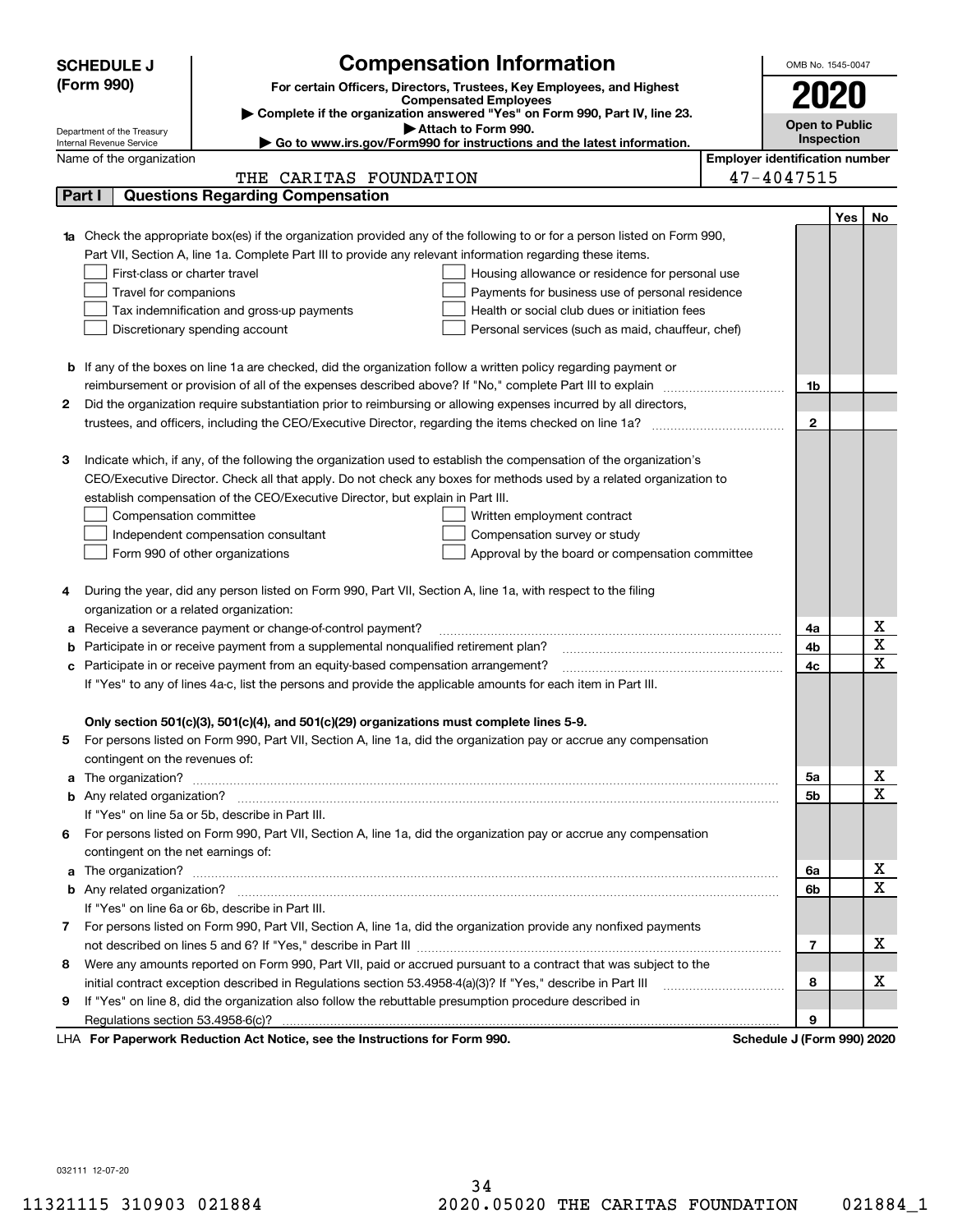#### 47-4047515

**2**

# **Part II Officers, Directors, Trustees, Key Employees, and Highest Compensated Employees.**  Schedule J (Form 990) 2020 Page Use duplicate copies if additional space is needed.

For each individual whose compensation must be reported on Schedule J, report compensation from the organization on row (i) and from related organizations, described in the instructions, on row (ii). Do not list any individuals that aren't listed on Form 990, Part VII.

**Note:**  The sum of columns (B)(i)-(iii) for each listed individual must equal the total amount of Form 990, Part VII, Section A, line 1a, applicable column (D) and (E) amounts for that individual.

|                         |      |                          | (B) Breakdown of W-2 and/or 1099-MISC compensation |                                           | (C) Retirement and             | (D) Nontaxable   | (E) Total of columns | (F) Compensation                                           |
|-------------------------|------|--------------------------|----------------------------------------------------|-------------------------------------------|--------------------------------|------------------|----------------------|------------------------------------------------------------|
| (A) Name and Title      |      | (i) Base<br>compensation | (ii) Bonus &<br>incentive<br>compensation          | (iii) Other<br>reportable<br>compensation | other deferred<br>compensation | benefits         | $(B)(i)-(D)$         | in column (B)<br>reported as deferred<br>on prior Form 990 |
| THERESE BEJOTTE<br>(1)  | (i)  | 0.                       | 0.                                                 | $\overline{0}$ .                          | $\overline{0}$ .               | 0.               | 0.                   | 0.                                                         |
| CHIEF OPERATING OFFICER | (ii) | 204, 102.                | $\overline{0}$ .                                   | $\overline{0}$ .                          | $\overline{0}$ .               | 1,448.           | 205,550.             | $\overline{0}$ .                                           |
| JOHN WOOLLEY<br>(2)     | (i)  | $\overline{0}$ .         | $\overline{0}$ .                                   | $\overline{0}$ .                          | $\overline{0}$ .               | $0$ .            | 0.                   | $\overline{\mathbf{0}}$ .                                  |
| CHIEF INVESTING OFFICER | (ii) | 172,683.                 | $\overline{0}$ .                                   | $\overline{0}$ .                          | $\overline{0}$ .               | $\overline{0}$ . | 172,683.             | $\overline{\mathbf{0}}$ .                                  |
| PENNY SERNA<br>(3)      | (i)  | $\overline{0}$ .         | $\overline{0}$ .                                   | $\overline{0}$ .                          | $\overline{0}$ .               | $\overline{0}$ . | $\overline{0}$ .     | $\overline{0}$ .                                           |
| CHIEF FINANCIAL OFFICER | (ii) | 148,608.                 | $\overline{0}$ .                                   | $\overline{0}$ .                          | $\overline{0}$ .               | 1,463.           | 150,071.             | $\overline{0}$ .                                           |
|                         | (i)  |                          |                                                    |                                           |                                |                  |                      |                                                            |
|                         | (ii) |                          |                                                    |                                           |                                |                  |                      |                                                            |
|                         | (i)  |                          |                                                    |                                           |                                |                  |                      |                                                            |
|                         | (ii) |                          |                                                    |                                           |                                |                  |                      |                                                            |
|                         | (i)  |                          |                                                    |                                           |                                |                  |                      |                                                            |
|                         | (ii) |                          |                                                    |                                           |                                |                  |                      |                                                            |
|                         | (i)  |                          |                                                    |                                           |                                |                  |                      |                                                            |
|                         | (ii) |                          |                                                    |                                           |                                |                  |                      |                                                            |
|                         | (i)  |                          |                                                    |                                           |                                |                  |                      |                                                            |
|                         | (ii) |                          |                                                    |                                           |                                |                  |                      |                                                            |
|                         | (i)  |                          |                                                    |                                           |                                |                  |                      |                                                            |
|                         | (ii) |                          |                                                    |                                           |                                |                  |                      |                                                            |
|                         | (i)  |                          |                                                    |                                           |                                |                  |                      |                                                            |
|                         | (ii) |                          |                                                    |                                           |                                |                  |                      |                                                            |
|                         | (i)  |                          |                                                    |                                           |                                |                  |                      |                                                            |
|                         | (ii) |                          |                                                    |                                           |                                |                  |                      |                                                            |
|                         | (i)  |                          |                                                    |                                           |                                |                  |                      |                                                            |
|                         | (ii) |                          |                                                    |                                           |                                |                  |                      |                                                            |
|                         | (i)  |                          |                                                    |                                           |                                |                  |                      |                                                            |
|                         | (ii) |                          |                                                    |                                           |                                |                  |                      |                                                            |
|                         | (i)  |                          |                                                    |                                           |                                |                  |                      |                                                            |
|                         | (ii) |                          |                                                    |                                           |                                |                  |                      |                                                            |
|                         | (i)  |                          |                                                    |                                           |                                |                  |                      |                                                            |
|                         | (ii) |                          |                                                    |                                           |                                |                  |                      |                                                            |
|                         | (i)  |                          |                                                    |                                           |                                |                  |                      |                                                            |
|                         | (ii) |                          |                                                    |                                           |                                |                  |                      |                                                            |

**Schedule J (Form 990) 2020**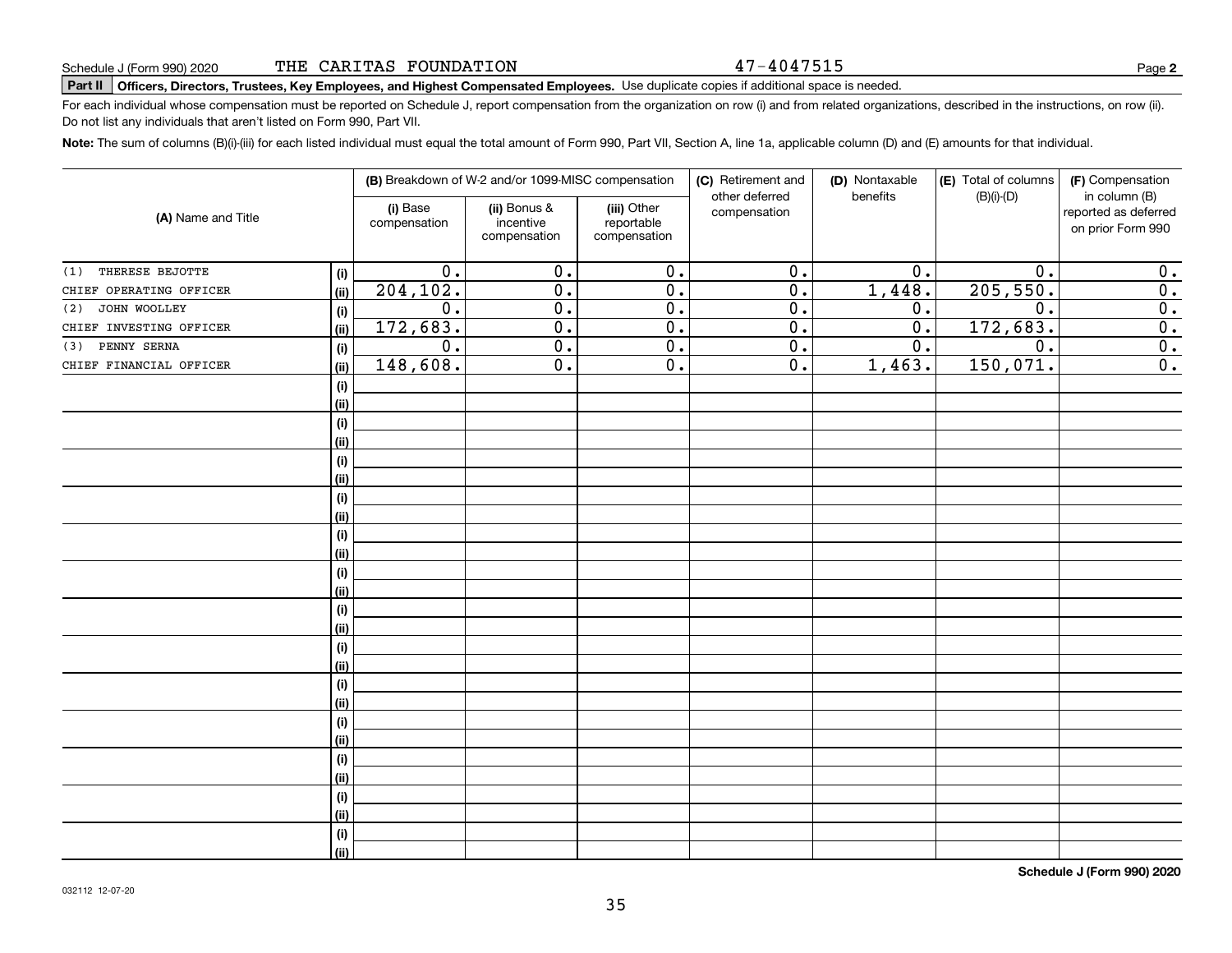#### **Part III Supplemental Information**

Schedule J (Form 990) 2020 THE CARITAS FOUNDATION 47-4047515<br>Part III Supplemental Information<br>Provide the information, explanation, or descriptions required for Part I, lines 1a, 1b, 3, 4a, 4b, 4c, 5a, 5b, 6a, 6b, 7, and

**Schedule J (Form 990) 2020**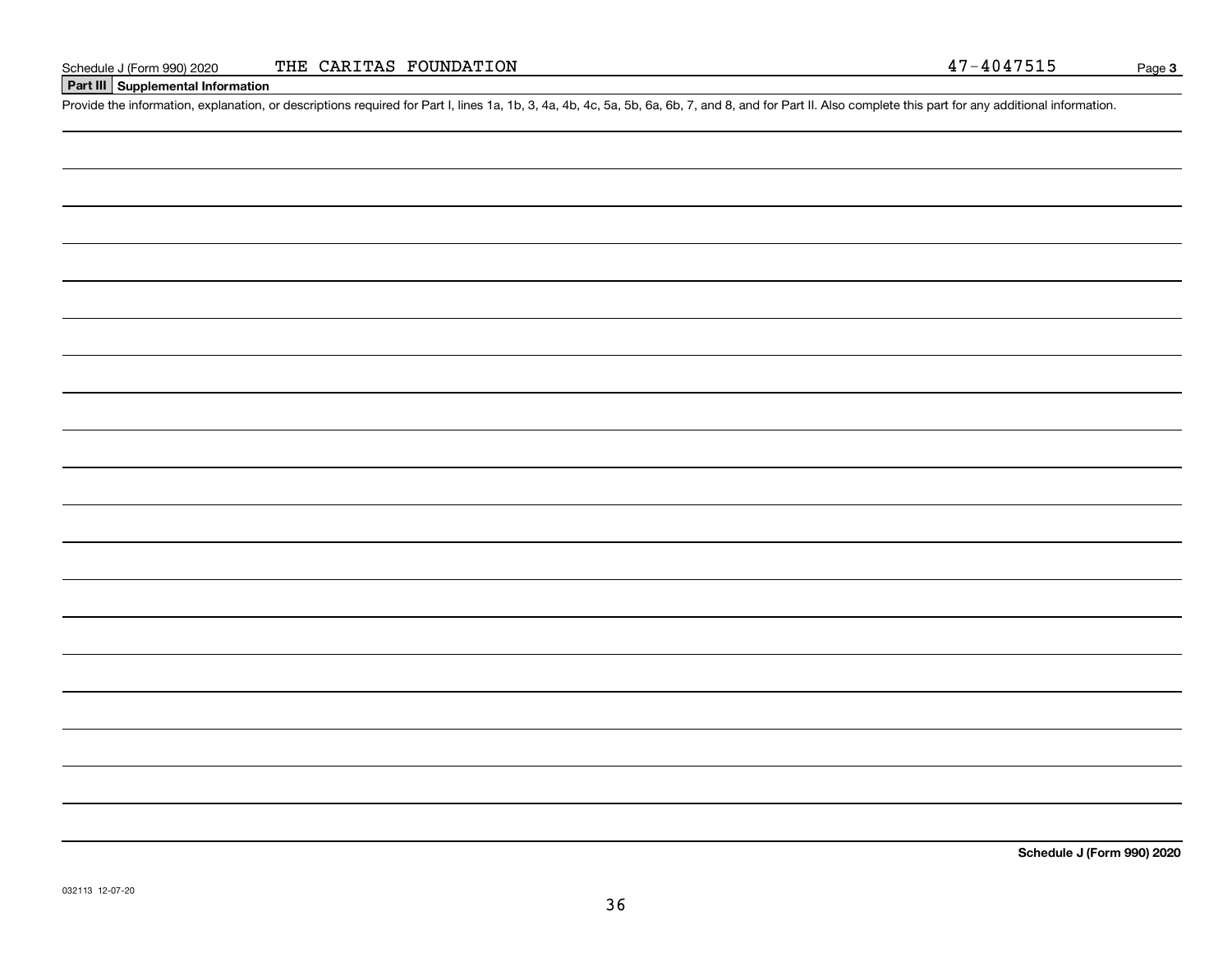| <b>SCHEDULE L</b>                                                                                             |                               |                   | <b>Transactions With Interested Persons</b>                                |    |                           |                                    |                                                                                                                                    |     |          |                                       | OMB No. 1545-0047                   |     |                |
|---------------------------------------------------------------------------------------------------------------|-------------------------------|-------------------|----------------------------------------------------------------------------|----|---------------------------|------------------------------------|------------------------------------------------------------------------------------------------------------------------------------|-----|----------|---------------------------------------|-------------------------------------|-----|----------------|
| (Form 990 or 990-EZ)                                                                                          |                               |                   | 28b, or 28c, or Form 990-EZ, Part V, line 38a or 40b.                      |    |                           |                                    | ▶ Complete if the organization answered "Yes" on Form 990, Part IV, line 25a, 25b, 26, 27, 28a,                                    |     |          |                                       |                                     |     |                |
| Department of the Treasury                                                                                    |                               |                   |                                                                            |    |                           | Attach to Form 990 or Form 990-EZ. |                                                                                                                                    |     |          |                                       | <b>Open To Public</b><br>Inspection |     |                |
| Internal Revenue Service<br>Name of the organization                                                          |                               |                   |                                                                            |    |                           |                                    | ► Go to www.irs.gov/Form990 for instructions and the latest information.                                                           |     |          | <b>Employer identification number</b> |                                     |     |                |
|                                                                                                               |                               |                   | THE CARITAS FOUNDATION                                                     |    |                           |                                    |                                                                                                                                    |     |          | 47-4047515                            |                                     |     |                |
| Part I                                                                                                        |                               |                   |                                                                            |    |                           |                                    | Excess Benefit Transactions (section 501(c)(3), section 501(c)(4), and section 501(c)(29) organizations only).                     |     |          |                                       |                                     |     |                |
|                                                                                                               |                               |                   |                                                                            |    |                           |                                    | Complete if the organization answered "Yes" on Form 990, Part IV, line 25a or 25b, or Form 990-EZ, Part V, line 40b.               |     |          |                                       |                                     |     |                |
| 1.                                                                                                            |                               |                   | (b) Relationship between disqualified                                      |    |                           |                                    |                                                                                                                                    |     |          |                                       |                                     |     | (d) Corrected? |
| (a) Name of disqualified person                                                                               |                               |                   | person and organization                                                    |    |                           |                                    | (c) Description of transaction                                                                                                     |     |          |                                       |                                     | Yes | No             |
|                                                                                                               |                               |                   |                                                                            |    |                           |                                    |                                                                                                                                    |     |          |                                       |                                     |     |                |
|                                                                                                               |                               |                   |                                                                            |    |                           |                                    |                                                                                                                                    |     |          |                                       |                                     |     |                |
|                                                                                                               |                               |                   |                                                                            |    |                           |                                    |                                                                                                                                    |     |          |                                       |                                     |     |                |
|                                                                                                               |                               |                   |                                                                            |    |                           |                                    |                                                                                                                                    |     |          |                                       |                                     |     |                |
|                                                                                                               |                               |                   |                                                                            |    |                           |                                    |                                                                                                                                    |     |          |                                       |                                     |     |                |
| 2 Enter the amount of tax incurred by the organization managers or disqualified persons during the year under |                               |                   |                                                                            |    |                           |                                    |                                                                                                                                    |     |          |                                       |                                     |     |                |
| section 4958                                                                                                  |                               |                   |                                                                            |    |                           |                                    |                                                                                                                                    |     |          | $\frac{1}{2}$                         |                                     |     |                |
|                                                                                                               |                               |                   |                                                                            |    |                           |                                    |                                                                                                                                    |     | \$       |                                       |                                     |     |                |
|                                                                                                               |                               |                   |                                                                            |    |                           |                                    |                                                                                                                                    |     |          |                                       |                                     |     |                |
| Part II                                                                                                       |                               |                   | Loans to and/or From Interested Persons.                                   |    |                           |                                    |                                                                                                                                    |     |          |                                       |                                     |     |                |
|                                                                                                               |                               |                   |                                                                            |    |                           |                                    | Complete if the organization answered "Yes" on Form 990-EZ, Part V, line 38a or Form 990, Part IV, line 26; or if the organization |     |          |                                       |                                     |     |                |
| (a) Name of                                                                                                   |                               | (b) Relationship  | reported an amount on Form 990, Part X, line 5, 6, or 22.<br>(c) Purpose   |    | (d) Loan to or            | (e) Original                       |                                                                                                                                    |     | $(g)$ In | (h) Approved                          |                                     |     | (i) Written    |
| interested person                                                                                             |                               | with organization | of loan                                                                    |    | from the<br>organization? | principal amount                   | (f) Balance due                                                                                                                    |     | default? | by board or<br>committee?             |                                     |     | agreement?     |
|                                                                                                               |                               |                   |                                                                            | To | From                      |                                    |                                                                                                                                    | Yes | No       | Yes                                   | No.                                 | Yes | No             |
|                                                                                                               |                               |                   |                                                                            |    |                           |                                    |                                                                                                                                    |     |          |                                       |                                     |     |                |
|                                                                                                               |                               |                   |                                                                            |    |                           |                                    |                                                                                                                                    |     |          |                                       |                                     |     |                |
|                                                                                                               |                               |                   |                                                                            |    |                           |                                    |                                                                                                                                    |     |          |                                       |                                     |     |                |
|                                                                                                               |                               |                   |                                                                            |    |                           |                                    |                                                                                                                                    |     |          |                                       |                                     |     |                |
|                                                                                                               |                               |                   |                                                                            |    |                           |                                    |                                                                                                                                    |     |          |                                       |                                     |     |                |
|                                                                                                               |                               |                   |                                                                            |    |                           |                                    |                                                                                                                                    |     |          |                                       |                                     |     |                |
|                                                                                                               |                               |                   |                                                                            |    |                           |                                    |                                                                                                                                    |     |          |                                       |                                     |     |                |
|                                                                                                               |                               |                   |                                                                            |    |                           |                                    |                                                                                                                                    |     |          |                                       |                                     |     |                |
|                                                                                                               |                               |                   |                                                                            |    |                           |                                    |                                                                                                                                    |     |          |                                       |                                     |     |                |
| Total                                                                                                         |                               |                   |                                                                            |    |                           | $\blacktriangleright$ \$           |                                                                                                                                    |     |          |                                       |                                     |     |                |
| Part II                                                                                                       |                               |                   | <b>Grants or Assistance Benefiting Interested Persons.</b>                 |    |                           |                                    |                                                                                                                                    |     |          |                                       |                                     |     |                |
|                                                                                                               |                               |                   | Complete if the organization answered "Yes" on Form 990, Part IV, line 27. |    |                           |                                    |                                                                                                                                    |     |          |                                       |                                     |     |                |
|                                                                                                               | (a) Name of interested person |                   | (b) Relationship between<br>interested person and<br>the organization      |    |                           | (c) Amount of<br>assistance        | (d) Type of<br>assistance                                                                                                          |     |          |                                       | (e) Purpose of<br>assistance        |     |                |
|                                                                                                               |                               |                   |                                                                            |    |                           |                                    |                                                                                                                                    |     |          |                                       |                                     |     |                |
|                                                                                                               |                               |                   |                                                                            |    |                           |                                    |                                                                                                                                    |     |          |                                       |                                     |     |                |
|                                                                                                               |                               |                   |                                                                            |    |                           |                                    |                                                                                                                                    |     |          |                                       |                                     |     |                |
|                                                                                                               |                               |                   |                                                                            |    |                           |                                    |                                                                                                                                    |     |          |                                       |                                     |     |                |
|                                                                                                               |                               |                   |                                                                            |    |                           |                                    |                                                                                                                                    |     |          |                                       |                                     |     |                |
|                                                                                                               |                               |                   |                                                                            |    |                           |                                    |                                                                                                                                    |     |          |                                       |                                     |     |                |
|                                                                                                               |                               |                   |                                                                            |    |                           |                                    |                                                                                                                                    |     |          |                                       |                                     |     |                |
|                                                                                                               |                               |                   |                                                                            |    |                           |                                    |                                                                                                                                    |     |          |                                       |                                     |     |                |
|                                                                                                               |                               |                   |                                                                            |    |                           |                                    |                                                                                                                                    |     |          |                                       |                                     |     |                |
|                                                                                                               |                               |                   |                                                                            |    |                           |                                    |                                                                                                                                    |     |          |                                       |                                     |     |                |

LHA For Paperwork Reduction Act Notice, see the Instructions for Form 990 or 990-EZ. Schedule L (Form 990 or 990-EZ) 2020

032131 12-09-20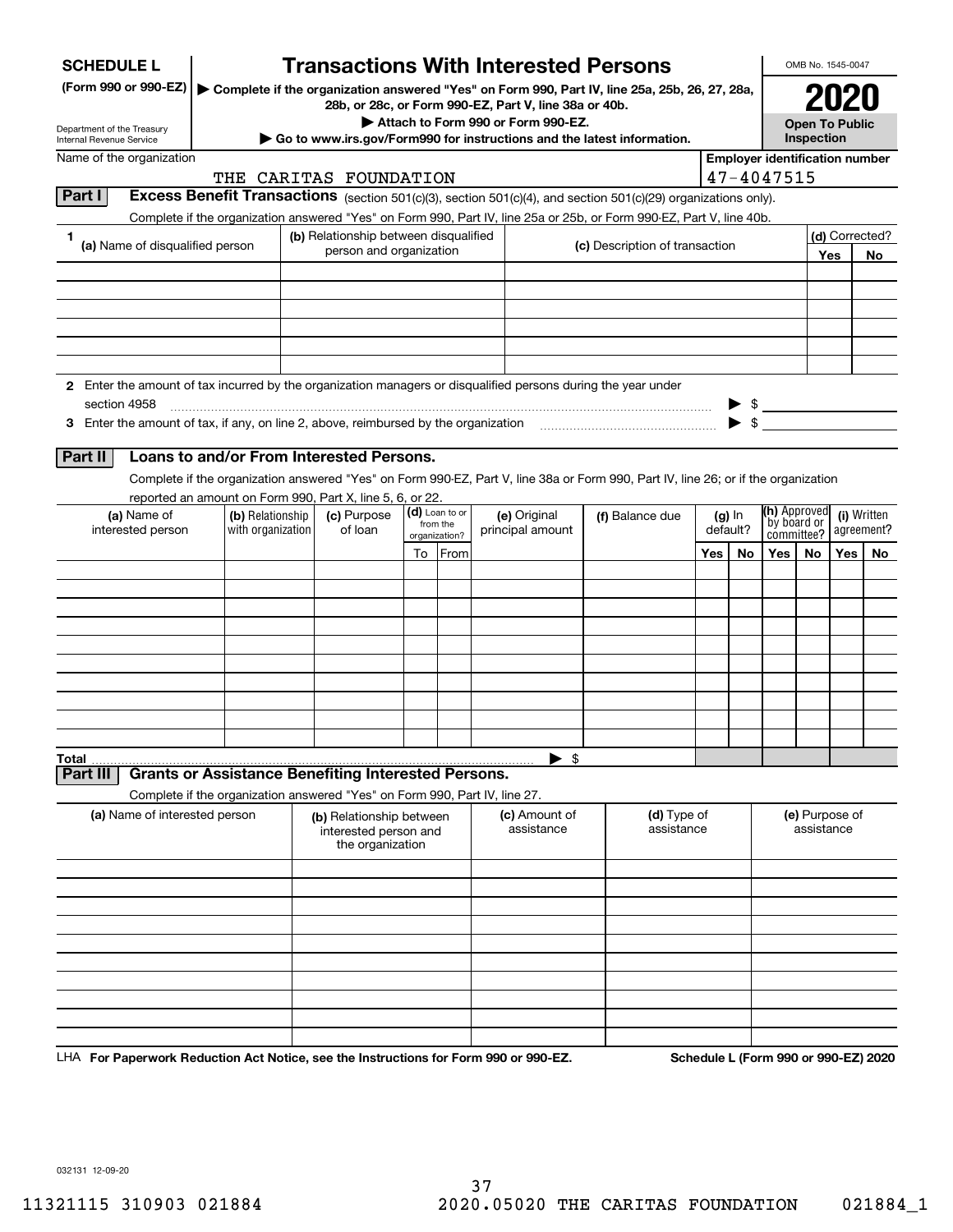| Schedule L (Form 990 or 990-EZ) 2020 THE CARITAS FOUNDATION |  | $47 - 4047515$ Page 2 |  |
|-------------------------------------------------------------|--|-----------------------|--|
|                                                             |  |                       |  |

#### **Part IV** Business Transactions Involving Interested Persons.

Complete if the organization answered "Yes" on Form 990, Part IV, line 28a, 28b, or 28c.

| (a) Name of interested person | (b) Relationship between interested<br>person and the organization | (c) Amount of<br>transaction | (d) Description of<br>transaction | revenues?  | (e) Sharing of<br>organization's |
|-------------------------------|--------------------------------------------------------------------|------------------------------|-----------------------------------|------------|----------------------------------|
|                               |                                                                    |                              |                                   | <b>Yes</b> | No                               |
| REDWITZ,<br>INC.              | ACCOUNTING<br><b>SERVICES</b>                                      |                              | 4,450. ACCOUNTING                 |            | х                                |
| PARTNERS BANK                 | <b>BANKING SERVICES</b>                                            |                              | 95. BANKING FEE                   |            | x                                |
|                               |                                                                    |                              |                                   |            |                                  |
|                               |                                                                    |                              |                                   |            |                                  |
|                               |                                                                    |                              |                                   |            |                                  |
|                               |                                                                    |                              |                                   |            |                                  |
|                               |                                                                    |                              |                                   |            |                                  |
|                               |                                                                    |                              |                                   |            |                                  |
|                               |                                                                    |                              |                                   |            |                                  |
|                               |                                                                    |                              |                                   |            |                                  |

#### **Part V** Supplemental Information.

Provide additional information for responses to questions on Schedule L (see instructions).

SCH L, PART IV, BUSINESS TRANSACTIONS INVOLVING INTERESTED PERSONS:

(A) NAME OF PERSON: REDWITZ, INC.

(B) RELATIONSHIP BETWEEN INTERESTED PERSON AND ORGANIZATION:

ACCOUNTING SERVICES PROVIDED BY REDWITZ

(C) AMOUNT OF TRANSACTION \$ 4,450.

(D) DESCRIPTION OF TRANSACTION: ACCOUNTING SERVICES ARE PROVIDED BY

REDWITZ INC. TWO OF THE OWNERS OF REDWITZ, INC. ARE OFFICERS OF CARITAS;

MR. ROBERT REDWITZ IS CEO/CHAIRMAN OF THE BOARD, AND MS. JENNIFER RIVA IS

VP OF FINANCE.

(E) SHARING OF ORGANIZATION REVENUES? = NO

(A) NAME OF PERSON: PARTNERS BANK

(B) RELATIONSHIP BETWEEN INTERESTED PERSON AND ORGANIZATION:

BANKING SERVICES

(C) AMOUNT OF TRANSACTION \$ 95.

(D) DESCRIPTION OF TRANSACTION: BANKING FEES; ONE OF THE SHAREHOLDERS OF

38

PARTNERS BANK IS MR. ROBERT REDWITZ, THE CEO/CHAIRMAN OF THE BOARD OF

CARITAS.

(E) SHARING OF ORGANIZATION REVENUES? = NO

032132 12-09-20

**Schedule L (Form 990 or 990-EZ) 2020**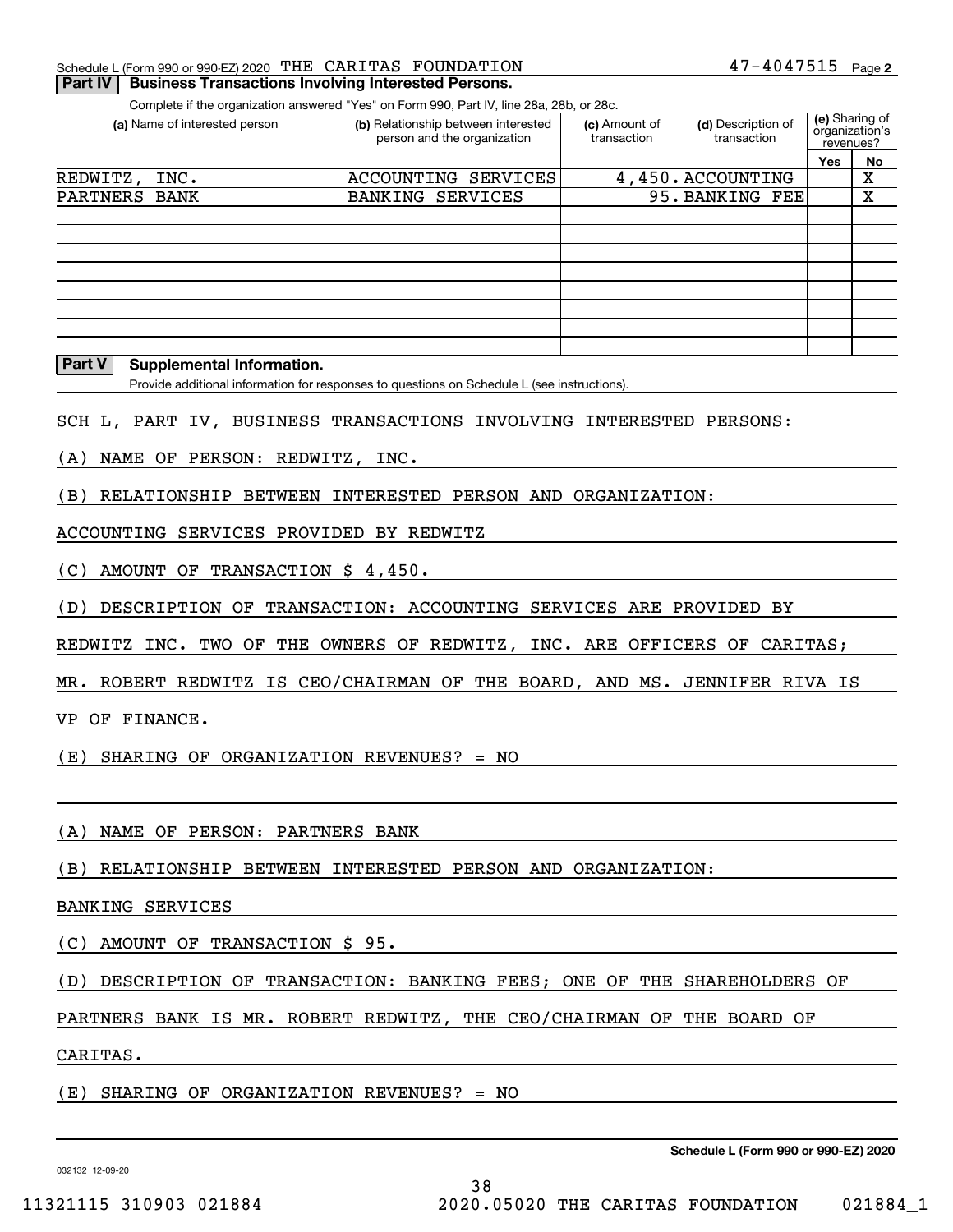**(Form 990 or 990-EZ)**

Department of the Treasury Internal Revenue Service Name of the organization

**SCHEDULE O Supplemental Information to Form 990 or 990-EZ**

**Complete to provide information for responses to specific questions on Form 990 or 990-EZ or to provide any additional information. | Attach to Form 990 or 990-EZ. | Go to www.irs.gov/Form990 for the latest information.**



THE CARITAS FOUNDATION **47-4047515** 

FORM 990, PART I, LINE 1, DESCRIPTION OF ORGANIZATION MISSION:

OF THE CARITAS CORPORATION AND ITS AFFILIATES. THE CARITAS CORPORATION

AND ITS AFFILIATES ARE NONPROFIT ENTITIES ORGANIZED AS 501(C)(3)

ORGANIZATIONS UNDER THE INTERNAL REVENUE CODE.

FORM 990, PART III, LINE 4D, OTHER PROGRAM SERVICES:

THE ORGANIZATION PROVIDES EDUCATIONAL TOOLS, INCLUDING BOOKS THAT HAVE

BEEN PROVIDED TO THE CHILDREN IN THE COMMUNITIES AND A SUMMER READING

PROGRAM. THE SUMMER READING PROGRAM PROVIDED 1,857 BOOKS FOR 224

CHILDREN.

EXPENSES \$ 24,793. INCLUDING GRANTS OF \$ 24,793. REVENUE \$ 0.

FORM 990, PART VI, SECTION A, LINE 2:

ROBERT R. REDWITZ (CEO & CHAIRMAN OF THE BOARD) AND TOM REDWITZ (BOARD

MEMBER) ARE BROTHERS, BUT THEY DO NOT OTHERWISE TRANSACT BUSINESS TOGETHER.

ROBERT R REDWITZ (CEO & CHAIRMAN OF THE BOARD) AND JENNIFER E. RIVA (VP OF

FINANCE) ARE BOTH OWNERS OF THE ACCOUNTING FIRM (REDWITZ, INC.) THAT

MANAGES THE OPERATIONS AND FINANCES OF THE ORGANIZATION.

FORM 990, PART VI, SECTION B, LINE 11B:

A COPY OF THE 990 WAS EMAILED TO ALL BOARD MEMBERS PRIOR TO FILING THE FORM WITH THE INTERNAL REVENUE SERVICE.

FORM 990, PART VI, SECTION B, LINE 12C:

CONFLICT OF INTEREST POLICY IS REVIEWED AND MONITORED AT BOARD MEETINGS

032211 11-20-20 LHA For Paperwork Reduction Act Notice, see the Instructions for Form 990 or 990-EZ. Schedule O (Form 990 or 990-EZ) 2020 39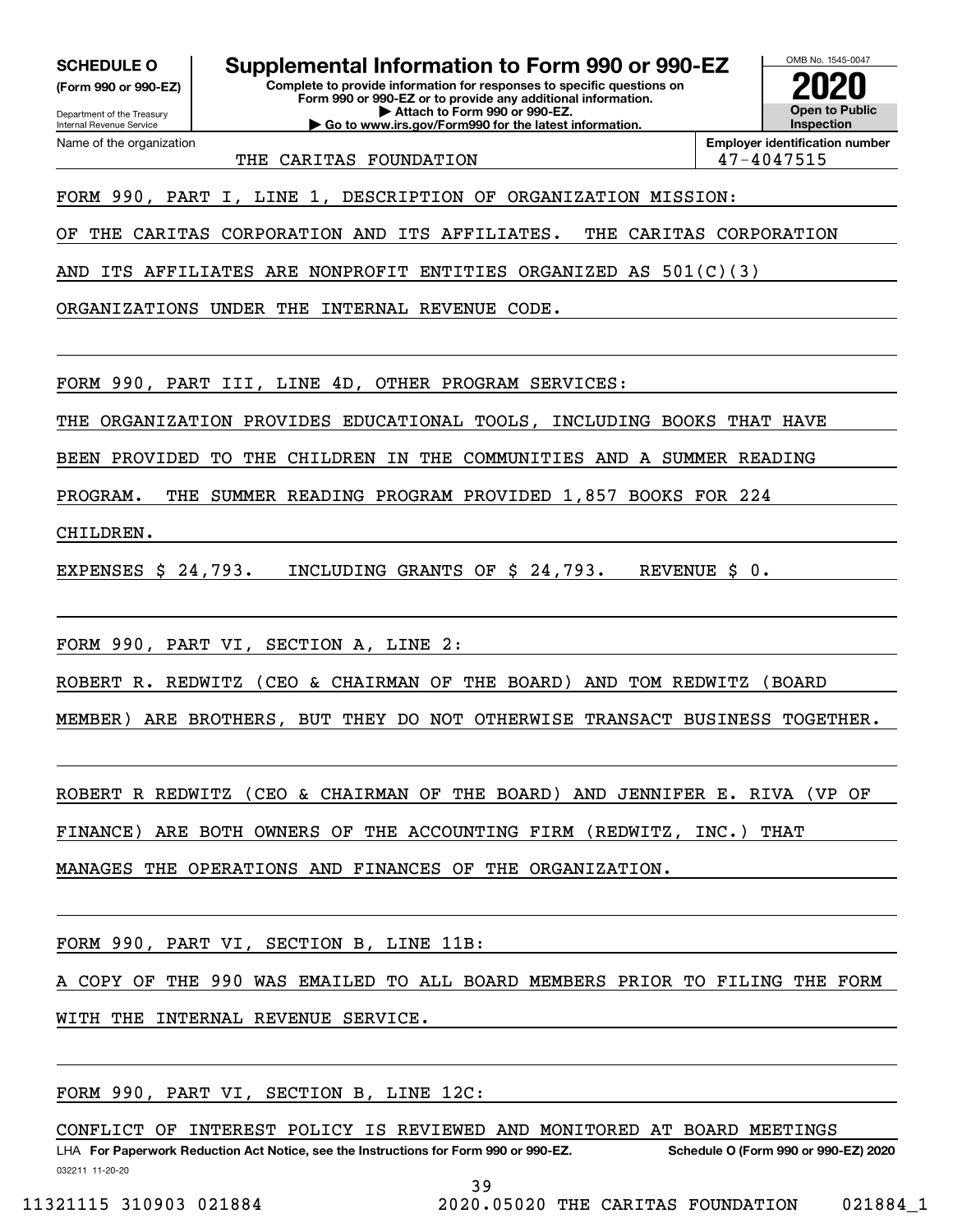THE CARITAS FOUNDATION 17-4047515

FORM 990, PART VI, SECTION B, LINE 15A:

DURING BOARD MEETINGS, THE BOARD OF DIRECTORS DETERMINES A REASONABLE

COMPENSATION FOR THE CEO.

FORM 990, PART VI, SECTION C, LINE 19:

THE ORGANIZATION WILL MAKE ITS GOVERNING DOCUMENTS AND CONFLICT OF INTEREST POLICY AVAILABLE UPON REQUEST. THE ANNUAL AUDITED FINANCIAL STATEMENTS ARE

POSTED ON THE ORGANIZATION'S WEBSITE.

**Schedule O (Form 990 or 990-EZ) 2020**

032212 11-20-20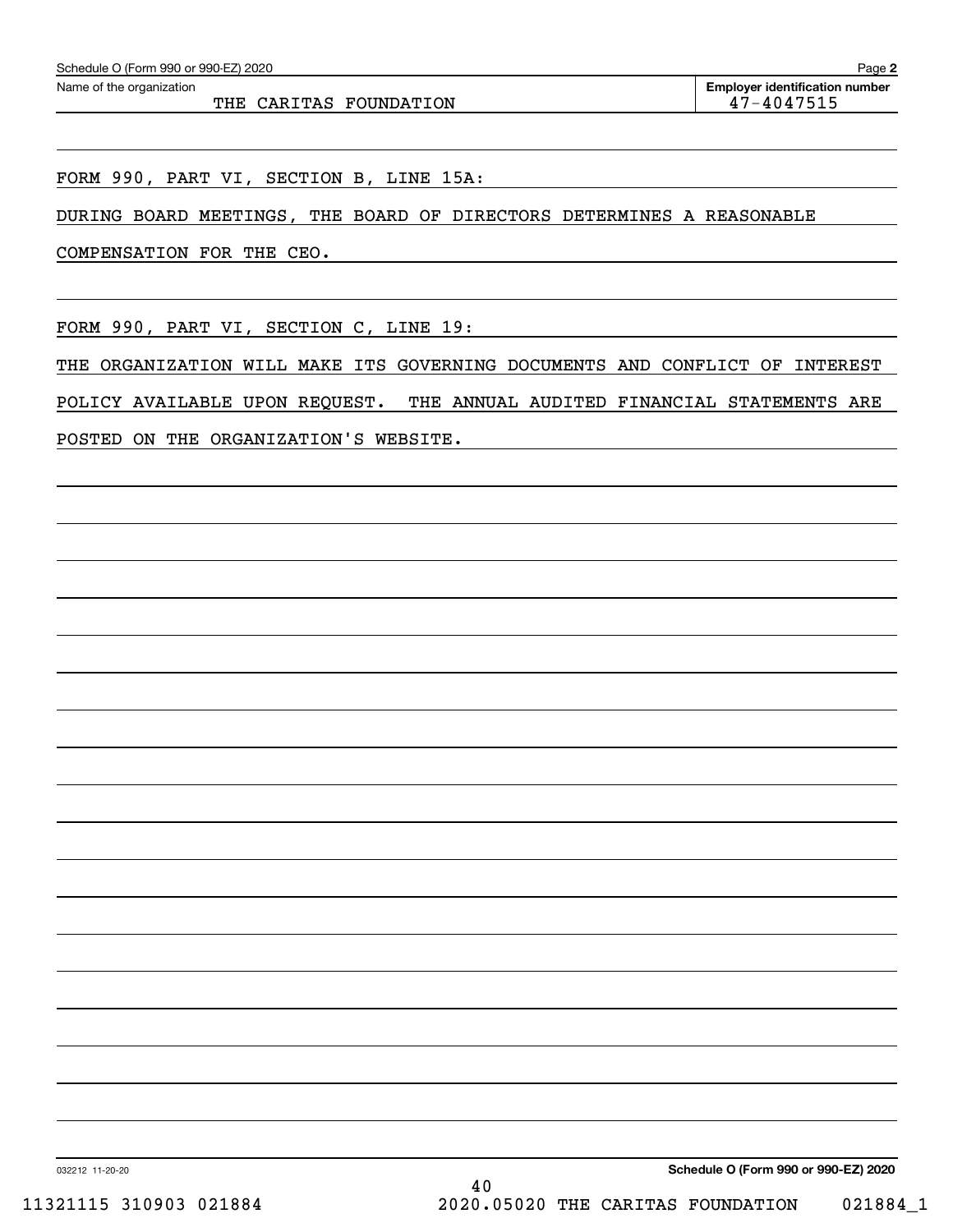# **Related Organizations and Unrelated Partnerships**

**Complete if the organization answered "Yes" on Form 990, Part IV, line 33, 34, 35b, 36, or 37.** |

**Attach to Form 990.**  |

Name of the organization

Department of the Treasury Internal Revenue Service

#### THE CARITAS FOUNDATION

**Part I Identification of Disregarded Entities.**  Complete if the organization answered "Yes" on Form 990, Part IV, line 33.

| (a)<br>Name, address, and EIN (if applicable)<br>of disregarded entity | (b)<br>Primary activity | (c)<br>Legal domicile (state or<br>foreign country) | (d)<br>Total income | (e)<br>End-of-year assets | (f)<br>Direct controlling<br>entity |
|------------------------------------------------------------------------|-------------------------|-----------------------------------------------------|---------------------|---------------------------|-------------------------------------|
|                                                                        |                         |                                                     |                     |                           |                                     |
|                                                                        |                         |                                                     |                     |                           |                                     |
|                                                                        |                         |                                                     |                     |                           |                                     |
|                                                                        |                         |                                                     |                     |                           |                                     |

#### **Identification of Related Tax-Exempt Organizations.** Complete if the organization answered "Yes" on Form 990, Part IV, line 34, because it had one or more related tax-exempt **Part II** organizations during the tax year.

| (a)<br>Name, address, and EIN<br>of related organization | (b)<br>Primary activity               | (c)<br>Legal domicile (state or<br>foreign country) | (d)<br><b>Exempt Code</b><br>section | (e)<br>Public charity<br>status (if section | (f)<br>Direct controlling<br>entity | $(g)$<br>Section 512(b)(13) | controlled<br>entity? |
|----------------------------------------------------------|---------------------------------------|-----------------------------------------------------|--------------------------------------|---------------------------------------------|-------------------------------------|-----------------------------|-----------------------|
|                                                          |                                       |                                                     |                                      | 501(c)(3)                                   |                                     | Yes                         | No                    |
| THE CARITAS CORPORATION - 33-0694603                     |                                       |                                                     |                                      |                                             |                                     |                             |                       |
| 3 PARK PLAZA, SUITE 1700                                 | SUPPORT ORG & PROVIDE                 |                                                     |                                      |                                             |                                     |                             |                       |
| IRVINE, CA 92614                                         | <b>AFFORDABLE HOUSING</b>             | CALIFORNIA                                          | 501(C)(3)                            | LINE 10                                     |                                     |                             | х                     |
| CARITAS AFFORDABLE HOUSING, INC. -                       |                                       |                                                     |                                      |                                             |                                     |                             |                       |
| 33-0829212, 3 PARK PLAZA, SUITE 1700,                    |                                       |                                                     |                                      |                                             |                                     |                             |                       |
| IRVINE, CA 92614                                         | PROVIDE AFFORDABLE HOUSING CALIFORNIA |                                                     | 501(C)(3)                            | LINE 10                                     |                                     |                             | х                     |
|                                                          |                                       |                                                     |                                      |                                             |                                     |                             |                       |
|                                                          |                                       |                                                     |                                      |                                             |                                     |                             |                       |
|                                                          |                                       |                                                     |                                      |                                             |                                     |                             |                       |
|                                                          |                                       |                                                     |                                      |                                             |                                     |                             |                       |

41

**For Paperwork Reduction Act Notice, see the Instructions for Form 990. Schedule R (Form 990) 2020**

**Open to Public 2020**

**Employer identification number**

47-4047515

**SCHEDULE R**

**(Form 990)**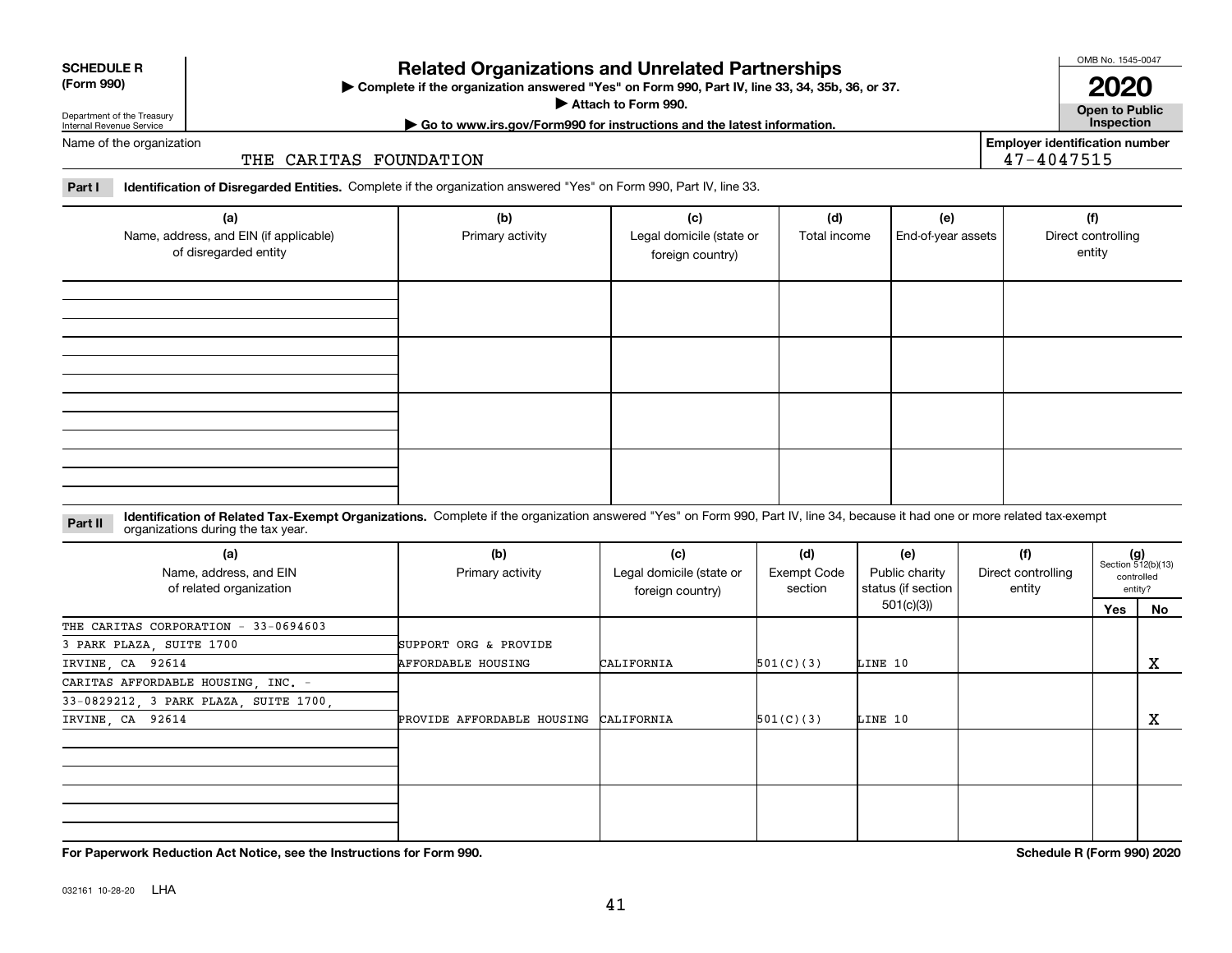**Identification of Related Organizations Taxable as a Partnership.** Complete if the organization answered "Yes" on Form 990, Part IV, line 34, because it had one or more related **Part III** organizations treated as a partnership during the tax year.

| (a)                                               | (b)              | (c)                  | (d)                          | (e)                                                                  | (f)                      | (g)                     | (h)              | (i)                                                       | (j) | (k)                                                       |
|---------------------------------------------------|------------------|----------------------|------------------------------|----------------------------------------------------------------------|--------------------------|-------------------------|------------------|-----------------------------------------------------------|-----|-----------------------------------------------------------|
| Name, address, and EIN<br>of related organization | Primary activity | Legal<br>domicile    | Direct controlling<br>entity | Predominant income                                                   | Share of total<br>income | Share of<br>end-of-year | Disproportionate | Code V-UBI                                                |     | General or Percentage<br>managing<br>partner?<br>partner? |
|                                                   |                  | (state or<br>foreign |                              | (related, unrelated,<br>excluded from tax under<br>sections 512-514) |                          | assets                  | allocations?     |                                                           |     |                                                           |
|                                                   |                  | country)             |                              |                                                                      |                          |                         | $Yes \mid No$    | amount in box<br>20 of Schedule<br>K-1 (Form 1065) Yes No |     |                                                           |
|                                                   |                  |                      |                              |                                                                      |                          |                         |                  |                                                           |     |                                                           |
|                                                   |                  |                      |                              |                                                                      |                          |                         |                  |                                                           |     |                                                           |
|                                                   |                  |                      |                              |                                                                      |                          |                         |                  |                                                           |     |                                                           |
|                                                   |                  |                      |                              |                                                                      |                          |                         |                  |                                                           |     |                                                           |
|                                                   |                  |                      |                              |                                                                      |                          |                         |                  |                                                           |     |                                                           |
|                                                   |                  |                      |                              |                                                                      |                          |                         |                  |                                                           |     |                                                           |
|                                                   |                  |                      |                              |                                                                      |                          |                         |                  |                                                           |     |                                                           |
|                                                   |                  |                      |                              |                                                                      |                          |                         |                  |                                                           |     |                                                           |
|                                                   |                  |                      |                              |                                                                      |                          |                         |                  |                                                           |     |                                                           |
|                                                   |                  |                      |                              |                                                                      |                          |                         |                  |                                                           |     |                                                           |
|                                                   |                  |                      |                              |                                                                      |                          |                         |                  |                                                           |     |                                                           |
|                                                   |                  |                      |                              |                                                                      |                          |                         |                  |                                                           |     |                                                           |
|                                                   |                  |                      |                              |                                                                      |                          |                         |                  |                                                           |     |                                                           |
|                                                   |                  |                      |                              |                                                                      |                          |                         |                  |                                                           |     |                                                           |
|                                                   |                  |                      |                              |                                                                      |                          |                         |                  |                                                           |     |                                                           |
|                                                   |                  |                      |                              |                                                                      |                          |                         |                  |                                                           |     |                                                           |
|                                                   |                  |                      |                              |                                                                      |                          |                         |                  |                                                           |     |                                                           |

**Identification of Related Organizations Taxable as a Corporation or Trust.** Complete if the organization answered "Yes" on Form 990, Part IV, line 34, because it had one or more related **Part IV** organizations treated as a corporation or trust during the tax year.

| (a)<br>Name, address, and EIN<br>of related organization | (b)<br>Primary activity | (c)<br>Legal domicile<br>(state or<br>foreign | (d)<br>Direct controlling<br>entity | (e)<br>Type of entity<br>(C corp, S corp,<br>or trust) | (f)<br>Share of total<br>income | (g)<br>Share of<br>end-of-year<br>assets | (h)<br>Percentage<br>ownership | $\begin{array}{c} \textbf{(i)}\\ \text{Section}\\ 512 \text{(b)} \text{(13)}\\ \text{controlled}\\ \text{entity?} \end{array}$ |
|----------------------------------------------------------|-------------------------|-----------------------------------------------|-------------------------------------|--------------------------------------------------------|---------------------------------|------------------------------------------|--------------------------------|--------------------------------------------------------------------------------------------------------------------------------|
|                                                          |                         | country)                                      |                                     |                                                        |                                 |                                          |                                | Yes No                                                                                                                         |
|                                                          |                         |                                               |                                     |                                                        |                                 |                                          |                                |                                                                                                                                |
|                                                          |                         |                                               |                                     |                                                        |                                 |                                          |                                |                                                                                                                                |
|                                                          |                         |                                               |                                     |                                                        |                                 |                                          |                                |                                                                                                                                |
|                                                          |                         |                                               |                                     |                                                        |                                 |                                          |                                |                                                                                                                                |
|                                                          |                         |                                               |                                     |                                                        |                                 |                                          |                                |                                                                                                                                |
|                                                          |                         |                                               |                                     |                                                        |                                 |                                          |                                |                                                                                                                                |
|                                                          |                         |                                               |                                     |                                                        |                                 |                                          |                                |                                                                                                                                |
|                                                          |                         |                                               |                                     |                                                        |                                 |                                          |                                |                                                                                                                                |
|                                                          |                         |                                               |                                     |                                                        |                                 |                                          |                                |                                                                                                                                |
|                                                          |                         |                                               |                                     |                                                        |                                 |                                          |                                |                                                                                                                                |
|                                                          |                         |                                               |                                     |                                                        |                                 |                                          |                                |                                                                                                                                |
|                                                          |                         |                                               |                                     |                                                        |                                 |                                          |                                |                                                                                                                                |
|                                                          |                         |                                               |                                     |                                                        |                                 |                                          |                                |                                                                                                                                |
|                                                          |                         |                                               |                                     |                                                        |                                 |                                          |                                |                                                                                                                                |
|                                                          |                         |                                               |                                     |                                                        |                                 |                                          |                                |                                                                                                                                |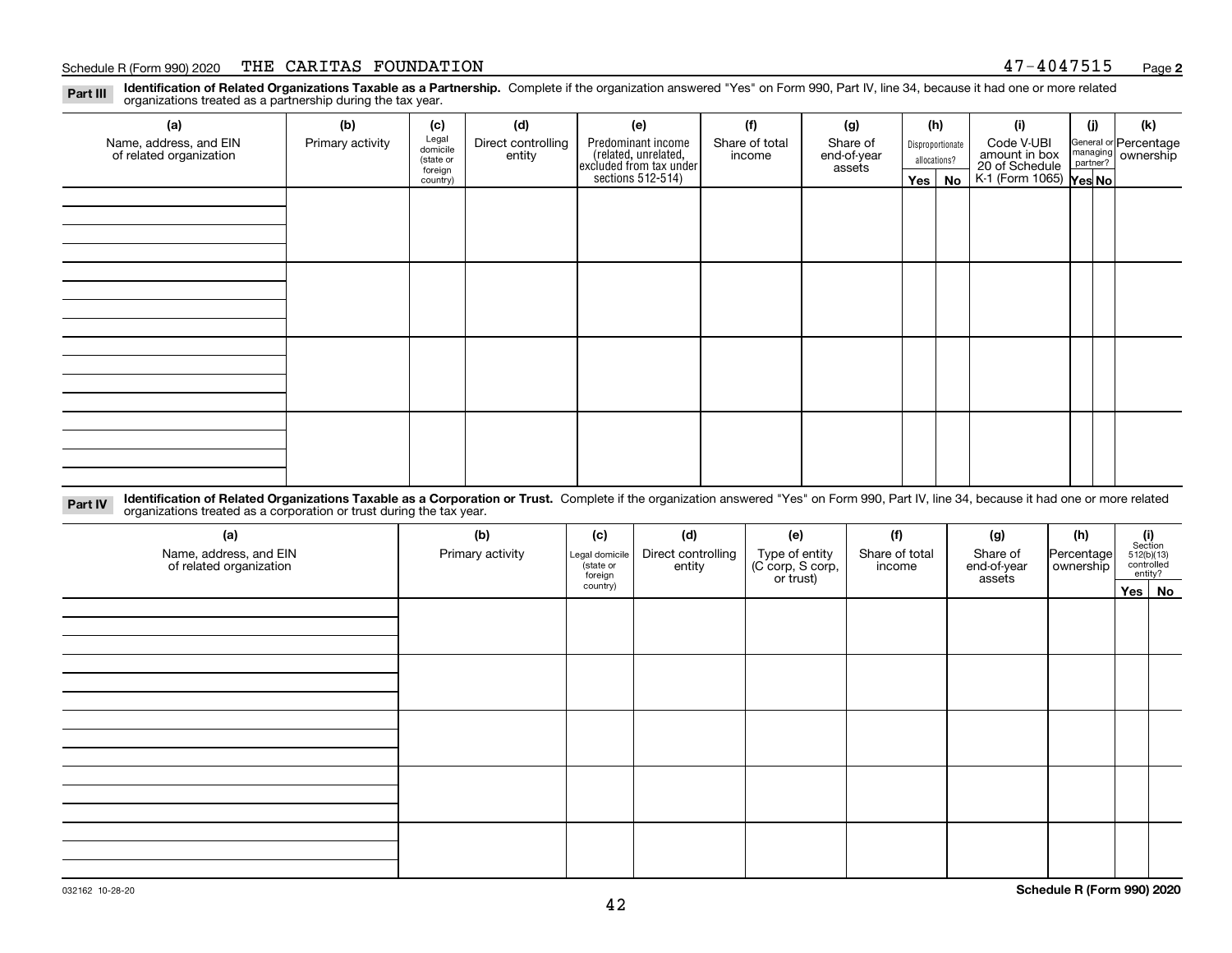**Part V** T**ransactions With Related Organizations.** Complete if the organization answered "Yes" on Form 990, Part IV, line 34, 35b, or 36.

| Note: Complete line 1 if any entity is listed in Parts II, III, or IV of this schedule.                                                                                                                                        |                | Yes | No          |
|--------------------------------------------------------------------------------------------------------------------------------------------------------------------------------------------------------------------------------|----------------|-----|-------------|
| During the tax year, did the organization engage in any of the following transactions with one or more related organizations listed in Parts II-IV?                                                                            |                |     |             |
|                                                                                                                                                                                                                                | 1a             |     | X           |
| b Gift, grant, or capital contribution to related organization(s) mature and contained and contribution to related organization(s) matures are contained and contribution to related organization(s) matures are contained and | 1b             | х   |             |
| c Gift, grant, or capital contribution from related organization(s) manufaction contribution from related organization(s)                                                                                                      | 1c             | X   |             |
| <b>d</b> Loans or loan guarantees to or for related organization(s)                                                                                                                                                            | 1 <sub>d</sub> |     | х           |
|                                                                                                                                                                                                                                | 1e             |     | X           |
|                                                                                                                                                                                                                                |                |     |             |
| Dividends from related organization(s) machinesis and contract and contract and contract and contract and contract and contract and contract and contract and contract and contract and contract and contract and contract and | 1f             |     | х           |
|                                                                                                                                                                                                                                | 1g             |     | X           |
| h Purchase of assets from related organization(s) manufactured and content to content the content of assets from related organization(s)                                                                                       | 1h             |     | X           |
| Exchange of assets with related organization(s) www.wallen.com/www.wallen.com/www.wallen.com/www.wallen.com/www.wallen.com/www.wallen.com/www.wallen.com/www.wallen.com/www.wallen.com/www.wallen.com/www.wallen.com/www.walle | 1i             |     | $\mathbf x$ |
| Lease of facilities, equipment, or other assets to related organization(s) [11] manufactured manufactured manufactured manufactured manufactured manufactured manufactured manufactured manufactured manufactured manufactured | 1i.            |     | X           |
|                                                                                                                                                                                                                                |                |     |             |
|                                                                                                                                                                                                                                | 1k             |     | х           |
| Performance of services or membership or fundraising solicitations for related organization(s) manufaction.community content and services or membership or fundraising solicitations for related organization(s) manufaction.c | 11             |     | $\mathbf x$ |
| m Performance of services or membership or fundraising solicitations by related organization(s)                                                                                                                                | 1m             |     | $\mathbf X$ |
|                                                                                                                                                                                                                                | 1n             |     | $\mathbf X$ |
| <b>o</b> Sharing of paid employees with related organization(s)                                                                                                                                                                | 10             |     | X           |
|                                                                                                                                                                                                                                |                |     |             |
| p Reimbursement paid to related organization(s) for expenses [1111] and the content of the content of the content of the content of the content of the content of the content of the content of the content of the content of  | 1p.            |     | х           |
|                                                                                                                                                                                                                                | 1q             |     | X           |
|                                                                                                                                                                                                                                |                |     |             |
| r Other transfer of cash or property to related organization(s)                                                                                                                                                                | 1r             |     | х           |
|                                                                                                                                                                                                                                | 1s             |     | $\mathbf X$ |
| 2 If the answer to any of the above is "Yes," see the instructions for information on who must complete this line, including covered relationships and transaction thresholds.                                                 |                |     |             |

| (a)<br>Name of related organization  | (b)<br>Transaction<br>type (a-s) | (c)<br>Amount involved | (d)<br>Method of determining amount involved |
|--------------------------------------|----------------------------------|------------------------|----------------------------------------------|
| (1) THE CARITAS CORPORATION          | в                                | 70,905. ACTUAL         |                                              |
| (2) CARITAS AFFORDABLE HOUSING, INC. | в                                | 34, 189. ACTUAL        |                                              |
| (3) THE CARITAS CORPORATION          | C                                | $145,000$ . ACTUAL     |                                              |
| (4)                                  |                                  |                        |                                              |
| (5)                                  |                                  |                        |                                              |
| (6)                                  |                                  |                        |                                              |

 $\overline{\phantom{a}}$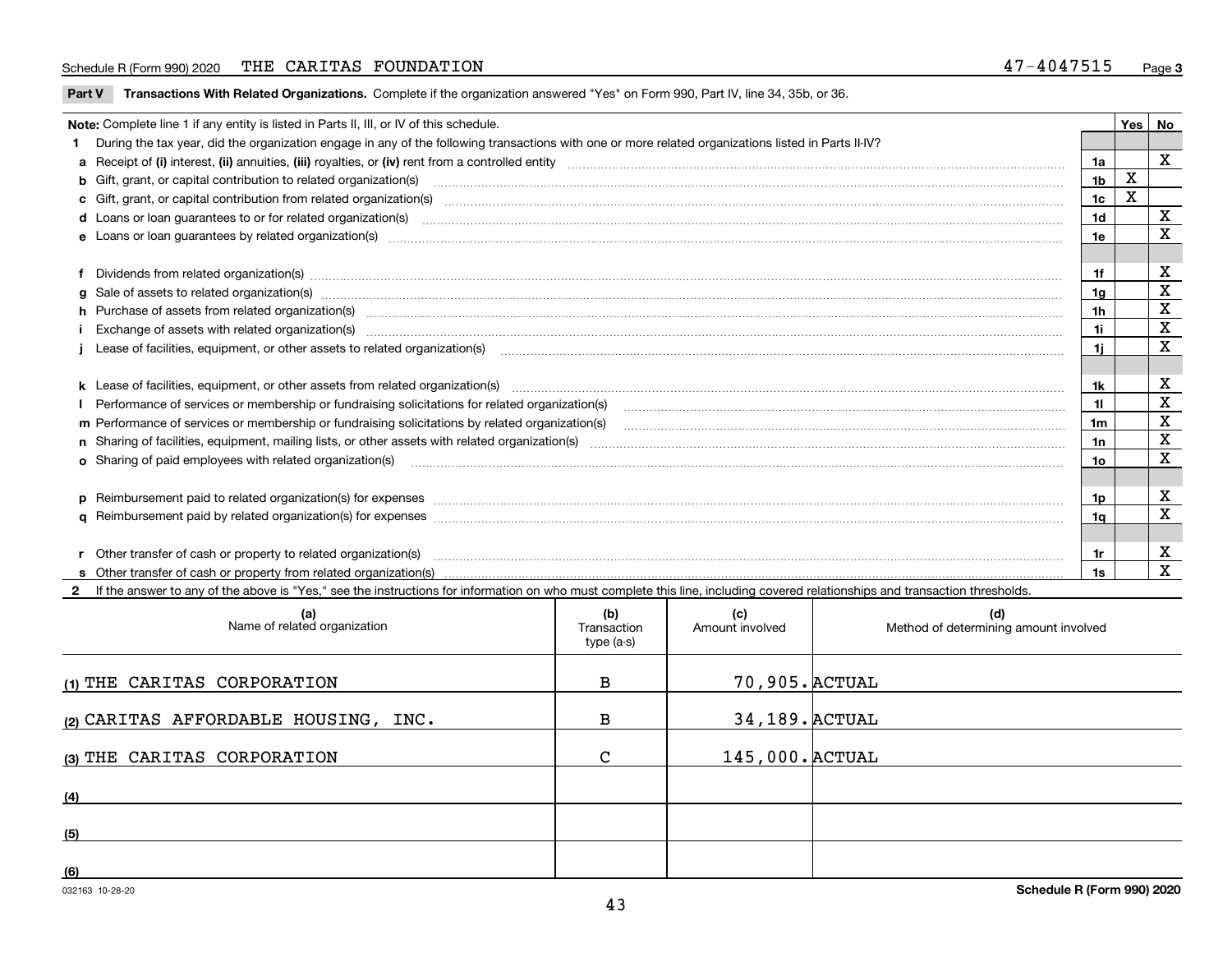**Part VI Unrelated Organizations Taxable as a Partnership. Complete if the organization answered "Yes" on Form 990, Part IV, line 37.** 

Provide the following information for each entity taxed as a partnership through which the organization conducted more than five percent of its activities (measured by total assets or gross revenue) that was not a related organization. See instructions regarding exclusion for certain investment partnerships.

| ັ                      | ັ<br>ັ           |                   |                                                                                            |                                                                                              |          |             |                                  |                                                                                                  |        |     |
|------------------------|------------------|-------------------|--------------------------------------------------------------------------------------------|----------------------------------------------------------------------------------------------|----------|-------------|----------------------------------|--------------------------------------------------------------------------------------------------|--------|-----|
| (a)                    | (b)              | (c)               | (d)                                                                                        | $(e)$<br>Are all                                                                             | (f)      | (g)         | (h)                              | (i)                                                                                              | (i)    | (k) |
| Name, address, and EIN | Primary activity | Legal domicile    | Predominant income<br>(related, unrelated,<br>excluded from tax under<br>sections 512-514) |                                                                                              | Share of | Share of    | Disproportionate<br>allocations? | Code V-UBI<br>amount in box 20 managing<br>of Schedule K-1<br>(Form 1065)<br>$\overline{Yes}$ No |        |     |
| of entity              |                  | (state or foreign |                                                                                            | $\begin{array}{c}\n\text{partners} & \text{sec.} \\ 501(c)(3) & \text{orgs.?} \n\end{array}$ | total    | end-of-year |                                  |                                                                                                  |        |     |
|                        |                  | country)          |                                                                                            |                                                                                              | income   | assets      |                                  |                                                                                                  |        |     |
|                        |                  |                   |                                                                                            | Yes No                                                                                       |          |             | Yes No                           |                                                                                                  | Yes No |     |
|                        |                  |                   |                                                                                            |                                                                                              |          |             |                                  |                                                                                                  |        |     |
|                        |                  |                   |                                                                                            |                                                                                              |          |             |                                  |                                                                                                  |        |     |
|                        |                  |                   |                                                                                            |                                                                                              |          |             |                                  |                                                                                                  |        |     |
|                        |                  |                   |                                                                                            |                                                                                              |          |             |                                  |                                                                                                  |        |     |
|                        |                  |                   |                                                                                            |                                                                                              |          |             |                                  |                                                                                                  |        |     |
|                        |                  |                   |                                                                                            |                                                                                              |          |             |                                  |                                                                                                  |        |     |
|                        |                  |                   |                                                                                            |                                                                                              |          |             |                                  |                                                                                                  |        |     |
|                        |                  |                   |                                                                                            |                                                                                              |          |             |                                  |                                                                                                  |        |     |
|                        |                  |                   |                                                                                            |                                                                                              |          |             |                                  |                                                                                                  |        |     |
|                        |                  |                   |                                                                                            |                                                                                              |          |             |                                  |                                                                                                  |        |     |
|                        |                  |                   |                                                                                            |                                                                                              |          |             |                                  |                                                                                                  |        |     |
|                        |                  |                   |                                                                                            |                                                                                              |          |             |                                  |                                                                                                  |        |     |
|                        |                  |                   |                                                                                            |                                                                                              |          |             |                                  |                                                                                                  |        |     |
|                        |                  |                   |                                                                                            |                                                                                              |          |             |                                  |                                                                                                  |        |     |
|                        |                  |                   |                                                                                            |                                                                                              |          |             |                                  |                                                                                                  |        |     |
|                        |                  |                   |                                                                                            |                                                                                              |          |             |                                  |                                                                                                  |        |     |
|                        |                  |                   |                                                                                            |                                                                                              |          |             |                                  |                                                                                                  |        |     |
|                        |                  |                   |                                                                                            |                                                                                              |          |             |                                  |                                                                                                  |        |     |
|                        |                  |                   |                                                                                            |                                                                                              |          |             |                                  |                                                                                                  |        |     |
|                        |                  |                   |                                                                                            |                                                                                              |          |             |                                  |                                                                                                  |        |     |
|                        |                  |                   |                                                                                            |                                                                                              |          |             |                                  |                                                                                                  |        |     |
|                        |                  |                   |                                                                                            |                                                                                              |          |             |                                  |                                                                                                  |        |     |
|                        |                  |                   |                                                                                            |                                                                                              |          |             |                                  |                                                                                                  |        |     |
|                        |                  |                   |                                                                                            |                                                                                              |          |             |                                  |                                                                                                  |        |     |
|                        |                  |                   |                                                                                            |                                                                                              |          |             |                                  |                                                                                                  |        |     |
|                        |                  |                   |                                                                                            |                                                                                              |          |             |                                  |                                                                                                  |        |     |
|                        |                  |                   |                                                                                            |                                                                                              |          |             |                                  |                                                                                                  |        |     |
|                        |                  |                   |                                                                                            |                                                                                              |          |             |                                  |                                                                                                  |        |     |
|                        |                  |                   |                                                                                            |                                                                                              |          |             |                                  |                                                                                                  |        |     |
|                        |                  |                   |                                                                                            |                                                                                              |          |             |                                  |                                                                                                  |        |     |
|                        |                  |                   |                                                                                            |                                                                                              |          |             |                                  |                                                                                                  |        |     |
|                        |                  |                   |                                                                                            |                                                                                              |          |             |                                  |                                                                                                  |        |     |
|                        |                  |                   |                                                                                            |                                                                                              |          |             |                                  |                                                                                                  |        |     |
|                        |                  |                   |                                                                                            |                                                                                              |          |             |                                  |                                                                                                  |        |     |
|                        |                  |                   |                                                                                            |                                                                                              |          |             |                                  |                                                                                                  |        |     |
|                        |                  |                   |                                                                                            |                                                                                              |          |             |                                  |                                                                                                  |        |     |
|                        |                  |                   |                                                                                            |                                                                                              |          |             |                                  |                                                                                                  |        |     |
|                        |                  |                   |                                                                                            |                                                                                              |          |             |                                  |                                                                                                  |        |     |
|                        |                  |                   |                                                                                            |                                                                                              |          |             |                                  |                                                                                                  |        |     |
|                        |                  |                   |                                                                                            |                                                                                              |          |             |                                  |                                                                                                  |        |     |
|                        |                  |                   |                                                                                            |                                                                                              |          |             |                                  |                                                                                                  |        |     |
|                        |                  |                   |                                                                                            |                                                                                              |          |             |                                  |                                                                                                  |        |     |
|                        |                  |                   |                                                                                            |                                                                                              |          |             |                                  |                                                                                                  |        |     |

**Schedule R (Form 990) 2020**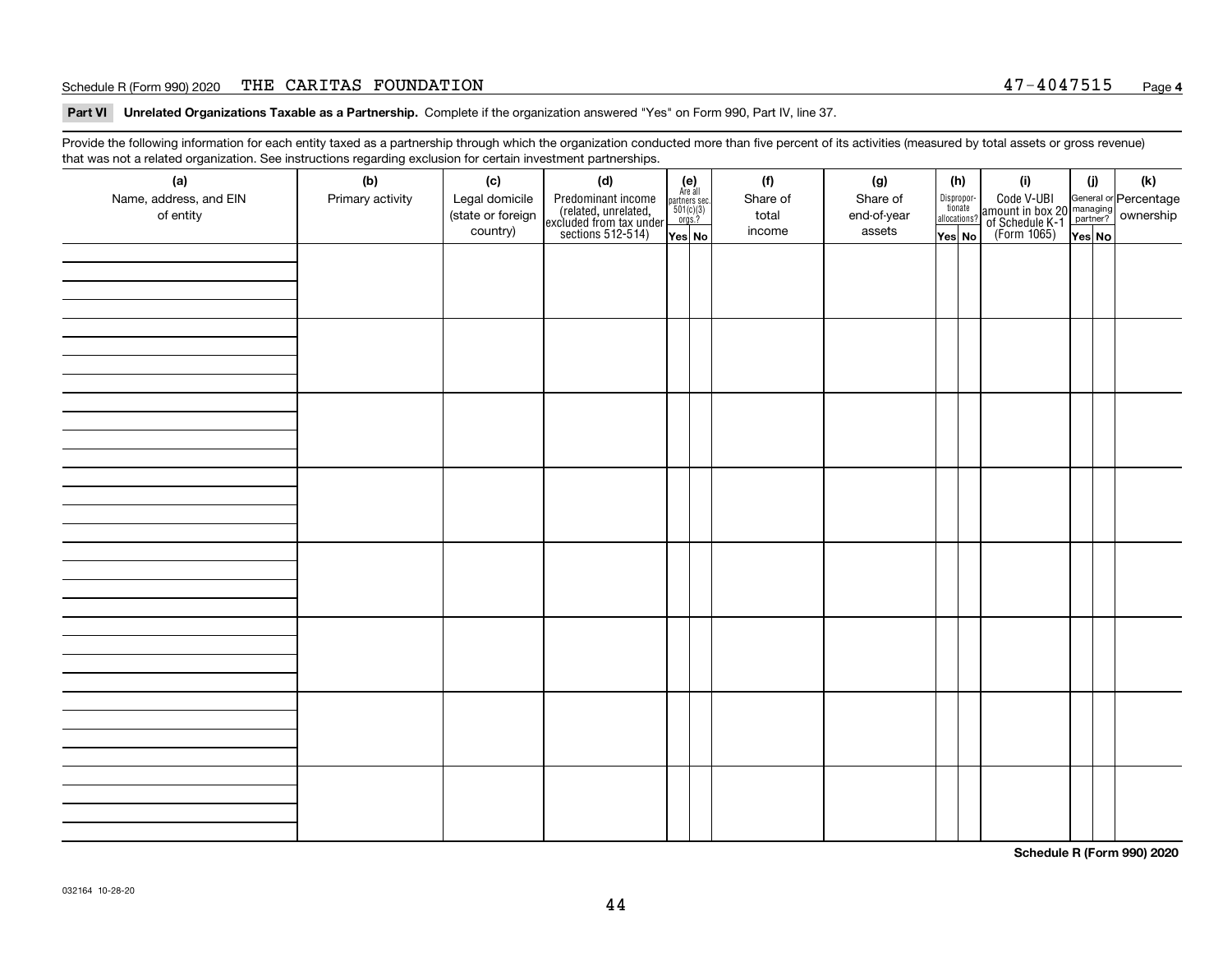**Part VII Supplemental Information**

Provide additional information for responses to questions on Schedule R. See instructions.

**Schedule R (Form 990) 2020**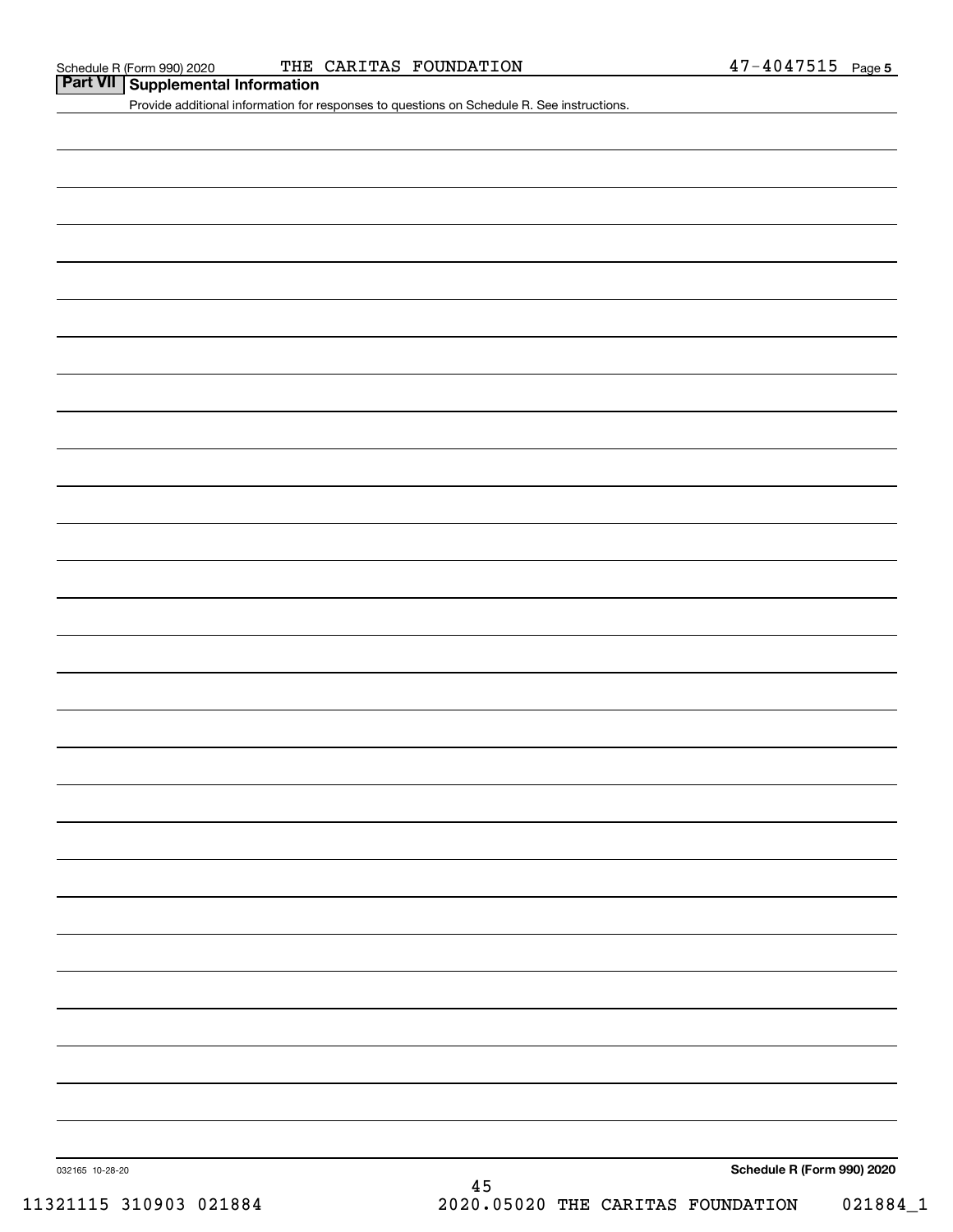# **TAX RETURN FILING INSTRUCTIONS**

CALIFORNIA FORM 199

# **FOR THE YEAR ENDING**

DECEMBER 31, 2020

#### **PREPARED FOR:**

THE CARITAS FOUNDATION 3 PARK PLAZA, SUITE 1700 IRVINE, CA 92614

#### **PREPARED BY:**

REDWITZ, INC 3 PARK PLAZA, SUITE 1700 IRVINE, CA 92614

# **TO BE SIGNED AND DATED BY:**

NOT APPLICABLE

#### **AMOUNT OF TAX:**

| TOTAI TAX                    |  |
|------------------------------|--|
| LESS: PAYMENTS AND CREDITS   |  |
| PLUS: OTHER AMOUNT           |  |
| PLUS: INTEREST AND PENALTIES |  |
| NO PAYMENT IS REQUIRED       |  |

#### **OVERPAYMENT:**

| CREDITED TO YOUR ESTIMATED.<br>TAX |  |
|------------------------------------|--|
| OTHER AMOUNT                       |  |
| REFUNDED TO YOU                    |  |

# **MAKE CHECK PAYABLE TO:**

NOT APPLICABLE

# **MAIL TAX RETURN AND CHECK (IF APPLICABLE) TO:**

THIS RETURN HAS BEEN PREPARED FOR ELECTRONIC FILING. IF YOU WISH TO HAVE IT TRANSMITTED ELECTRONICALLY TO THE FTB, PLEASE CONTACT OUR OFFICE. WE WILL THEN SUBMIT THE ELECTRONIC RETURN TO THE FTB. DO NOT MAIL THE PAPER COPY OF THE RETURN TO THE FTB.

## **RETURN MUST BE MAILED ON OR BEFORE:**

NOT APPLICABLE

### **SPECIAL INSTRUCTIONS:**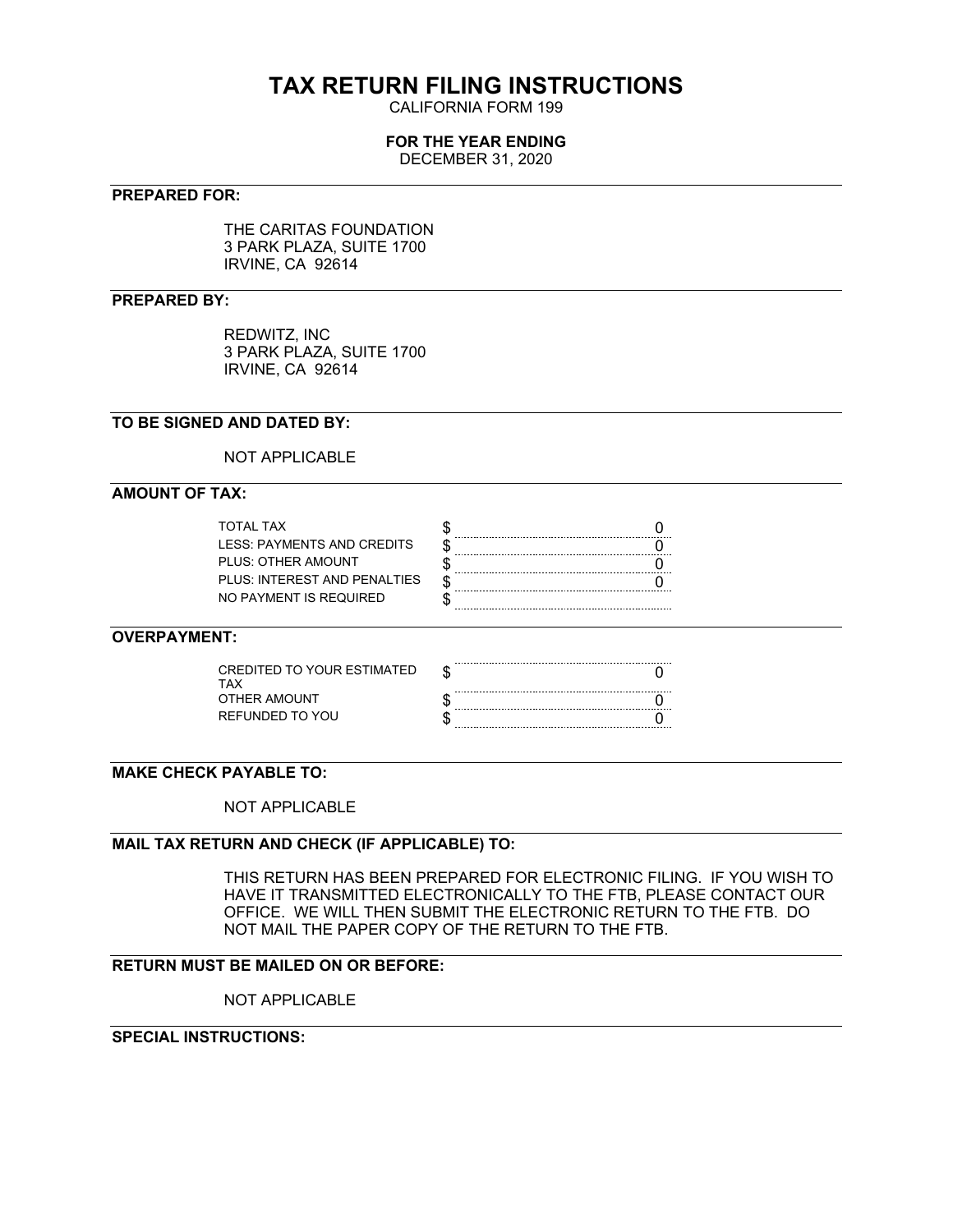# **TAX RETURN FILING INSTRUCTIONS**

CALIFORNIA FORM RRF-1

# **FOR THE YEAR ENDING**

DECEMBER 31, 2020

# **PREPARED FOR:**

THE CARITAS FOUNDATION 3 PARK PLAZA, SUITE 1700 IRVINE, CA 92614

### **PREPARED BY:**

REDWITZ, INC 3 PARK PLAZA, SUITE 1700 IRVINE, CA 92614

### **AMOUNT OF TAX:**

BALANCE DUE OF \$50

#### **MAKE CHECK PAYABLE TO:**

DEPARTMENT OF JUSTICE

# **MAIL TAX RETURN TO:**

REGISTRY OF CHARITABLE TRUSTS P.O. BOX 903447 SACRAMENTO, CA 94203-4470

### **RETURN MUST BE MAILED ON OR BEFORE:**

PLEASE MAIL AS SOON AS POSSIBLE.

# **SPECIAL INSTRUCTIONS:**

THE REPORT SHOULD BE SIGNED AND DATED BY AN AUTHORIZED INDIVIDUAL(S).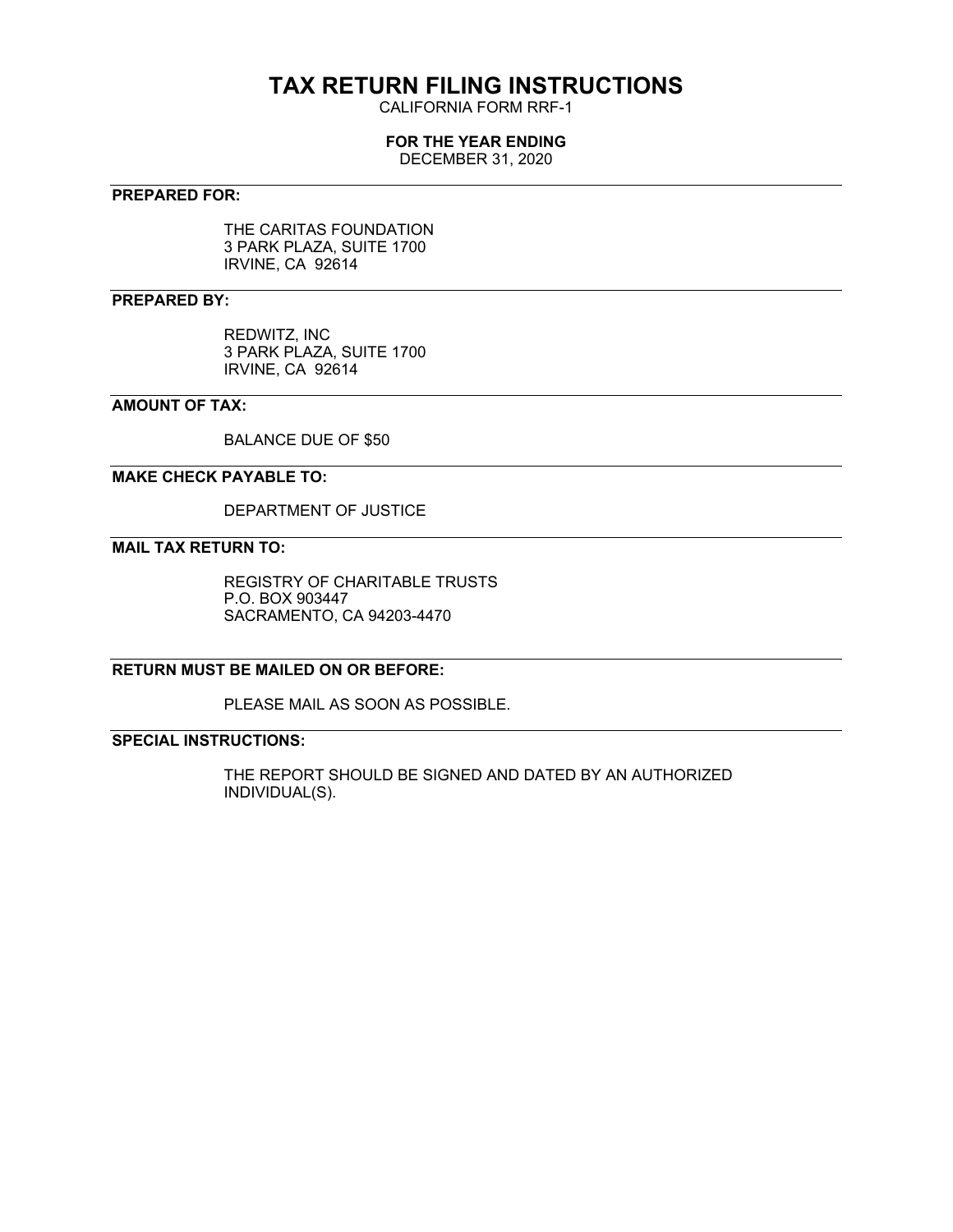#### TAXABLE YEAR FORM **California Exempt Organization 2020Annual Information Return <sup>199</sup>**

|                      | , and ending (mm/dd/yyyy)<br>Calendar Year 2020 or fiscal year beginning (mm/dd/yyyy)<br>Corporation/Organization name                                                                                                                                                                       |             | California corporation number |                |                                                   |
|----------------------|----------------------------------------------------------------------------------------------------------------------------------------------------------------------------------------------------------------------------------------------------------------------------------------------|-------------|-------------------------------|----------------|---------------------------------------------------|
|                      |                                                                                                                                                                                                                                                                                              |             |                               |                |                                                   |
|                      | THE CARITAS FOUNDATION                                                                                                                                                                                                                                                                       |             | 3786274                       |                |                                                   |
|                      | Additional information. See instructions.                                                                                                                                                                                                                                                    | <b>FEIN</b> |                               |                |                                                   |
|                      |                                                                                                                                                                                                                                                                                              |             |                               |                |                                                   |
|                      |                                                                                                                                                                                                                                                                                              |             | 47-4047515<br>PMB no.         |                |                                                   |
|                      | Street address (suite or room)                                                                                                                                                                                                                                                               |             |                               |                |                                                   |
| 3.                   | PARK PLAZA, SUITE 1700                                                                                                                                                                                                                                                                       |             |                               |                |                                                   |
| City                 |                                                                                                                                                                                                                                                                                              | State       | ZIP code                      |                |                                                   |
| <b>IRVINE</b>        |                                                                                                                                                                                                                                                                                              | CA          | 92614                         |                |                                                   |
| Foreign country name | Foreign province/state/county                                                                                                                                                                                                                                                                |             | Foreign postal code           |                |                                                   |
|                      |                                                                                                                                                                                                                                                                                              |             |                               |                |                                                   |
|                      | Yes $\boxed{\mathbf{X}}$ No I<br>Did the organization have any changes to its guidelines<br>First return                                                                                                                                                                                     |             |                               |                |                                                   |
| B                    | Yes $\boxed{\mathbf{X}}$ No<br>Amended return                                                                                                                                                                                                                                                |             |                               |                |                                                   |
| C                    | Yes $\boxed{\mathbf{X}}$ No $\boxed{\mathbf{J}}$ If exempt under R&TC Section 23701d, has the organization                                                                                                                                                                                   |             |                               |                |                                                   |
| D                    | engaged in political activities? See instructions.<br>Final information return?                                                                                                                                                                                                              |             |                               |                | Yes $X$ No<br>$\bullet$                           |
| $\bullet$            | K Is the organization exempt under R&TC Section 23701g?<br>Dissolved<br>Surrendered (Withdrawn)<br>Merged/Reorganized                                                                                                                                                                        |             |                               |                | Yes $X$ No<br>$\bullet$                           |
|                      | If "Yes," enter the gross receipts from nonmember sources \$<br>Enter date: (mm/dd/yyyy) $\bullet$                                                                                                                                                                                           |             |                               |                |                                                   |
| Ε                    | Check accounting method: (1) $\Box$ Cash (2) $\boxed{\mathbf{X}}$ Accrual (3)<br>L Is the organization a limited liability company?<br>Other                                                                                                                                                 |             |                               |                | Yes $\boxed{\mathbf{X}}$ No<br>$\bullet$          |
| F                    | Federal return filed? (1) $\bullet$ $\Box$ 990T (2) $\bullet$ $\Box$ 990PF (3) $\bullet$ $\Box$ Sch H (990)<br>M Did the organization file Form 100 or Form 109 to                                                                                                                           |             |                               |                |                                                   |
|                      | $(4)$ X Other 990 series                                                                                                                                                                                                                                                                     |             |                               |                | $Yes$ $\overline{X}$ No                           |
| G                    | Is this a group filing? See instructions $\overline{\hspace{1cm}}$ $\overline{\hspace{1cm}}$ $\overline{\hspace{1cm}}$ Yes $\overline{\hspace{1cm}}$ Yes $\overline{\hspace{1cm}}$ Yes $\overline{\hspace{1cm}}$ No   N $\hspace{1cm}$ Is the organization under audit by the IRS or has the |             |                               |                |                                                   |
| H.                   | Yes $\boxed{\mathbf{X}}$ No                                                                                                                                                                                                                                                                  |             |                               |                | Yes $\boxed{\mathbf{X}}$ No                       |
|                      | If "Yes," what is the parent's name?                                                                                                                                                                                                                                                         |             |                               |                | Yes $\boxed{\mathbf{X}}$ No                       |
|                      |                                                                                                                                                                                                                                                                                              |             |                               |                |                                                   |
|                      |                                                                                                                                                                                                                                                                                              |             |                               |                |                                                   |
| Part I               | Complete Part I unless not required to file this form. See General Information B and C.                                                                                                                                                                                                      |             |                               |                |                                                   |
|                      | Gross sales or receipts from other sources. From Side 2, Part II, line 8 [11, 1110] (11, 111, 111, 111, 111, 1<br>1.                                                                                                                                                                         |             |                               | $\mathbf{1}$   | 00                                                |
|                      | 2                                                                                                                                                                                                                                                                                            |             |                               | $\mathbf{2}$   | 00                                                |
|                      | 3                                                                                                                                                                                                                                                                                            | STMT 1      | $\bullet$                     | 3              | $157,966$ 00                                      |
| Receipts             | Total gross receipts for filing requirement test. Add line 1 through line 3.<br>4                                                                                                                                                                                                            |             |                               |                |                                                   |
| and                  | This line must be completed. If the result is less than \$50,000, see General Information B                                                                                                                                                                                                  |             |                               | $\overline{4}$ | $157,966$ 00                                      |
| Revenues             | Cost of goods sold in the continuum control of the cost of goods sold<br>5<br>5                                                                                                                                                                                                              |             | 00                            |                |                                                   |
|                      | $6\phantom{a}$<br>6                                                                                                                                                                                                                                                                          |             | 00                            |                |                                                   |
|                      | 7<br>Total costs. Add line 5 and line 6                                                                                                                                                                                                                                                      |             |                               | $\overline{7}$ | 00                                                |
|                      |                                                                                                                                                                                                                                                                                              |             | ٠                             | 8              | $157,966$ 00                                      |
| <b>Expenses</b>      | 9<br>Total expenses and disbursements. From Side 2, Part II, line 18                                                                                                                                                                                                                         |             | $\bullet$                     | 9              | $162, 187$ 00                                     |
|                      | Excess of receipts over expenses and disbursements. Subtract line 9 from line 8<br>10                                                                                                                                                                                                        |             |                               | 10             | $-4,221$<br>00                                    |
|                      | 11<br>Total payments                                                                                                                                                                                                                                                                         |             |                               | 11             | 00                                                |
|                      | Use tax. See General Information K<br>12                                                                                                                                                                                                                                                     |             |                               | 12             | 00                                                |
|                      | Payments balance. If line 11 is more than line 12, subtract line 12 from line 11 [1] [1] [1] [1] [1] ●<br>13                                                                                                                                                                                 |             |                               | 13             | 00                                                |
| <b>Filing Fee</b>    | Use tax balance. If line 12 is more than line 11, subtract line 11 from line 12 [11] [12] [11] Use tax balance. If line 12 is more than line 11, subtract line 11 from line 12<br>14                                                                                                         |             |                               | 14             | 00                                                |
|                      | Penalties and Interest. See General Information J<br>15                                                                                                                                                                                                                                      |             |                               | 15             | 00                                                |
|                      | 16 Balance due. Add line 12 and line 15. Then subtract line 11 from the result<br>Under penalties of perjury, I declare that I have examined this return, including accompanying schedules and statements, and to the best of my                                                             |             |                               |                | 00                                                |
| Sign                 |                                                                                                                                                                                                                                                                                              |             |                               |                |                                                   |
| Here                 | Title<br>Signature                                                                                                                                                                                                                                                                           | Date        |                               |                | <b>• Telephone</b>                                |
|                      | CEO<br>of officer<br>Date                                                                                                                                                                                                                                                                    |             |                               |                | $727 - 0568$<br>949)<br>$\overline{\bullet}$ PTIN |
|                      | Preparer's                                                                                                                                                                                                                                                                                   | Check if    |                               |                |                                                   |
|                      | 11/12/21<br>$r_{\text{signature}}$ > ROBERT R. REDWITZ, CPA                                                                                                                                                                                                                                  |             | self-employed                 |                | P01447663                                         |
| Paid                 | Firm's name                                                                                                                                                                                                                                                                                  |             |                               |                | <b>•</b> Firm's FEIN                              |
| Preparer's           | (or yours,<br>REDWITZ, INC<br>if self-                                                                                                                                                                                                                                                       |             |                               |                | 33-0850406<br><b>• Telephone</b>                  |
| <b>Use Only</b>      | 3 PARK PLAZA, SUITE 1700<br>employed)<br>and address                                                                                                                                                                                                                                         |             |                               |                |                                                   |
|                      | IRVINE, CA 92614                                                                                                                                                                                                                                                                             |             |                               |                | $949 - 753 - 1514$                                |
|                      | May the FTB discuss this return with the preparer shown above? See instructions                                                                                                                                                                                                              |             | $\bullet$ $\boxed{X}$         | Yes            | No                                                |

 $\mathbf I$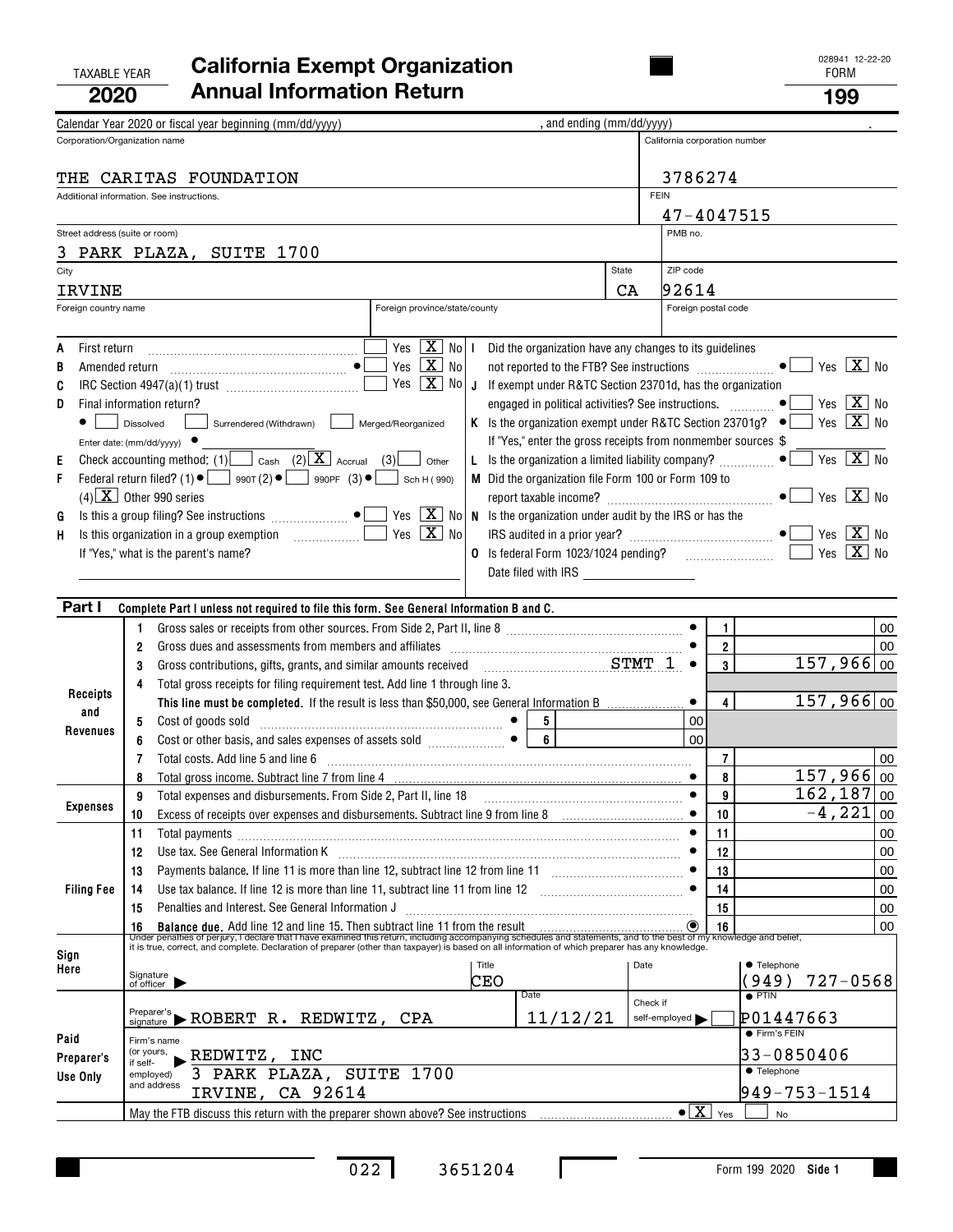# THE CARITAS FOUNDATION 47-4047515

**Organizations with gross receipts of more than \$50,000 and private foundations regardless of amount of gross receipts - complete Part II or furnish substitute information. Part II**

028951 12-22-20

|                 | 1.                        |                                                                                                                                                                                                                                                                                                                                                          |   |                                                                                          |    |                                       | $\bullet$ | 1              |                                   | 00  |
|-----------------|---------------------------|----------------------------------------------------------------------------------------------------------------------------------------------------------------------------------------------------------------------------------------------------------------------------------------------------------------------------------------------------------|---|------------------------------------------------------------------------------------------|----|---------------------------------------|-----------|----------------|-----------------------------------|-----|
|                 | $\overline{2}$            |                                                                                                                                                                                                                                                                                                                                                          |   |                                                                                          |    |                                       |           | $\overline{2}$ |                                   | 00  |
|                 | 3                         |                                                                                                                                                                                                                                                                                                                                                          |   |                                                                                          |    |                                       |           | 3              |                                   | 00  |
| Receipts        | 4                         |                                                                                                                                                                                                                                                                                                                                                          | 4 |                                                                                          | 00 |                                       |           |                |                                   |     |
| from            | 5                         | Gross royalties <b>construction and construction of the construction of the construction of the construction of the construction of the construction of the construction of the construction of the construction of the construc</b>                                                                                                                     |   |                                                                                          |    |                                       |           | 5              |                                   | 00  |
| Other           | 6                         | Gross amount received from sale of assets (See Instructions) [11] manufacture amount received from sale of assets (See Instructions) [11] manufacture amount received from sale of assets (See Instructions) [11] manufacture                                                                                                                            |   |                                                                                          |    |                                       |           | 6              |                                   | 00  |
| <b>Sources</b>  | 7                         | Other income                                                                                                                                                                                                                                                                                                                                             |   |                                                                                          |    |                                       |           | $\overline{7}$ |                                   | 00  |
|                 | 8                         | Total gross sales or receipts from other sources. Add line 1 through line 7. Enter here and on Side 1, Part I, line 1                                                                                                                                                                                                                                    |   |                                                                                          |    |                                       |           | 8              |                                   | 00  |
|                 | 9                         | $\textit{Continuous, gifts, grants, and similar amounts paid} \underbrace{\hspace{1cm}}\hspace{1cm} \underbrace{\textbf{STATEMENT}}\hspace{1cm}\textcolor{red}{2}.$                                                                                                                                                                                      |   |                                                                                          |    |                                       | $\bullet$ | 9              | 149,837                           | 00  |
|                 | 10                        |                                                                                                                                                                                                                                                                                                                                                          |   |                                                                                          |    |                                       |           | 10             |                                   | 00  |
|                 | 11                        |                                                                                                                                                                                                                                                                                                                                                          |   |                                                                                          |    |                                       | $\bullet$ | 11             | 0                                 | 00  |
|                 | 12                        |                                                                                                                                                                                                                                                                                                                                                          |   |                                                                                          |    |                                       |           | 12             |                                   | 00  |
| <b>Expenses</b> | 13                        | $Interest \begin{array}{c} \rule{2.5cm}{0.15cm} \rule{2.5cm}{0.15cm} \rule{2.5cm}{0.15cm} \rule{2.5cm}{0.15cm} \rule{2.5cm}{0.15cm} \rule{2.5cm}{0.15cm} \rule{2.5cm}{0.15cm} \rule{2.5cm}{0.15cm} \rule{2.5cm}{0.15cm} \rule{2.5cm}{0.15cm} \rule{2.5cm}{0.15cm} \rule{2.5cm}{0.15cm} \rule{2.5cm}{0.15cm} \rule{2.5cm}{0.15cm} \rule{2.5cm}{0.15cm} \$ |   |                                                                                          |    |                                       |           | 13             |                                   | 00  |
| and             | 14                        | $\boxed{\text{2XES}}$                                                                                                                                                                                                                                                                                                                                    |   |                                                                                          |    |                                       |           | 14             |                                   | 00  |
| Disburse-       | 15                        |                                                                                                                                                                                                                                                                                                                                                          |   |                                                                                          |    |                                       |           | 15             |                                   | 00  |
| ments           | 16                        |                                                                                                                                                                                                                                                                                                                                                          |   |                                                                                          |    |                                       |           | 16             |                                   | 00  |
|                 | 17                        | Other expenses and disbursements Material Material SEE STATEMENT 4                                                                                                                                                                                                                                                                                       |   |                                                                                          |    |                                       | $\bullet$ | 17             | 12,350 00                         |     |
|                 |                           | 18 Total expenses and disbursements. Add line 9 through line 17. Enter here and on Side 1, Part I, line 9                                                                                                                                                                                                                                                |   |                                                                                          |    |                                       |           | 18             | $162, 187$ 00                     |     |
|                 | <b>Schedule L</b>         | <b>Balance Sheet</b>                                                                                                                                                                                                                                                                                                                                     |   | Beginning of taxable year                                                                |    |                                       |           |                | End of taxable year               |     |
| Assets          |                           |                                                                                                                                                                                                                                                                                                                                                          |   | (a)                                                                                      |    | (b)                                   | (c)       |                | (d)                               |     |
| 1 Cash          |                           |                                                                                                                                                                                                                                                                                                                                                          |   |                                                                                          |    | $\overline{8}$ , 091                  |           |                | $\overline{5}$ , 488<br>$\bullet$ |     |
| 2               |                           |                                                                                                                                                                                                                                                                                                                                                          |   |                                                                                          |    |                                       |           |                | $\bullet$                         |     |
|                 |                           |                                                                                                                                                                                                                                                                                                                                                          |   |                                                                                          |    |                                       |           |                | $\bullet$                         |     |
| 3               |                           |                                                                                                                                                                                                                                                                                                                                                          |   |                                                                                          |    |                                       |           |                | $\bullet$                         |     |
| 4               |                           |                                                                                                                                                                                                                                                                                                                                                          |   |                                                                                          |    |                                       |           |                | $\bullet$                         |     |
| 5               |                           | Federal and state government obligations                                                                                                                                                                                                                                                                                                                 |   |                                                                                          |    |                                       |           |                |                                   |     |
| 6               |                           | Investments in other bonds                                                                                                                                                                                                                                                                                                                               |   |                                                                                          |    |                                       |           |                | $\bullet$                         |     |
| 7               |                           |                                                                                                                                                                                                                                                                                                                                                          |   |                                                                                          |    |                                       |           |                | $\bullet$                         |     |
| 8               | Mortgage loans            |                                                                                                                                                                                                                                                                                                                                                          |   |                                                                                          |    |                                       |           |                | $\bullet$                         |     |
| 9               | Other investments         |                                                                                                                                                                                                                                                                                                                                                          |   |                                                                                          |    |                                       |           |                | $\bullet$                         |     |
|                 |                           |                                                                                                                                                                                                                                                                                                                                                          |   |                                                                                          |    |                                       |           |                |                                   |     |
|                 |                           | <b>b</b> Less accumulated depreciation <i></i>                                                                                                                                                                                                                                                                                                           |   |                                                                                          |    |                                       |           |                |                                   |     |
| 11 Land         |                           |                                                                                                                                                                                                                                                                                                                                                          |   |                                                                                          |    |                                       |           |                | $\bullet$                         |     |
|                 |                           |                                                                                                                                                                                                                                                                                                                                                          |   |                                                                                          |    |                                       |           |                | $\bullet$                         |     |
|                 |                           |                                                                                                                                                                                                                                                                                                                                                          |   |                                                                                          |    | 8,091                                 |           |                | 5,488                             |     |
|                 | Liabilities and net worth |                                                                                                                                                                                                                                                                                                                                                          |   |                                                                                          |    |                                       |           |                |                                   |     |
|                 |                           |                                                                                                                                                                                                                                                                                                                                                          |   |                                                                                          |    | 3,556                                 |           |                | 5,174<br>$\bullet$                |     |
|                 |                           | 15 Contributions, gifts, or grants payable                                                                                                                                                                                                                                                                                                               |   |                                                                                          |    |                                       |           |                |                                   |     |
|                 |                           |                                                                                                                                                                                                                                                                                                                                                          |   |                                                                                          |    |                                       |           |                | $\bullet$                         |     |
| 17              |                           |                                                                                                                                                                                                                                                                                                                                                          |   |                                                                                          |    |                                       |           |                | $\bullet$                         |     |
| 18              |                           |                                                                                                                                                                                                                                                                                                                                                          |   |                                                                                          |    |                                       |           |                |                                   |     |
|                 |                           | 19 Capital stock or principal fund                                                                                                                                                                                                                                                                                                                       |   |                                                                                          |    |                                       |           |                | $\bullet$                         |     |
|                 |                           | 20 Paid-in or capital surplus. Attach reconciliation                                                                                                                                                                                                                                                                                                     |   |                                                                                          |    |                                       |           |                | $\bullet$                         |     |
|                 |                           | 21 Retained earnings or income fund                                                                                                                                                                                                                                                                                                                      |   |                                                                                          |    | 4,535                                 |           |                | $\bullet$                         | 314 |
|                 |                           | 22 Total liabilities and net worth                                                                                                                                                                                                                                                                                                                       |   |                                                                                          |    | 8,091                                 |           |                | 5,488                             |     |
|                 | <b>Schedule M-1</b>       | Reconciliation of income per books with income per return<br>Do not complete this schedule if the amount on Schedule L, line 13, column (d), is less than \$50,000.                                                                                                                                                                                      |   |                                                                                          |    |                                       |           |                |                                   |     |
|                 |                           |                                                                                                                                                                                                                                                                                                                                                          |   | $\bullet$                                                                                |    |                                       |           |                |                                   |     |
|                 |                           |                                                                                                                                                                                                                                                                                                                                                          |   | 7 Income recorded on books this year<br>$\bullet$<br>not included in this return         |    |                                       |           |                |                                   |     |
| 3               |                           | Excess of capital losses over capital gains                                                                                                                                                                                                                                                                                                              |   | $\bullet$                                                                                |    |                                       |           |                |                                   |     |
| 4               |                           | Income not recorded on books this year                                                                                                                                                                                                                                                                                                                   |   | Deductions in this return not charged<br>8<br>$\bullet$<br>against book income this year |    |                                       |           |                |                                   |     |
|                 |                           | 5 Expenses recorded on books this year not                                                                                                                                                                                                                                                                                                               |   |                                                                                          |    | <b>9</b> Total. Add line 7 and line 8 |           |                |                                   |     |
|                 |                           | deducted in this return                                                                                                                                                                                                                                                                                                                                  |   | $\bullet$                                                                                |    | 10 Net income per return.             |           |                |                                   |     |
|                 |                           |                                                                                                                                                                                                                                                                                                                                                          |   |                                                                                          |    |                                       |           |                |                                   |     |
|                 |                           |                                                                                                                                                                                                                                                                                                                                                          |   |                                                                                          |    |                                       |           |                |                                   |     |

022 3652204

П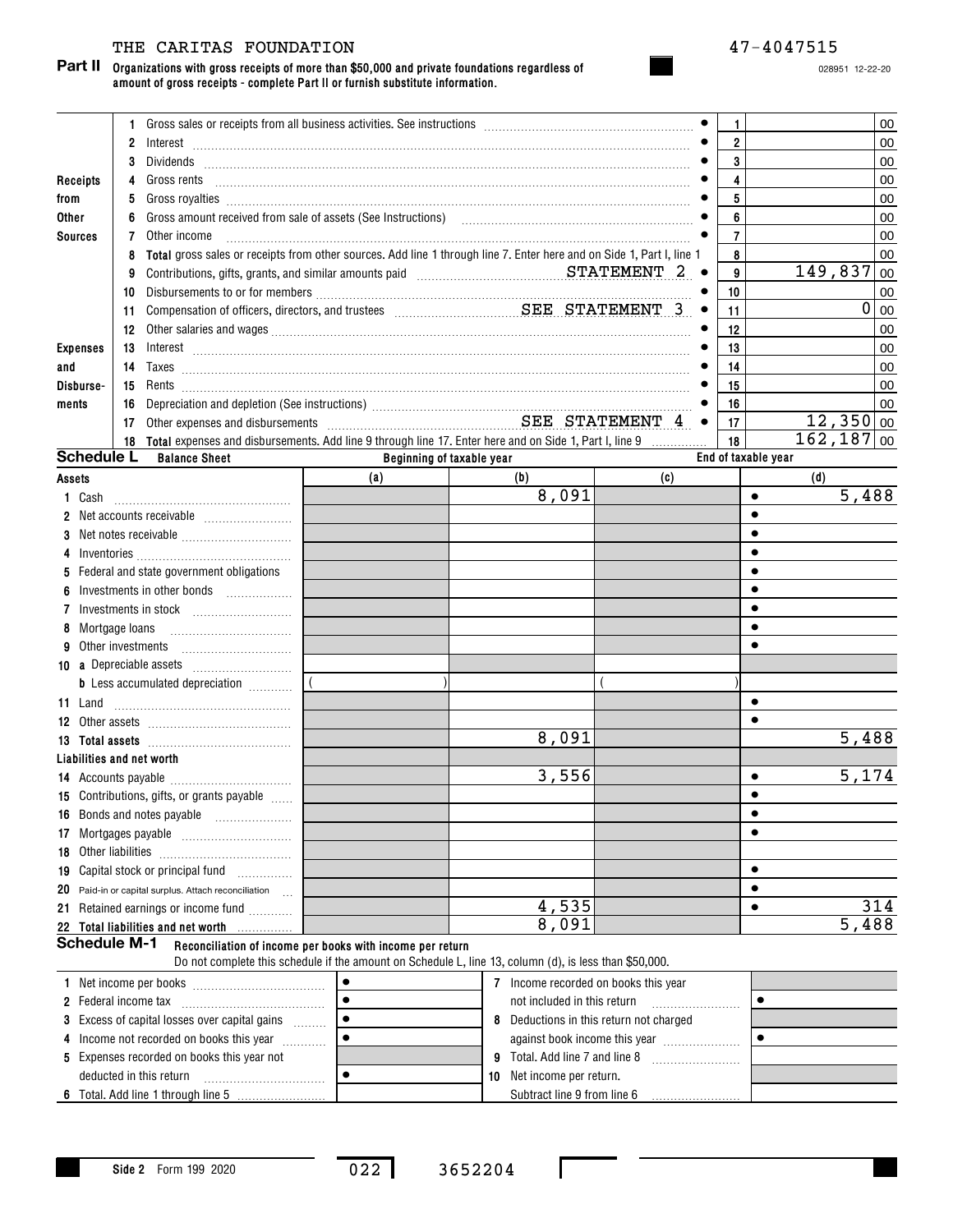THE CARITAS FOUNDATION 47-4047515

| CA 199                                 | CASH CONTRIBUTIONS<br>INCLUDED ON PART I, LINE 3                  |                        | STATEMENT 1   |
|----------------------------------------|-------------------------------------------------------------------|------------------------|---------------|
| CONTRIBUTOR'S NAME                     | CONTRIBUTOR'S ADDRESS                                             | DATE OF<br><b>GIFT</b> | <b>AMOUNT</b> |
| THE CARITAS CORPORATION                | 3 PARK PLAZA, SUITE 1700<br>IRVINE, CA 92614                      | 12/31/20               | 145,000.      |
| SILICON VALLEY COMMUNITY<br>FOUNDATION | 2440 WEST EL CAMINO REAL,<br>SUITE 300 MOUNTAIN VIEW, CA<br>94040 | 06/01/20               | 10,000.       |
| TOTAL INCLUDED ON LINE 3               |                                                                   |                        | 155,000.      |

~~~~~~~~~~~

}}}}}}}}}}}}}}}}}}}}}} }}}}}}}}}}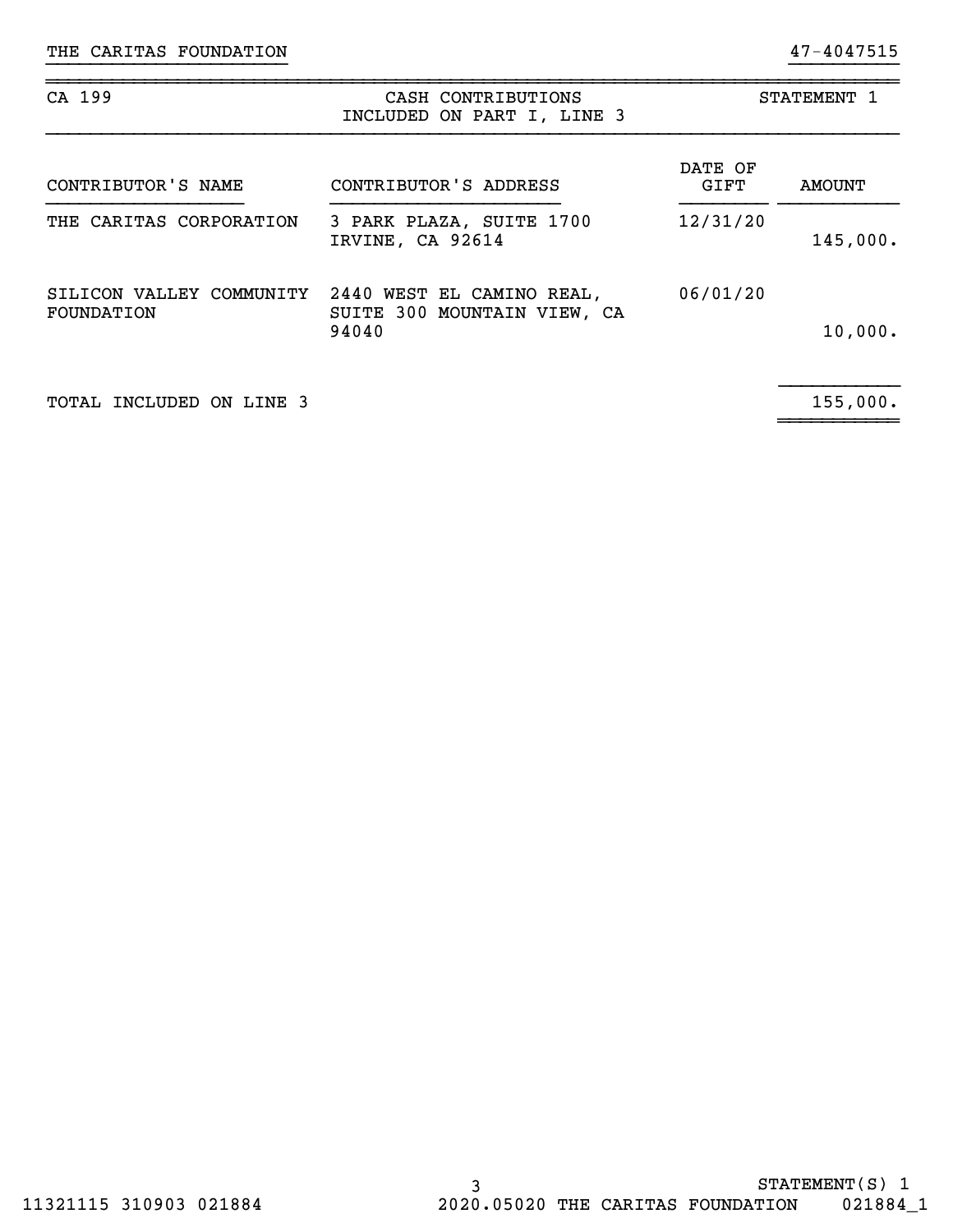| CA 199                             | CASH CONTRIBUTIONS, GIFTS, GRANTS<br>AND SIMILAR AMOUNTS PAID             |                                | STATEMENT 2   |
|------------------------------------|---------------------------------------------------------------------------|--------------------------------|---------------|
|                                    | ACTIVITY CLASSIFICATION: ASSISTANCE TO RESIDENTS OF RELATED ORGANIZATIONS |                                |               |
| DONEES NAME                        | DONEES ADDRESS                                                            | RELATIONSHIP                   | AMOUNT        |
| THE CARITAS<br>CORPORATION         | 3 PARK PLAZA SUITE 1700 -<br>IRVINE, CA 92614                             | <b>RELATED</b><br>ORGANIZATION | 17,778.       |
| DONEES NAME                        | DONEES ADDRESS                                                            | RELATIONSHIP                   | <b>AMOUNT</b> |
| CARITAS AFFORDABLE<br>HOUSING INC. | 3 PARK PLAZA SUITE 1700 -<br>IRVINE, CA 92614                             | RELATED<br>ORGANIZATION        | 6,856.        |
| DONEES NAME                        | DONEES ADDRESS                                                            | RELATIONSHIP                   | AMOUNT        |
| THE CARITAS<br>CORPORATION         | 3 PARK PLAZA SUITE 1700 -<br>IRVINE, CA 92614                             | RELATED<br>ORGANIZATION        | 27,179.       |
| DONEES NAME                        | DONEES ADDRESS                                                            | RELATIONSHIP                   | AMOUNT        |
| CARITAS AFFORDABLE<br>HOUSING INC. | 3 PARK PLAZA SUITE 1700 -<br>IRVINE, CA 92614                             | RELATED<br>ORGANIZATION        | 16,024.       |
| DONEES NAME                        | DONEES ADDRESS                                                            | RELATIONSHIP                   | <b>AMOUNT</b> |
| THE CARITAS<br>CORPORATION         | 3 PARK PLAZA SUITE 1700 -<br>IRVINE, CA 92614                             | RELATED<br>ORGANIZATION        | 14,990.       |
| DONEES NAME                        | DONEES ADDRESS                                                            | RELATIONSHIP                   | <b>AMOUNT</b> |
| THE CARITAS<br>CORPORATION         | 3 PARK PLAZA SUITE 1700 - RELATED<br>IRVINE, CA 92614                     | ORGANIZATION                   | 10,813.       |
| DONEES NAME                        | DONEES ADDRESS                                                            | RELATIONSHIP                   | AMOUNT        |
| HOUSING INC.                       | CARITAS AFFORDABLE 3 PARK PLAZA SUITE 1700 -<br>IRVINE, CA 92614          | RELATED<br>ORGANIZATION        | 11,454.       |

}}}}}}}}}}}}}}}}}}}}}} }}}}}}}}}}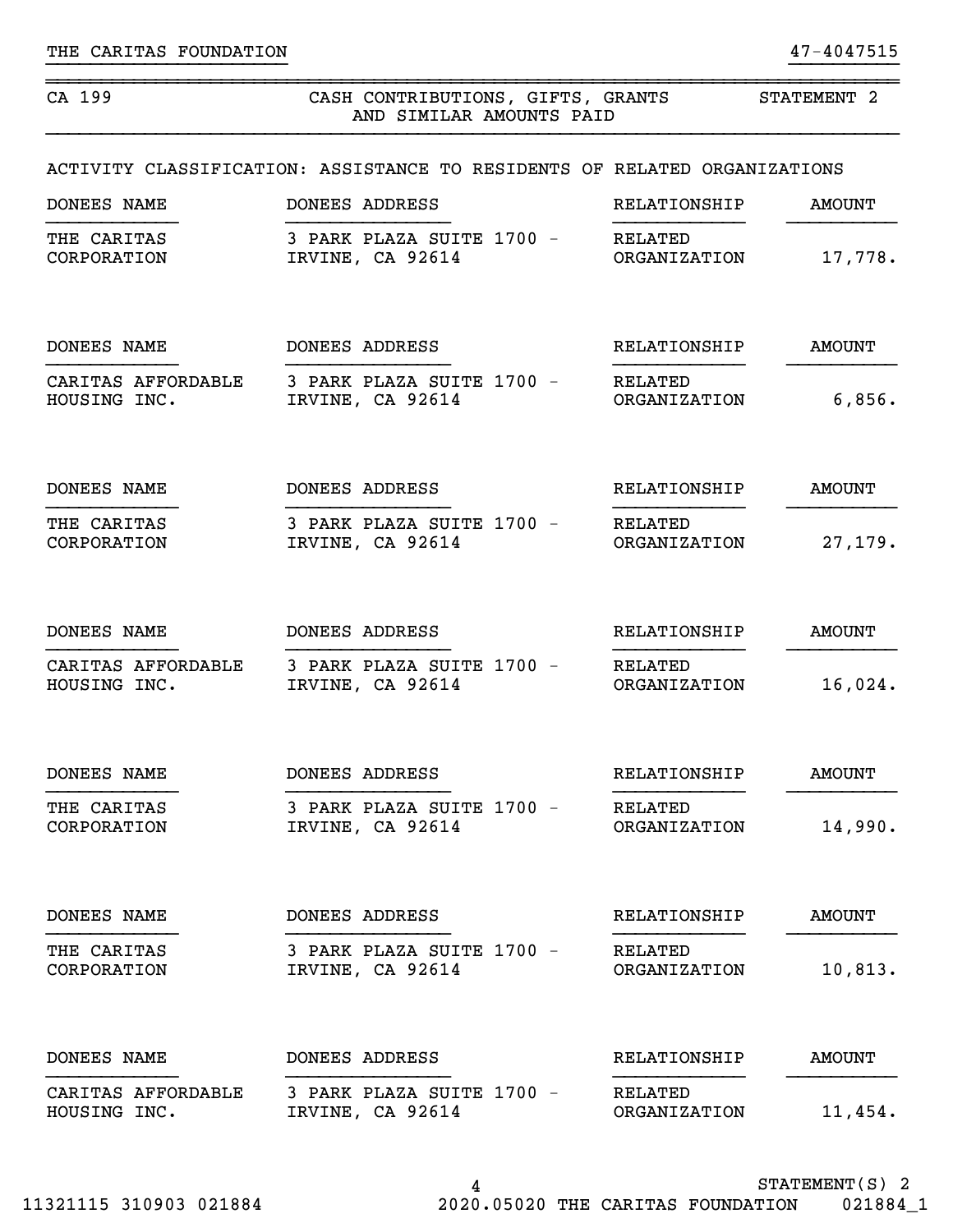### ACTIVITY CLASSIFICATION: EDUCATIONAL

| DONEES NAME         | DONEES ADDRESS                                | RELATIONSHIP                            | <b>AMOUNT</b> |
|---------------------|-----------------------------------------------|-----------------------------------------|---------------|
| VARIOUS INDIVIDUALS | 3 PARK PLAZA SUITE 1700 -<br>IRVINE, CA 92614 | RESIDENTS OF<br>RELATED ORG<br>PROPERTY | 19,950.       |
| DONEES NAME         | DONEES ADDRESS                                | RELATIONSHIP                            | <b>AMOUNT</b> |
| VARIOUS INDIVIDUALS | 3 PARK PLAZA SUITE 1700 -<br>IRVINE, CA 92614 | RESIDENTS OF<br>RELATED ORG<br>PROPERTY | 24,793.       |

}}}}}}}}}}}}}}}}}}}}}} }}}}}}}}}}

TOTAL FOR THIS ACTIVITY 44,743.

TOTAL INCLUDED ON FORM 199, PART II, LINE 9 149,837.

~~~~~~~~~~~

| CA 199 | COMPENSATION OF OFFICERS, DIRECTORS AND TRUSTEES |  |  | <b>STATEMENT</b> |  |
|--------|--------------------------------------------------|--|--|------------------|--|

 ${}_{\text{1}}$   ${}_{\text{2}}$   ${}_{\text{3}}$   ${}_{\text{4}}$   ${}_{\text{5}}$   ${}_{\text{6}}$   ${}_{\text{7}}$   ${}_{\text{8}}$   ${}_{\text{9}}$   ${}_{\text{10}}$   ${}_{\text{11}}$   ${}_{\text{12}}$   ${}_{\text{13}}$   ${}_{\text{14}}$   ${}_{\text{15}}$   ${}_{\text{16}}$   ${}_{\text{17}}$   ${}_{\text{18}}$   ${}_{\text{19}}$   ${}_{\text{19}}$   ${}_{\text{10}}$ 

| NAME AND ADDRESS                                                |  | TITLE AND<br>AVERAGE HRS WORKED/WK | COMPENSATION |
|-----------------------------------------------------------------|--|------------------------------------|--------------|
| THERESE BEJOTTE<br>3 PARK PLAZA, SUITE 1700<br>IRVINE, CA 92614 |  | CHIEF OPERATING OFFICER<br>1.00    | 0.           |
| JOHN WOOLLEY<br>3 PARK PLAZA, SUITE 1700<br>IRVINE, CA 92614    |  | CHIEF INVESTING OFFICER<br>1.00    | 0.           |
| PENNY SERNA<br>3 PARK PLAZA, SUITE 1700<br>IRVINE, CA 92614     |  | CHIEF FINANCIAL OFFICER<br>1.00    | 0.           |
| THOMAS MAURO<br>3 PARK PLAZA, SUITE 1700<br>IRVINE, CA 92614    |  | CHIEF MISSION OFFICER<br>40.00     | 0.           |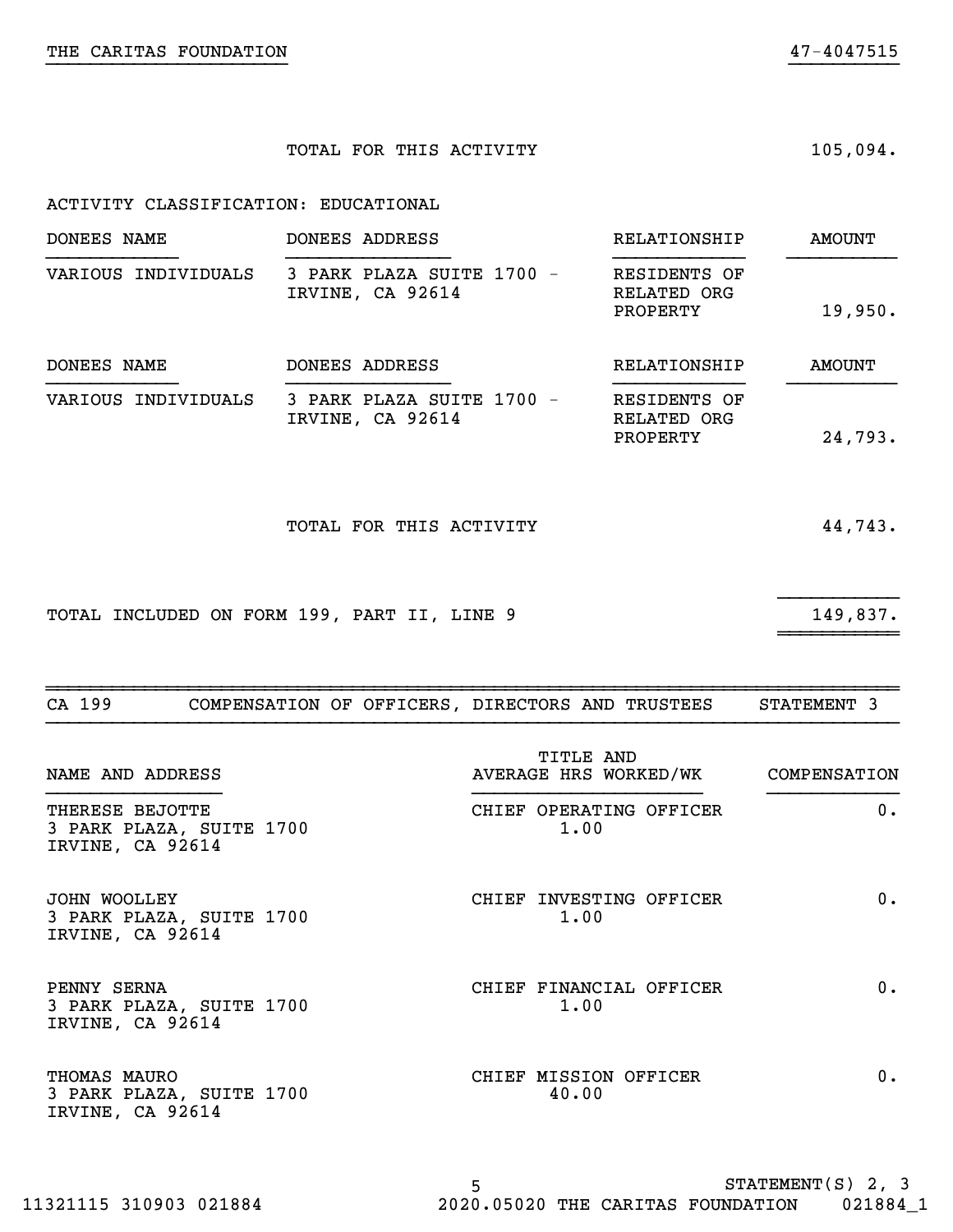| THE CARITAS FOUNDATION                                                            |                                    | $47 - 4047515$ |
|-----------------------------------------------------------------------------------|------------------------------------|----------------|
| CHUCK PACKARD<br>4740 VON KARMAN AVE #120<br>NEWPORT BEACH, CA 92660              | BOARD MEMBER<br>0.00               | 0.             |
| <b>BOB THIERGARTNER</b><br>1420 BRISTOL ST. NORTH #100<br>NEWPORT BEACH, CA 92660 | <b>BOARD MEMBER</b><br>0.00        | 0.             |
| TOM REDWITZ<br>95 ENERPRISE, SUITE 325<br>ALISO VIEJO, CA 92656                   | <b>BOARD MEMBER</b><br>0.00        | 0.             |
| CAROL MCDERMOTT<br>3 PARK PLAZA, SUITE 1700<br>IRVINE, CA 92614                   | BOARD MEMBER<br>0.00               | $0$ .          |
| CHRISTINE DUNFEY<br>3 PARK PLAZA, SUITE 750<br>IRVINE, CA 92614                   | <b>BOARD MEMBER</b><br>0.00        | 0.             |
| TIM CANNON<br>1861 E. MIRALOMA AVENUE<br>PLACENTIA, CA 92870                      | <b>BOARD MEMBER</b><br>0.00        | 0.             |
| ROBERT R. REDWITZ<br>3 PARK PLAZA, SUITE 1700<br>IRVINE, CA 92614                 | CEO & CHAIRMAN OF THE BOAR<br>0.00 | 0.             |
| JENNIFER E. RIVA<br>1 ALMADEN BLVD., #620<br>SAN JOSE, CA 95113                   | VP OF FINANCE<br>0.00              | 0.             |
|                                                                                   |                                    |                |

}}}}}}}}}}}}

~~~~~~~~~~~~

TOTAL TO FORM 199, PART II, LINE 11 0.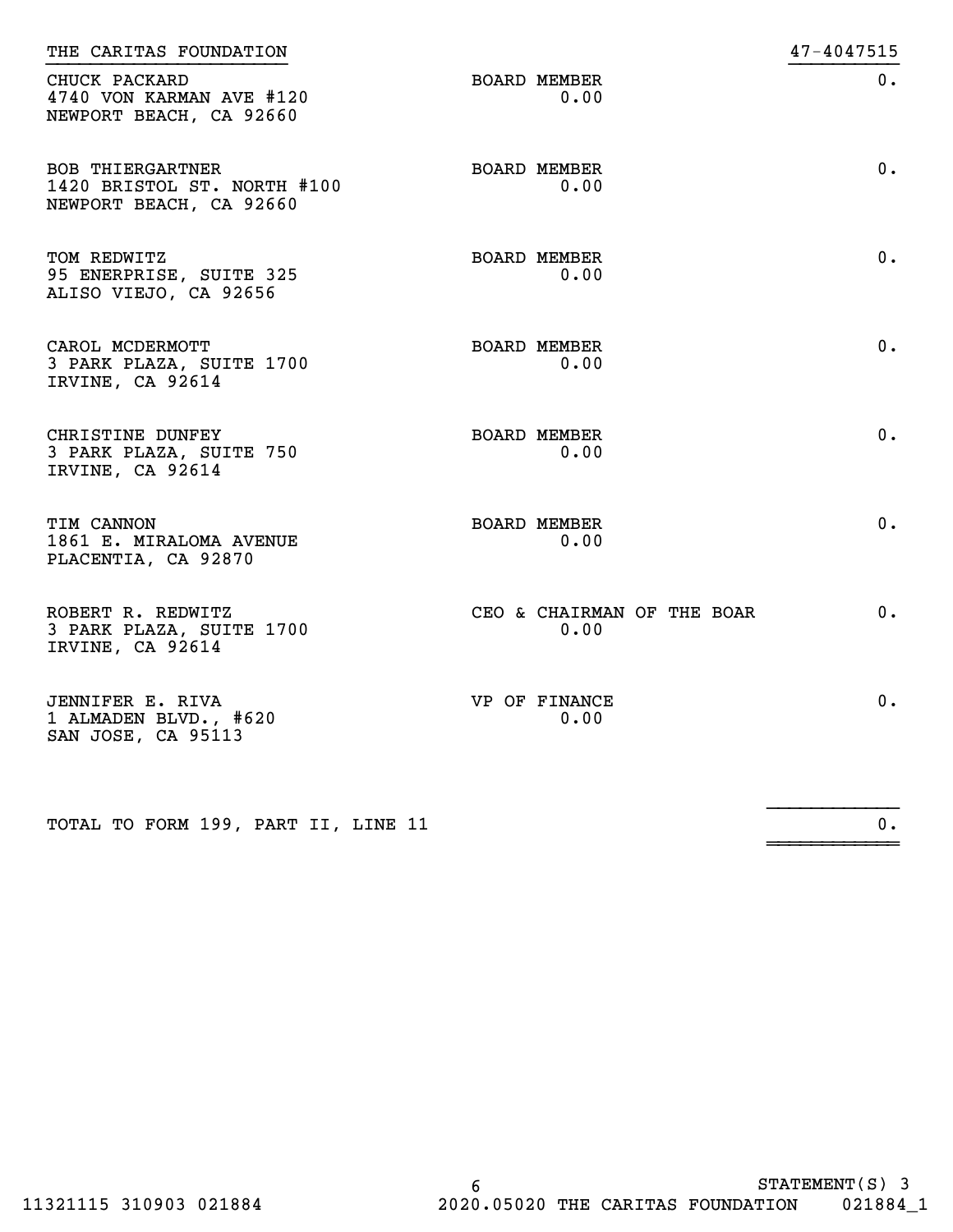| CA 199                                                                                                                                                | OTHER EXPENSES | STATEMENT 4   |                                                              |
|-------------------------------------------------------------------------------------------------------------------------------------------------------|----------------|---------------|--------------------------------------------------------------|
| DESCRIPTION                                                                                                                                           |                | <b>AMOUNT</b> |                                                              |
| DUES AND SUBSCRIPTIONS<br><b>BANK CHARGES</b><br>MEALS<br>FEES AND LICENSES<br>ACCOUNTING FEES<br>OFFICE EXPENSES<br>INFORMATION TECHNOLOGY<br>TRAVEL |                |               | 149.<br>95.<br>45.<br>26.<br>7,292.<br>4,219.<br>514.<br>10. |
| TOTAL TO FORM 199, PART II, LINE 17                                                                                                                   |                | 12,350.       |                                                              |

}}}}}}}}}}}}}}}}}}}}}} }}}}}}}}}}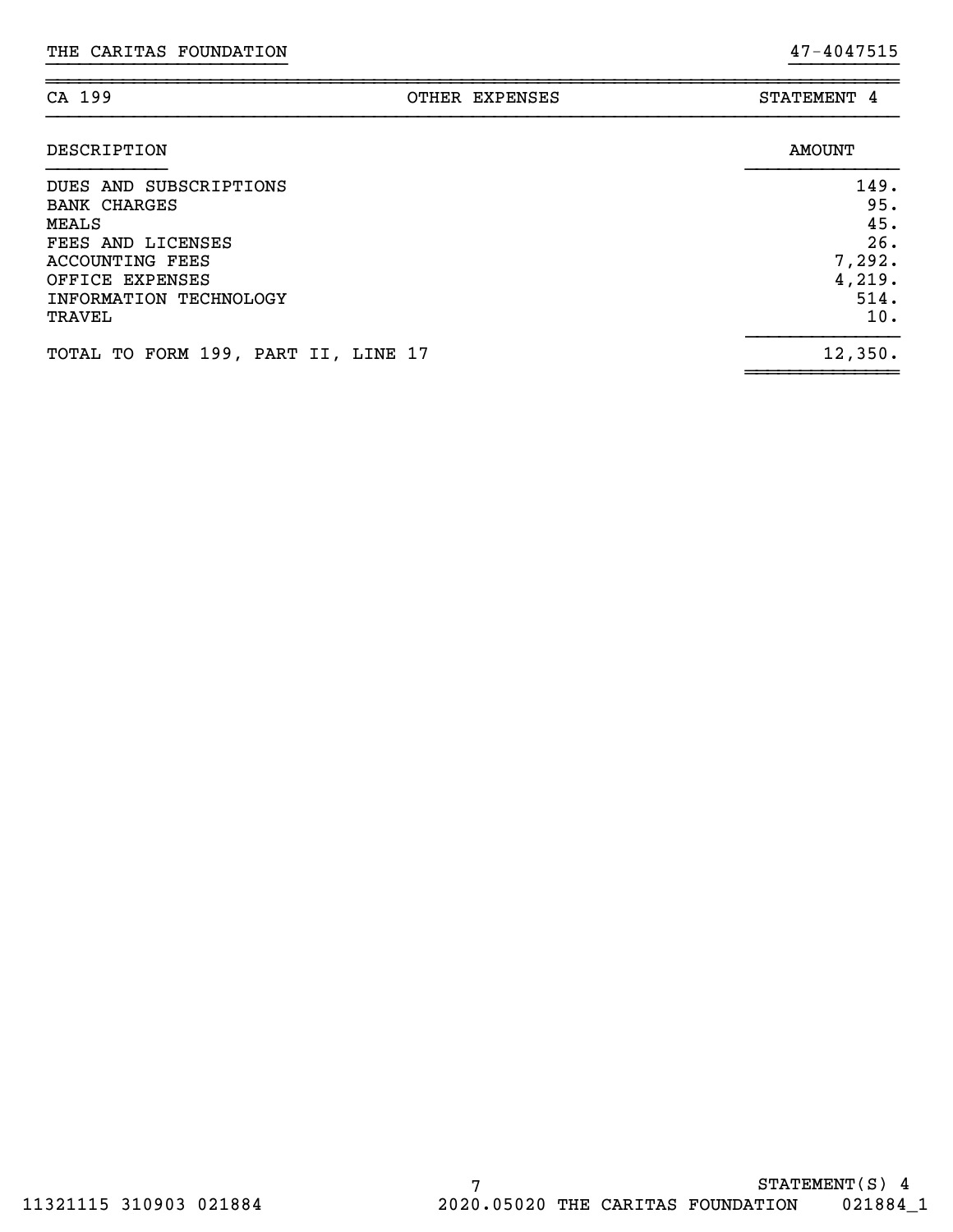| <b>TAXABLE YEAR</b><br>2020 |                                  | California e-file Return Authorization for<br><b>Exempt Organizations</b>                                                                                                                                                                                                                                                                                                                                                                                                                                                                                                                                                                                                                                                                                                                                                                                                                                                                                                                                                                                                                                                                                                                                                                                                                                                                                             |                                                                                                   | <b>FORM</b><br>8453-EO         |
|-----------------------------|----------------------------------|-----------------------------------------------------------------------------------------------------------------------------------------------------------------------------------------------------------------------------------------------------------------------------------------------------------------------------------------------------------------------------------------------------------------------------------------------------------------------------------------------------------------------------------------------------------------------------------------------------------------------------------------------------------------------------------------------------------------------------------------------------------------------------------------------------------------------------------------------------------------------------------------------------------------------------------------------------------------------------------------------------------------------------------------------------------------------------------------------------------------------------------------------------------------------------------------------------------------------------------------------------------------------------------------------------------------------------------------------------------------------|---------------------------------------------------------------------------------------------------|--------------------------------|
|                             | Exempt Organization name         |                                                                                                                                                                                                                                                                                                                                                                                                                                                                                                                                                                                                                                                                                                                                                                                                                                                                                                                                                                                                                                                                                                                                                                                                                                                                                                                                                                       |                                                                                                   | Identifying number             |
| THE                         |                                  | CARITAS FOUNDATION                                                                                                                                                                                                                                                                                                                                                                                                                                                                                                                                                                                                                                                                                                                                                                                                                                                                                                                                                                                                                                                                                                                                                                                                                                                                                                                                                    |                                                                                                   | 47-4047515                     |
| Part I                      |                                  | <b>Electronic Return Information</b> (whole dollars only)                                                                                                                                                                                                                                                                                                                                                                                                                                                                                                                                                                                                                                                                                                                                                                                                                                                                                                                                                                                                                                                                                                                                                                                                                                                                                                             |                                                                                                   |                                |
| 1                           |                                  | Total gross receipts (Form 199, line 4)                                                                                                                                                                                                                                                                                                                                                                                                                                                                                                                                                                                                                                                                                                                                                                                                                                                                                                                                                                                                                                                                                                                                                                                                                                                                                                                               |                                                                                                   | 157,966<br>1.                  |
| 2                           |                                  | Total gross income (Form 199, line 8)                                                                                                                                                                                                                                                                                                                                                                                                                                                                                                                                                                                                                                                                                                                                                                                                                                                                                                                                                                                                                                                                                                                                                                                                                                                                                                                                 |                                                                                                   | 157,966<br>$2\overline{ }$     |
| з                           |                                  | Total expenses and disbursements (Form 199, line 9)                                                                                                                                                                                                                                                                                                                                                                                                                                                                                                                                                                                                                                                                                                                                                                                                                                                                                                                                                                                                                                                                                                                                                                                                                                                                                                                   |                                                                                                   | 162, 187<br>$3^{\circ}$        |
| Part II                     |                                  | Settle Your Account Electronically for Taxable Year 2020                                                                                                                                                                                                                                                                                                                                                                                                                                                                                                                                                                                                                                                                                                                                                                                                                                                                                                                                                                                                                                                                                                                                                                                                                                                                                                              |                                                                                                   |                                |
| 4                           |                                  | Electronic funds withdrawal<br>4a Amount                                                                                                                                                                                                                                                                                                                                                                                                                                                                                                                                                                                                                                                                                                                                                                                                                                                                                                                                                                                                                                                                                                                                                                                                                                                                                                                              | 4b Withdrawal date (mm/dd/yyyy)                                                                   |                                |
| Part III                    |                                  | <b>Banking Information</b> (Have you verified the exempt organization's banking information?)                                                                                                                                                                                                                                                                                                                                                                                                                                                                                                                                                                                                                                                                                                                                                                                                                                                                                                                                                                                                                                                                                                                                                                                                                                                                         |                                                                                                   |                                |
|                             | 5 Routing number                 |                                                                                                                                                                                                                                                                                                                                                                                                                                                                                                                                                                                                                                                                                                                                                                                                                                                                                                                                                                                                                                                                                                                                                                                                                                                                                                                                                                       |                                                                                                   |                                |
|                             | 6 Account number                 | 7 Type of account:                                                                                                                                                                                                                                                                                                                                                                                                                                                                                                                                                                                                                                                                                                                                                                                                                                                                                                                                                                                                                                                                                                                                                                                                                                                                                                                                                    | Checking                                                                                          | Savings                        |
| Part IV                     | <b>Declaration of Officer</b>    |                                                                                                                                                                                                                                                                                                                                                                                                                                                                                                                                                                                                                                                                                                                                                                                                                                                                                                                                                                                                                                                                                                                                                                                                                                                                                                                                                                       |                                                                                                   |                                |
| on line 4a.                 |                                  | I authorize the exempt organization's account to be settled as designated in Part II. If I check Part II, Box 4, I authorize an electronic funds withdrawal for the amount listed                                                                                                                                                                                                                                                                                                                                                                                                                                                                                                                                                                                                                                                                                                                                                                                                                                                                                                                                                                                                                                                                                                                                                                                     |                                                                                                   |                                |
|                             |                                  | Under penalties of perjury, I declare that I am an officer of the above exempt organization and that the information I provided to my electronic return originator (ERO),<br>transmitter, or intermediate service provider and the amounts in Part I above agree with the amounts on the corresponding lines of the exempt organization's 2020<br>California electronic return. To the best of my knowledge and belief, the exempt organization's return is true, correct, and complete. If the exempt organization is filing<br>a balance due return, I understand that if the Franchise Tax Board (FTB) does not receive full and timely payment of the exempt organization's fee liability, the exempt<br>organization will remain liable for the fee liability and all applicable interest and penalties. I authorize the exempt organization return and accompanying schedules and<br>statements be transmitted to the FTB by the ERO, transmitter, or intermediate service provider. If the processing of the exempt organization's return or refund is<br>delayed, I authorize the FTB to disclose to the ERO or intermediate service provider the reason(s) for the delay.                                                                                                                                                                                    |                                                                                                   |                                |
| Sign<br><b>Here</b>         | Signature of officer             | Date                                                                                                                                                                                                                                                                                                                                                                                                                                                                                                                                                                                                                                                                                                                                                                                                                                                                                                                                                                                                                                                                                                                                                                                                                                                                                                                                                                  |                                                                                                   |                                |
|                             |                                  |                                                                                                                                                                                                                                                                                                                                                                                                                                                                                                                                                                                                                                                                                                                                                                                                                                                                                                                                                                                                                                                                                                                                                                                                                                                                                                                                                                       |                                                                                                   |                                |
| Part V                      |                                  | Declaration of Electronic Return Originator (ERO) and Paid Preparer.                                                                                                                                                                                                                                                                                                                                                                                                                                                                                                                                                                                                                                                                                                                                                                                                                                                                                                                                                                                                                                                                                                                                                                                                                                                                                                  |                                                                                                   |                                |
|                             |                                  | I declare that I have reviewed the above exempt organization's return and that the entries on form FTB 8453-EO are complete and correct to the best of my knowledge. (If I<br>am only an intermediate service provider, I understand that I am not responsible for reviewing the exempt organization's return. I declare, however, that form FTB 8453-EO<br>accurately reflects the data on the return.) I have obtained the organization officer's signature on form FTB 8453-EO before transmitting this return to the FTB; I have<br>provided the organization officer with a copy of all forms and information that I will file with the FTB, and I have followed all other requirements described in FTB Pub.<br>1345, 2020 Handbook for Authorized e-file Providers. I will keep form FTB 8453-EO on file for four years from the due date of the return or four years from the date<br>the exempt organization return is filed, whichever is later, and I will make a copy available to the FTB upon request. If I am also the paid preparer, under penalties of perjury,<br>I declare that I have examined the above exempt organization's return and accompanying schedules and statements, and to the best of my knowledge and belief, they are<br>true, correct, and complete. I make this declaration based on all information of which I have knowledge. |                                                                                                   |                                |
| <b>ERO</b>                  | ERO's-<br>signature              | Date                                                                                                                                                                                                                                                                                                                                                                                                                                                                                                                                                                                                                                                                                                                                                                                                                                                                                                                                                                                                                                                                                                                                                                                                                                                                                                                                                                  | Check if<br>Check<br>if self-<br>also paid<br>$\overline{\textnormal{x}}$<br>employed<br>preparer | <b>ERO's PTIN</b><br>P01447663 |
| Must                        | Firm's name (or yours            | REDWITZ,<br><b>INC</b>                                                                                                                                                                                                                                                                                                                                                                                                                                                                                                                                                                                                                                                                                                                                                                                                                                                                                                                                                                                                                                                                                                                                                                                                                                                                                                                                                |                                                                                                   | Firm's FEIN 33-0850406         |
| Sign                        | if self-employed)<br>and address | 3 PARK PLAZA, SUITE 1700                                                                                                                                                                                                                                                                                                                                                                                                                                                                                                                                                                                                                                                                                                                                                                                                                                                                                                                                                                                                                                                                                                                                                                                                                                                                                                                                              |                                                                                                   |                                |
|                             |                                  | IRVINE, CA                                                                                                                                                                                                                                                                                                                                                                                                                                                                                                                                                                                                                                                                                                                                                                                                                                                                                                                                                                                                                                                                                                                                                                                                                                                                                                                                                            |                                                                                                   | ZIP code $92614$               |
|                             |                                  | Under penalties of perjury, I declare that I have examined the above organization's return and accompanying schedules and statements, and to the best of my knowledge<br>and belief, they are true, correct, and complete. I make this declaration based on all information of which I have knowledge.                                                                                                                                                                                                                                                                                                                                                                                                                                                                                                                                                                                                                                                                                                                                                                                                                                                                                                                                                                                                                                                                |                                                                                                   |                                |
| Paid                        | Paid<br>preparer's               | Date                                                                                                                                                                                                                                                                                                                                                                                                                                                                                                                                                                                                                                                                                                                                                                                                                                                                                                                                                                                                                                                                                                                                                                                                                                                                                                                                                                  | Check<br>if self-                                                                                 | Paid preparer's PTIN           |
| Preparer<br><b>Must</b>     | signature                        | Firm's name (or yours                                                                                                                                                                                                                                                                                                                                                                                                                                                                                                                                                                                                                                                                                                                                                                                                                                                                                                                                                                                                                                                                                                                                                                                                                                                                                                                                                 | employed                                                                                          |                                |
|                             | if self-employed)                |                                                                                                                                                                                                                                                                                                                                                                                                                                                                                                                                                                                                                                                                                                                                                                                                                                                                                                                                                                                                                                                                                                                                                                                                                                                                                                                                                                       |                                                                                                   | Firm's FEIN                    |
| Sign                        | and address                      |                                                                                                                                                                                                                                                                                                                                                                                                                                                                                                                                                                                                                                                                                                                                                                                                                                                                                                                                                                                                                                                                                                                                                                                                                                                                                                                                                                       |                                                                                                   | ZIP code                       |
|                             |                                  |                                                                                                                                                                                                                                                                                                                                                                                                                                                                                                                                                                                                                                                                                                                                                                                                                                                                                                                                                                                                                                                                                                                                                                                                                                                                                                                                                                       |                                                                                                   |                                |
|                             |                                  |                                                                                                                                                                                                                                                                                                                                                                                                                                                                                                                                                                                                                                                                                                                                                                                                                                                                                                                                                                                                                                                                                                                                                                                                                                                                                                                                                                       |                                                                                                   |                                |
|                             |                                  | For Privacy Notice, get FTB 1131 ENG/SP.                                                                                                                                                                                                                                                                                                                                                                                                                                                                                                                                                                                                                                                                                                                                                                                                                                                                                                                                                                                                                                                                                                                                                                                                                                                                                                                              |                                                                                                   | FTB 8453-EO 2020               |

029021 11-19-20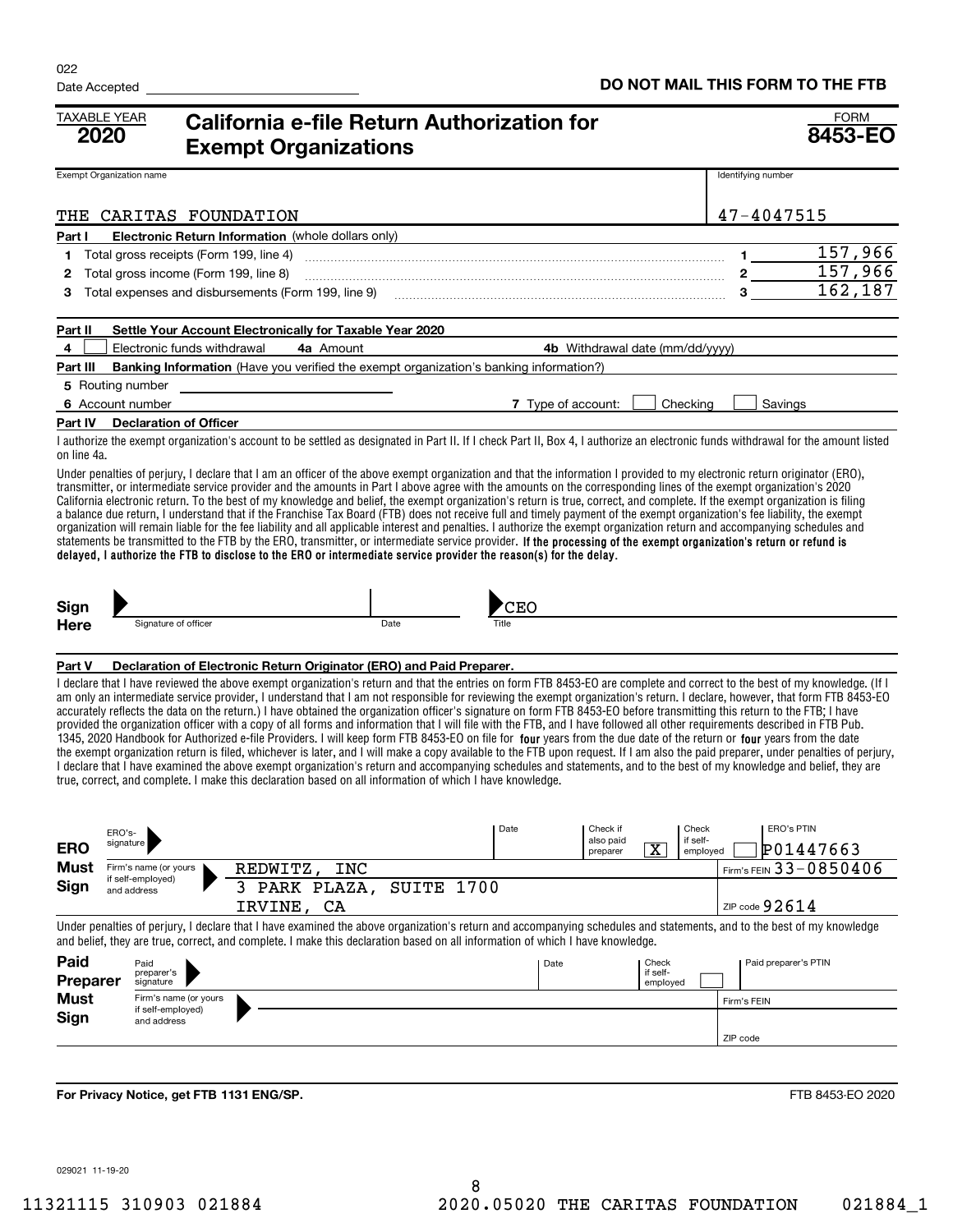| STATE OF CALIFORNIA                                                                                                                            |                  |                                                                                                                                                                                                                                                                                       |                     |                                     |                                                                                                                                           | DEPARTMENT OF JUSTICE |                                |
|------------------------------------------------------------------------------------------------------------------------------------------------|------------------|---------------------------------------------------------------------------------------------------------------------------------------------------------------------------------------------------------------------------------------------------------------------------------------|---------------------|-------------------------------------|-------------------------------------------------------------------------------------------------------------------------------------------|-----------------------|--------------------------------|
| RRF-1<br>(Rev. 09/2017)<br>MAIL TO:<br>Registry of Charitable Trusts<br>P.O. Box 903447<br>Sacramento, CA 94203-4470<br><b>STREET ADDRESS:</b> |                  | ANNUAL REGISTRATION RENEWAL FEE REPORT<br>TO ATTORNEY GENERAL OF CALIFORNIA<br>Sections 12586 and 12587, California Government Code<br>11 Cal. Code Regs. sections 301-306, 309, 311, and 312                                                                                         |                     |                                     | (For Registry Use Only)                                                                                                                   |                       | PAGE 1 of 5                    |
| 1300   Street<br>Sacramento, CA 95814<br>(916)210-6400                                                                                         |                  | Failure to submit this report annually no later than four months and fifteen days after the end of the                                                                                                                                                                                |                     |                                     |                                                                                                                                           |                       |                                |
| <b>WEBSITE ADDRESS:</b><br>www.oag.ca.gov/charities                                                                                            |                  | organization's accounting period may result in the loss of tax exemption and the assessment of a<br>minimum tax of \$800, plus interest, and/or fines or filing penalties. Revenue & Taxation Code section<br>23703: Government Code section 12586.1. IRS extensions will be honored. |                     |                                     |                                                                                                                                           |                       |                                |
|                                                                                                                                                |                  |                                                                                                                                                                                                                                                                                       | Check if:           |                                     |                                                                                                                                           |                       |                                |
| THE CARITAS FOUNDATION<br>Name of Organization                                                                                                 |                  |                                                                                                                                                                                                                                                                                       |                     | Change of address<br>Amended report |                                                                                                                                           |                       |                                |
| List all DBAs and names the organization uses or has used                                                                                      |                  |                                                                                                                                                                                                                                                                                       |                     |                                     |                                                                                                                                           |                       |                                |
| 3 PARK PLAZA, SUITE 1700<br>Address (Number and Street)                                                                                        |                  |                                                                                                                                                                                                                                                                                       |                     |                                     | State Charity Registration Number $cr0225641$                                                                                             |                       |                                |
| <b>IRVINE, CA 92614</b><br>City or Town, State, and ZIP Code                                                                                   |                  |                                                                                                                                                                                                                                                                                       |                     |                                     | Corporation or Organization No. 3786274                                                                                                   |                       |                                |
| $949 - 753 - 1514$                                                                                                                             |                  |                                                                                                                                                                                                                                                                                       |                     |                                     | Federal Employer ID No. 47-4047515                                                                                                        |                       |                                |
| <b>Telephone Number</b>                                                                                                                        | E-mail Address   |                                                                                                                                                                                                                                                                                       |                     |                                     |                                                                                                                                           |                       |                                |
|                                                                                                                                                |                  | ANNUAL REGISTRATION RENEWAL FEE SCHEDULE (11 Cal. Code Regs. sections 301-307, 311, and 312)<br>Make Check Payable to Department of Justice                                                                                                                                           |                     |                                     |                                                                                                                                           |                       |                                |
| <b>Gross Annual Revenue</b><br>Less than \$25,000<br>Between \$25,000 and \$100,000                                                            | Fee<br>0<br>\$25 | <b>Gross Annual Revenue</b><br>Between \$100,001 and \$250,000<br>Between \$250,001 and \$1 million                                                                                                                                                                                   | Fee<br>\$50<br>\$75 |                                     | <b>Gross Annual Revenue</b><br>Between \$1,000,001 and \$10 million<br>Between \$10,000,001 and \$50 million<br>Greater than \$50 million |                       | Fee<br>\$150<br>\$225<br>\$300 |
| <b>PART A - ACTIVITIES</b>                                                                                                                     |                  |                                                                                                                                                                                                                                                                                       |                     |                                     |                                                                                                                                           |                       |                                |
|                                                                                                                                                |                  | For your most recent full accounting period (beginning $01/01/2020$                                                                                                                                                                                                                   |                     |                                     | ending 12/31/2020<br>) list:                                                                                                              |                       |                                |
|                                                                                                                                                |                  | Gross Annual Revenue $\frac{\sqrt{157}}{200}$ Noncash Contributions $\frac{157}{200}$                                                                                                                                                                                                 |                     |                                     |                                                                                                                                           | 5,488                 |                                |
|                                                                                                                                                |                  |                                                                                                                                                                                                                                                                                       |                     |                                     | 162, 187                                                                                                                                  |                       |                                |
|                                                                                                                                                |                  | <b>PART B - STATEMENTS REGARDING ORGANIZATION DURING THE PERIOD OF THIS REPORT</b>                                                                                                                                                                                                    |                     |                                     |                                                                                                                                           |                       |                                |
|                                                                                                                                                |                  | Note: All questions must be answered. If you answer "yes" to any of the questions below, you must attach a separate page<br>providing an explanation and details for each "yes" response. Please review RRF-1 instructions for information required.                                  |                     |                                     |                                                                                                                                           | Yes                   | No                             |
| 1.<br>any financial interest?                                                                                                                  |                  | During this reporting period, were there any contracts, loans, leases or other financial transactions between the organization<br>and any officer, director or trustee thereof, either directly or with an entity in which any such officer, director or trustee had                  |                     |                                     | 5<br>SEE STATEMENT                                                                                                                        | X                     |                                |
| 2.<br>or funds?                                                                                                                                |                  | During this reporting period, was there any theft, embezzlement, diversion or misuse of the organization's charitable property                                                                                                                                                        |                     |                                     |                                                                                                                                           |                       | X                              |
| 3.                                                                                                                                             |                  | During this reporting period, were any organization funds used to pay any penalty, fine or judgment?                                                                                                                                                                                  |                     |                                     |                                                                                                                                           |                       | X                              |
| 4.<br>commercial coventurer used?                                                                                                              |                  | During this reporting period, were the services of a commercial fundraiser, fundraising counsel for charitable purposes, or                                                                                                                                                           |                     |                                     |                                                                                                                                           |                       | X                              |
| 5.                                                                                                                                             |                  | During this reporting period, did the organization receive any governmental funding?                                                                                                                                                                                                  |                     |                                     |                                                                                                                                           |                       | X                              |
| 6.                                                                                                                                             |                  | During this reporting period, did the organization hold a raffle for charitable purposes?                                                                                                                                                                                             |                     |                                     |                                                                                                                                           |                       | X                              |
| Does the organization conduct a vehicle donation program?<br>7.                                                                                |                  |                                                                                                                                                                                                                                                                                       |                     |                                     |                                                                                                                                           |                       | X                              |
| 8.                                                                                                                                             |                  | Did the organization conduct an independent audit and prepare audited financial statements in accordance with<br>generally accepted accounting principles for this reporting period?                                                                                                  |                     |                                     |                                                                                                                                           | X                     |                                |
| 9.                                                                                                                                             |                  | At the end of this reporting period, did the organization hold restricted net assets, while reporting negative unrestricted net assets?                                                                                                                                               |                     |                                     |                                                                                                                                           |                       | X                              |
|                                                                                                                                                |                  | I declare under penalty of perjury that I have examined this report, including accompanying documents, and to the best of my knowledge<br>and belief, the content is true, correct and complete, and I am authorized to sign.                                                         |                     |                                     |                                                                                                                                           |                       |                                |
|                                                                                                                                                |                  |                                                                                                                                                                                                                                                                                       |                     |                                     |                                                                                                                                           |                       |                                |
|                                                                                                                                                |                  | R. REDWITZ<br>ROBERT                                                                                                                                                                                                                                                                  |                     | <b>CEO</b>                          |                                                                                                                                           |                       |                                |